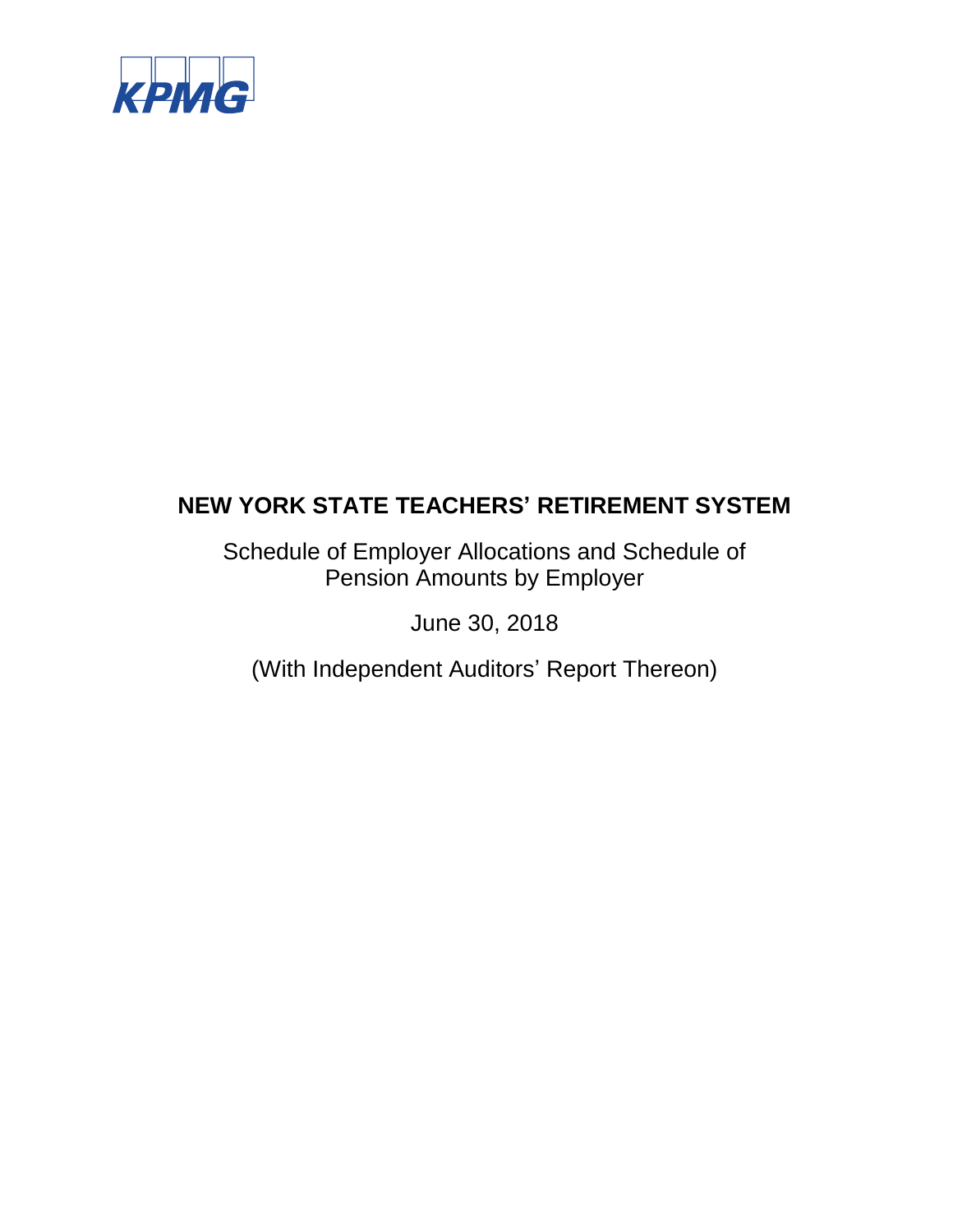Schedule of Employer Allocations and Schedule of Pension Amounts by Employer

June 30, 2018

# **Table of Contents**

|                                                                                       | Page |
|---------------------------------------------------------------------------------------|------|
| Independent Auditors' Report                                                          | 1    |
| Schedule of Employer Allocations                                                      | 3    |
| Schedule of Pension Amounts by Employer                                               | 23   |
| Notes to Schedule of Employer Allocations and Schedule of Pension Amounts by Employer | 42   |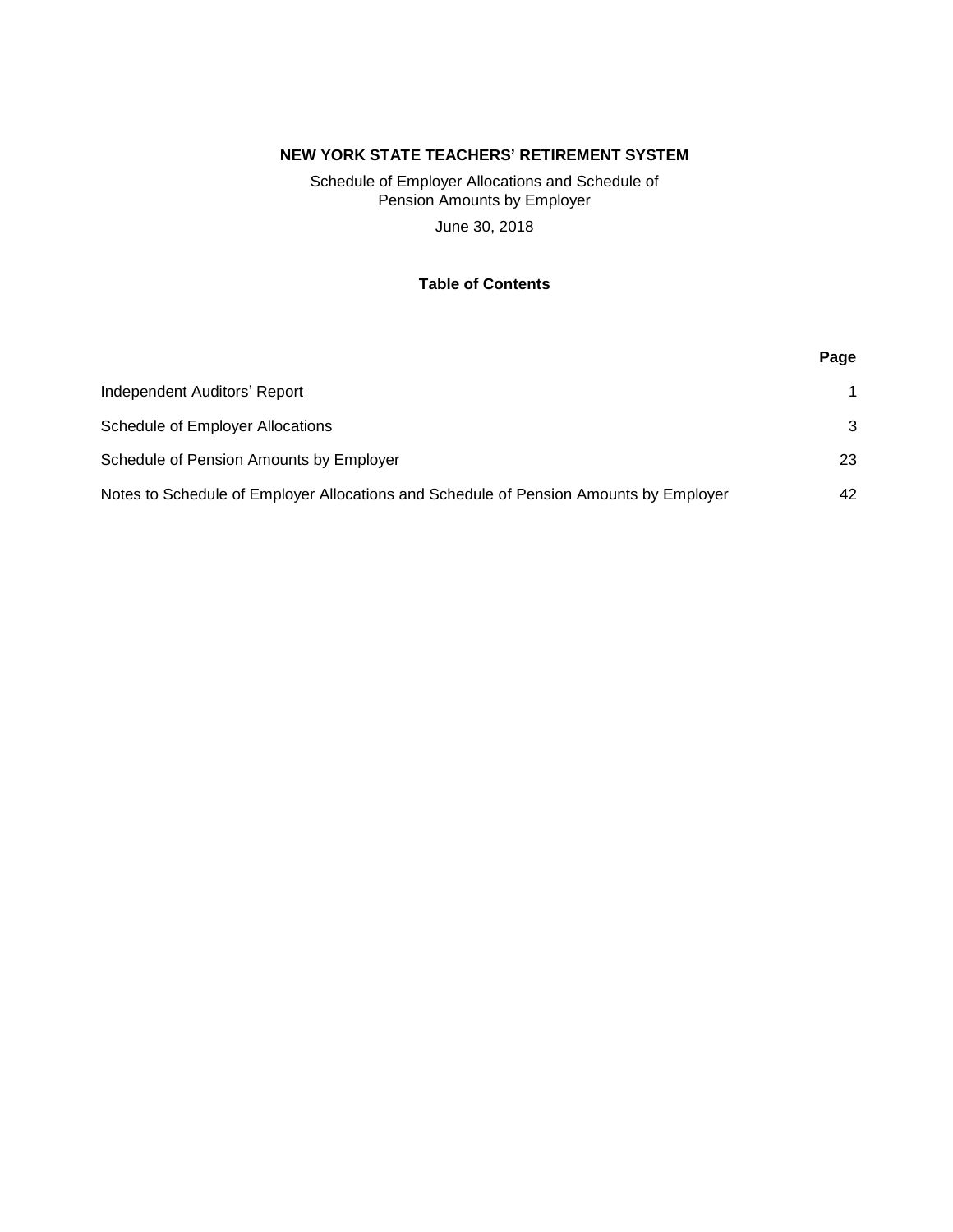

KPMG LLP 515 Broadway Albany, NY 12207-2974

### **Independent Auditors' Report**

The Retirement Board New York State Teachers' Retirement System:

We have audited the accompanying schedule of employer allocations of the New York State Teachers' Retirement System (the System) as of and for the fiscal year ended June 30, 2018, and the related notes. We have also audited the total for all districts of the columns titled net pension liability (asset), total deferred outflows of resources, total deferred inflows of resources, and total pension expense included in the accompanying schedule of pension amounts by employer of the System as of and for the fiscal year ended June 30, 2018 (collectively the specified column totals), and the related notes.

### *Management's Responsibility for the Schedules*

Management is responsible for the preparation and fair presentation of these schedules in accordance with U.S. generally accepted accounting principles; this includes the design, implementation, and maintenance of internal control relevant to the preparation and fair presentation of the schedules that are free from material misstatement, whether due to fraud or error.

### *Auditors' Responsibility*

Our responsibility is to express opinions on the schedule of employer allocations and the specified column totals included in the schedule of pension amounts by employer based on our audit. We conducted our audit in accordance with auditing standards generally accepted in the United States of America. Those standards require that we plan and perform the audit to obtain reasonable assurance about whether the schedule of employer allocations and specified column totals included in the schedule of pension amounts by employer are free from material misstatement.

An audit involves performing procedures to obtain audit evidence about the amounts and disclosures in the schedule of employer allocations and specified column totals included in the schedule of pension amounts by employer. The procedures selected depend on the auditors' judgment, including the assessment of the risks of material misstatement of the schedule of employer allocations and specified column totals included in the schedule of pension amounts by employer, whether due to fraud or error. In making those risk assessments, the auditor considers internal control relevant to the entity's preparation and fair presentation of the schedule of employer allocations and specified column totals included in the schedule of pension amounts by employer in order to design audit procedures that are appropriate in the circumstances, but not for the purpose of expressing an opinion on the effectiveness of the entity's internal control. Accordingly, we express no such opinion. An audit also includes evaluating the appropriateness of accounting policies used and the reasonableness of significant accounting estimates made by management, as well as evaluating the overall presentation of the schedule of employer allocations and specified column totals included in the schedule of pension amounts by employer.

We believe that the audit evidence we have obtained is sufficient and appropriate to provide a basis for our audit opinions.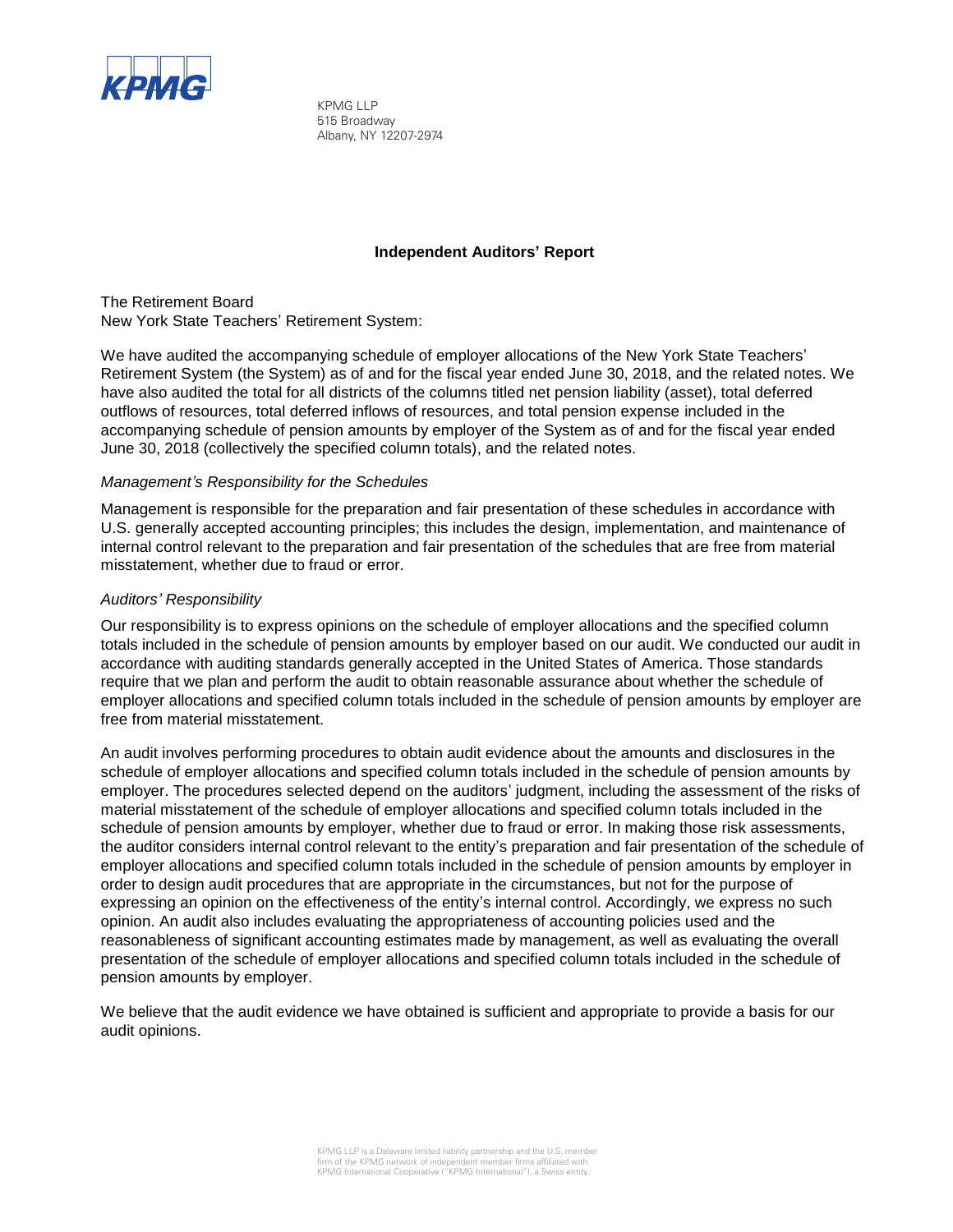

# *Opinions*

In our opinion, the schedules referred to above present fairly, in all material respects, the employer allocations and net pension asset, total deferred outflows of resources, total deferred inflows of resources, and total pension expense for the total of all participating districts for the New York State Teachers' Retirement System as of and for the fiscal year ended June 30, 2018, in accordance with U.S. generally accepted accounting principles.

### *Other Matter*

We have audited, in accordance with auditing standards generally accepted in the United States of America, the financial statements of the New York State Teachers' Retirement System as of and for the fiscal year ended June 30, 2018, and our report thereon dated November 1, 2018, expressed an unmodified opinion on those financial statements.

### *Restriction on Use*

Our report is intended solely for the information and use of the New York State Teachers' Retirement System management, the Retirement Board of the New York State Teachers' Retirement System, New York State Teachers' Retirement System employers and their auditors and is not intended to be and should not be used by anyone other than these specified parties.



Albany, New York December 7, 2018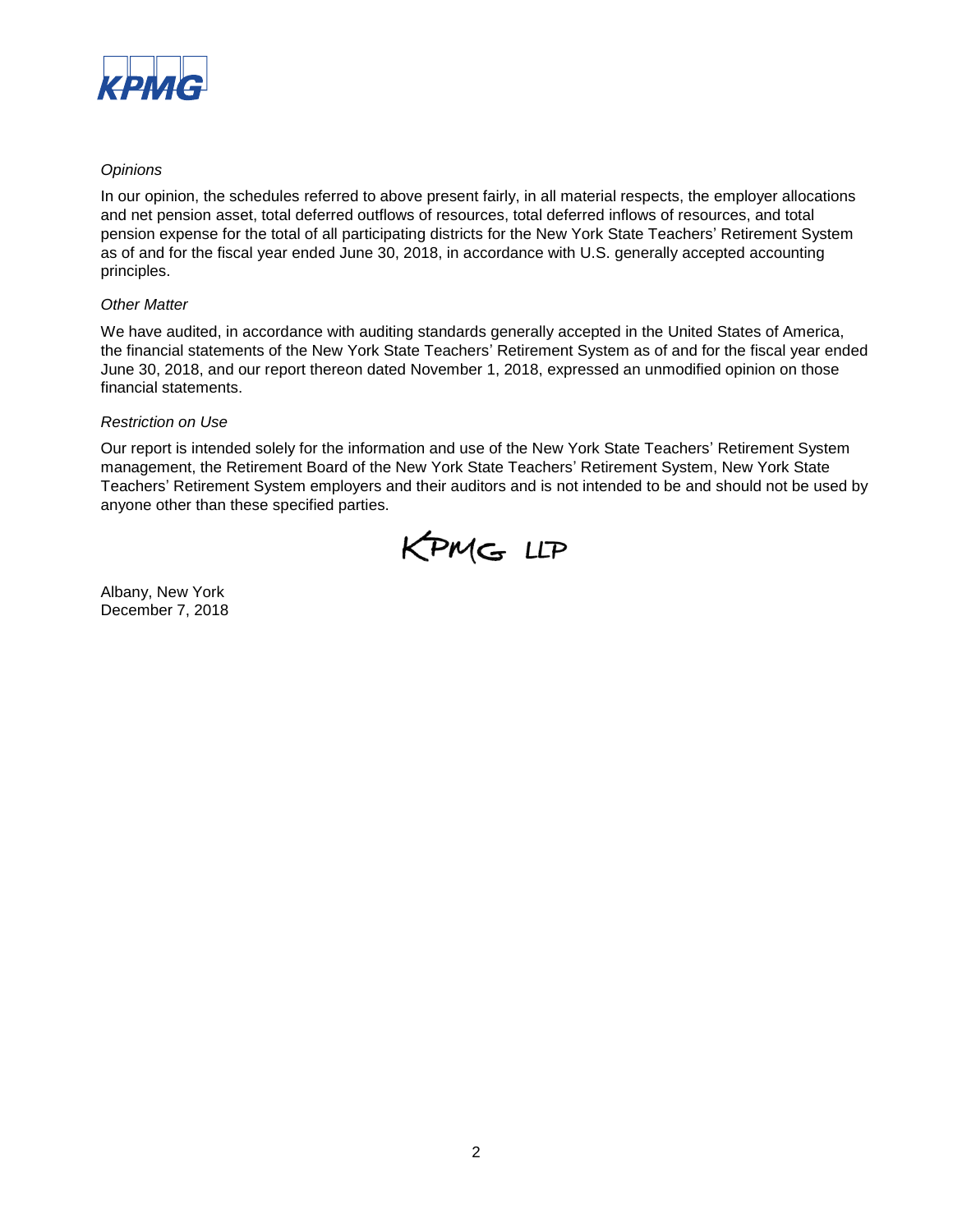Schedule of Employer Allocations

| <b>District</b><br>code | <b>Required</b><br>employer<br>contribution | <b>Employer</b><br>allocation<br>percentage |
|-------------------------|---------------------------------------------|---------------------------------------------|
| <b>All districts</b>    | \$<br>1,596,310,607                         | 100.000000 %                                |
| 1005                    | 8,692,217                                   | 0.544519                                    |
| 1010                    | 2,396,499                                   | 0.150127                                    |
| 1015                    | 2,714,889                                   | 0.170073                                    |
| 1020                    | 1,664,710                                   | 0.104285                                    |
| 1025                    | 2,599,174                                   | 0.162824                                    |
| 1030                    | 4,121,801                                   | 0.258208                                    |
| 1035                    | 29,085,441                                  | 1.822041                                    |
| 1040                    | 2,513,642                                   | 0.157466                                    |
| 1045                    | 1,460,880                                   | 0.091516                                    |
| 1050                    | 3,666,178                                   | 0.229666                                    |
| 1055                    | 1,750,776                                   | 0.109676                                    |
| 1060                    | 1,761,333                                   | 0.110338                                    |
| 1065                    | 3,425,115                                   | 0.214564                                    |
| 1070                    | 2,536,054                                   | 0.158870                                    |
| 1075                    | 1,741,359                                   | 0.109086                                    |
| 1080                    | 3,373,854                                   | 0.211353                                    |
| 1085                    | 1,554,368                                   | 0.097373                                    |
| 1090                    | 1,898,949                                   | 0.118959                                    |
| 1095                    | 983,938                                     | 0.061638                                    |
| 1100                    | 1,598,807                                   | 0.100156                                    |
| 1105                    | 3,994,249                                   | 0.250218                                    |
| 1110                    | 3,198,086                                   | 0.200342                                    |
| 1115                    | 1,056,296                                   | 0.066171                                    |
| 1120                    | 6,257,022                                   | 0.391968                                    |
| 1125                    | 1,524,140                                   | 0.095479                                    |
| 1130                    | 689,506                                     | 0.043194                                    |
| 1135                    | 3,485,253                                   | 0.218332                                    |
| 1140                    | 5,424,899                                   | 0.339840                                    |
| 1145                    | 818,023                                     | 0.051245                                    |
| 1150                    | 6,091,987                                   | 0.381629                                    |
| 1155                    | 9,971,391                                   | 0.624652                                    |
| 1160                    | 11,179,356                                  | 0.700325                                    |
| 1165                    | 10,969,680                                  | 0.687190                                    |
| 1170                    | 4,951,058                                   | 0.310156                                    |
| 1175                    | 2,548,661                                   | 0.159659                                    |
| 1180                    | 1,370,302                                   | 0.085842                                    |
| 1185                    | 1,212,178                                   | 0.075936                                    |
| 1190                    | 1,400,583                                   | 0.087739                                    |
| 1195                    | 1,469,044                                   | 0.092027                                    |
| 1200                    | 1,418,116                                   | 0.088837                                    |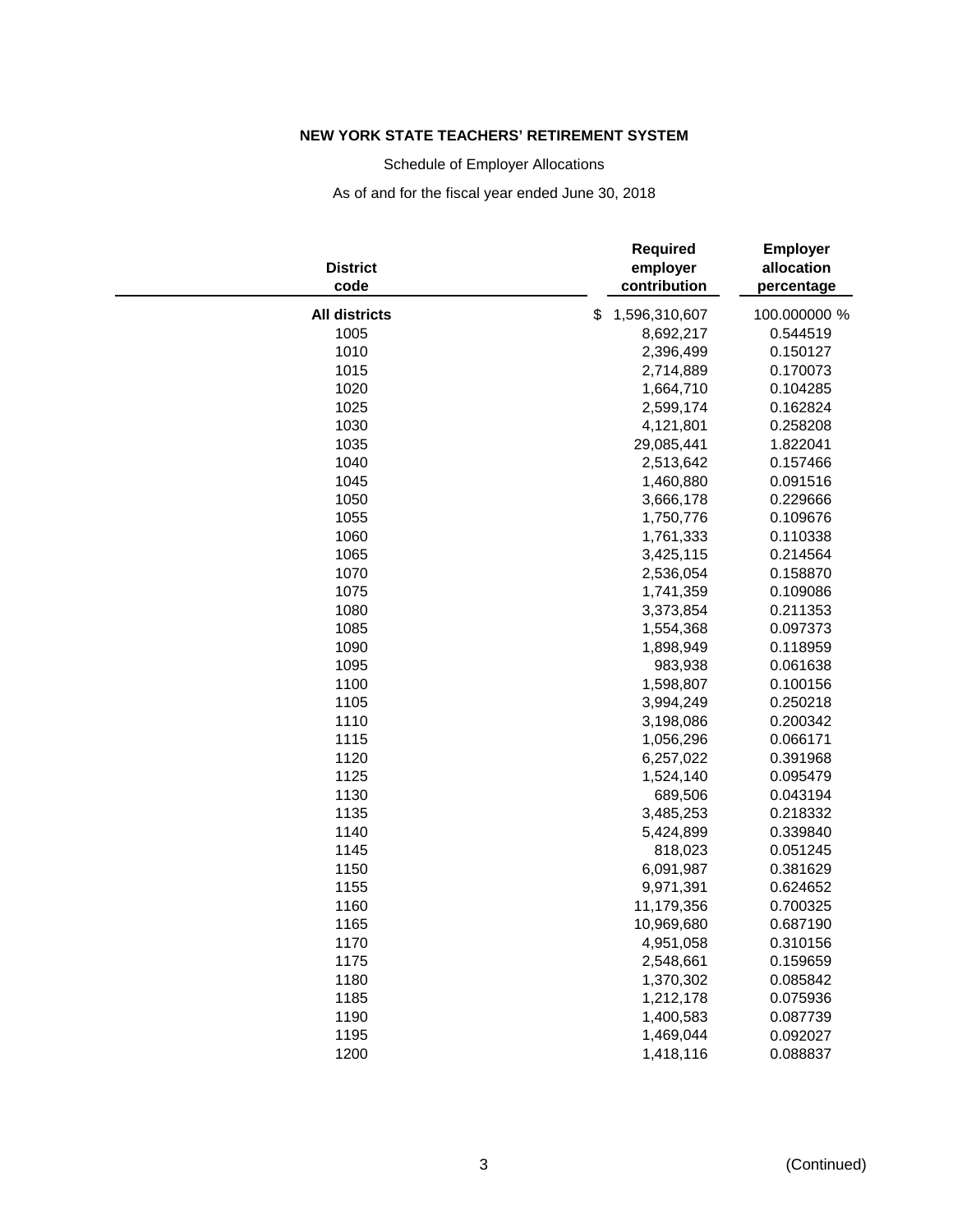Schedule of Employer Allocations

| <b>District</b><br>code | <b>Required</b><br>employer<br>contribution | <b>Employer</b><br>allocation<br>percentage |
|-------------------------|---------------------------------------------|---------------------------------------------|
| 1205                    | \$<br>2,748,088                             | 0.172152 %                                  |
| 1210                    | 3,366,144                                   | 0.210870                                    |
| 1215                    | 1,686,858                                   | 0.105672                                    |
| 1220                    | 2,344,330                                   | 0.146859                                    |
| 1225                    | 3,662,213                                   | 0.229417                                    |
| 1230                    | 784,327                                     | 0.049134                                    |
| 1235                    | 27,173,940                                  | 1.702297                                    |
| 1240                    | 3,946,409                                   | 0.247221                                    |
| 1245                    | 3,645,410                                   | 0.228365                                    |
| 1250                    | 1,111,835                                   | 0.069650                                    |
| 1255                    | 4,247,853                                   | 0.266104                                    |
| 1260                    | 7,439,635                                   | 0.466052                                    |
| 1265                    | 1,348,856                                   | 0.084498                                    |
| 1270                    | 18,028,006                                  | 1.129355                                    |
| 1275                    | 1,265,486                                   | 0.079276                                    |
| 1280                    | 3,352,335                                   | 0.210005                                    |
| 1285                    | 6,046,797                                   | 0.378798                                    |
| 1290                    | 2,339,211                                   | 0.146539                                    |
| 1295                    | 925,459                                     | 0.057975                                    |
| 1300                    | 8,902,790                                   | 0.557710                                    |
| 1305                    | 24,283,232                                  | 1.521210                                    |
| 2005                    | 1,270,027                                   | 0.079560                                    |
| 2006                    | 1,199,175                                   | 0.075122                                    |
| 2007                    | 3,147,784                                   | 0.197191                                    |
| 2008                    | 2,925,664                                   | 0.183277                                    |
| 2009                    | 2,285,042                                   | 0.143145                                    |
| 2010                    | 7,433,181                                   | 0.465648                                    |
| 2014                    | 950,582                                     | 0.059549                                    |
| 2015                    | 2,136,347                                   | 0.133830                                    |
| 2016                    | 819,866                                     | 0.051360                                    |
| 2018                    | 1,988,634                                   | 0.124577                                    |
| 2020                    | 5,312,694                                   | 0.332811                                    |
| 2025                    | 4,037,909                                   | 0.252953                                    |
| 2030                    | 3,444,348                                   | 0.215769                                    |
| 2035                    | 1,139,577                                   | 0.071388                                    |
| 2040                    | 6,597,341                                   | 0.413287                                    |
| 2044                    | 1,585,868                                   | 0.099346                                    |
| 2045                    | 3,849,755                                   | 0.241166                                    |
| 2046                    | 3,165,580                                   | 0.198306                                    |
| 2047                    | 15,813,206                                  | 0.990610                                    |
| 2048                    | 3,654,881                                   | 0.228958                                    |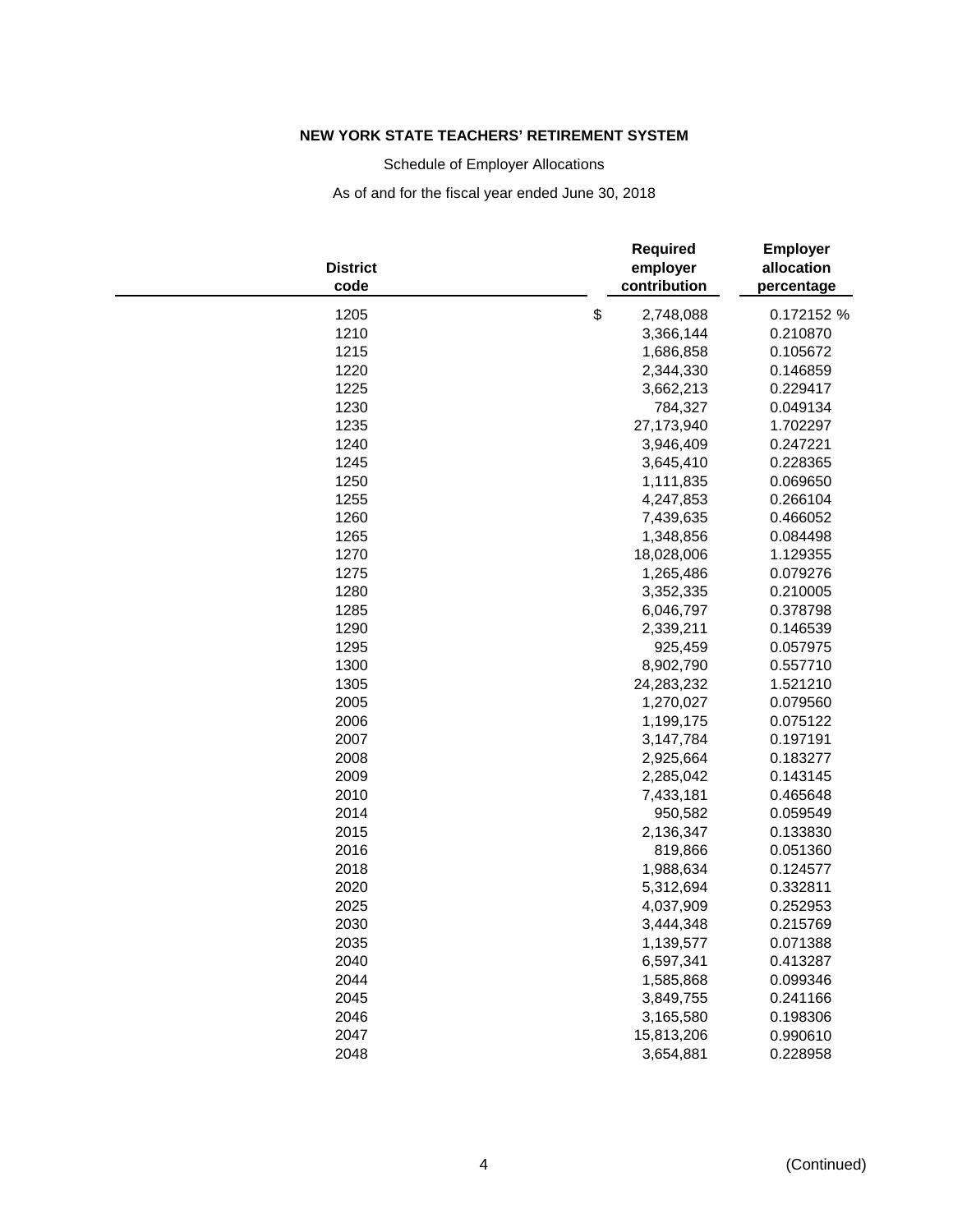Schedule of Employer Allocations

| <b>District</b><br>code | <b>Required</b><br>employer<br>contribution | <b>Employer</b><br>allocation<br>percentage |
|-------------------------|---------------------------------------------|---------------------------------------------|
| 2050                    | \$<br>2,785,139                             | 0.174474 %                                  |
| 2052                    | 2,463,374                                   | 0.154317                                    |
| 2055                    | 2,087,449                                   | 0.130767                                    |
| 2056                    | 2,610,367                                   | 0.163525                                    |
| 2057                    | 3,351,186                                   | 0.209933                                    |
| 2058                    | 2,113,791                                   | 0.132417                                    |
| 2059                    | 3,485,983                                   | 0.218378                                    |
| 2060                    | 945,807                                     | 0.059250                                    |
| 2061                    | 991,781                                     | 0.062130                                    |
| 2062                    | 1,530,092                                   | 0.095852                                    |
| 2063                    | 809,899                                     | 0.050736                                    |
| 2064                    | 2,482,916                                   | 0.155541                                    |
| 2065                    | 2,077,077                                   | 0.130117                                    |
| 2066                    | 5,309,641                                   | 0.332620                                    |
| 2067                    | 8,064,516                                   | 0.505197                                    |
| 2068                    | 7,032,142                                   | 0.440525                                    |
| 2069                    | 979,797                                     | 0.061379                                    |
| 2070                    | 1,323,450                                   | 0.082907                                    |
| 2071                    | 1,083,552                                   | 0.067878                                    |
| 2072                    | 1,252,446                                   | 0.078459                                    |
| 2073                    | 2,567,728                                   | 0.160854                                    |
| 2074                    | 2,685,792                                   | 0.168250                                    |
| 2075                    | 4,959,357                                   | 0.310676                                    |
| 2076                    | 3,076,086                                   | 0.192700                                    |
| 2077                    | 877,391                                     | 0.054964                                    |
| 2078                    | 8,033,921                                   | 0.503281                                    |
| 2079                    | 4,606,381                                   | 0.288564                                    |
| 2080                    | 1,021,795                                   | 0.064010                                    |
| 2081                    | 1,292,754                                   | 0.080984                                    |
| 2082                    | 714,489                                     | 0.044759                                    |
| 2083                    | 1,747,688                                   | 0.109483                                    |
| 2084                    | 2,821,548                                   | 0.176754                                    |
| 2085                    | 1,397,678                                   | 0.087557                                    |
| 2086                    | 4,828,630                                   | 0.302487                                    |
| 2090                    | 2,092,667                                   | 0.131094                                    |
| 2095                    | 2,074,993                                   | 0.129987                                    |
| 2104                    | 1,125,809                                   | 0.070526                                    |
| 2105                    | 1,040,726                                   | 0.065196                                    |
| 2110                    | 3,242,332                                   | 0.203114                                    |
| 2112                    | 2,195,680                                   | 0.137547                                    |
| 2115                    | 4,411,327                                   | 0.276345                                    |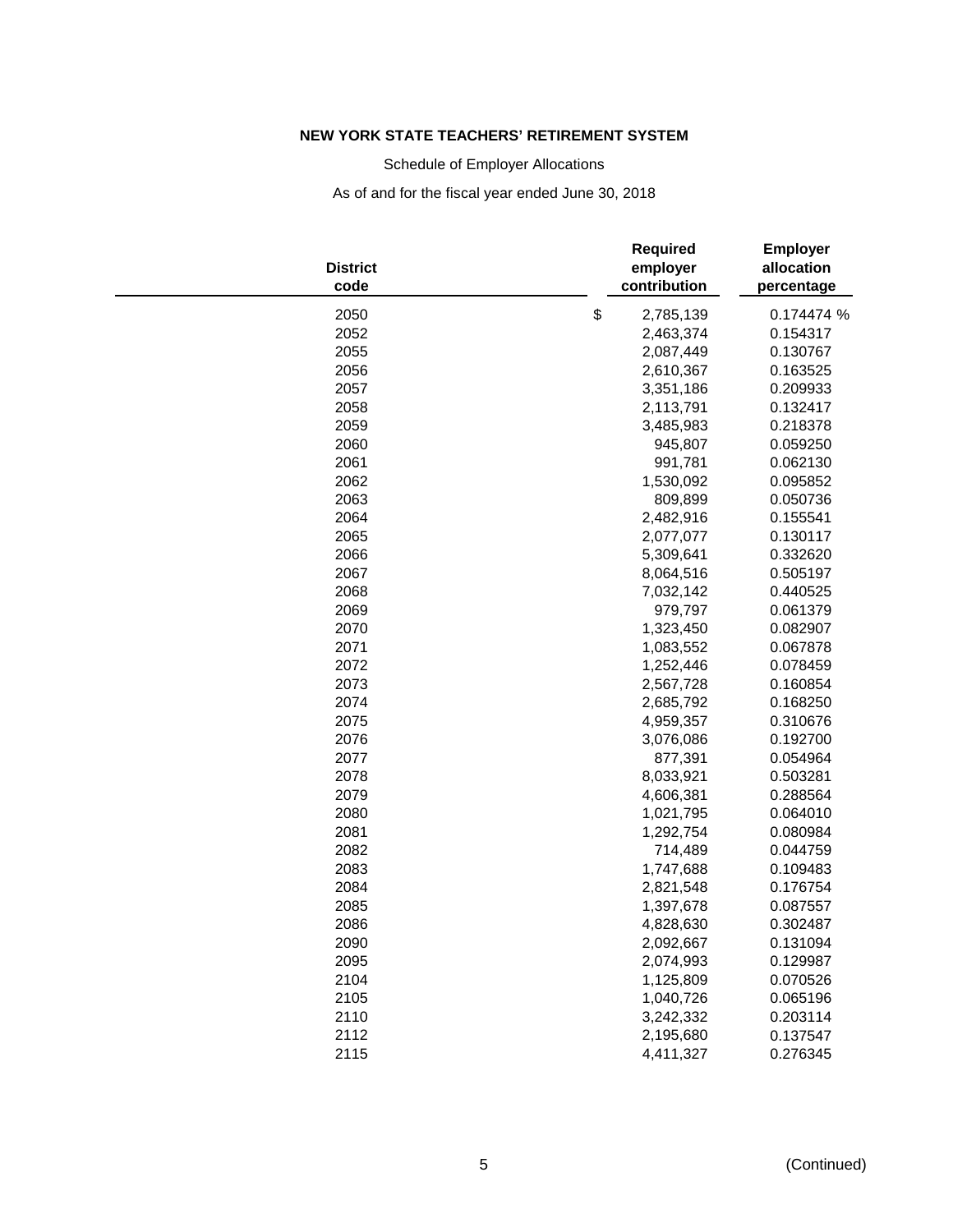Schedule of Employer Allocations

| <b>District</b><br>code | <b>Required</b><br>employer<br>contribution | <b>Employer</b><br>allocation<br>percentage |
|-------------------------|---------------------------------------------|---------------------------------------------|
| 2120                    | \$<br>8,356,157                             | 0.523467 %                                  |
| 2125                    | 845,996                                     | 0.052997                                    |
| 2130                    | 1,531,006                                   | 0.095909                                    |
| 2135                    | 2,995,695                                   | 0.187664                                    |
| 2140                    | 2,612,847                                   | 0.163680                                    |
| 2145                    | 3,720,588                                   | 0.233074                                    |
| 2146                    | 3,738,580                                   | 0.234201                                    |
| 2147                    | 952,179                                     | 0.059649                                    |
| 2148                    | 2,375,667                                   | 0.148822                                    |
| 2149                    | 1,591,529                                   | 0.099700                                    |
| 2150                    | 635,472                                     | 0.039809                                    |
| 2155                    | 2,436,377                                   | 0.152626                                    |
| 2160                    | 4,313,718                                   | 0.270230                                    |
| 2165                    | 1,440,082                                   | 0.090213                                    |
| 2170                    | 6,331,397                                   | 0.396627                                    |
| 2175                    | 596,731                                     | 0.037382                                    |
| 2180                    | 1,231,985                                   | 0.077177                                    |
| 2185                    | 6,855,161                                   | 0.429438                                    |
| 2187                    | 3,259,464                                   | 0.204187                                    |
| 2190                    | 4,357,238                                   | 0.272957                                    |
| 2191                    | 3,119,676                                   | 0.195430                                    |
| 2195                    | 940,593                                     | 0.058923                                    |
| 2196                    | 1,063,809                                   | 0.066642                                    |
| 2198                    | 2,269,444                                   | 0.142168                                    |
| 2200                    | 9,553,626                                   | 0.598482                                    |
| 2204                    | 8,439,245                                   | 0.528672                                    |
| 2205                    | 243,547                                     | 0.015257                                    |
| 2206                    | 1,295,523                                   | 0.081157                                    |
| 2207                    | 2,317,195                                   | 0.145159                                    |
| 2208                    | 4,056,060                                   | 0.254090                                    |
| 2209                    | 9,299,590                                   | 0.582568                                    |
| 2210                    | 2,609,926                                   | 0.163497                                    |
| 2212                    | 3,325,640                                   | 0.208333                                    |
| 2215                    | 4,961,240                                   | 0.310794                                    |
| 2220                    | 2,066,226                                   | 0.129438                                    |
| 2224                    | 4,382,325                                   | 0.274528                                    |
| 2225                    | 7,769,585                                   | 0.486721                                    |
| 2230                    | 6,443,207                                   | 0.403631                                    |
| 2231                    | 3,135,763                                   | 0.196438                                    |
| 2235                    | 682,602                                     | 0.042761                                    |
| 2239                    | 2,926,132                                   | 0.183306                                    |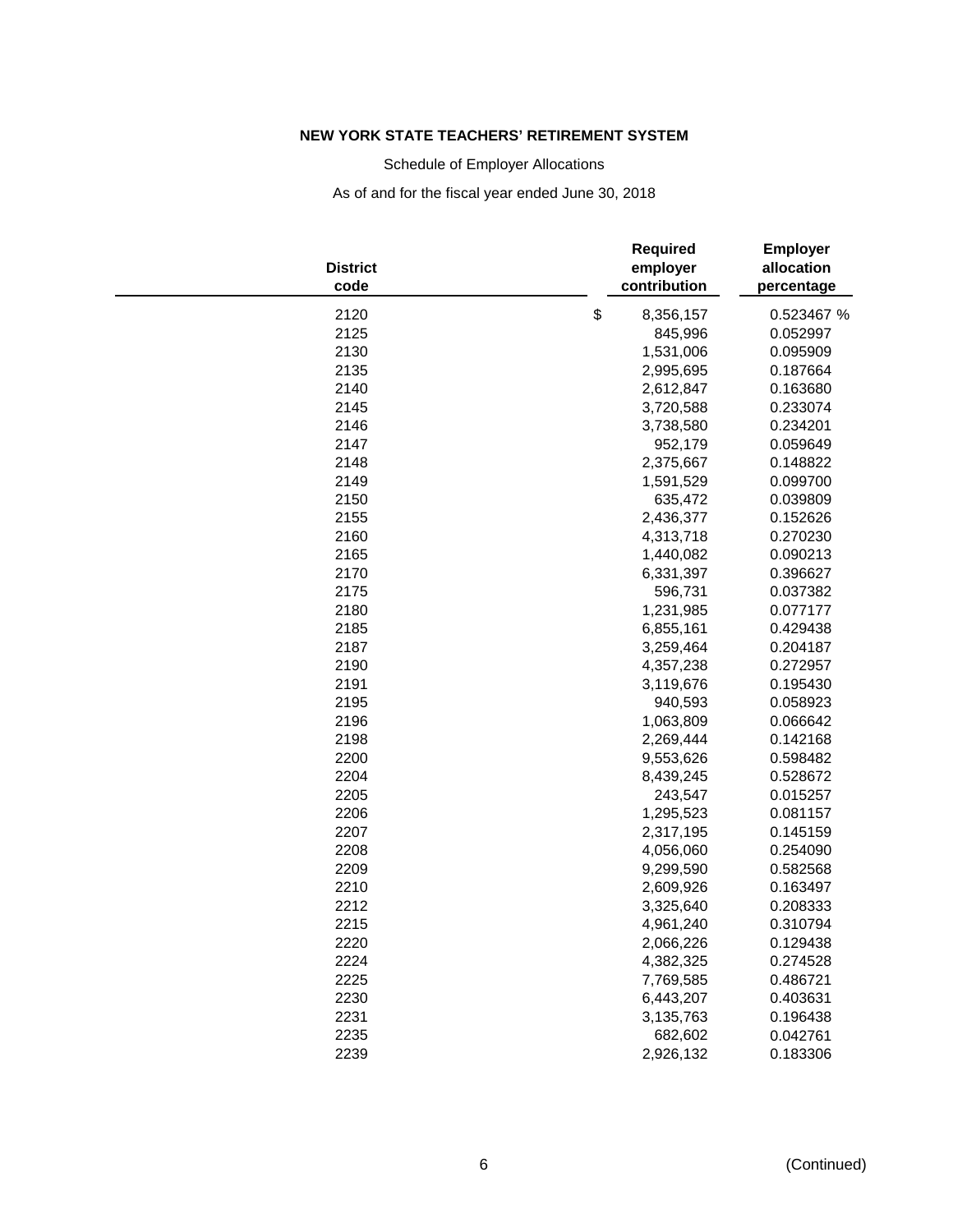Schedule of Employer Allocations

| <b>District</b><br>code | <b>Required</b><br>employer<br>contribution | <b>Employer</b><br>allocation<br>percentage |
|-------------------------|---------------------------------------------|---------------------------------------------|
| 2240                    | \$<br>5,486,484                             | 0.343698 %                                  |
| 2241                    | 862,394                                     | 0.054024                                    |
| 2242                    | 1,483,665                                   | 0.092943                                    |
| 2243                    | 1,533,106                                   | 0.096041                                    |
| 2244                    | 881,054                                     | 0.055193                                    |
| 2245                    | 2,448,963                                   | 0.153414                                    |
| 2250                    | 1,431,289                                   | 0.089662                                    |
| 2255                    | 4,572,058                                   | 0.286414                                    |
| 2260                    | 3,138,799                                   | 0.196628                                    |
| 2266                    | 2,605,522                                   | 0.163222                                    |
| 2268                    | 1,414,700                                   | 0.088623                                    |
| 2270                    | 2,512,564                                   | 0.157398                                    |
| 2271                    | 1,690,863                                   | 0.105923                                    |
| 2272                    | 2,612,318                                   | 0.163647                                    |
| 2275                    | 4,897,009                                   | 0.306770                                    |
| 2280                    | 1,602,238                                   | 0.100371                                    |
| 2281                    | 989,982                                     | 0.062017                                    |
| 2282                    | 4,279,226                                   | 0.268070                                    |
| 2285                    | 6,147,654                                   | 0.385116                                    |
| 2286                    | 3,367,297                                   | 0.210942                                    |
| 2288                    | 1,972,976                                   | 0.123596                                    |
| 2289                    | 6,224,275                                   | 0.389916                                    |
| 2290                    | 3,540,618                                   | 0.221800                                    |
| 2295                    | 1,635,047                                   | 0.102427                                    |
| 2300                    | 3,452,060                                   | 0.216252                                    |
| 2305                    | 838,204                                     | 0.052509                                    |
| 2310                    | 9,282,646                                   | 0.581506                                    |
| 2315                    | 1,591,604                                   | 0.099705                                    |
| 2317                    | 1,481,396                                   | 0.092801                                    |
| 2320                    | 6,183,492                                   | 0.387361                                    |
| 2325                    | 5,692,541                                   | 0.356606                                    |
| 2328                    | 1,261,150                                   | 0.079004                                    |
| 2330                    | 3,213,201                                   | 0.201289                                    |
| 2335                    | 3,688,074                                   | 0.231037                                    |
| 2338                    | 5,076,847                                   | 0.318036                                    |
| 2339                    | 1,506,753                                   | 0.094390                                    |
| 2340                    | 1,701,044                                   | 0.106561                                    |
| 2345                    | 2,169,210                                   | 0.135889                                    |
| 2350                    | 5,813,815                                   | 0.364203                                    |
| 2355                    | 4,108,623                                   | 0.257382                                    |
| 2360                    | 3,026,713                                   | 0.189607                                    |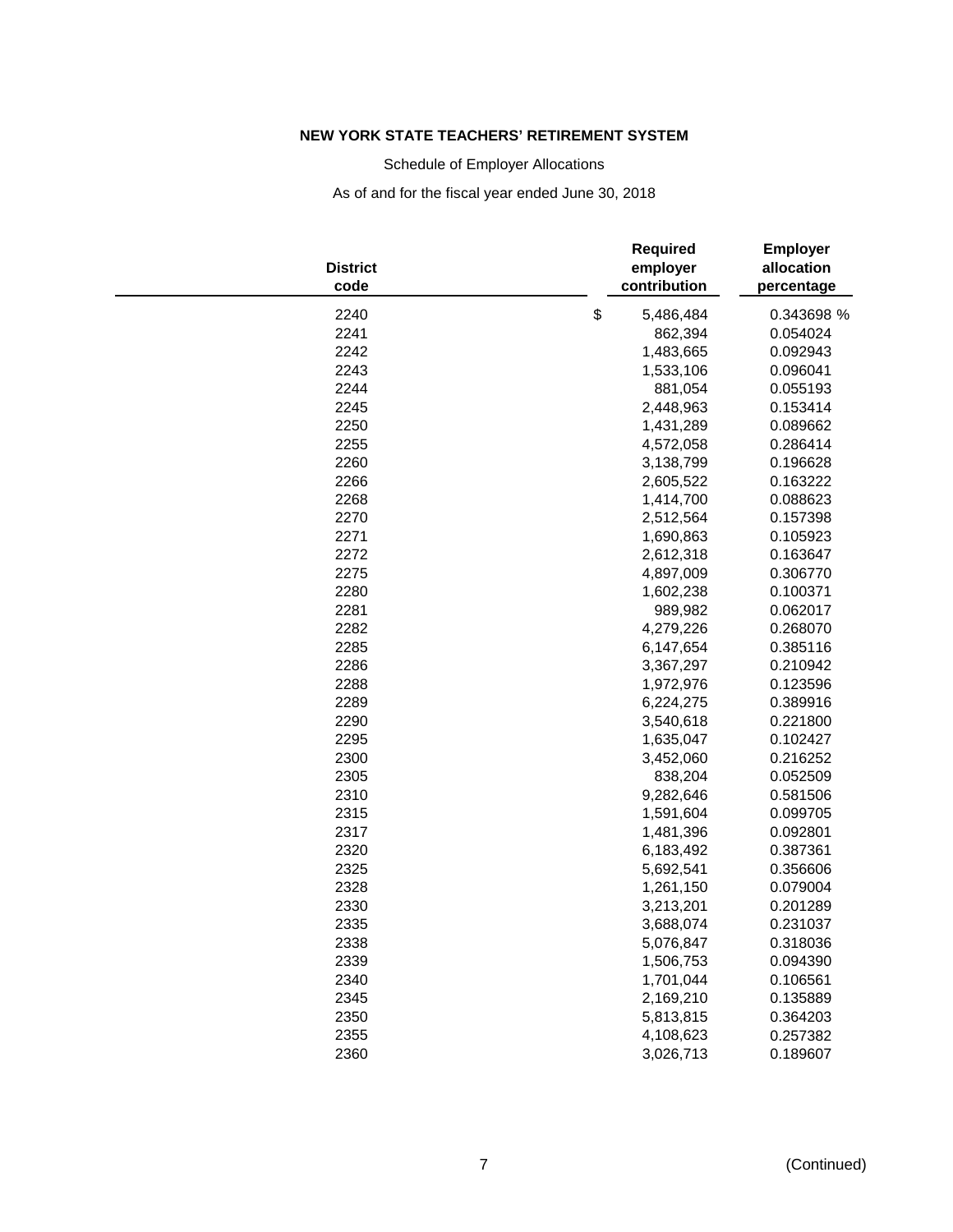Schedule of Employer Allocations

| <b>District</b><br>code | <b>Required</b><br>employer<br>contribution | <b>Employer</b><br>allocation<br>percentage |
|-------------------------|---------------------------------------------|---------------------------------------------|
| 2361                    | \$<br>1,301,586                             | 0.081537 %                                  |
| 2362                    | 1,521,584                                   | 0.095319                                    |
| 2363                    | 936,200                                     | 0.058648                                    |
| 2364                    | 1,847,618                                   | 0.115743                                    |
| 2365                    | 9,214,596                                   | 0.577243                                    |
| 2370                    | 1,518,382                                   | 0.095118                                    |
| 2375                    | 1,252,894                                   | 0.078487                                    |
| 2377                    | 1,781,451                                   | 0.111598                                    |
| 2378                    | 9,258,146                                   | 0.579971                                    |
| 2379                    | 9,437,164                                   | 0.591186                                    |
| 2380                    | 3,769,002                                   | 0.236107                                    |
| 2381                    | 2,037,610                                   | 0.127645                                    |
| 2383                    | 6,658,296                                   | 0.417105                                    |
| 2384                    | 4,246,979                                   | 0.266050                                    |
| 2385                    | 2,755,319                                   | 0.172605                                    |
| 2389                    | 2,506,118                                   | 0.156994                                    |
| 2390                    | 5,052,482                                   | 0.316510                                    |
| 2391                    | 2,552,691                                   | 0.159912                                    |
| 2394                    | 1,787,168                                   | 0.111956                                    |
| 2395                    | 1,501,110                                   | 0.094036                                    |
| 2396                    | 1,149,793                                   | 0.072028                                    |
| 2400                    | 8,733,723                                   | 0.547119                                    |
| 2401                    | 2,102,971                                   | 0.131739                                    |
| 2402                    | 5,051,024                                   | 0.316419                                    |
| 2403                    | 2,435,116                                   | 0.152547                                    |
| 2405                    | 3,164,725                                   | 0.198252                                    |
| 2406                    | 4,410,459                                   | 0.276291                                    |
| 2408                    | 4,546,553                                   | 0.284816                                    |
| 2409                    | 966,603                                     | 0.060552                                    |
| 2410                    | 5,842,395                                   | 0.365994                                    |
| 2415                    | 6,777,623                                   | 0.424580                                    |
| 2420                    | 3,435,084                                   | 0.215189                                    |
| 2425                    | 6,363,508                                   | 0.398638                                    |
| 2426                    | 1,844,928                                   | 0.115574                                    |
| 2428                    | 3,639,700                                   | 0.228007                                    |
| 2430                    | 5,364,856                                   | 0.336078                                    |
| 2435                    | 1,415,679                                   | 0.088684                                    |
| 2440                    | 2,320,907                                   | 0.145392                                    |
| 2441                    | 1,376,394                                   | 0.086223                                    |
| 2445                    | 6,834,337                                   | 0.428133                                    |
| 2450                    | 2,714,278                                   | 0.170034                                    |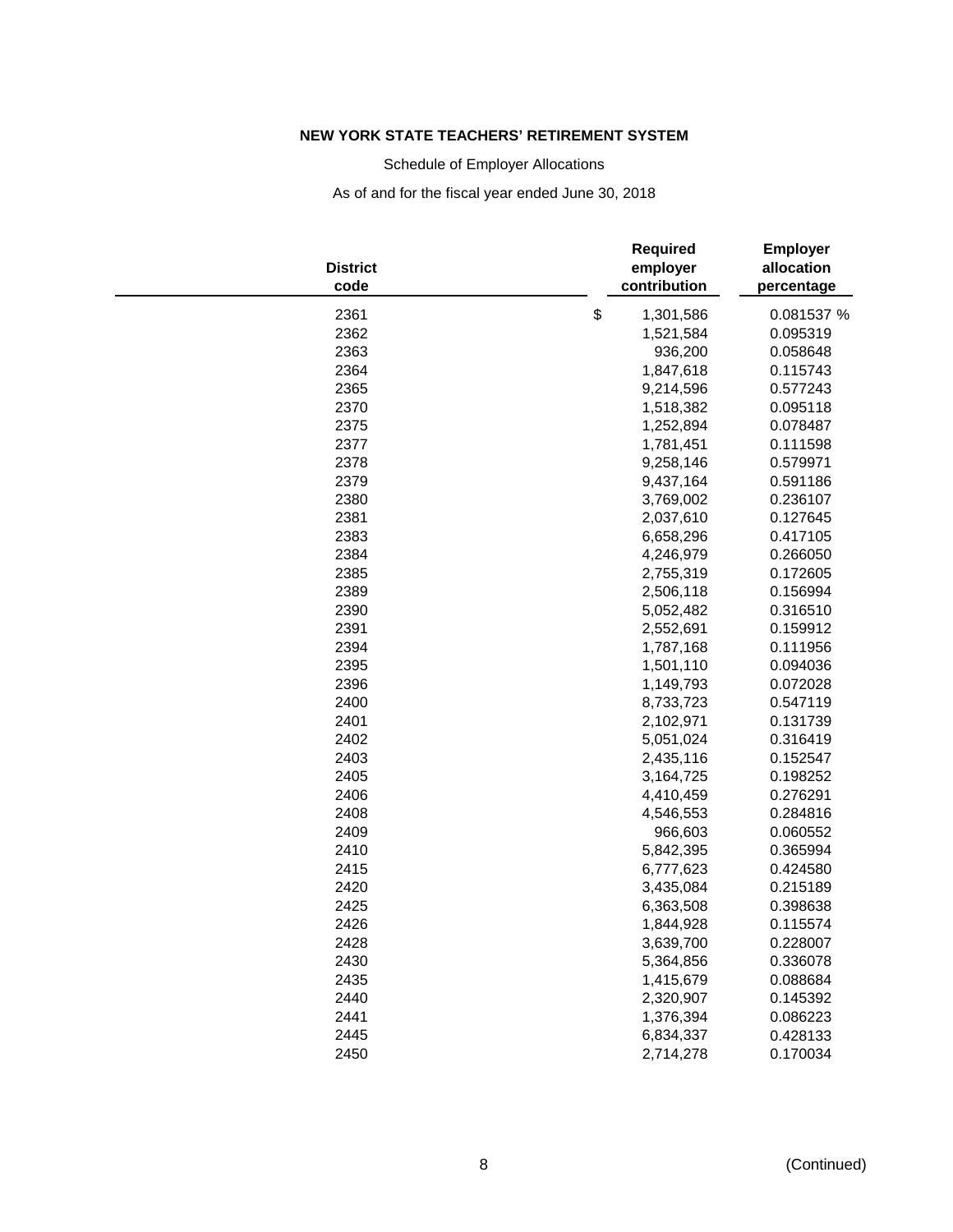Schedule of Employer Allocations

| <b>District</b><br>code | <b>Required</b><br>employer<br>contribution | <b>Employer</b><br>allocation<br>percentage |
|-------------------------|---------------------------------------------|---------------------------------------------|
| 2455                    | \$<br>3,433,844                             | 0.215111 %                                  |
| 2458                    | 3,363,193                                   | 0.210685                                    |
| 2460                    | 1,219,392                                   | 0.076388                                    |
| 2464                    | 1,080,848                                   | 0.067709                                    |
| 2465                    | 562,055                                     | 0.035210                                    |
| 2466                    | 1,376,599                                   | 0.086236                                    |
| 2467                    | 1,931,842                                   | 0.121019                                    |
| 2468                    | 1,524,730                                   | 0.095516                                    |
| 2469                    | 4,250,925                                   | 0.266297                                    |
| 2470                    | 3,773,446                                   | 0.236385                                    |
| 2471                    | 4,106,428                                   | 0.257245                                    |
| 2475                    | 6,208,779                                   | 0.388946                                    |
| 2480                    | 2,016,997                                   | 0.126354                                    |
| 2485                    | 4,411,982                                   | 0.276386                                    |
| 2490                    | 6,341,040                                   | 0.397231                                    |
| 2495                    | 845,748                                     | 0.052981                                    |
| 2497                    | 2,056,469                                   | 0.128826                                    |
| 2498                    | 1,836,809                                   | 0.115066                                    |
| 2500                    | 5,096,366                                   | 0.319259                                    |
| 2504                    | 3,226,941                                   | 0.202150                                    |
| 2505                    | 4,298,425                                   | 0.269273                                    |
| 2507                    | 821,642                                     | 0.051471                                    |
| 2508                    | 2,277,597                                   | 0.142679                                    |
| 2509                    | 4,171,336                                   | 0.261311                                    |
| 2510                    | 1,699,683                                   | 0.106476                                    |
| 2512                    | 12,118,565                                  | 0.759161                                    |
| 2514                    | 1,129,013                                   | 0.070726                                    |
| 2515                    | 1,012,889                                   | 0.063452                                    |
| 2520                    | 2,338,414                                   | 0.146489                                    |
| 2525                    | 3,320,920                                   | 0.208037                                    |
| 2530                    | 6,480,749                                   | 0.405983                                    |
| 2533                    | 1,541,005                                   | 0.096535                                    |
| 2535                    | 1,907,254                                   | 0.119479                                    |
| 2540                    | 4,471,745                                   | 0.280130                                    |
| 2541                    | 2,741,910                                   | 0.171765                                    |
| 2542                    | 1,638,382                                   | 0.102636                                    |
| 2545                    | 842,104                                     | 0.052753                                    |
| 2547                    | 6,186,361                                   | 0.387541                                    |
| 2550                    | 738,799                                     | 0.046282                                    |
| 2551                    | 1,125,922                                   | 0.070533                                    |
| 2555                    | 1,131,725                                   | 0.070896                                    |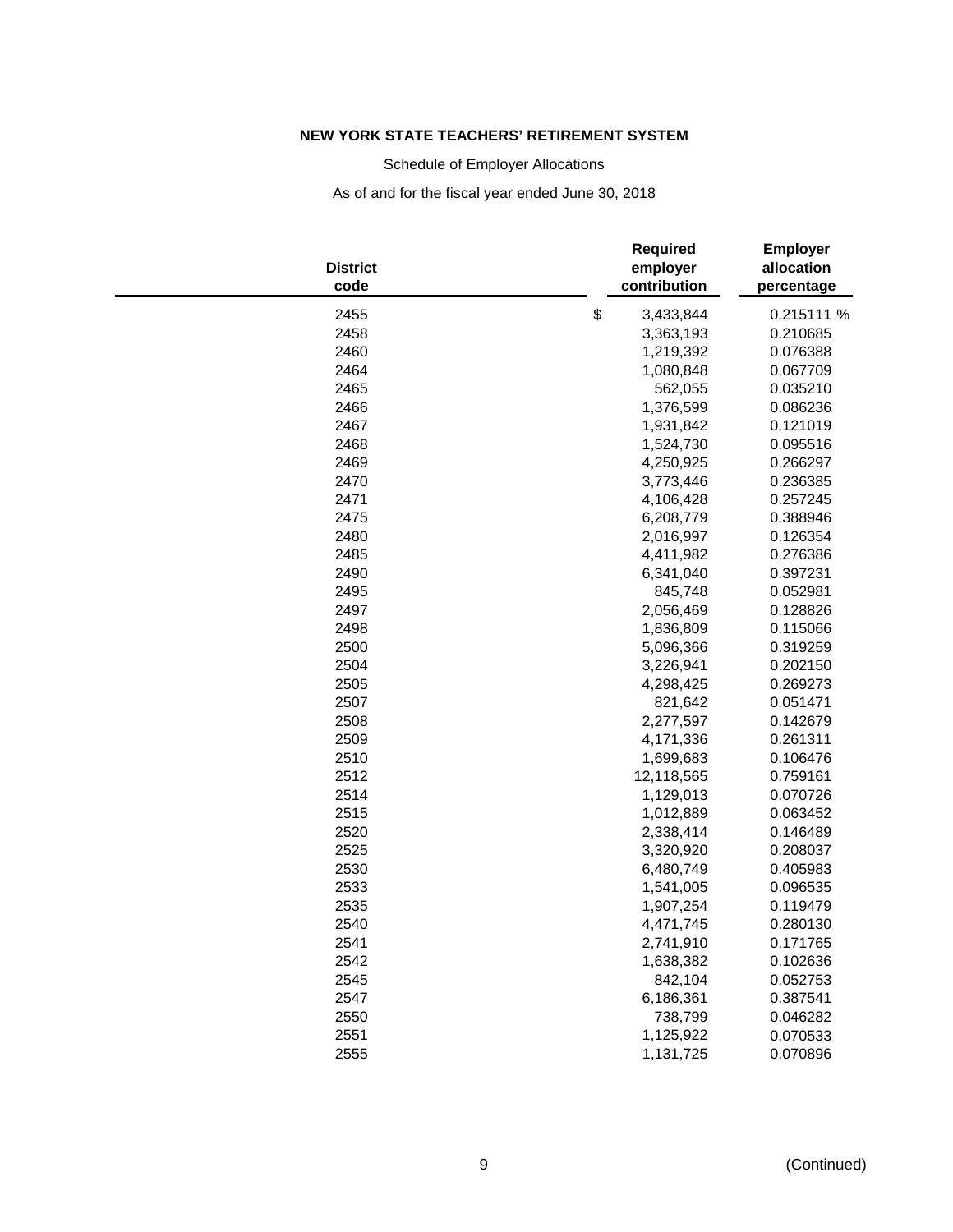Schedule of Employer Allocations

| <b>District</b><br>code | <b>Required</b><br>employer<br>contribution | <b>Employer</b><br>allocation<br>percentage |
|-------------------------|---------------------------------------------|---------------------------------------------|
| 2557                    | \$<br>9,446,602                             | 0.591777 %                                  |
| 2559                    | 948,340                                     | 0.059408                                    |
| 2560                    | 1,147,753                                   | 0.071900                                    |
| 2561                    | 3,768,526                                   | 0.236077                                    |
| 2562                    | 4,478,164                                   | 0.280532                                    |
| 2563                    | 4,875,750                                   | 0.305439                                    |
| 2564                    | 6,377,650                                   | 0.399524                                    |
| 2565                    | 3,692,683                                   | 0.231326                                    |
| 2570                    | 2,601,594                                   | 0.162975                                    |
| 2573                    | 2,699,321                                   | 0.169098                                    |
| 2574                    | 894,817                                     | 0.056055                                    |
| 2575                    | 9,420,314                                   | 0.590130                                    |
| 2576                    | 1,915,547                                   | 0.119998                                    |
| 2580                    | 5,113,118                                   | 0.320308                                    |
| 2582                    | 1,130,606                                   | 0.070826                                    |
| 2584                    | 2,971,155                                   | 0.186126                                    |
| 2585                    | 10,175,023                                  | 0.637409                                    |
| 2590                    | 3,334,857                                   | 0.208910                                    |
| 2593                    | 8,204,812                                   | 0.513986                                    |
| 2595                    | 696,257                                     | 0.043617                                    |
| 2600                    | 1,293,389                                   | 0.081024                                    |
| 2605                    | 606,063                                     | 0.037966                                    |
| 2610                    | 8,548,059                                   | 0.535488                                    |
| 2611                    | 2,275,828                                   | 0.142568                                    |
| 2612                    | 2,653,216                                   | 0.166209                                    |
| 2613                    | 2,612,685                                   | 0.163670                                    |
| 2614                    | 3,357,476                                   | 0.210327                                    |
| 2615                    | 9,219,067                                   | 0.577523                                    |
| 2616                    | 3,210,079                                   | 0.201094                                    |
| 2617                    | 3,347,422                                   | 0.209697                                    |
| 2618                    | 902,027                                     | 0.056507                                    |
| 2619                    | 1,900,647                                   | 0.119065                                    |
| 2620                    | 628,783                                     | 0.039390                                    |
| 2625                    | 1,083,017                                   | 0.067845                                    |
| 2626                    | 780,846                                     | 0.048916                                    |
| 2630                    | 858,147                                     | 0.053758                                    |
| 2632                    | 1,659,577                                   | 0.103963                                    |
| 2633                    | 6,309,423                                   | 0.395250                                    |
| 2635                    | 798,406                                     | 0.050016                                    |
| 2640                    | 2,042,432                                   | 0.127947                                    |
| 2641                    | 1,200,998                                   | 0.075236                                    |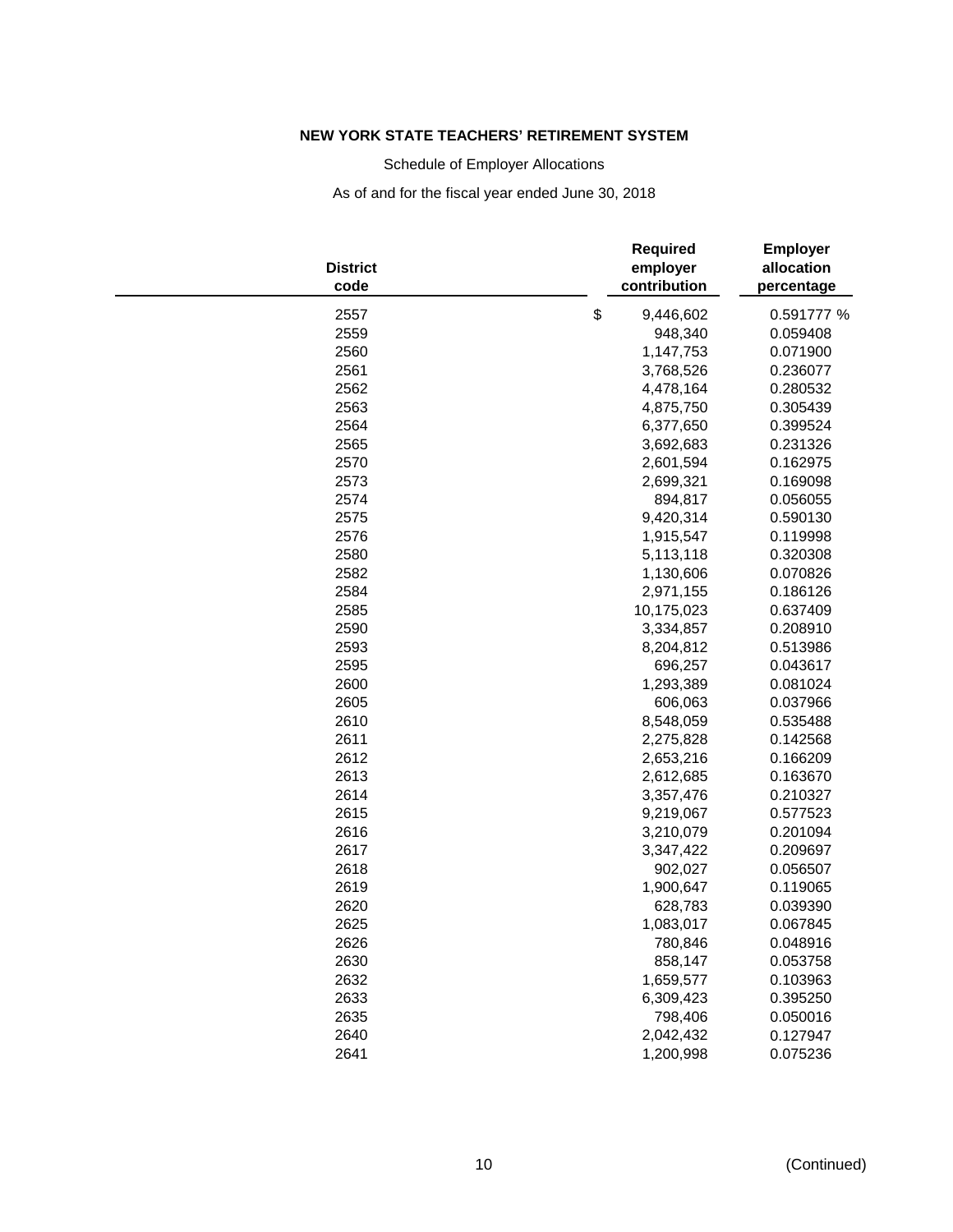Schedule of Employer Allocations

| <b>District</b><br>code | <b>Required</b><br>employer<br>contribution | <b>Employer</b><br>allocation<br>percentage |
|-------------------------|---------------------------------------------|---------------------------------------------|
| 2642                    | \$<br>4,945,993                             | 0.309839 %                                  |
| 2643                    | 4,624,710                                   | 0.289712                                    |
| 2644                    | 4,272,602                                   | 0.267655                                    |
| 2645                    | 5,456,151                                   | 0.341798                                    |
| 2648                    | 1,025,231                                   | 0.064225                                    |
| 2649                    | 2,168,981                                   | 0.135875                                    |
| 2650                    | 503,684                                     | 0.031553                                    |
| 2651                    | 7,817,323                                   | 0.489712                                    |
| 2652                    | 881,342                                     | 0.055211                                    |
| 2653                    | 1,306,393                                   | 0.081838                                    |
| 2654                    | 8,194,570                                   | 0.513344                                    |
| 2655                    | 4,579,691                                   | 0.286892                                    |
| 2656                    | 4,275,722                                   | 0.267850                                    |
| 3032                    | 616,391                                     | 0.038613                                    |
| 3041                    | 256,397                                     | 0.016062                                    |
| 3042                    | 712,999                                     | 0.044665                                    |
| 3043                    | 733,491                                     | 0.045949                                    |
| 3044                    | 487,870                                     | 0.030562                                    |
| 3048                    | 233,812                                     | 0.014647                                    |
| 3077                    | 608,062                                     | 0.038092                                    |
| 3078                    | 263,177                                     | 0.016487                                    |
| 3079                    | 158,237                                     | 0.009913                                    |
| 3081                    | 294,390                                     | 0.018442                                    |
| 3082                    | 536,673                                     | 0.033620                                    |
| 3101                    | 279,688                                     | 0.017521                                    |
| 3105                    | 263,334                                     | 0.016496                                    |
| 3106                    | 473,196                                     | 0.029643                                    |
| 3107                    | 419,396                                     | 0.026273                                    |
| 3126                    | 494,467                                     | 0.030976                                    |
| 3128                    | 436,379                                     | 0.027337                                    |
| 3178                    | 768,307                                     | 0.048130                                    |
| 3179                    | 542,330                                     | 0.033974                                    |
| 3201                    | 303,542                                     | 0.019015                                    |
| 3202                    | 536,797                                     | 0.033627                                    |
| 3204                    | 548,020                                     | 0.034330                                    |
| 3206                    | 627,672                                     | 0.039320                                    |
| 3208                    | 266,348                                     | 0.016685                                    |
| 3226                    | 714,479                                     | 0.044758                                    |
| 3229                    | 449,711                                     | 0.028172                                    |
| 3231                    | 668,024                                     | 0.041848                                    |
| 3232                    | 330,575                                     | 0.020709                                    |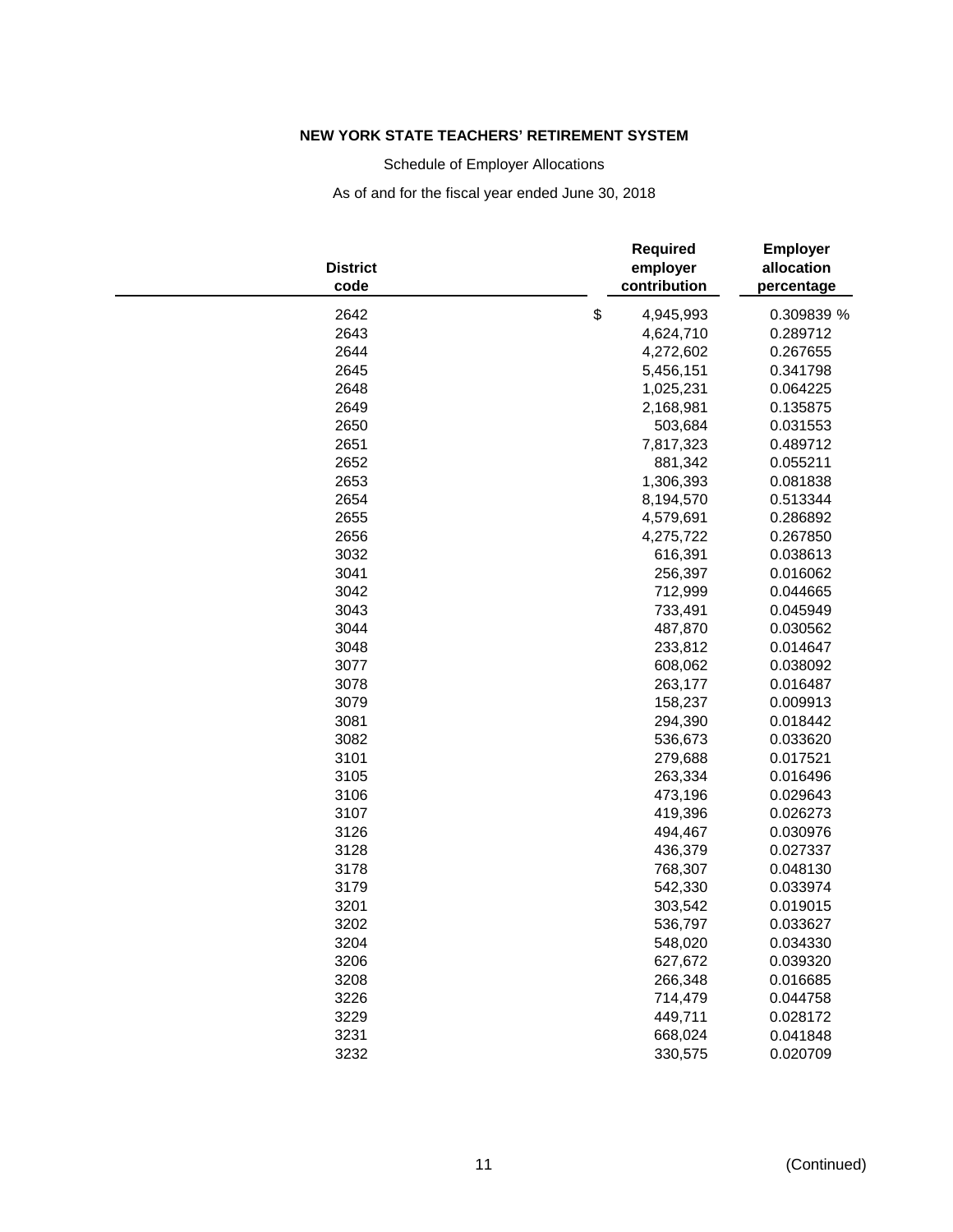Schedule of Employer Allocations

| <b>District</b><br>code | <b>Required</b><br>employer<br>contribution | <b>Employer</b><br>allocation<br>percentage |
|-------------------------|---------------------------------------------|---------------------------------------------|
| 3276                    | \$<br>645,787                               | 0.040455 %                                  |
| 3277                    | 749,737                                     | 0.046967                                    |
| 3278                    | 515,101                                     | 0.032268                                    |
| 3280                    | 600,410                                     | 0.037612                                    |
| 3281                    | 628,568                                     | 0.039376                                    |
| 3284                    | 666,642                                     | 0.041761                                    |
| 3303                    | 682,741                                     | 0.042770                                    |
| 3304                    | 347,343                                     | 0.021759                                    |
| 3305                    | 453,211                                     | 0.028391                                    |
| 3306                    | 451,327                                     | 0.028273                                    |
| 3307                    | 181,775                                     | 0.011387                                    |
| 3308                    | 365,287                                     | 0.022883                                    |
| 3309                    | 638,190                                     | 0.039979                                    |
| 3326                    | 546,496                                     | 0.034235                                    |
| 3327                    | 726,734                                     | 0.045526                                    |
| 3328                    | 370,762                                     | 0.023226                                    |
| 3329                    | 482,332                                     | 0.030215                                    |
| 3330                    | 748,726                                     | 0.046904                                    |
| 3331                    | 887,532                                     | 0.055599                                    |
| 3332                    | 383,727                                     | 0.024038                                    |
| 3452                    | 932,365                                     | 0.058407                                    |
| 3453                    | 316,813                                     | 0.019847                                    |
| 3458                    | 673,450                                     | 0.042188                                    |
| 3460                    | 1,010,429                                   | 0.063298                                    |
| 3464                    | 269,073                                     | 0.016856                                    |
| 3465                    | 195,096                                     | 0.012222                                    |
| 3466                    | 522,932                                     | 0.032759                                    |
| 3467                    | 263,916                                     | 0.016533                                    |
| 3468                    | 57,450                                      | 0.003599                                    |
| 3470                    | 249,937                                     | 0.015657                                    |
| 3471                    | 219,724                                     | 0.013764                                    |
| 3472                    | 199,096                                     | 0.012472                                    |
| 3526                    | 486,448                                     | 0.030473                                    |
| 3527                    | 409,419                                     | 0.025648                                    |
| 3528                    | 359,398                                     | 0.022514                                    |
| 3531                    | 587,038                                     | 0.036775                                    |
| 3552                    | 182,395                                     | 0.011426                                    |
| 3559                    | 426,791                                     | 0.026736                                    |
| 3560                    | 563,181                                     | 0.035280                                    |
| 3561                    | 597,153                                     | 0.037408                                    |
| 3576                    | 244,343                                     | 0.015307                                    |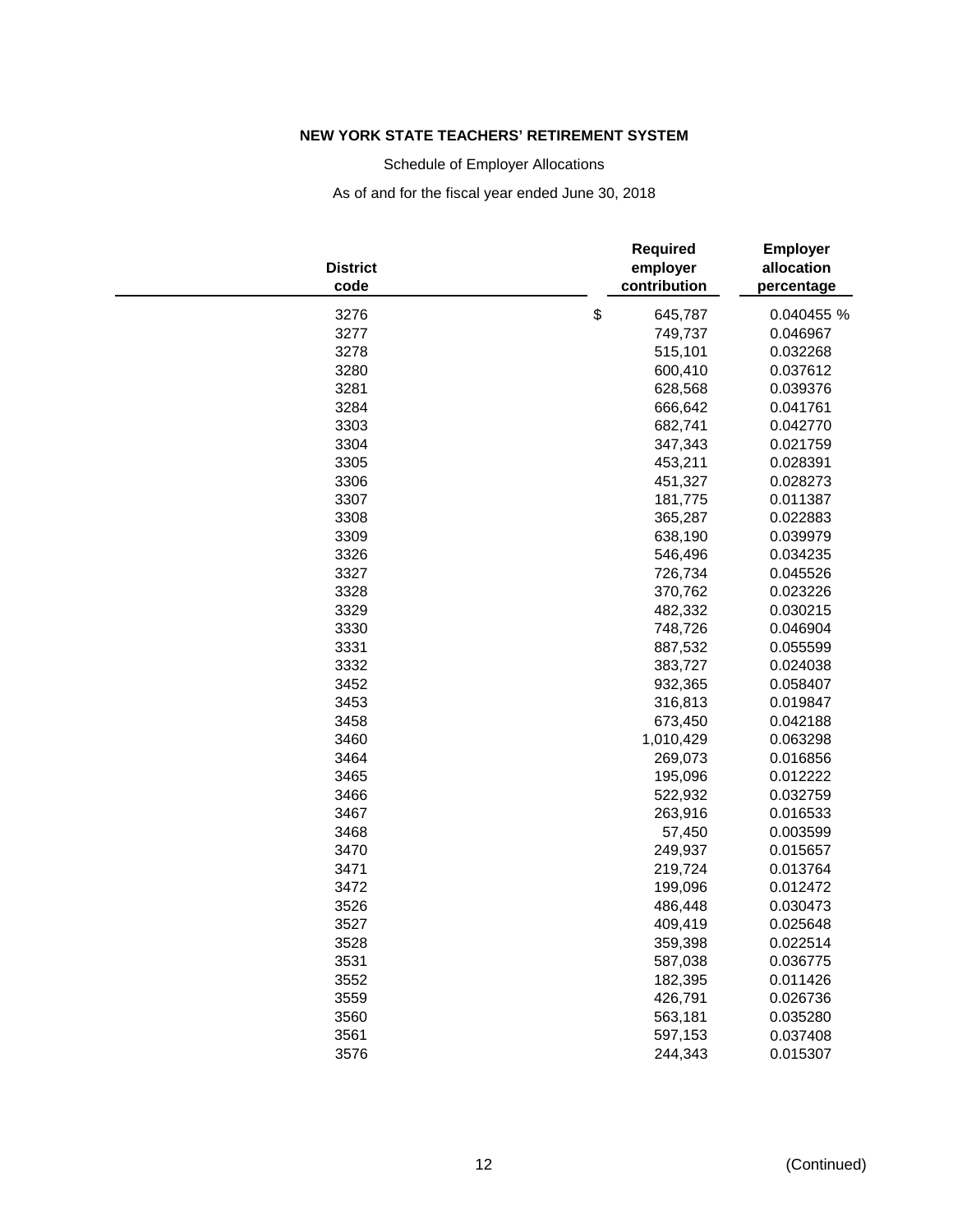Schedule of Employer Allocations

| <b>District</b><br>code | <b>Required</b><br>employer<br>contribution | <b>Employer</b><br>allocation<br>percentage |
|-------------------------|---------------------------------------------|---------------------------------------------|
| 3577                    | \$<br>554,507                               | 0.034737 %                                  |
| 3579                    | 276,777                                     | 0.017339                                    |
| 3585                    | 632,902                                     | 0.039648                                    |
| 3586                    | 701,283                                     | 0.043931                                    |
| 3589                    | 534,890                                     | 0.033508                                    |
| 3591                    | 251,936                                     | 0.015782                                    |
| 3592                    | 580,626                                     | 0.036373                                    |
| 3593                    | 1,056,319                                   | 0.066173                                    |
| 3594                    | 256,723                                     | 0.016082                                    |
| 3626                    | 1,168,485                                   | 0.073199                                    |
| 3629                    | 726,163                                     | 0.045490                                    |
| 3630                    | 1,182,149                                   | 0.074055                                    |
| 3631                    | 991,295                                     | 0.062099                                    |
| 3632                    | 1,769,765                                   | 0.110866                                    |
| 3635                    | 1,188,987                                   | 0.074483                                    |
| 3636                    | 978,849                                     | 0.061319                                    |
| 3658                    | 998,246                                     | 0.062535                                    |
| 3679                    | 1,070,457                                   | 0.067058                                    |
| 3702                    | 619,367                                     | 0.038800                                    |
| 3709                    | 475,406                                     | 0.029782                                    |
| 3805                    | 370,200                                     | 0.023191                                    |
| 3821                    | 584,103                                     | 0.036591                                    |
| 3822                    | 216,112                                     | 0.013538                                    |
| 3854                    | 1,187,189                                   | 0.074371                                    |
| 3855                    | 656,417                                     | 0.041121                                    |
| 3856                    | 122,509                                     | 0.007674                                    |
| 3927                    | 729,723                                     | 0.045713                                    |
| 3928                    | 364,153                                     | 0.022812                                    |
| 3929                    | 680,280                                     | 0.042616                                    |
| 3930                    | 608,599                                     | 0.038125                                    |
| 3931                    | 817,281                                     | 0.051198                                    |
| 3932                    | 603,142                                     | 0.037783                                    |
| 3934                    | 112,550                                     | 0.007051                                    |
| 3979                    | 400,456                                     | 0.025086                                    |
| 3980                    | 361,826                                     | 0.022666                                    |
| 3981                    | 274,361                                     | 0.017187                                    |
| 3982                    | 136,299                                     | 0.008538                                    |
| 3983                    | 286,638                                     | 0.017956                                    |
| 3986                    | 308,816                                     | 0.019346                                    |
| 3987                    | 208,709                                     | 0.013074                                    |
| 3988                    | 279,135                                     | 0.017486                                    |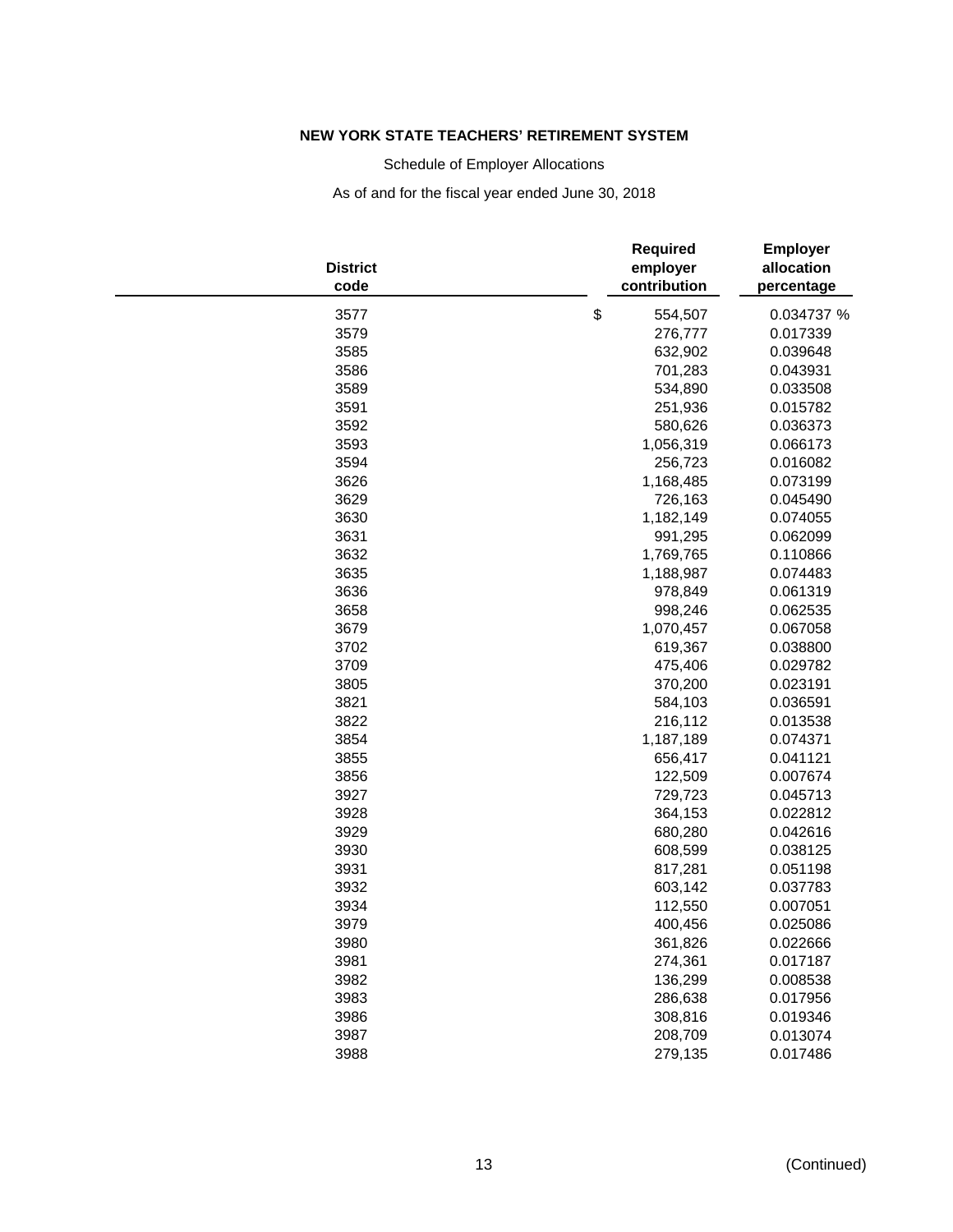Schedule of Employer Allocations

| <b>District</b><br>code | <b>Required</b><br>employer<br>contribution | <b>Employer</b><br>allocation<br>percentage |
|-------------------------|---------------------------------------------|---------------------------------------------|
| 3989                    | \$<br>207,073                               | 0.012972 %                                  |
| 3990                    | 298,571                                     | 0.018704                                    |
| 3991                    | 368,486                                     | 0.023084                                    |
| 3992                    | 310,199                                     | 0.019432                                    |
| 3994                    | 595,153                                     | 0.037283                                    |
| 3995                    | 291,541                                     | 0.018263                                    |
| 3996                    | 233,603                                     | 0.014634                                    |
| 3997                    | 260,536                                     | 0.016321                                    |
| 3998                    | 254,551                                     | 0.015946                                    |
| 3999                    | 280,521                                     | 0.017573                                    |
| 4004                    | 136,383                                     | 0.008544                                    |
| 4007                    | 202,569                                     | 0.012690                                    |
| 4008                    | 72,489                                      | 0.004541                                    |
| 4009                    | 1,215,566                                   | 0.076148                                    |
| 4010                    | 112,106                                     | 0.007023                                    |
| 4014                    | 555,449                                     | 0.034796                                    |
| 4015                    | 355,521                                     | 0.022271                                    |
| 4020                    | 668,869                                     | 0.041901                                    |
| 4021                    | 946,003                                     | 0.059262                                    |
| 4022                    | 690,481                                     | 0.043255                                    |
| 4027                    | 693,984                                     | 0.043474                                    |
| 4028                    | 125,143                                     | 0.007840                                    |
| 4029                    | 765,125                                     | 0.047931                                    |
| 4030                    | 449,436                                     | 0.028155                                    |
| 4031                    | 410,583                                     | 0.025721                                    |
| 4034                    | 357,410                                     | 0.022390                                    |
| 4036                    | 542,000                                     | 0.033953                                    |
| 4101                    | 389,773                                     | 0.024417                                    |
| 4104                    | 319,551                                     | 0.020018                                    |
| 4124                    | 31,813                                      | 0.001993                                    |
| 4126                    | 1,086,182                                   | 0.068043                                    |
| 4128                    | 690,603                                     | 0.043262                                    |
| 4130                    | 582,754                                     | 0.036506                                    |
| 4132                    | 267,361                                     | 0.016749                                    |
| 4134                    | 270,729                                     | 0.016960                                    |
| 4135                    | 218,657                                     | 0.013698                                    |
| 4137                    | 312,069                                     | 0.019549                                    |
| 4142                    | 985,517                                     | 0.061737                                    |
| 4143                    | 767,977                                     | 0.048109                                    |
| 4144                    | 478,295                                     | 0.029963                                    |
| 4149                    | 271,704                                     | 0.017021                                    |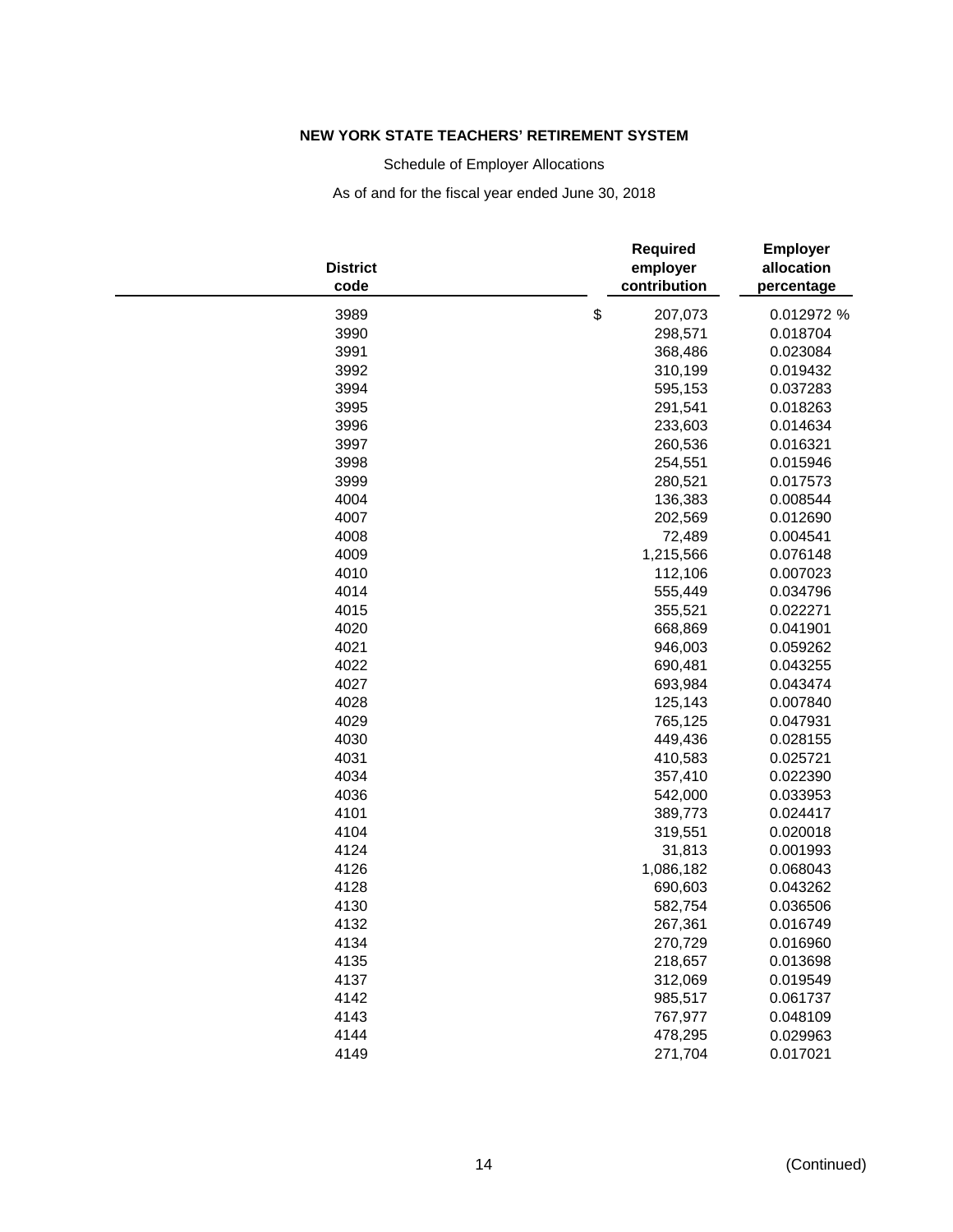Schedule of Employer Allocations

| <b>District</b><br>code | <b>Required</b><br>employer<br>contribution | <b>Employer</b><br>allocation<br>percentage |
|-------------------------|---------------------------------------------|---------------------------------------------|
| 4151                    | \$<br>679,163                               | 0.042546 %                                  |
| 4152                    | 632,585                                     | 0.039628                                    |
| 4153                    | 707,518                                     | 0.044322                                    |
| 4154                    | 390,480                                     | 0.024461                                    |
| 4155                    | 537,876                                     | 0.033695                                    |
| 4178                    | 518,088                                     | 0.032455                                    |
| 4180                    | 1,037,664                                   | 0.065004                                    |
| 4183                    | 669,739                                     | 0.041955                                    |
| 4184                    | 630,076                                     | 0.039471                                    |
| 4202                    | 423,630                                     | 0.026538                                    |
| 4203                    | 443,107                                     | 0.027758                                    |
| 4205                    | 309,915                                     | 0.019414                                    |
| 4206                    | 295,700                                     | 0.018524                                    |
| 4208                    | 1,566,209                                   | 0.098114                                    |
| 4258                    | 530,797                                     | 0.033251                                    |
| 4259                    | 500,775                                     | 0.031371                                    |
| 4260                    | 774,267                                     | 0.048504                                    |
| 4301                    | 1,565,507                                   | 0.098070                                    |
| 4351                    | 2,306,732                                   | 0.144504                                    |
| 4353                    | 1,343,909                                   | 0.084188                                    |
| 4355                    | 2,271,705                                   | 0.142310                                    |
| 4356                    | 3,755,402                                   | 0.235255                                    |
| 4357                    | 1,634,412                                   | 0.102387                                    |
| 4358                    | 1,253,950                                   | 0.078553                                    |
| 4360                    | 1,348,613                                   | 0.084483                                    |
| 4361                    | 2,326,545                                   | 0.145745                                    |
| 4363                    | 1,369,229                                   | 0.085775                                    |
| 4364                    | 1,469,016                                   | 0.092026                                    |
| 4365                    | 1,165,727                                   | 0.073026                                    |
| 4366                    | 5,024,579                                   | 0.314762                                    |
| 4367                    | 8,355,495                                   | 0.523425                                    |
| 4368                    | 6,528,710                                   | 0.408987                                    |
| 4428                    | 387,809                                     | 0.024294                                    |
| 4430                    | 434,791                                     | 0.027237                                    |
| 4434                    | 165,526                                     | 0.010369                                    |
| 4437                    | 637,473                                     | 0.039934                                    |
| 4438                    | 500,744                                     | 0.031369                                    |
| 4439                    | 603,532                                     | 0.037808                                    |
| 4504                    | 441,308                                     | 0.027645                                    |
| 4531                    | 597,248                                     | 0.037414                                    |
| 4532                    | 923,125                                     | 0.057829                                    |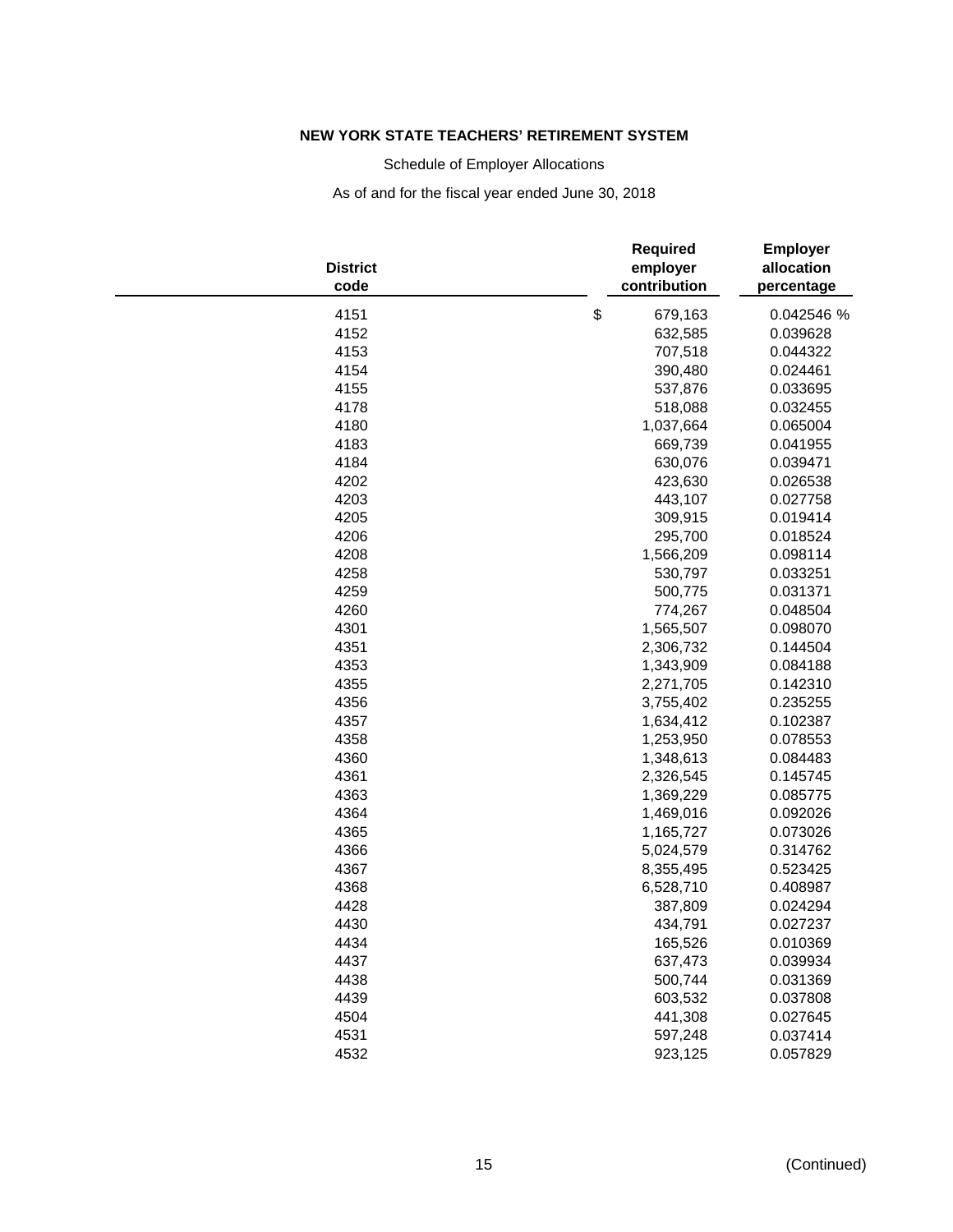Schedule of Employer Allocations

| <b>District</b><br>code | <b>Required</b><br>employer<br>contribution | <b>Employer</b><br>allocation<br>percentage |
|-------------------------|---------------------------------------------|---------------------------------------------|
| 4533                    | \$<br>671,396                               | 0.042059 %                                  |
| 4534                    | 654,513                                     | 0.041002                                    |
| 4557                    | 330,708                                     | 0.020717                                    |
| 4582                    | 691,880                                     | 0.043342                                    |
| 4583                    | 552,104                                     | 0.034586                                    |
| 4586                    | 597,761                                     | 0.037446                                    |
| 4588                    | 499,841                                     | 0.031312                                    |
| 4590                    | 559,770                                     | 0.035066                                    |
| 4592                    | 332,999                                     | 0.020861                                    |
| 4593                    | 647,747                                     | 0.040578                                    |
| 4594                    | 662,139                                     | 0.041479                                    |
| 4595                    | 699,729                                     | 0.043834                                    |
| 4596                    | 543,784                                     | 0.034065                                    |
| 4597                    | 823,447                                     | 0.051584                                    |
| 4598                    | 751,048                                     | 0.047049                                    |
| 4604                    | 971,640                                     | 0.060868                                    |
| 4617                    | 391,139                                     | 0.024503                                    |
| 4620                    | 680,037                                     | 0.042601                                    |
| 4651                    | 765,900                                     | 0.047979                                    |
| 4653                    | 2,616,628                                   | 0.163917                                    |
| 4654                    | 3,090,911                                   | 0.193628                                    |
| 4662                    | 582,276                                     | 0.036476                                    |
| 4663                    | 783,918                                     | 0.049108                                    |
| 4679                    | 632,170                                     | 0.039602                                    |
| 4680                    | 482,246                                     | 0.030210                                    |
| 4701                    | 924,716                                     | 0.057928                                    |
| 4703                    | 725,995                                     | 0.045480                                    |
| 4704                    | 733,067                                     | 0.045923                                    |
| 4705                    | 988,542                                     | 0.061927                                    |
| 4854                    | 942,984                                     | 0.059073                                    |
| 4855                    | 292,829                                     | 0.018344                                    |
| 4857                    | 1,933,616                                   | 0.121130                                    |
| 4862                    | 1,687,576                                   | 0.105717                                    |
| 4863                    | 2,078,774                                   | 0.130224                                    |
| 4877                    | 861,895                                     | 0.053993                                    |
| 4879                    | 634,025                                     | 0.039718                                    |
| 4883                    | 22,509                                      | 0.001410                                    |
| 4884                    | 274,214                                     | 0.017178                                    |
| 4885                    | 731,584                                     | 0.045830                                    |
| 4890                    | 1,129,103                                   | 0.070732                                    |
| 4892                    | 1,042,583                                   | 0.065312                                    |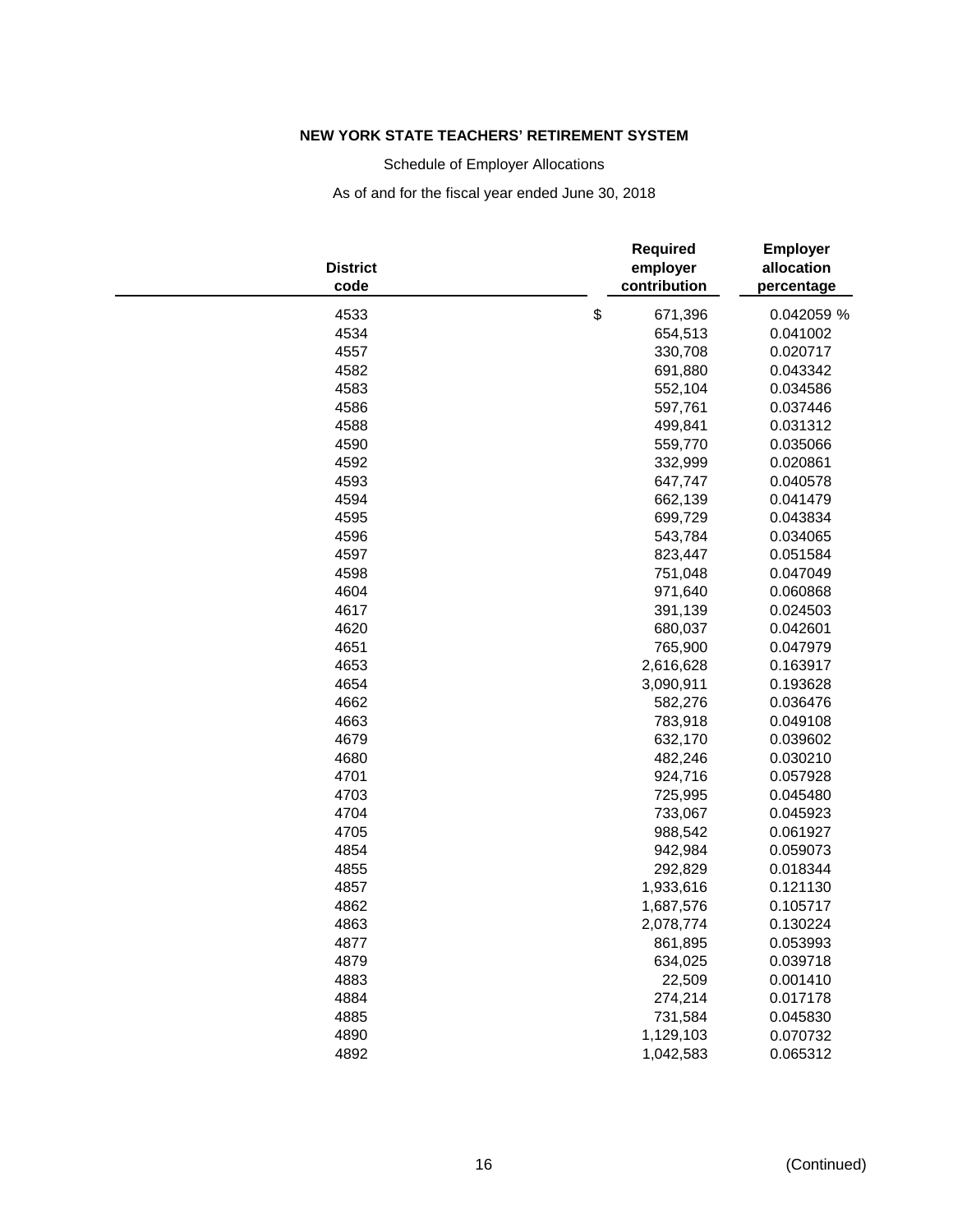Schedule of Employer Allocations

| <b>District</b><br>code | <b>Required</b><br>employer<br>contribution | <b>Employer</b><br>allocation<br>percentage |
|-------------------------|---------------------------------------------|---------------------------------------------|
| 4894                    | \$<br>1,052,290                             | 0.065920 %                                  |
| 4901                    | 656,422                                     | 0.041121                                    |
| 4905                    | 285,765                                     | 0.017902                                    |
| 4906                    | 957,931                                     | 0.060009                                    |
| 4907                    | 1,513,657                                   | 0.094822                                    |
| 4908                    | 416,428                                     | 0.026087                                    |
| 4909                    | 1,086,703                                   | 0.068076                                    |
| 4910                    | 491,785                                     | 0.030808                                    |
| 4976                    | 250,129                                     | 0.015669                                    |
| 4978                    | 282,829                                     | 0.017718                                    |
| 4979                    | 397,646                                     | 0.024910                                    |
| 4980                    | 204,384                                     | 0.012804                                    |
| 4981                    | 263,167                                     | 0.016486                                    |
| 4982                    | 366,185                                     | 0.022939                                    |
| 4983                    | 300,834                                     | 0.018846                                    |
| 5001                    | 540,641                                     | 0.033868                                    |
| 5002                    | 354,810                                     | 0.022227                                    |
| 5003                    | 443,589                                     | 0.027788                                    |
| 5026                    | 314,674                                     | 0.019713                                    |
| 5027                    | 625,438                                     | 0.039180                                    |
| 5028                    | 298,862                                     | 0.018722                                    |
| 5076                    | 822,024                                     | 0.051495                                    |
| 5078                    | 654,521                                     | 0.041002                                    |
| 5102                    | 2,065,084                                   | 0.129366                                    |
| 5103                    | 1,092,859                                   | 0.068462                                    |
| 5107                    | 753,367                                     | 0.047194                                    |
| 5108                    | 669,222                                     | 0.041923                                    |
| 5251                    | 506,552                                     | 0.031733                                    |
| 5253                    | 687,141                                     | 0.043046                                    |
| 5276                    | 877,805                                     | 0.054990                                    |
| 5281                    | 307,108                                     | 0.019239                                    |
| 5282                    | 330,715                                     | 0.020717                                    |
| 5301                    | 368,103                                     | 0.023060                                    |
| 5303                    | 213,568                                     | 0.013379                                    |
| 5305                    | 263,016                                     | 0.016476                                    |
| 5306                    | 441,656                                     | 0.027667                                    |
| 5307                    | 571,123                                     | 0.035778                                    |
| 5308                    | 432,777                                     | 0.027111                                    |
| 5309                    | 189,668                                     | 0.011882                                    |
| 5351                    | 2,631,528                                   | 0.164851                                    |
| 5352                    | 27,180                                      | 0.001703                                    |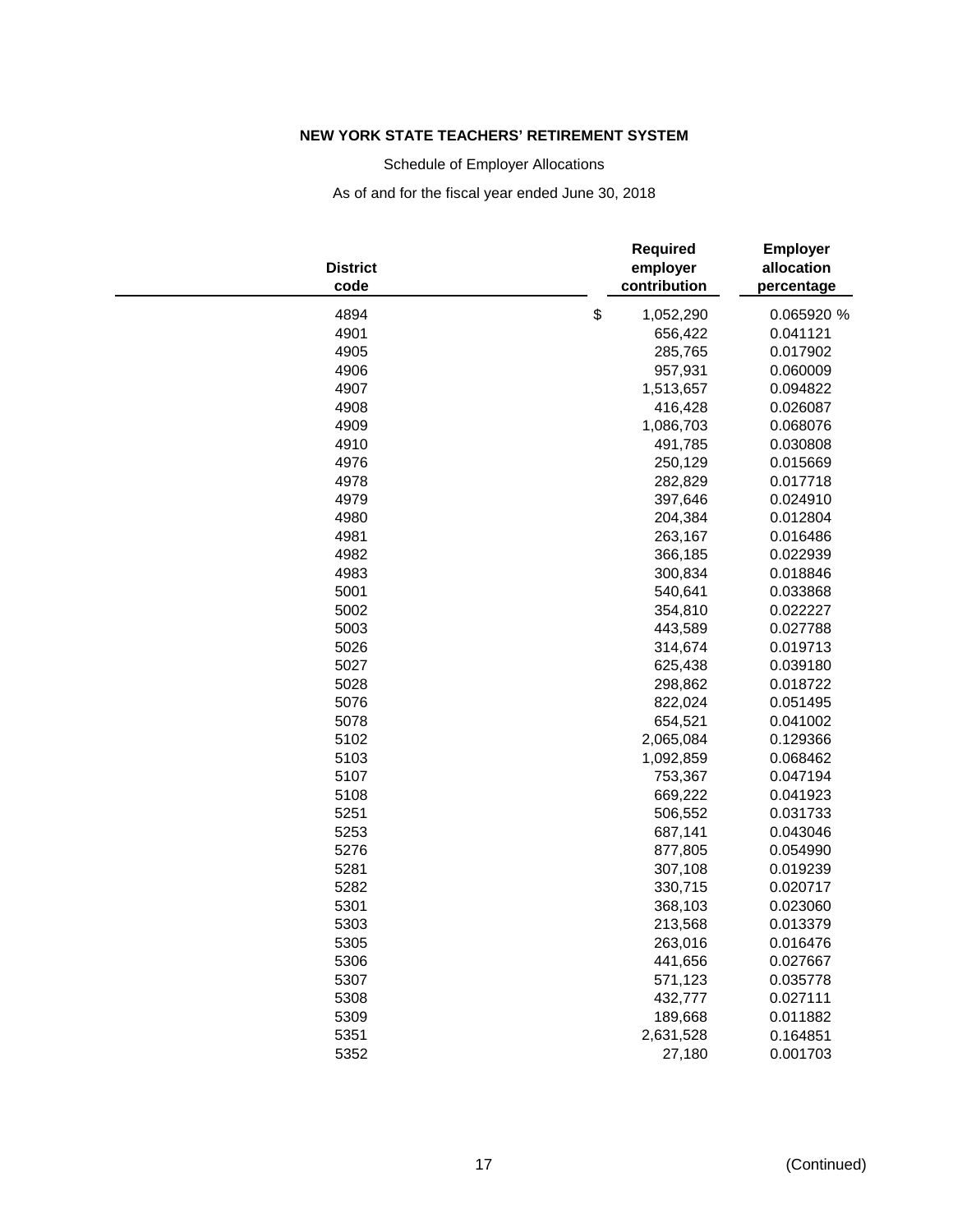Schedule of Employer Allocations

| <b>District</b><br>code | <b>Required</b><br>employer<br>contribution | <b>Employer</b><br>allocation<br>percentage |
|-------------------------|---------------------------------------------|---------------------------------------------|
| 5353                    | \$<br>285,327                               | 0.017874 %                                  |
| 5354                    | 883,657                                     | 0.055356                                    |
| 5355                    | 1,640,075                                   | 0.102742                                    |
| 5356                    | 558,673                                     | 0.034998                                    |
| 5357                    | 2,316,628                                   | 0.145124                                    |
| 5358                    | 4,970,944                                   | 0.311402                                    |
| 5359                    | 440,648                                     | 0.027604                                    |
| 5360                    | 315,868                                     | 0.019787                                    |
| 5361                    | 2,333,265                                   | 0.146166                                    |
| 5362                    | 258,868                                     | 0.016217                                    |
| 5363                    | 2,051,238                                   | 0.128499                                    |
| 5364                    | 547,345                                     | 0.034288                                    |
| 5365                    | 21,456                                      | 0.001344                                    |
| 5367                    | 552,940                                     | 0.034639                                    |
| 5368                    | 439,559                                     | 0.027536                                    |
| 5369                    | 136,077                                     | 0.008524                                    |
| 5371                    | 168,412                                     | 0.010550                                    |
| 5372                    | 1,138,098                                   | 0.071296                                    |
| 5375                    | 1,622,511                                   | 0.101641                                    |
| 5376                    | 693,915                                     | 0.043470                                    |
| 5379                    | 38,774                                      | 0.002429                                    |
| 5380                    | 316,941                                     | 0.019855                                    |
| 5403                    | 3,730,892                                   | 0.233720                                    |
| 5406                    | 1,544,773                                   | 0.096771                                    |
| 5407                    | 2,461,817                                   | 0.154219                                    |
| 5408                    | 2,617,507                                   | 0.163972                                    |
| 5409                    | 3,058,118                                   | 0.191574                                    |
| 5415                    | 1,701,883                                   | 0.106614                                    |
| 5416                    | 631,421                                     | 0.039555                                    |
| 5418                    | 3,188,100                                   | 0.199717                                    |
| 5420                    | 2,956,596                                   | 0.185214                                    |
| 5427                    | 148,552                                     | 0.009306                                    |
| 5457                    | 2,463,553                                   | 0.154328                                    |
| 5458                    | 2,553,394                                   | 0.159956                                    |
| 5501                    | 995,692                                     | 0.062375                                    |
| 5504                    | 933,799                                     | 0.058497                                    |
| 5505                    | 265,652                                     | 0.016642                                    |
| 5506                    | 450,213                                     | 0.028203                                    |
| 5507                    | 495,307                                     | 0.031028                                    |
| 5527                    | 565,461                                     | 0.035423                                    |
| 5528                    | 631,251                                     | 0.039544                                    |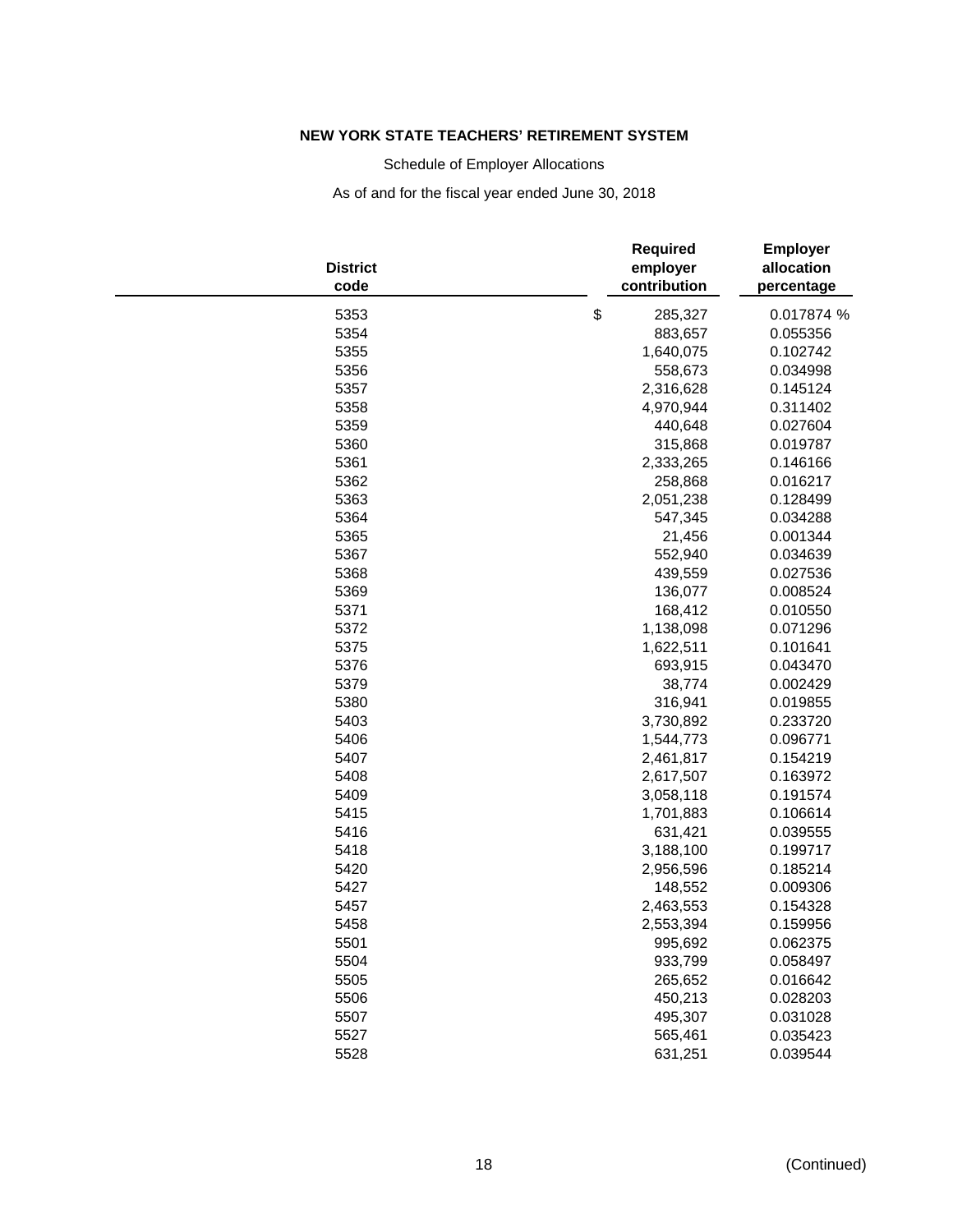Schedule of Employer Allocations

| <b>District</b><br>code | <b>Required</b><br>employer<br>contribution | <b>Employer</b><br>allocation<br>percentage |
|-------------------------|---------------------------------------------|---------------------------------------------|
| 5530                    | \$<br>832,501                               | 0.052152 %                                  |
| 5533                    | 317,189                                     | 0.019870                                    |
| 5534                    | 539,025                                     | 0.033767                                    |
| 5535                    | 958,500                                     | 0.060045                                    |
| 5541                    | 520,084                                     | 0.032580                                    |
| 5601                    | 1,462,724                                   | 0.091632                                    |
| 5676                    | 391,952                                     | 0.024554                                    |
| 5677                    | 342,339                                     | 0.021446                                    |
| 5678                    | 406,090                                     | 0.025439                                    |
| 5679                    | 797,764                                     | 0.049975                                    |
| 5680                    | 728,958                                     | 0.045665                                    |
| 5681                    | 359,856                                     | 0.022543                                    |
| 5682                    | 436,774                                     | 0.027361                                    |
| 5683                    | 675,148                                     | 0.042294                                    |
| 5684                    | 281,010                                     | 0.017604                                    |
| 5685                    | 460,953                                     | 0.028876                                    |
| 5687                    | 827,091                                     | 0.051813                                    |
| 5688                    | 288,840                                     | 0.018094                                    |
| 5691                    | 123,343                                     | 0.007727                                    |
| 5692                    | 661,647                                     | 0.041449                                    |
| 5693                    | 197,991                                     | 0.012403                                    |
| 5694                    | 166,537                                     | 0.010433                                    |
| 5695                    | 179,150                                     | 0.011223                                    |
| 5801                    | 2,336,077                                   | 0.146342                                    |
| 5806                    | 1,356,856                                   | 0.085000                                    |
| 5807                    | 461,282                                     | 0.028897                                    |
| 5812                    | 539,058                                     | 0.033769                                    |
| 5813                    | 653,430                                     | 0.040934                                    |
| 5817                    | 1,934,348                                   | 0.121176                                    |
| 5820                    | 549,704                                     | 0.034436                                    |
| 5821                    | 943,647                                     | 0.059114                                    |
| 5822                    | 1,157,032                                   | 0.072482                                    |
| 5823                    | 261,626                                     | 0.016389                                    |
| 6001                    | 2,548,175                                   | 0.159629                                    |
| 6005                    | 1,934,569                                   | 0.121190                                    |
| 6008                    | 1,934,366                                   | 0.121177                                    |
| 6011                    | 921,138                                     | 0.057704                                    |
| 6018                    | 965,896                                     | 0.060508                                    |
| 6022                    | 937,792                                     | 0.058747                                    |
| 6026                    | 1,810,516                                   | 0.113419                                    |
| 6027                    | 2,667,039                                   | 0.167075                                    |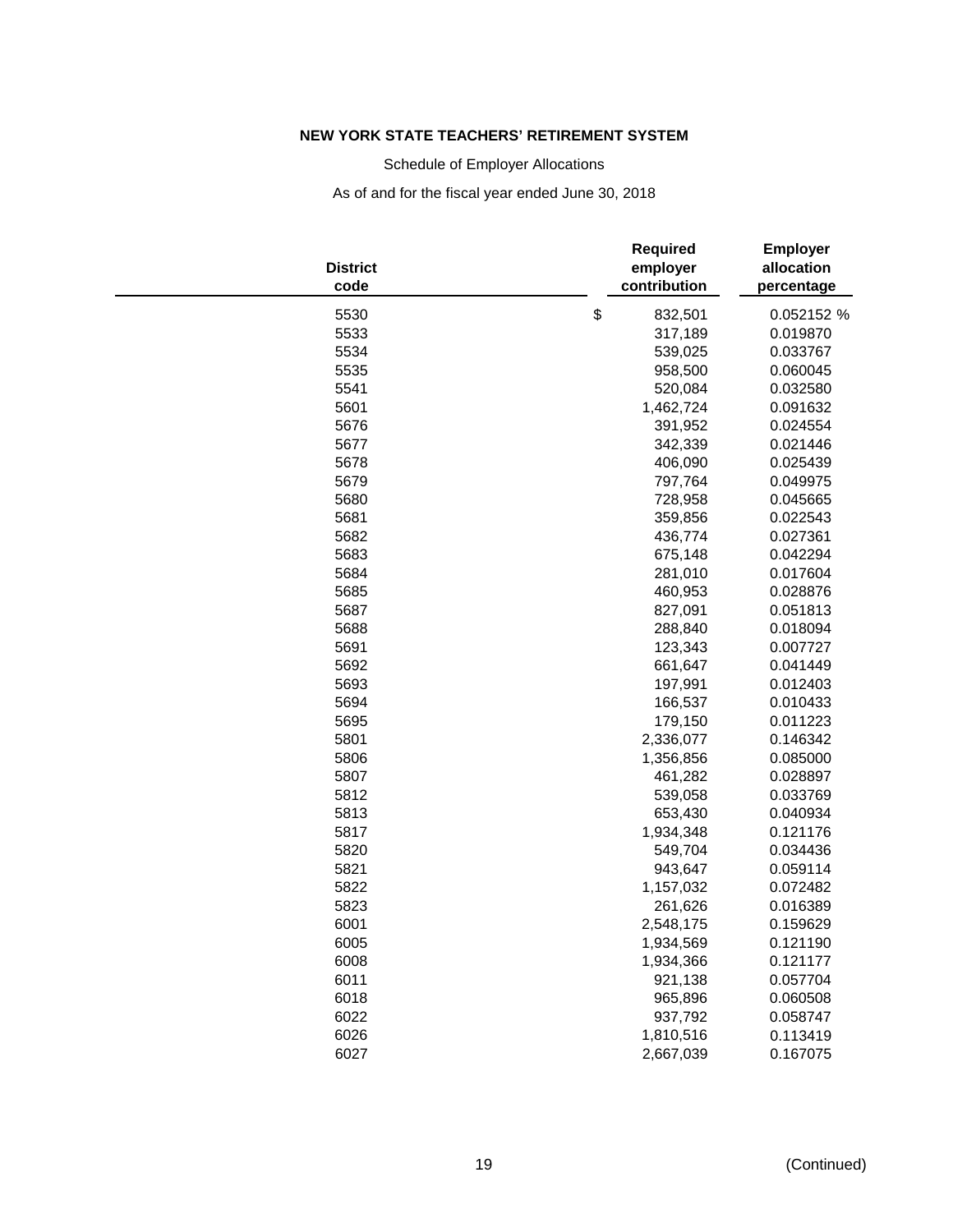Schedule of Employer Allocations

| <b>District</b><br>code | <b>Required</b><br>employer<br>contribution | <b>Employer</b><br>allocation<br>percentage |
|-------------------------|---------------------------------------------|---------------------------------------------|
| 6028                    | \$<br>2,234,357                             | 0.139970 %                                  |
| 6036                    | 451,113                                     | 0.028260                                    |
| 6040                    | 639,751                                     | 0.040077                                    |
| 6041                    | 977,361                                     | 0.061226                                    |
| 6042                    | 888,781                                     | 0.055677                                    |
| 6044                    | 1,362,772                                   | 0.085370                                    |
| 6048                    | 1,151,849                                   | 0.072157                                    |
| 6050                    | 1,387,707                                   | 0.086932                                    |
| 6051                    | 3,077,690                                   | 0.192800                                    |
| 6052                    | 2,112,089                                   | 0.132311                                    |
| 6056                    | 8,853,376                                   | 0.554615                                    |
| 6057                    | 1,804,726                                   | 0.113056                                    |
| 6061                    | 3,334,156                                   | 0.208866                                    |
| 6065                    | 3,828,550                                   | 0.239837                                    |
| 6067                    | 1,965,316                                   | 0.123116                                    |
| 6068                    | 1,509,886                                   | 0.094586                                    |
| 6074                    | 2,204,733                                   | 0.138114                                    |
| 6075                    | 1,615,438                                   | 0.101198                                    |
| 6078                    | 4,269,329                                   | 0.267450                                    |
| 6079                    | 1,901,178                                   | 0.119098                                    |
| 6091                    | 8,398,103                                   | 0.526095                                    |
| 6093                    | 4,136,587                                   | 0.259134                                    |
| 6094                    | 2,666,213                                   | 0.167023                                    |
| 6095                    | 1,034,856                                   | 0.064828                                    |
| 6097                    | 887,255                                     | 0.055582                                    |
| 6099                    | 1,100,814                                   | 0.068960                                    |
| 6104                    | 1,777,293                                   | 0.111338                                    |
| 6105                    | 2,965,148                                   | 0.185750                                    |
| 6109                    | 2,785,038                                   | 0.174467                                    |
| 6507                    | 87,089                                      | 0.005456                                    |
| 6511                    | 43,189                                      | 0.002706                                    |
| 7000                    | 12,949,289                                  | 0.811201                                    |
| 7500                    | 108,645                                     | 0.006806                                    |
| 7501                    | 224,223                                     | 0.014046                                    |
| 7502                    | 38,774                                      | 0.002429                                    |
| 8000                    | 1,553,805                                   | 0.097337                                    |
| 8102                    | 338,326                                     | 0.021194                                    |
| 8105                    | 346,806                                     | 0.021725                                    |
| 8110                    | 731,104                                     | 0.045800                                    |
| 8112                    | 133,679                                     | 0.008374                                    |
| 8113                    | 174,200                                     | 0.010913                                    |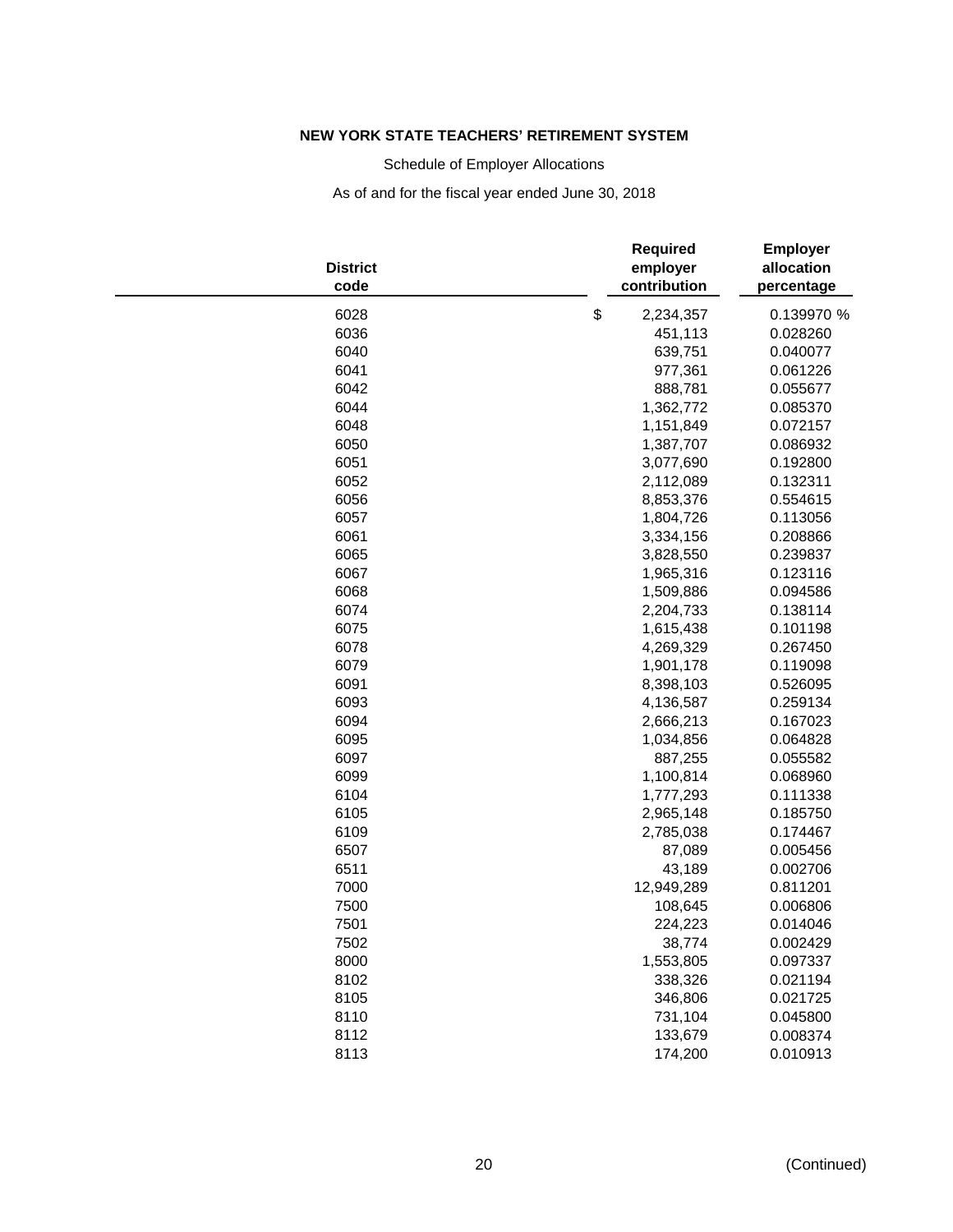Schedule of Employer Allocations

| <b>District</b><br>code | <b>Required</b><br>employer<br>contribution | <b>Employer</b><br>allocation<br>percentage |
|-------------------------|---------------------------------------------|---------------------------------------------|
| 8115                    | \$<br>179,325                               | 0.011234 %                                  |
| 8120                    | 624,862                                     | 0.039144                                    |
| 8124                    | 1,500,019                                   | 0.093968                                    |
| 8129                    | 457,313                                     | 0.028648                                    |
| 8130                    | 2,116,694                                   | 0.132599                                    |
| 8131                    | 305,112                                     | 0.019114                                    |
| 8133                    | 411,633                                     | 0.025786                                    |
| 8134                    | 181,267                                     | 0.011355                                    |
| 8135                    | 1,003,080                                   | 0.062837                                    |
| 8140                    | 235,801                                     | 0.014772                                    |
| 8142                    | 481,618                                     | 0.030171                                    |
| 8145                    | 390,927                                     | 0.024489                                    |
| 8146                    | 1,050,873                                   | 0.065831                                    |
| 8149                    | 152,752                                     | 0.009569                                    |
| 8150                    | 2,160,596                                   | 0.135349                                    |
| 8151                    | 1,005,268                                   | 0.062974                                    |
| 8153                    | 316,888                                     | 0.019851                                    |
| 8155                    | 595,284                                     | 0.037291                                    |
| 8160                    | 672,512                                     | 0.042129                                    |
| 8162                    | 196,375                                     | 0.012302                                    |
| 8166                    | 2,807,325                                   | 0.175863                                    |
| 8167                    | 115,204                                     | 0.007217                                    |
| 8168                    | 205,493                                     | 0.012873                                    |
| 8169                    | 198,282                                     | 0.012421                                    |
| 8170                    | 1,283,958                                   | 0.080433                                    |
| 8400                    | 434,174                                     | 0.027199                                    |
| 8402                    | 288,490                                     | 0.018072                                    |
| 8403                    | 279,247                                     | 0.017493                                    |
| 8406                    | 166,187                                     | 0.010411                                    |
| 8407                    | 1,149,984                                   | 0.072040                                    |
| 8409                    | 594,612                                     | 0.037249                                    |
| 8410                    | 294,655                                     | 0.018459                                    |
| 8412                    | 475,949                                     | 0.029816                                    |
| 8415                    | 559,094                                     | 0.035024                                    |
| 8416                    | 229,068                                     | 0.014350                                    |
| 8419                    | 304,104                                     | 0.019050                                    |
| 8420                    | 321,220                                     | 0.020123                                    |
| 8421                    | 264,097                                     | 0.016544                                    |
| 8422                    | 25,105                                      | 0.001573                                    |
| 8423                    | 164,657                                     | 0.010315                                    |
| 8424                    | 120,127                                     | 0.007525                                    |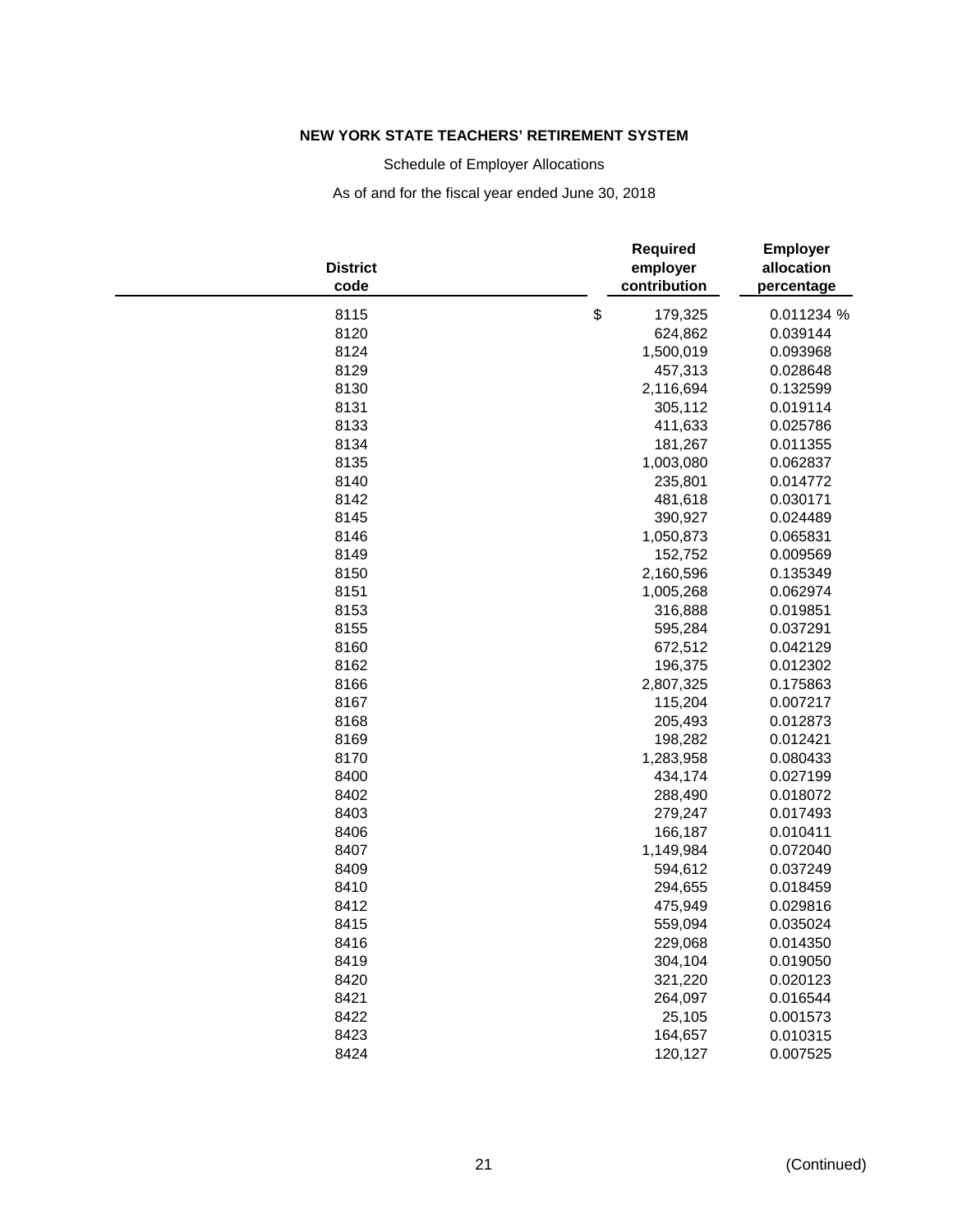Schedule of Employer Allocations

As of and for the fiscal year ended June 30, 2018

| <b>District</b><br>code | <b>Required</b><br>employer<br>contribution | <b>Employer</b><br>allocation<br>percentage |  |
|-------------------------|---------------------------------------------|---------------------------------------------|--|
| 8425                    | \$<br>212,698                               | 0.013324 %                                  |  |
| 8426                    | 158,231                                     | 0.009912                                    |  |
| 8427                    | 66,865                                      | 0.004189                                    |  |
| 8428                    | 364,853                                     | 0.022856                                    |  |
| 8429                    | 224,210                                     | 0.014045                                    |  |
| 8430                    | 208,470                                     | 0.013060                                    |  |
| 8431                    | 199,552                                     | 0.012501                                    |  |
| 8432                    | 216,642                                     | 0.013571                                    |  |
| 8433                    | 75,239                                      | 0.004713                                    |  |
| 8434                    | 88.103                                      | 0.005519                                    |  |
| 8435                    | 86,728                                      | 0.005433                                    |  |
| 8436                    | 313,019                                     | 0.019609                                    |  |

See accompanying notes to schedule of employer allocations and schedule of pension amounts by employer.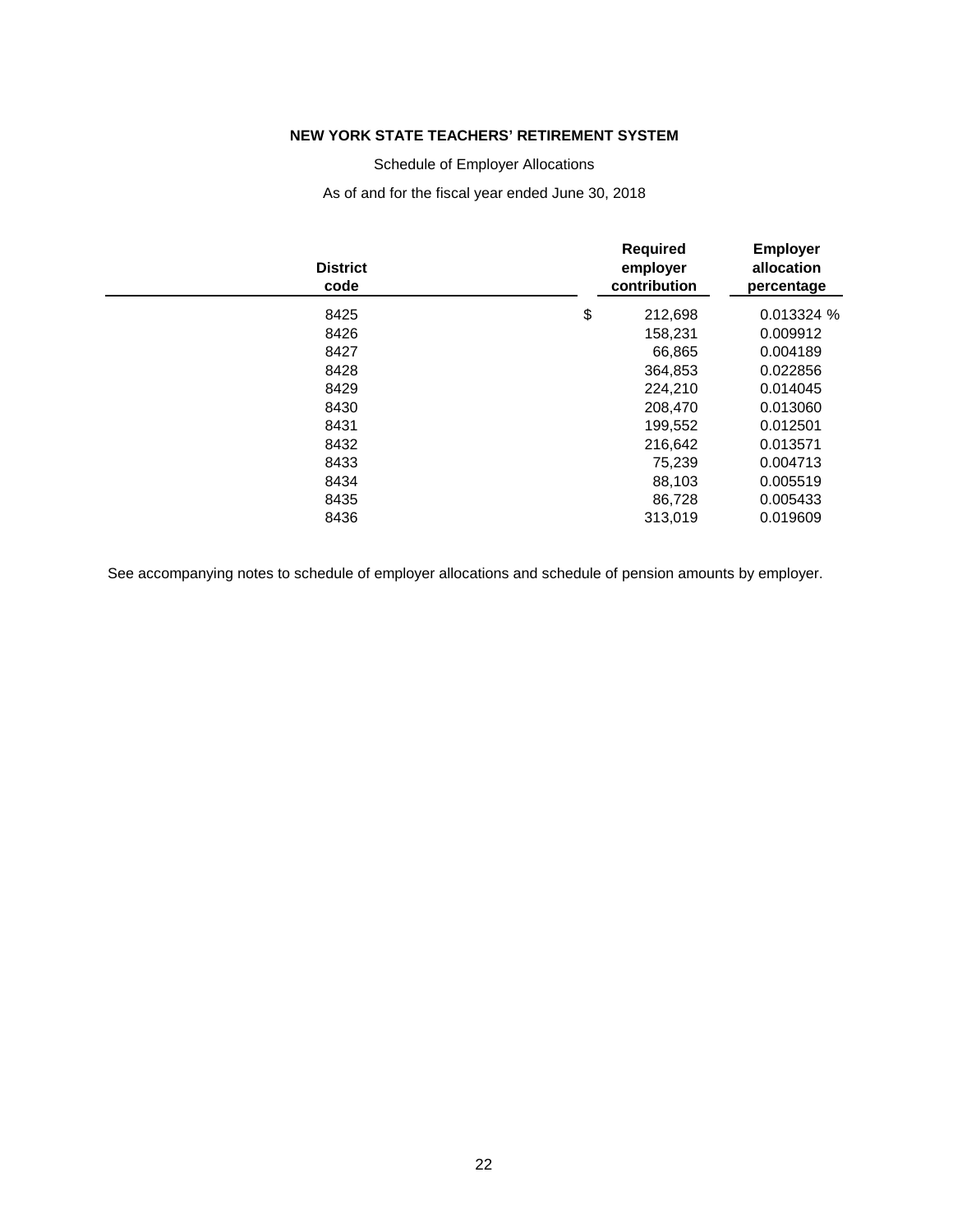#### Schedule of Pension Amounts by Employer

|                         |                                               |                                                                       |                                  | Deferred outflows of resources                                                                                             |                                                      |                                                                       |                                                                                                                  | Deferred inflows of resources                                                                                                         | <b>Pension expense</b>                       |                                                                      |                                                                                                                                                                                       |                             |
|-------------------------|-----------------------------------------------|-----------------------------------------------------------------------|----------------------------------|----------------------------------------------------------------------------------------------------------------------------|------------------------------------------------------|-----------------------------------------------------------------------|------------------------------------------------------------------------------------------------------------------|---------------------------------------------------------------------------------------------------------------------------------------|----------------------------------------------|----------------------------------------------------------------------|---------------------------------------------------------------------------------------------------------------------------------------------------------------------------------------|-----------------------------|
| <b>District</b><br>code | <b>Net</b><br>pension<br>liability<br>(asset) | <b>Differences</b><br>between<br>expected<br>and actual<br>experience | <b>Changes of</b><br>assumptions | Changes in<br>proportion and<br>differences<br>employer<br>contributions and<br>proportionate<br>share of<br>contributions | <b>Total</b><br>deferred<br>outflows of<br>resources | <b>Differences</b><br>between<br>expected<br>and actual<br>experience | Net difference<br>between<br>projected<br>and actual<br>investment<br>earnings on<br>pension plan<br>investments | Changes in<br>proportion and<br>differences<br>between<br>employer<br>contributions and<br>proportionate<br>share of<br>contributions | Total<br>deferred<br>inflows of<br>resources | Proportionate<br>share of<br>allocable<br>plan<br>pension<br>expense | Net amortization<br>of deferred amounts<br>from changes<br>in proportion<br>and differences<br>between<br>employer<br>contributions and<br>proportionate<br>share of<br>contributions | Total<br>pension<br>expense |
| All districts           | \$(1,808,264,334)                             | 1,351,301,364                                                         | 6,321,070,215                    | 163,666,527                                                                                                                | 7,836,038,106                                        | 244,773,391                                                           | 2,007,311,180                                                                                                    | 163,666,527                                                                                                                           | 2,415,751,098                                | 1,401,612,811                                                        | $\overline{\phantom{0}}$                                                                                                                                                              | 1,401,612,811               |
| 1005                    | (9,846,345)                                   | 7,358,094                                                             | 34,419,437                       | 97,965                                                                                                                     | 41,875,496                                           | 1,332,838                                                             | 10,930,193                                                                                                       | 2,867,337                                                                                                                             | 15,130,369                                   | 7,632,050                                                            | (567, 655)                                                                                                                                                                            | 7,064,395                   |
| 1010                    | (2,714,699)                                   | 2,028,673                                                             | 9,489,654                        | 320,086                                                                                                                    | 11,838,412                                           | 367,472                                                               | 3,013,523                                                                                                        | 107,534                                                                                                                               | 3,488,529                                    | 2,104,204                                                            | 36,732                                                                                                                                                                                | 2,140,936                   |
| 1015                    | (3,075,364)                                   | 2,298,195                                                             | 10,750,416                       | 745,877                                                                                                                    | 13,794,488                                           | 416,293                                                               | 3,413,889                                                                                                        | 511,880                                                                                                                               | 4,342,061                                    | 2,383,761                                                            | 29,967                                                                                                                                                                                | 2,413,728                   |
| 1020                    | (1,885,745)                                   | 1,409,202                                                             | 6,591,917                        | 144,273                                                                                                                    | 8,145,392                                            | 255,261                                                               | 2,093,321                                                                                                        | 192,044                                                                                                                               | 2,540,627                                    | 1,461,669                                                            | (5, 108)                                                                                                                                                                              | 1,456,561                   |
| 1025                    | (2,944,285)                                   | 2,200,240                                                             | 10,292,207                       | 52,550                                                                                                                     | 12,544,997                                           | 398,549                                                               | 3,268,380                                                                                                        | 303,066                                                                                                                               | 3,969,996                                    | 2,282,159                                                            | (44, 163)                                                                                                                                                                             | 2,237,996                   |
| 1030                    | (4,669,082)                                   | 3,489,167                                                             | 16,321,505                       | 21,560                                                                                                                     | 19,832,233                                           | 632,024                                                               | 5,183,037                                                                                                        | 540,091                                                                                                                               | 6,355,152                                    | 3,619,076                                                            | (98,050)                                                                                                                                                                              | 3,521,026                   |
| 1035                    | (32, 947, 326)                                | 24,621,271                                                            | 115, 172, 521                    | 2,101,233                                                                                                                  | 141,895,026                                          | 4,459,873                                                             | 36,574,042                                                                                                       | 9,627,007                                                                                                                             | 50,660,922                                   | 25,537,967                                                           | (1,486,259)                                                                                                                                                                           | 24,051,707                  |
| 1040                    | (2,847,397)                                   | 2,127,837                                                             | 9,953,520                        | 168,063                                                                                                                    | 12,249,419                                           | 385,434                                                               | 3,160,827                                                                                                        | 74,929                                                                                                                                | 3,621,191                                    | 2,207,060                                                            | 26,347                                                                                                                                                                                | 2,233,407                   |
| 1045                    | (1,654,852)                                   | 1,236,657                                                             | 5,784,792                        | 82,404                                                                                                                     | 7,103,853                                            | 224,007                                                               | 1,837,011                                                                                                        | 196,206                                                                                                                               | 2,257,224                                    | 1,282,700                                                            | (18, 502)                                                                                                                                                                             | 1,264,198                   |
| 1050                    | (4, 152, 963)                                 | 3,103,476                                                             | 14,517,332                       | 390,082                                                                                                                    | 18,010,890                                           | 562,161                                                               | 4,610,106                                                                                                        | 18,054                                                                                                                                | 5,190,320                                    | 3,219,024                                                            | 63,556                                                                                                                                                                                | 3,282,580                   |
| 1055                    | (1,983,239)                                   | 1,482,059                                                             | 6,932,722                        | 216,017                                                                                                                    | 8,630,798                                            | 268,459                                                               | 2,201,547                                                                                                        | 89,499                                                                                                                                | 2,559,505                                    | 1,537,238                                                            | 15,216                                                                                                                                                                                | 1,552,454                   |
| 1060                    | (1,995,198)                                   | 1,490,995                                                             | 6,974,526                        | 232,646                                                                                                                    | 8,698,167                                            | 270,077                                                               | 2,214,822                                                                                                        | 418,072                                                                                                                               | 2,902,972                                    | 1,546,508                                                            | (28, 028)                                                                                                                                                                             | 1,518,480                   |
| 1065                    | (3,879,892)                                   | 2,899,412                                                             | 13,562,768                       | 628,558                                                                                                                    | 17,090,738                                           | 525,197                                                               | 4,306,976                                                                                                        | 191,342                                                                                                                               | 5,023,514                                    | 3,007,363                                                            | 91,353                                                                                                                                                                                | 3,098,715                   |
| 1070                    | (2,872,784)                                   | 2,146,808                                                             | 10,042,265                       | 300,764                                                                                                                    | 12,489,837                                           | 388,871                                                               | 3,189,009                                                                                                        | 116,068                                                                                                                               | 3,693,948                                    | 2,226,738                                                            | 43,065                                                                                                                                                                                | 2,269,803                   |
| 1075                    | (1,972,571)                                   | 1.474.087                                                             | 6,895,431                        | 96,310                                                                                                                     | 8,465,828                                            | 267,015                                                               | 2,189,705                                                                                                        | 143,191                                                                                                                               | 2,599,910                                    | 1,528,970                                                            | (14, 892)                                                                                                                                                                             | 1,514,078                   |
| 1080                    | (3,821,825)                                   | 2,856,019                                                             | 13,359,786                       | 456,328                                                                                                                    | 16,672,133                                           | 517,336                                                               | 4,242,517                                                                                                        |                                                                                                                                       | 4,759,853                                    | 2,962,354                                                            | 82,704                                                                                                                                                                                | 3,045,058                   |
| 1085                    | (1,760,753)                                   | 1,315,796                                                             | 6,154,986                        | 189,099                                                                                                                    | 7,659,882                                            | 238,342                                                               | 1,954,570                                                                                                        | 362,565                                                                                                                               | 2,555,477                                    | 1,364,786                                                            | (31, 450)                                                                                                                                                                             | 1,333,336                   |
| 1090                    | (2, 151, 086)                                 | 1,607,489                                                             | 7,519,457                        | 547,457                                                                                                                    | 9,674,404                                            | 291,179                                                               | 2,387,870                                                                                                        | 103,888                                                                                                                               | 2,782,937                                    | 1,667,339                                                            | 79,341                                                                                                                                                                                | 1,746,680                   |
| 1095                    | (1, 114, 582)                                 | 832,918                                                               | 3,896,197                        | 275,730                                                                                                                    | 5,004,846                                            | 150,874                                                               | 1,237,271                                                                                                        | 74,405                                                                                                                                | 1,462,550                                    | 863,930                                                              | 35,204                                                                                                                                                                                | 899,134                     |
| 1100                    | (1,811,093)                                   | 1,353,415                                                             |                                  | 283,684                                                                                                                    |                                                      | 245,156                                                               | 2,010,451                                                                                                        | 598,451                                                                                                                               | 2,854,058                                    |                                                                      |                                                                                                                                                                                       |                             |
| 1105                    | (4,524,594)                                   | 3,381,193                                                             | 6,330,957<br>15,816,424          | 336,627                                                                                                                    | 7,968,056<br>19,534,244                              | 612,466                                                               | 5,022,644                                                                                                        | 634,789                                                                                                                               | 6,269,899                                    | 1,403,805<br>3,507,081                                               | (65, 323)<br>(41, 920)                                                                                                                                                                | 1,338,482<br>3,465,161      |
| 1110                    |                                               |                                                                       | 12,663,781                       | 548,369                                                                                                                    | 15,919,380                                           | 490,385                                                               |                                                                                                                  |                                                                                                                                       | 4,586,552                                    | 2,808,024                                                            |                                                                                                                                                                                       | 2,922,938                   |
| 1115                    | (3,622,719)                                   | 2,707,229                                                             | 4,182,722                        | 99,876                                                                                                                     | 5,176,769                                            | 161,969                                                               | 4,021,495                                                                                                        | 74,672                                                                                                                                | 1,736,323                                    | 927,463                                                              | 114,914<br>(27, 785)                                                                                                                                                                  | 899,678                     |
| 1120                    | (1, 196, 549)<br>(7,087,813)                  | 894,171<br>5,296,665                                                  | 24,776,555                       | 540,048                                                                                                                    | 30,613,268                                           | 959,433                                                               | 1,328,260<br>7,868,012                                                                                           | 246,093<br>587,076                                                                                                                    | 9,414,521                                    | 5,493,870                                                            | (42, 735)                                                                                                                                                                             | 5,451,135                   |
| 1125                    | (1,726,511)                                   | 1,290,207                                                             | 6,035,287                        | 117,084                                                                                                                    | 7,442,579                                            | 233,707                                                               | 1,916,558                                                                                                        | 148,737                                                                                                                               | 2,299,003                                    | 1,338,244                                                            | (4, 259)                                                                                                                                                                              | 1,333,986                   |
| 1130                    | (781, 056)                                    | 583,677                                                               |                                  | 31,499                                                                                                                     | 3,345,481                                            | 105,727                                                               | 867,032                                                                                                          | 137,839                                                                                                                               | 1,110,597                                    | 605,409                                                              |                                                                                                                                                                                       | 589,191                     |
|                         |                                               |                                                                       | 2,730,305                        |                                                                                                                            |                                                      |                                                                       |                                                                                                                  | $\overline{\phantom{0}}$                                                                                                              |                                              |                                                                      | (16, 217)                                                                                                                                                                             |                             |
| 1135                    | (3,948,015)                                   | 2,950,320                                                             | 13,800,903                       | 288,748<br>1,006,942                                                                                                       | 17,039,970                                           | 534,418<br>831,837                                                    | 4,382,597                                                                                                        |                                                                                                                                       | 4,917,015                                    | 3,060,166                                                            | 63,301                                                                                                                                                                                | 3,123,467<br>4,904,947      |
| 1140                    | (6, 145, 203)                                 | 4,592,260                                                             | 21,481,515                       |                                                                                                                            | 27,080,717                                           |                                                                       | 6,821,643                                                                                                        | 291,555                                                                                                                               | 7,945,035                                    | 4,763,239                                                            | 141,708                                                                                                                                                                               |                             |
| 1145<br>1150            | (926, 637)<br>(6,900,864)                     | 692,469<br>5,156,960                                                  | 3,239,205<br>24,123,046          | 419,047                                                                                                                    | 3,931,674<br>29,699,053                              | 125,433<br>934,127                                                    | 1,028,638<br>7,660,485                                                                                           | 101,934<br>943,226                                                                                                                    | 1,256,005<br>9,537,837                       | 718,250<br>5,348,963                                                 | (20, 350)<br>(64, 855)                                                                                                                                                                | 697,900<br>5,284,108        |
| 1155                    |                                               |                                                                       | 39,484,712                       | 111.666                                                                                                                    |                                                      |                                                                       | 12,538,716                                                                                                       |                                                                                                                                       |                                              | 8,755,207                                                            | (159, 188)                                                                                                                                                                            |                             |
| 1160                    | (11, 295, 365)<br>(12,663,720)                | 8,440,935<br>9,463,496                                                | 44,268,010                       | 419,001                                                                                                                    | 48,037,313<br>54, 150, 507                           | 1,528,983<br>1,714,208                                                | 14,057,694                                                                                                       | 929,625<br>77,427                                                                                                                     | 14,997,324<br>15,849,329                     | 9,815,839                                                            | 65,856                                                                                                                                                                                | 8,596,019<br>9,881,696      |
| 1165                    | (12, 426, 204)                                | 9,286,002                                                             | 43,437,736                       | 534,484                                                                                                                    | 53,258,223                                           | 1,682,057                                                             | 13,794,033                                                                                                       | 871,234                                                                                                                               | 16,347,325                                   | 9,631,737                                                            | (29, 787)                                                                                                                                                                             | 9,601,950                   |
|                         |                                               |                                                                       |                                  |                                                                                                                            |                                                      |                                                                       |                                                                                                                  |                                                                                                                                       |                                              |                                                                      |                                                                                                                                                                                       |                             |
| 1170<br>1175            | (5,608,445)<br>(2,887,065)                    | 4,191,146<br>2,157,480                                                | 19,605,196<br>10,092,186         | 500,354<br>643,019                                                                                                         | 24,296,697<br>12,892,686                             | 759,180<br>390,804                                                    | 6,225,802<br>3,204,862                                                                                           | 331,112<br>177,444                                                                                                                    | 7,316,093<br>3,773,110                       | 4,347,190<br>2,237,807                                               | 57,065<br>78,902                                                                                                                                                                      | 4,404,256<br>2,316,710      |
| 1180                    |                                               |                                                                       |                                  | 49,179                                                                                                                     |                                                      | 210,118                                                               |                                                                                                                  |                                                                                                                                       |                                              |                                                                      |                                                                                                                                                                                       | 1,164,225                   |
|                         | (1,552,247)                                   | 1,159,981                                                             | 5,426,120                        |                                                                                                                            | 6,635,281                                            |                                                                       | 1,723,112                                                                                                        | 268,629                                                                                                                               | 2,201,859                                    | 1,203,170                                                            | (38, 945)                                                                                                                                                                             |                             |
| 1185                    | (1, 373, 128)                                 | 1,026,127                                                             | 4,799,982<br>5,546,028           | 378,006<br>137,888                                                                                                         | 6,204,116<br>6,869,531                               | 185,872<br>214,761                                                    | 1,524,276                                                                                                        | 112,787                                                                                                                               | 1,822,935<br>2,057,606                       | 1,064,332<br>1,229,758                                               | 41,705<br>15,188                                                                                                                                                                      | 1,106,037<br>1,244,945      |
| 1190                    | (1,586,549)                                   | 1,185,615                                                             |                                  |                                                                                                                            |                                                      |                                                                       | 1,761,190                                                                                                        | 81,655                                                                                                                                |                                              |                                                                      |                                                                                                                                                                                       |                             |
| 1195                    | (1,664,099)                                   | 1,243,568                                                             | 5,817,118                        | 153,607                                                                                                                    | 7,214,294                                            | 225,259                                                               | 1,847,277                                                                                                        | 228,049                                                                                                                               | 2,300,585                                    | 1,289,868                                                            | (18, 255)                                                                                                                                                                             | 1,271,613                   |
| 1200                    | (1,606,409)                                   | 1,200,457                                                             | 5,615,454                        | 35,529                                                                                                                     | 6,851,439                                            | 217,450                                                               | 1,783,237                                                                                                        | 40,107                                                                                                                                | 2,040,793                                    | 1,245,152                                                            | (424)                                                                                                                                                                                 | 1,244,727                   |
| 1205                    | (3, 112, 972)                                 | 2,326,299                                                             | 10,881,880                       | 1,438,915                                                                                                                  | 14,647,094                                           | 421,383                                                               | 3,455,636                                                                                                        | 390,298                                                                                                                               | 4,267,317                                    | 2,412,911                                                            | 232,978                                                                                                                                                                               | 2,645,890                   |
| 1210                    | (3,813,091)                                   | 2,849,493                                                             | 13,329,256                       | 945                                                                                                                        | 16,179,694                                           | 516,154                                                               | 4,232,822                                                                                                        | 449,312                                                                                                                               | 5,198,288                                    | 2,955,584                                                            | (86, 400)                                                                                                                                                                             | 2,869,184                   |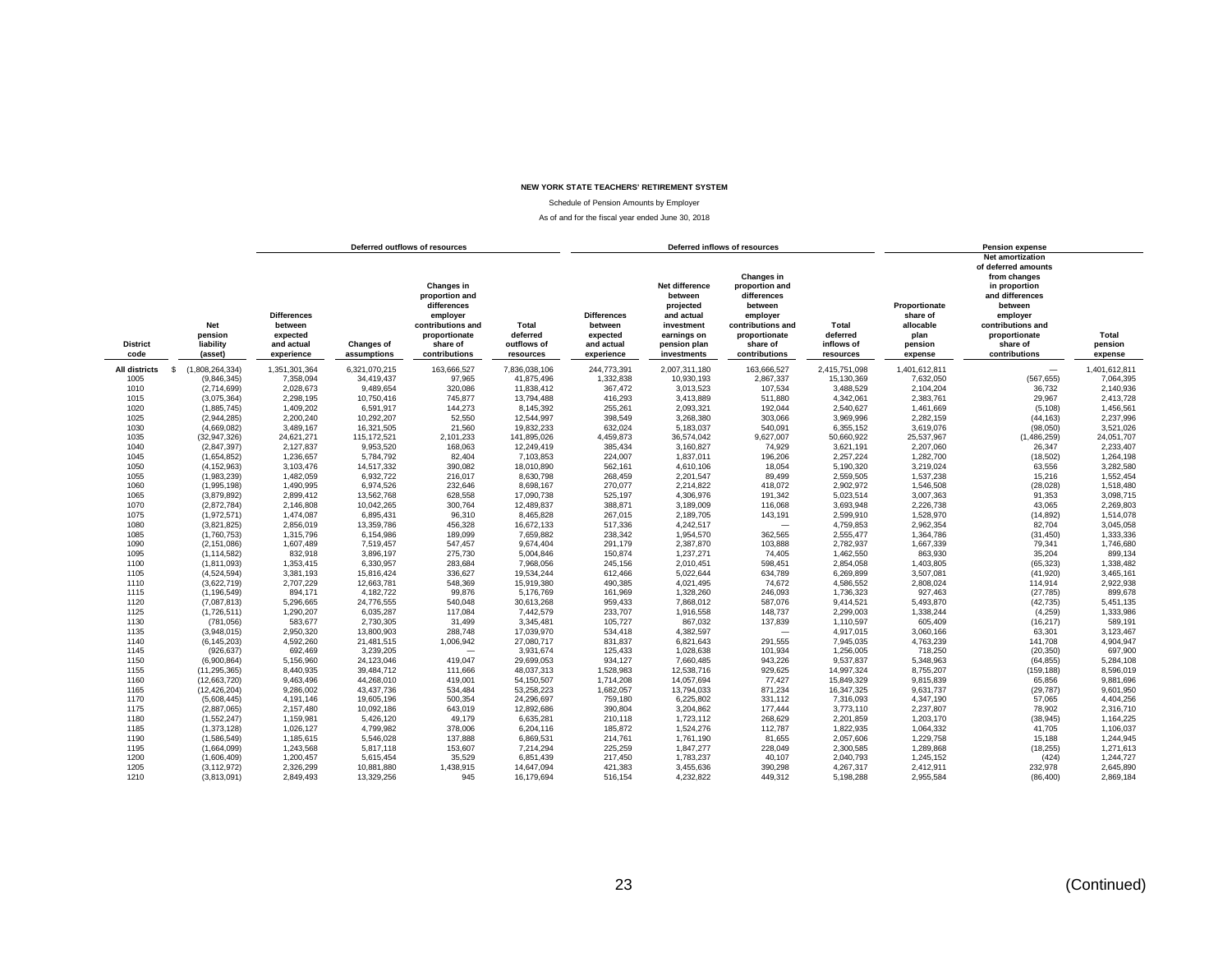#### Schedule of Pension Amounts by Employer

|                         |                                        | Deferred outflows of resources                                        |                                  |                                                                                                                            |                                               |                                                                       |                                                                                                                  | Deferred inflows of resources                                                                                                         | <b>Pension expense</b>                       |                                                                      |                                                                                                                                                                                       |                             |
|-------------------------|----------------------------------------|-----------------------------------------------------------------------|----------------------------------|----------------------------------------------------------------------------------------------------------------------------|-----------------------------------------------|-----------------------------------------------------------------------|------------------------------------------------------------------------------------------------------------------|---------------------------------------------------------------------------------------------------------------------------------------|----------------------------------------------|----------------------------------------------------------------------|---------------------------------------------------------------------------------------------------------------------------------------------------------------------------------------|-----------------------------|
| <b>District</b><br>code | Net<br>pension<br>liability<br>(asset) | <b>Differences</b><br>between<br>expected<br>and actual<br>experience | <b>Changes of</b><br>assumptions | Changes in<br>proportion and<br>differences<br>employer<br>contributions and<br>proportionate<br>share of<br>contributions | Total<br>deferred<br>outflows of<br>resources | <b>Differences</b><br>between<br>expected<br>and actual<br>experience | Net difference<br>between<br>projected<br>and actual<br>investment<br>earnings on<br>pension plan<br>investments | Changes in<br>proportion and<br>differences<br>between<br>employer<br>contributions and<br>proportionate<br>share of<br>contributions | Total<br>deferred<br>inflows of<br>resources | Proportionate<br>share of<br>allocable<br>plan<br>pension<br>expense | Net amortization<br>of deferred amounts<br>from changes<br>in proportion<br>and differences<br>between<br>employer<br>contributions and<br>proportionate<br>share of<br>contributions | Total<br>pension<br>expense |
| 1215                    | \$<br>(1,910,835)                      | 1,427,951                                                             | 6,679,621                        | 280,009                                                                                                                    | 8,387,581                                     | 258,658                                                               | 2,121,172                                                                                                        | 11,946                                                                                                                                | 2,391,776                                    | 1,481,117                                                            | 50,856                                                                                                                                                                                | 1,531,973                   |
| 1220                    | (2,655,604)                            | 1,984,512                                                             | 9,283,079                        | 289,456                                                                                                                    | 11,557,046                                    | 359,472                                                               | 2,947,923                                                                                                        | 6,437                                                                                                                                 | 3,313,833                                    | 2,058,399                                                            | 52,230                                                                                                                                                                                | 2,110,628                   |
| 1225                    | (4, 148, 472)                          | 3,100,120                                                             | 14,501,631                       | 1,040,412                                                                                                                  | 18,642,162                                    | 561,553                                                               | 4,605,120                                                                                                        | 281,688                                                                                                                               | 5,448,360                                    | 3,215,543                                                            | 185,612                                                                                                                                                                               | 3,401,155                   |
| 1230                    | (888, 468)                             | 663,945                                                               | 3,105,779                        | 68,855                                                                                                                     | 3,838,579                                     | 120,266                                                               | 986,267                                                                                                          | 63,955                                                                                                                                | 1,170,488                                    | 688,665                                                              | 3,472                                                                                                                                                                                 | 692,137                     |
| 1235                    | (30, 782, 021)                         | 23,003,156                                                            | 107,603,360                      | 3,582,346                                                                                                                  | 134,188,862                                   | 4,166,769                                                             | 34,170,389                                                                                                       | 5,561,003                                                                                                                             | 43,898,161                                   | 23,859,606                                                           | (224, 042)                                                                                                                                                                            | 23,635,565                  |
| 1240                    | (4,470,403)                            | 3,340,696                                                             | 15,626,990                       | 311,370                                                                                                                    | 19,279,056                                    | 605,130                                                               | 4,962,487                                                                                                        | 644,561                                                                                                                               | 6,212,179                                    | 3,465,076                                                            | (65, 539)                                                                                                                                                                             | 3,399,537                   |
| 1245                    | (4, 129, 437)                          | 3,085,895                                                             | 14,435,093                       | 202,038                                                                                                                    | 17,723,026                                    | 558,976                                                               | 4,583,990                                                                                                        | 678,572                                                                                                                               | 5,821,539                                    | 3,200,789                                                            | (113, 509)                                                                                                                                                                            | 3,087,280                   |
| 1250                    | (1, 259, 461)                          | 941,185                                                               | 4,402,644                        | 18,667                                                                                                                     | 5,362,497                                     | 170,485                                                               | 1,398,098                                                                                                        | 286,601                                                                                                                               | 1,855,185                                    | 976,227                                                              | (46, 833)                                                                                                                                                                             | 929,395                     |
| 1255                    | (4,811,871)                            | 3,595,872                                                             | 16,820,645                       | 20,766                                                                                                                     | 20,437,283                                    | 651,353                                                               | 5,341,543                                                                                                        | 375,061                                                                                                                               | 6,367,956                                    | 3,729,753                                                            | (72, 976)                                                                                                                                                                             | 3,656,777                   |
| 1260                    | (8,427,450)                            | 6,297,765                                                             | 29,459,466                       | 260,548                                                                                                                    | 36,017,779                                    | 1,140,771                                                             | 9,355,111                                                                                                        | 1,465,569                                                                                                                             | 11,961,451                                   | 6,532,243                                                            | (215, 573)                                                                                                                                                                            | 6,316,669                   |
| 1265                    | (1,527,954)                            | 1,141,827                                                             | 5,341,200                        | 3,829                                                                                                                      | 6,486,857                                     | 206,829                                                               | 1,696,145                                                                                                        | 168,819                                                                                                                               | 2,071,793                                    | 1,184,340                                                            | (30, 433)                                                                                                                                                                             | 1,153,907                   |
| 1270                    | (20, 421, 715)                         | 15,260,983                                                            | 71,387,291                       | 1,356,426                                                                                                                  | 88,004,700                                    | 2,764,359                                                             | 22,669,659                                                                                                       | 4,049,423                                                                                                                             | 29,483,441                                   | 15,829,177                                                           | (657, 337)                                                                                                                                                                            | 15,171,841                  |
| 1275                    | (1,433,514)                            | 1,071,253                                                             | 5,011,072                        | 47,706                                                                                                                     | 6,130,031                                     | 194,046                                                               | 1,591,310                                                                                                        | 224,265                                                                                                                               | 2,009,620                                    | 1,111,138                                                            | (31, 147)                                                                                                                                                                             | 1,079,991                   |
| 1280                    | (3,797,449)                            | 2,837,803                                                             | 13,274,575                       | 23,963                                                                                                                     | 16,136,341                                    | 514,037                                                               | 4,215,458                                                                                                        | 269,584                                                                                                                               | 4,999,079                                    | 2,943,460                                                            | (44, 664)                                                                                                                                                                             | 2,898,795                   |
| 1285                    | (6,849,674)                            | 5,118,706                                                             | 23,944,105                       | 636,728                                                                                                                    | 29,699,539                                    | 927,197                                                               | 7,603,660                                                                                                        | 1,434,807                                                                                                                             | 9,965,664                                    | 5,309,285                                                            | (147, 205)                                                                                                                                                                            | 5,162,080                   |
| 1290                    | (2,649,805)                            | 1,980,178                                                             | 9,262,807                        | 284,326                                                                                                                    | 11,527,311                                    | 358,687                                                               | 2,941,485                                                                                                        | 233,475                                                                                                                               | 3,533,648                                    | 2,053,904                                                            | 18,696                                                                                                                                                                                | 2,072,600                   |
| 1295                    | (1,048,339)                            | 783,415                                                               | 3,664,633                        | 18,591                                                                                                                     | 4,466,640                                     | 141,907                                                               | 1,163,736                                                                                                        | 77,150                                                                                                                                | 1,382,794                                    | 812,583                                                              | (11, 511)                                                                                                                                                                             | 801,072                     |
| 1300                    | (10,084,877)                           | 7,536,348                                                             | 35,253,263                       | 291,741                                                                                                                    | 43,081,351                                    | 1,365,127                                                             | 11,194,982                                                                                                       | 1,003,577                                                                                                                             | 13,563,686                                   | 7,816,940                                                            | (137,069)                                                                                                                                                                             | 7,679,871                   |
| 1305                    | (27, 507, 493)                         | 20,556,128                                                            | 96,156,736                       | 67,116                                                                                                                     | 116,779,980                                   | 3,723,517                                                             | 30,535,413                                                                                                       | 2,431,124                                                                                                                             | 36,690,054                                   | 21,321,471                                                           | (467, 470)                                                                                                                                                                            | 20,854,001                  |
| 2005                    | (1,438,657)                            | 1,075,097                                                             | 5,029,051                        | 300,883                                                                                                                    | 6,405,032                                     | 194,742                                                               | 1,597,019                                                                                                        | 11,420                                                                                                                                | 1,803,182                                    | 1,115,125                                                            | 49,713                                                                                                                                                                                | 1,164,838                   |
| 2006                    | (1,358,398)                            | 1,015,120                                                             | 4,748,493                        | 43,476                                                                                                                     | 5,807,090                                     | 183,878                                                               | 1,507,926                                                                                                        | 89,910                                                                                                                                | 1,781,713                                    | 1,052,915                                                            | (6, 519)                                                                                                                                                                              | 1,046,396                   |
| 2007                    | (3,565,738)                            | 2,664,648                                                             | 12,464,595                       | 742,970                                                                                                                    | 15,872,213                                    | 482,672                                                               | 3,958,241                                                                                                        | 734,175                                                                                                                               | 5,175,087                                    | 2,763,857                                                            | (32, 526)                                                                                                                                                                             | 2,731,331                   |
| 2008                    | (3,314,125)                            | 2,476,619                                                             | 11,585,042                       | 40,279                                                                                                                     | 14,101,940                                    | 448,612                                                               | 3,678,931                                                                                                        | 305,554                                                                                                                               | 4,433,098                                    | 2,568,828                                                            | (44, 789)                                                                                                                                                                             | 2,524,039                   |
| 2009                    | (2,588,443)                            | 1,934,323                                                             | 9,048,308                        | 163,621                                                                                                                    | 11,146,252                                    | 350,381                                                               | 2,873,369                                                                                                        | 118,816                                                                                                                               | 3,342,566                                    | 2,006,341                                                            | 2,053                                                                                                                                                                                 | 2,008,394                   |
| 2010                    | (8,420,138)                            | 6,292,301                                                             | 29,433,906                       | 484,144                                                                                                                    | 36,210,351                                    | 1,139,781                                                             | 9,346,994                                                                                                        | 181,718                                                                                                                               | 10,668,494                                   | 6,526,575                                                            | 58,114                                                                                                                                                                                | 6,584,689                   |
| 2014                    | (1,076,797)                            | 804,682                                                               | 3,764,113                        | 242,677                                                                                                                    | 4,811,472                                     | 145,759                                                               | 1,195,327                                                                                                        | $\qquad \qquad -$                                                                                                                     | 1,341,086                                    | 834,642                                                              | 44,418                                                                                                                                                                                | 879,059                     |
| 2015                    | (2,420,005)                            | 1,808,451                                                             | 8,459,506                        | 119,079                                                                                                                    | 10,387,036                                    | 327,581                                                               | 2,686,390                                                                                                        | 235,254                                                                                                                               | 3,249,225                                    | 1,875,782                                                            | (28, 529)                                                                                                                                                                             | 1,847,254                   |
| 2016                    | (928, 725)                             | 694,029                                                               | 3,246,504                        | 341,085                                                                                                                    | 4,281,617                                     | 125,716                                                               | 1,030,956                                                                                                        | 47,794                                                                                                                                | 1,204,466                                    | 719,869                                                              | 52,383                                                                                                                                                                                | 772,252                     |
| 2018                    | (2,252,679)                            | 1,683,409                                                             | 7,874,591                        | 185,075                                                                                                                    | 9,743,075                                     | 304,931                                                               | 2,500,645                                                                                                        | 195,545                                                                                                                               | 3,001,122                                    | 1,746,085                                                            | (12, 475)                                                                                                                                                                             | 1,733,610                   |
| 2020                    | (6,018,099)                            | 4,497,277                                                             | 21,037,205                       | 355,772                                                                                                                    | 25,890,254                                    | 814,632                                                               | 6,680,549                                                                                                        | 144,730                                                                                                                               | 7,639,911                                    | 4,664,719                                                            | 47,313                                                                                                                                                                                | 4,712,032                   |
| 2025                    | (4,574,052)                            | 3,418,152                                                             | 15,989,311                       | $\overline{\phantom{0}}$                                                                                                   | 19,407,463                                    | 619,161                                                               | 5,077,546                                                                                                        | 429,573                                                                                                                               | 6,126,280                                    | 3,545,416                                                            | (86, 123)                                                                                                                                                                             | 3,459,293                   |
| 2030                    | (3,901,679)                            | 2,915,693                                                             | 13,638,927                       | 278,282                                                                                                                    | 16,832,902                                    | 528,146                                                               | 4,331,161                                                                                                        | 142,421                                                                                                                               | 5,001,728                                    | 3,024,250                                                            | 39,577                                                                                                                                                                                | 3,063,827                   |
| 2035                    | (1, 290, 887)                          | 964,669                                                               | 4,512,496                        | 16,464                                                                                                                     | 5,493,629                                     | 174,739                                                               | 1,432,982                                                                                                        | 63,231                                                                                                                                | 1,670,953                                    | 1,000,586                                                            | (9, 243)                                                                                                                                                                              | 991,343                     |
| 2040                    | (7, 473, 317)                          | 5,584,750                                                             | 26, 124, 147                     | 75,712                                                                                                                     | 31,784,608                                    | 1,011,616                                                             | 8,295,952                                                                                                        | 1,225,886                                                                                                                             | 10,533,453                                   | 5,792,680                                                            | (206, 879)                                                                                                                                                                            | 5,585,801                   |
| 2044                    | (1,796,435)                            | 1,342,461                                                             | 6,279,718                        | 6,029                                                                                                                      | 7,628,208                                     | 243,172                                                               | 1,994,179                                                                                                        | 623,163                                                                                                                               | 2,860,514                                    | 1,392,443                                                            | (127, 916)                                                                                                                                                                            | 1,264,528                   |
| 2045                    | (4,360,915)                            | 3,258,877                                                             | 15,244,260                       | 16,699                                                                                                                     | 18,519,836                                    | 590,310                                                               | 4,840,948                                                                                                        | 217,075                                                                                                                               | 5,648,333                                    | 3,380,211                                                            | (38, 954)                                                                                                                                                                             | 3,341,257                   |
| 2046                    | (3,585,897)                            | 2,679,712                                                             | 12,535,063                       | 252,319                                                                                                                    | 15,467,094                                    | 485,400                                                               | 3,980,619                                                                                                        | 58,006                                                                                                                                | 4,524,026                                    | 2,779,483                                                            | 29,788                                                                                                                                                                                | 2,809,271                   |
| 2047                    | (17, 912, 840)                         | 13,386,121                                                            | 62,617,127                       | 63,800                                                                                                                     | 76,067,048                                    | 2,424,749                                                             | 19,884,617                                                                                                       | 1,485,411                                                                                                                             | 23,794,777                                   | 13,884,511                                                           | (272, 914)                                                                                                                                                                            | 13,611,596                  |
| 2048                    | (4, 140, 166)                          | 3,093,913                                                             | 14,472,597                       | 328,300                                                                                                                    | 17,894,810                                    | 560,428                                                               | 4,595,900                                                                                                        | 139,297                                                                                                                               | 5,295,625                                    | 3,209,105                                                            | 43,381                                                                                                                                                                                | 3,252,486                   |
| 2050                    | (3, 154, 942)                          | 2,357,663                                                             | 11,028,593                       | 167,590                                                                                                                    | 13,553,846                                    | 427,065                                                               | 3,502,226                                                                                                        | 191,503                                                                                                                               | 4,120,794                                    | 2,445,443                                                            | (243)                                                                                                                                                                                 | 2,445,200                   |
| 2052                    | (2,790,454)                            | 2,085,284                                                             | 9,754,468                        | 336,358                                                                                                                    | 12,176,109                                    | 377,726                                                               | 3,097,617                                                                                                        | 501,288                                                                                                                               | 3,976,630                                    | 2,162,923                                                            | (42, 985)                                                                                                                                                                             | 2,119,938                   |
| 2055                    | (2,364,614)                            | 1,767,057                                                             | 8,265,878                        | 396,708                                                                                                                    | 10,429,644                                    | 320,083                                                               | 2,624,902                                                                                                        | 87,703                                                                                                                                | 3,032,688                                    | 1,832,848                                                            | 62,643                                                                                                                                                                                | 1,895,491                   |
| 2056                    | (2,956,964)                            | 2,209,716                                                             | 10,336,530                       | 247,788                                                                                                                    | 12,794,034                                    | 400,266                                                               | 3,282,456                                                                                                        | 180,250                                                                                                                               | 3,862,971                                    | 2,291,987                                                            | 6.675                                                                                                                                                                                 | 2,298,662                   |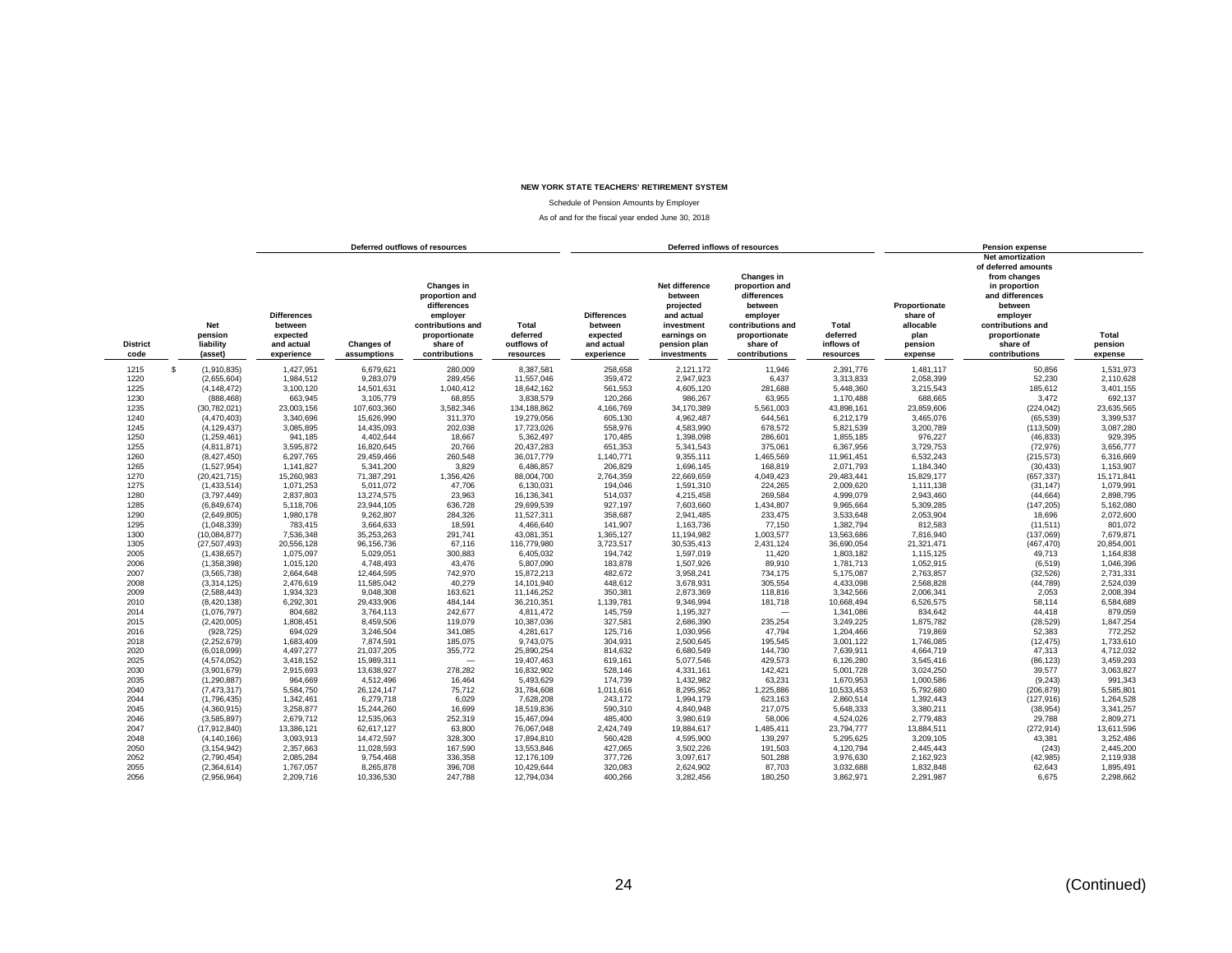#### Schedule of Pension Amounts by Employer

|                         |                                               |               | Deferred outflows of resources                                        |                                  |                                                                                                                                   |                                               | Deferred inflows of resources                                         |                                                                                                                  |                                                                                                                                              |                                              | <b>Pension expense</b>                                               |                                                                                                                                                                                       |                             |
|-------------------------|-----------------------------------------------|---------------|-----------------------------------------------------------------------|----------------------------------|-----------------------------------------------------------------------------------------------------------------------------------|-----------------------------------------------|-----------------------------------------------------------------------|------------------------------------------------------------------------------------------------------------------|----------------------------------------------------------------------------------------------------------------------------------------------|----------------------------------------------|----------------------------------------------------------------------|---------------------------------------------------------------------------------------------------------------------------------------------------------------------------------------|-----------------------------|
| <b>District</b><br>code | <b>Net</b><br>pension<br>liability<br>(asset) |               | <b>Differences</b><br>between<br>expected<br>and actual<br>experience | <b>Changes of</b><br>assumptions | <b>Changes in</b><br>proportion and<br>differences<br>employer<br>contributions and<br>proportionate<br>share of<br>contributions | Total<br>deferred<br>outflows of<br>resources | <b>Differences</b><br>between<br>expected<br>and actual<br>experience | Net difference<br>between<br>projected<br>and actual<br>investment<br>earnings on<br>pension plan<br>investments | <b>Changes</b> in<br>proportion and<br>differences<br>between<br>employer<br>contributions and<br>proportionate<br>share of<br>contributions | Total<br>deferred<br>inflows of<br>resources | Proportionate<br>share of<br>allocable<br>plan<br>pension<br>expense | Net amortization<br>of deferred amounts<br>from changes<br>in proportion<br>and differences<br>between<br>employer<br>contributions and<br>proportionate<br>share of<br>contributions | Total<br>pension<br>expense |
| 2057                    | \$                                            | (3,796,148)   | 2,836,831                                                             | 13,270,027                       | 403,934                                                                                                                           | 16,510,791                                    | 513,861                                                               | 4,214,013                                                                                                        | 161,958                                                                                                                                      | 4,889,831                                    | 2,942,451                                                            | 37,849                                                                                                                                                                                | 2,980,299                   |
| 2058                    |                                               | (2, 394, 455) | 1,789,357                                                             | 8,370,190                        | 118,815                                                                                                                           | 10,278,362                                    | 324,122                                                               | 2,658,027                                                                                                        | 82,984                                                                                                                                       | 3.065.133                                    | 1,855,978                                                            | 8.160                                                                                                                                                                                 | 1,864,138                   |
| 2059                    |                                               | (3,948,843)   | 2,950,938                                                             | 13,803,795                       | 66,166                                                                                                                            | 16,820,900                                    | 534,530                                                               | 4,383,516                                                                                                        | 471,814                                                                                                                                      | 5,389,860                                    | 3,060,807                                                            | (79, 137)                                                                                                                                                                             | 2,981,670                   |
| 2060                    |                                               | (1,071,388)   | 800,640                                                               | 3,745,206                        | 53,092                                                                                                                            | 4,598,938                                     | 145,027                                                               | 1,189,323                                                                                                        | 228,395                                                                                                                                      | 1,562,745                                    | 830,449                                                              | (30, 901)                                                                                                                                                                             | 799,548                     |
| 2061                    | (1, 123, 467)                                 |               | 839,558                                                               | 3,927,254                        | 179.151                                                                                                                           | 4,945,962                                     | 152,077                                                               | 1,247,134                                                                                                        | 8,394                                                                                                                                        | 1,407,604                                    | 870,816                                                              | 33,909                                                                                                                                                                                | 904,725                     |
| 2062                    | (1,733,254)                                   |               | 1,295,247                                                             | 6,058,860                        | 385.478                                                                                                                           | 7,739,585                                     | 234,620                                                               | 1,924,044                                                                                                        | 182,318                                                                                                                                      | 2.340.982                                    | 1,343,471                                                            | 29.464                                                                                                                                                                                | 1,372,935                   |
| 2063                    |                                               | (917, 435)    | 685,592                                                               | 3,207,037                        | 10,019                                                                                                                            | 3,902,647                                     | 124,187                                                               | 1,018,423                                                                                                        | 142,885                                                                                                                                      | 1,285,495                                    | 711,118                                                              | (26, 993)                                                                                                                                                                             | 684,125                     |
| 2064                    |                                               | (2,812,591)   | 2,101,827                                                             | 9,831,850                        | 354,739                                                                                                                           | 12,288,416                                    | 380,723                                                               | 3,122,190                                                                                                        |                                                                                                                                              | 3,502,913                                    | 2,180,081                                                            | 69,617                                                                                                                                                                                | 2,249,698                   |
| 2065                    | (2,352,865)                                   |               | 1,758,277                                                             | 8,224,808                        | 336,447                                                                                                                           | 10,319,532                                    | 318,493                                                               | 2,611,860                                                                                                        | 2,313                                                                                                                                        | 2,932,665                                    | 1,823,741                                                            | 68,831                                                                                                                                                                                | 1,892,572                   |
| 2066                    | (6,014,641)                                   |               | 4,494,693                                                             | 21,025,116                       | 46,379                                                                                                                            | 25,566,188                                    | 814,164                                                               | 6,676,710                                                                                                        | 199,566                                                                                                                                      | 7,690,439                                    | 4,662,038                                                            | (34, 868)                                                                                                                                                                             | 4,627,170                   |
| 2067                    |                                               | (9, 135, 300) | 6,826,736                                                             | 31,933,868                       | 390,478                                                                                                                           | 39, 151, 083                                  | 1,236,588                                                             | 10,140,879                                                                                                       | 1,291,213                                                                                                                                    | 12,668,680                                   | 7,080,908                                                            | (162, 392)                                                                                                                                                                            | 6,918,516                   |
| 2068                    |                                               | (7,965,850)   | 5,952,816                                                             | 27,845,872                       | 520,990                                                                                                                           | 34,319,678                                    | 1,078,287                                                             | 8,842,701                                                                                                        | 274,510                                                                                                                                      | 10,195,498                                   | 6,174,450                                                            | 27,984                                                                                                                                                                                | 6,202,434                   |
| 2069                    | (1, 109, 892)                                 |               | 829,413                                                               | 3,879,801                        | 8,542                                                                                                                             | 4,717,756                                     | 150,239                                                               | 1,232,065                                                                                                        | 300,647                                                                                                                                      | 1,682,951                                    | 860,294                                                              | (62, 321)                                                                                                                                                                             | 797,973                     |
| 2070                    | (1, 499, 174)                                 |               | 1,120,321                                                             | 5,240,598                        | 81,532                                                                                                                            | 6,442,450                                     | 202,934                                                               | 1,664,198                                                                                                        | 6,792                                                                                                                                        | 1,873,924                                    | 1,162,032                                                            | 13,707                                                                                                                                                                                | 1,175,739                   |
| 2071                    |                                               | (1,227,423)   | 917,243                                                               | 4,290,647                        | 179,047                                                                                                                           | 5,386,938                                     | 166,148                                                               | 1,362,533                                                                                                        | 109,334                                                                                                                                      | 1,638,015                                    | 951,394                                                              | 10,718                                                                                                                                                                                | 962,112                     |
| 2072                    | (1.418.743)                                   |               | 1.060.215                                                             | 4.959.436                        | 62.322                                                                                                                            | 6,081,973                                     | 192.046                                                               | 1.574.912                                                                                                        | 32,301                                                                                                                                       | 1.799.260                                    | 1.099.689                                                            | 8.956                                                                                                                                                                                 | 1,108,645                   |
| 2073                    | (2,908,664)                                   |               | 2,173,621                                                             | 10,167,689                       | 402,812                                                                                                                           | 12,744,122                                    | 393,728                                                               | 3,228,839                                                                                                        | 210,952                                                                                                                                      | 3,833,518                                    | 2,254,549                                                            | 43,076                                                                                                                                                                                | 2,297,625                   |
| 2074                    |                                               | (3,042,405)   | 2,273,564                                                             | 10,635,200                       | 322,399                                                                                                                           | 13,231,163                                    | 411,831                                                               | 3,377,301                                                                                                        | 57,342                                                                                                                                       | 3,846,474                                    | 2,358,213                                                            | 41,493                                                                                                                                                                                | 2,399,706                   |
| 2075                    |                                               | (5,617,846)   | 4,198,171                                                             | 19,638,059                       | 1,131,111                                                                                                                         | 24,967,340                                    | 760,453                                                               | 6,236,237                                                                                                        | 573                                                                                                                                          | 6,997,263                                    | 4,354,477                                                            | 221,565                                                                                                                                                                               | 4,576,042                   |
| 2076                    | (3,484,521)                                   |               | 2,603,954                                                             | 12,180,686                       | 22,485                                                                                                                            | 14,807,125                                    | 471,678                                                               | 3,868,083                                                                                                        | 331,885                                                                                                                                      | 4.671.646                                    | 2,700,904                                                            | (60, 322)                                                                                                                                                                             | 2,640,582                   |
| 2077                    |                                               | (993, 889)    | 742,725                                                               | 3,474,293                        | 29,162                                                                                                                            | 4,246,179                                     | 134,536                                                               | 1,103,292                                                                                                        | 107,121                                                                                                                                      | 1,344,949                                    | 770,378                                                              | (14, 839)                                                                                                                                                                             | 755,539                     |
| 2078                    |                                               | (9, 100, 642) | 6,800,837                                                             | 31,812,716                       | 1,230,079                                                                                                                         | 39,843,632                                    | 1,231,897                                                             | 10,102,407                                                                                                       | 440,676                                                                                                                                      | 11,774,979                                   | 7,054,044                                                            | 126,107                                                                                                                                                                               | 7,180,151                   |
| 2079                    | (5,218,004)                                   |               | 3,899,372                                                             | 18,240,347                       | 72,975                                                                                                                            | 22,212,694                                    | 706,328                                                               | 5,792,382                                                                                                        | 540,255                                                                                                                                      | 7,038,965                                    | 4,044,553                                                            | (89, 153)                                                                                                                                                                             | 3,955,400                   |
| 2080                    |                                               | (1, 157, 466) | 864,965                                                               | 4,046,102                        | 156,527                                                                                                                           | 5,067,594                                     | 156,679                                                               | 1,284,875                                                                                                        | 41,434                                                                                                                                       | 1,482,988                                    | 897,169                                                              | 26,227                                                                                                                                                                                | 923,395                     |
| 2081                    |                                               | (1,464,402)   | 1,094,336                                                             | 5,119,047                        | 88,632                                                                                                                            | 6,302,015                                     | 198,227                                                               | 1,625,598                                                                                                        | 107,330                                                                                                                                      | 1,931,156                                    | 1,135,080                                                            | (2,989)                                                                                                                                                                               | 1,132,092                   |
| 2082                    |                                               | (809, 357)    | 604,826                                                               | 2,829,234                        | 98,121                                                                                                                            | 3,532,181                                     | 109,558                                                               | 898,448                                                                                                          | 20,138                                                                                                                                       | 1,028,144                                    | 627,345                                                              | 12,609                                                                                                                                                                                | 639,954                     |
| 2083                    |                                               | (1,979,741)   | 1,479,444                                                             | 6,920,492                        | 49,842                                                                                                                            | 8,449,778                                     | 267,985                                                               | 2,197,663                                                                                                        | 205,357                                                                                                                                      | 2,671,005                                    | 1,534,527                                                            | (29, 298)                                                                                                                                                                             | 1,505,229                   |
| 2084                    | (3, 196, 186)                                 |               | 2,388,484                                                             | 11, 172, 767                     | 106,175                                                                                                                           | 13,667,426                                    | 432,648                                                               | 3,548,010                                                                                                        | 210,099                                                                                                                                      | 4,190,756                                    | 2,477,412                                                            | (23, 582)                                                                                                                                                                             | 2,453,830                   |
| 2085                    | (1,583,258)                                   |               | 1,183,156                                                             | 5,534,525                        | 35,759                                                                                                                            | 6,753,440                                     | 214,316                                                               | 1,757,537                                                                                                        | 54,389                                                                                                                                       | 2,026,241                                    | 1,227,207                                                            | (2,077)                                                                                                                                                                               | 1,225,130                   |
| 2086                    |                                               | (5,469,763)   | 4,087,510                                                             | 19,120,409                       | 308,860                                                                                                                           | 23,516,779                                    | 740,407                                                               | 6.071.853                                                                                                        | 165,922                                                                                                                                      | 6.978.182                                    | 4,239,695                                                            | 17.908                                                                                                                                                                                | 4,257,603                   |
| 2090                    |                                               | (2,370,526)   | 1,771,475                                                             | 8,286,543                        | 265,796                                                                                                                           | 10,323,813                                    | 320,883                                                               | 2,631,464                                                                                                        | 63,240                                                                                                                                       | 3,015,588                                    | 1,837,430                                                            | 35,018                                                                                                                                                                                | 1,872,448                   |
| 2095                    | (2,350,504)                                   |               | 1,756,513                                                             | 8,216,555                        | 2,594                                                                                                                             | 9,975,662                                     | 318,173                                                               | 2,609,239                                                                                                        | 210,329                                                                                                                                      | 3,137,741                                    | 1,821,911                                                            | (38, 461)                                                                                                                                                                             | 1,783,450                   |
| 2104                    | (1,275,291)                                   |               | 953,015                                                               | 4,457,978                        | 357,609                                                                                                                           | 5,768,602                                     | 172,628                                                               | 1,415,670                                                                                                        | 57,845                                                                                                                                       | 1,646,143                                    | 988,497                                                              | 52,596                                                                                                                                                                                | 1,041,093                   |
| 2105                    |                                               | (1, 178, 911) | 880.991                                                               | 4,121,068                        | 254,551                                                                                                                           | 5,256,610                                     | 159,582                                                               | 1,308,681                                                                                                        | 50,050                                                                                                                                       | 1,518,313                                    | 913,792                                                              | 36,533                                                                                                                                                                                | 950,325                     |
| 2110                    | (3,672,840)                                   |               | 2,744,684                                                             | 12,838,987                       | 191,370                                                                                                                           | 15,775,041                                    | 497,169                                                               | 4,077,133                                                                                                        | 220,816                                                                                                                                      | 4,795,118                                    | 2,846,874                                                            | (985)                                                                                                                                                                                 | 2,845,888                   |
| 2112                    |                                               | (2,487,217)   | 1,858,677                                                             | 8,694,453                        | 278,685                                                                                                                           | 10,831,815                                    | 336,679                                                               | 2,761,000                                                                                                        | 14,822                                                                                                                                       | 3,112,500                                    | 1,927,879                                                            | 53,898                                                                                                                                                                                | 1,981,776                   |
| 2115                    |                                               | (4,997,051)   | 3,734,256                                                             | 17,467,973                       | 1,772,437                                                                                                                         | 22,974,666                                    | 676,419                                                               | 5,547,108                                                                                                        | 18,670                                                                                                                                       | 6,242,198                                    | 3,873,289                                                            | 321,294                                                                                                                                                                               | 4,194,584                   |
| 2120                    | (9,465,665)                                   |               | 7,073,615                                                             | 33,088,710                       | 267,668                                                                                                                           | 40,429,992                                    | 1,281,308                                                             | 10,507,609                                                                                                       | 198,584                                                                                                                                      | 11,987,501                                   | 7,336,979                                                            | 12,455                                                                                                                                                                                | 7,349,434                   |
| 2125                    |                                               | (958, 325)    | 716,149                                                               | 3,349,976                        | 130,683                                                                                                                           | 4,196,808                                     | 129,722                                                               | 1,063,814                                                                                                        | 177,862                                                                                                                                      | 1,371,399                                    | 742,812                                                              | (15, 722)                                                                                                                                                                             | 727,090                     |
| 2130                    | (1,734,289)                                   |               | 1,296,020                                                             | 6,062,476                        | 340,271                                                                                                                           | 7,698,767                                     | 234,760                                                               | 1,925,192                                                                                                        | 4,665                                                                                                                                        | 2,164,617                                    | 1,344,273                                                            | 60,509                                                                                                                                                                                | 1,404,782                   |
| 2135                    |                                               | (3,393,455)   | 2,535,901                                                             | 11,862,350                       | 172,125                                                                                                                           | 14,570,376                                    | 459,351                                                               | 3,766,993                                                                                                        | 372,360                                                                                                                                      | 4,598,703                                    | 2,630,318                                                            | (23, 659)                                                                                                                                                                             | 2,606,658                   |
| 2140                    |                                               | (2,959,774)   | 2,211,815                                                             | 10,346,351                       | 35,066                                                                                                                            | 12,593,232                                    | 400,646                                                               | 3,285,574                                                                                                        | 278,609                                                                                                                                      | 3,964,830                                    | 2,294,165                                                            | (44, 335)                                                                                                                                                                             | 2,249,830                   |
| 2145                    |                                               | (4, 214, 598) | 3.149.535                                                             | 14,732,785                       | 276.101                                                                                                                           | 18,158,420                                    | 570,504                                                               | 4,678,525                                                                                                        | 74,026                                                                                                                                       | 5,323,054                                    | 3,266,798                                                            | 34,871                                                                                                                                                                                | 3,301,669                   |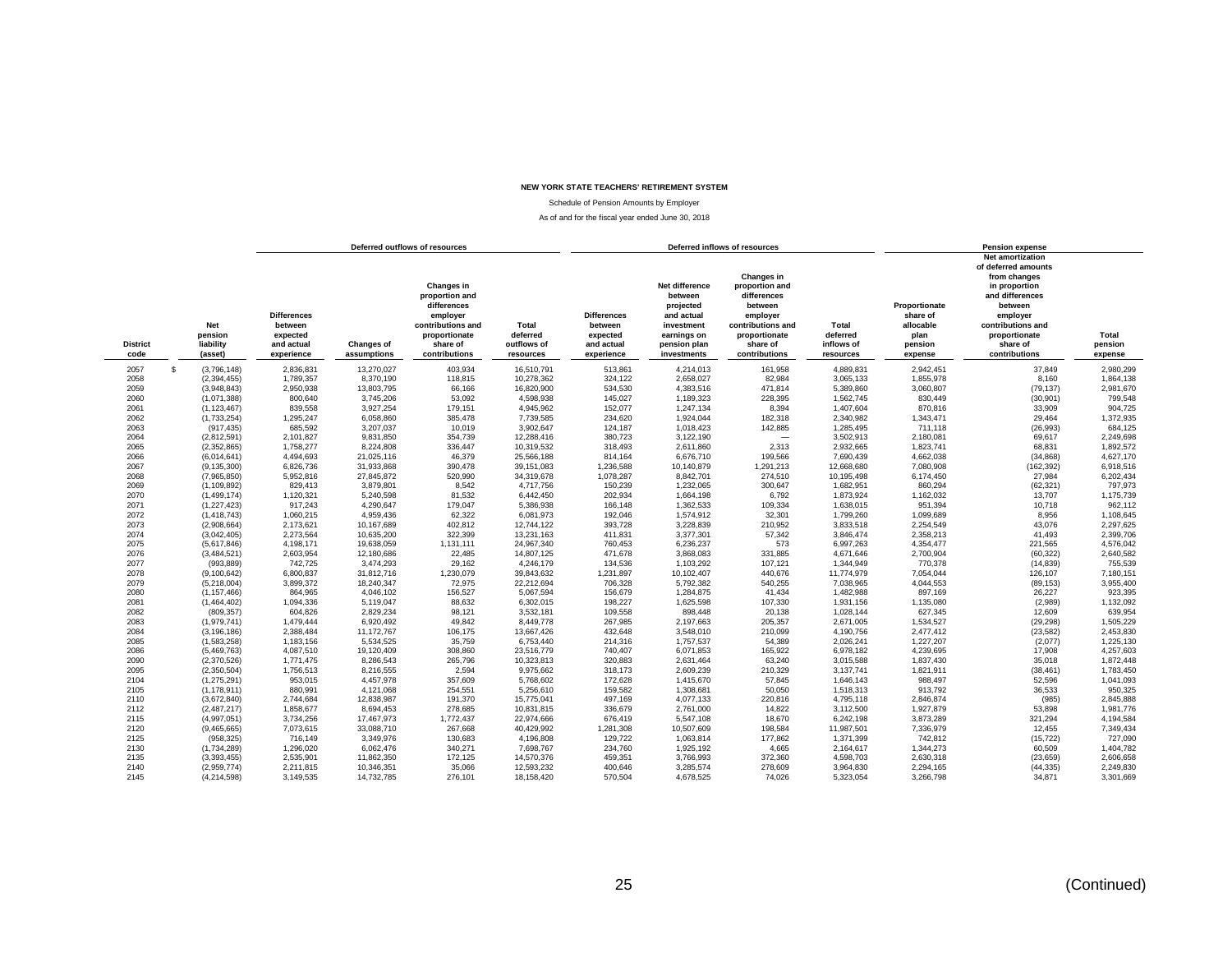#### Schedule of Pension Amounts by Employer

|                         |                                               |               |                                                                       |                                  | Deferred outflows of resources                                                                                                    |                                               |                                                                       |                                                                                                                  | Deferred inflows of resources                                                                                                                |                                              |                                                                      | <b>Pension expense</b>                                                                                                                                                                |                             |
|-------------------------|-----------------------------------------------|---------------|-----------------------------------------------------------------------|----------------------------------|-----------------------------------------------------------------------------------------------------------------------------------|-----------------------------------------------|-----------------------------------------------------------------------|------------------------------------------------------------------------------------------------------------------|----------------------------------------------------------------------------------------------------------------------------------------------|----------------------------------------------|----------------------------------------------------------------------|---------------------------------------------------------------------------------------------------------------------------------------------------------------------------------------|-----------------------------|
| <b>District</b><br>code | <b>Net</b><br>pension<br>liability<br>(asset) |               | <b>Differences</b><br>between<br>expected<br>and actual<br>experience | <b>Changes of</b><br>assumptions | <b>Changes in</b><br>proportion and<br>differences<br>employer<br>contributions and<br>proportionate<br>share of<br>contributions | Total<br>deferred<br>outflows of<br>resources | <b>Differences</b><br>between<br>expected<br>and actual<br>experience | Net difference<br>between<br>projected<br>and actual<br>investment<br>earnings on<br>pension plan<br>investments | <b>Changes</b> in<br>proportion and<br>differences<br>between<br>employer<br>contributions and<br>proportionate<br>share of<br>contributions | Total<br>deferred<br>inflows of<br>resources | Proportionate<br>share of<br>allocable<br>plan<br>pension<br>expense | Net amortization<br>of deferred amounts<br>from changes<br>in proportion<br>and differences<br>between<br>employer<br>contributions and<br>proportionate<br>share of<br>contributions | Total<br>pension<br>expense |
| 2146                    | \$                                            | (4,234,978)   | 3,164,765                                                             | 14,804,027                       | 1,352,367                                                                                                                         | 19,321,159                                    | 573,262                                                               | 4,701,148                                                                                                        | 40,753                                                                                                                                       | 5,315,164                                    | 3,282,595                                                            | 249,100                                                                                                                                                                               | 3,531,695                   |
| 2147                    |                                               | (1,078,606)   | 806,034                                                               | 3,770,437                        | 219,864                                                                                                                           | 4,796,334                                     | 146,004                                                               | 1,197,335                                                                                                        | 22,933                                                                                                                                       | 1,366,272                                    | 836,044                                                              | 35,443                                                                                                                                                                                | 871,487                     |
| 2148                    |                                               | (2,691,101)   | 2,011,038                                                             | 9,407,164                        | 27,346                                                                                                                            | 11,445,548                                    | 364,277                                                               | 2,987,327                                                                                                        | 178,162                                                                                                                                      | 3,529,766                                    | 2,085,913                                                            | (31, 503)                                                                                                                                                                             | 2,054,410                   |
| 2149                    |                                               | (1,802,848)   | 1,347,254                                                             | 6,302,138                        | 166,200                                                                                                                           | 7,815,591                                     | 244,040                                                               | 2,001,299                                                                                                        | 76,738                                                                                                                                       | 2,322,078                                    | 1,397,415                                                            | 24,951                                                                                                                                                                                | 1,422,366                   |
| 2150                    |                                               | (719, 848)    | 537,937                                                               | 2,516,341                        | 17,813                                                                                                                            | 3,072,091                                     | 97,441                                                                | 799,086                                                                                                          | 32,477                                                                                                                                       | 929,004                                      | 557,965                                                              | (1, 447)                                                                                                                                                                              | 556,518                     |
| 2155                    |                                               | (2,759,873)   | 2,062,431                                                             | 9,647,566                        | 110,899                                                                                                                           | 11,820,895                                    | 373,587                                                               | 3,063,669                                                                                                        | 170,323                                                                                                                                      | 3,607,578                                    | 2,139,219                                                            | (4, 292)                                                                                                                                                                              | 2,134,927                   |
| 2160                    |                                               | (4,886,482)   | 3,651,628                                                             | 17,081,459                       | 853,426                                                                                                                           | 21,586,513                                    | 661,452                                                               | 5,424,367                                                                                                        | 205,361                                                                                                                                      | 6,291,180                                    | 3,787,585                                                            | 104,953                                                                                                                                                                               | 3,892,538                   |
| 2165                    |                                               | (1,631,293)   | 1,219,052                                                             | 5,702,438                        | 196,228                                                                                                                           | 7,117,717                                     | 220,818                                                               | 1,810,859                                                                                                        | 123,056                                                                                                                                      | 2,154,733                                    | 1,264,439                                                            | 9,018                                                                                                                                                                                 | 1,273,457                   |
| 2170                    |                                               | (7, 172, 063) | 5,359,625                                                             | 25,071,065                       | 928,092                                                                                                                           | 31,358,782                                    | 970,837                                                               | 7,961,536                                                                                                        | 6,647                                                                                                                                        | 8,939,020                                    | 5,559,174                                                            | 158,113                                                                                                                                                                               | 5,717,286                   |
| 2175                    |                                               | (675, 963)    | 505,142                                                               | 2,362,936                        | 52,984                                                                                                                            | 2,921,061                                     | 91,501                                                                | 750,371                                                                                                          | 33,377                                                                                                                                       | 875,249                                      | 523,949                                                              | 4,893                                                                                                                                                                                 | 528,842                     |
| 2180                    |                                               | (1, 395, 565) | 1,042,895                                                             | 4,878,416                        | 73,383                                                                                                                            | 5,994,694                                     | 188,909                                                               | 1,549,184                                                                                                        | 50,566                                                                                                                                       | 1,788,658                                    | 1,081,723                                                            | 7,657                                                                                                                                                                                 | 1,089,380                   |
| 2185                    |                                               | (7,765,371)   | 5,802,999                                                             | 27,145,066                       | 604,552                                                                                                                           | 33,552,617                                    | 1,051,150                                                             | 8,620,153                                                                                                        | 198,841                                                                                                                                      | 9,870,144                                    | 6,019,056                                                            | 86,074                                                                                                                                                                                | 6,105,130                   |
| 2187                    |                                               | (3,692,246)   | 2,759,186                                                             | 12,906,823                       | 15,112                                                                                                                            | 15,681,121                                    | 499,796                                                               | 4,098,675                                                                                                        | 227,452                                                                                                                                      | 4,825,922                                    | 2,861,915                                                            | (37,686)                                                                                                                                                                              | 2,824,230                   |
| 2190                    |                                               | (4,935,780)   | 3,688,468                                                             | 17,253,788                       | 860,544                                                                                                                           | 21,802,800                                    | 668,126                                                               | 5,479,092                                                                                                        | 3,557                                                                                                                                        | 6,150,774                                    | 3,825,797                                                            | 151,878                                                                                                                                                                               | 3,977,675                   |
| 2191                    |                                               | (3,533,898)   | 2,640,854                                                             | 12,353,293                       | 121,248                                                                                                                           | 15,115,395                                    | 478,362                                                               | 3,922,896                                                                                                        | 166,055                                                                                                                                      | 4,567,313                                    | 2,739,178                                                            | (14, 462)                                                                                                                                                                             | 2,724,716                   |
| 2195                    |                                               | (1,065,483)   | 796.227                                                               | 3,724,561                        | 67,710                                                                                                                            | 4,588,498                                     | 144,228                                                               | 1,182,767                                                                                                        | 84,972                                                                                                                                       | 1,411,967                                    | 825,872                                                              | (5, 447)                                                                                                                                                                              | 820,425                     |
| 2196                    |                                               | (1,205,058)   | 900,530                                                               | 4,212,470                        | 70,032                                                                                                                            | 5,183,033                                     | 163,121                                                               | 1,337,707                                                                                                        | 68,971                                                                                                                                       | 1,569,799                                    | 934,059                                                              | (1,825)                                                                                                                                                                               | 932,234                     |
| 2198                    |                                               | (2,570,774)   | 1,921,119                                                             | 8,986,543                        | 40,313                                                                                                                            | 10,947,975                                    | 347,990                                                               | 2,853,755                                                                                                        | 239,635                                                                                                                                      | 3,441,379                                    | 1,992,646                                                            | (44,063)                                                                                                                                                                              | 1,948,582                   |
| 2200                    | (10, 822, 130)                                |               | 8,087,291                                                             | 37,830,445                       | 1,174,497                                                                                                                         | 47,092,233                                    | 1,464,924                                                             | 12,013,389                                                                                                       | 314,758                                                                                                                                      | 13,793,070                                   | 8,388,395                                                            | 156,461                                                                                                                                                                               | 8,544,856                   |
| 2204                    |                                               | (9,559,785)   | 7,143,950                                                             | 33,417,719                       | 1,523,799                                                                                                                         | 42,085,468                                    | 1,294,048                                                             | 10,612,089                                                                                                       | 107,489                                                                                                                                      | 12,013,626                                   | 7,409,932                                                            | 268,189                                                                                                                                                                               | 7,678,121                   |
| 2205                    |                                               | (275, 884)    | 206,166                                                               | 964,396                          | 91,291                                                                                                                            | 1,261,853                                     | 37,345                                                                | 306,252                                                                                                          | 58,489                                                                                                                                       | 402,086                                      | 213,842                                                              | 6,760                                                                                                                                                                                 | 220,602                     |
| 2206                    |                                               | (1,467,539)   | 1,096,680                                                             | 5,130,012                        | 93,299                                                                                                                            | 6,319,991                                     | 198,652                                                               | 1,629,080                                                                                                        | 87,386                                                                                                                                       | 1,915,118                                    | 1,137,512                                                            | 5,332                                                                                                                                                                                 | 1,142,843                   |
| 2207                    |                                               | (2,624,866)   | 1,961,541                                                             | 9,175,630                        | 708,083                                                                                                                           | 11,845,254                                    | 355,312                                                               | 2,913,802                                                                                                        | 236,266                                                                                                                                      | 3,505,379                                    | 2,034,573                                                            | 79,204                                                                                                                                                                                | 2,113,777                   |
| 2208                    |                                               | (4,594,612)   | 3,433,516                                                             | 16,061,183                       | 135,347                                                                                                                           | 19,630,046                                    | 621,944                                                               | 5,100,369                                                                                                        | 763,621                                                                                                                                      | 6,485,934                                    | 3,561,353                                                            | (130, 831)                                                                                                                                                                            | 3,430,521                   |
| 2209                    | (10, 534, 364)                                |               | 7,872,245                                                             | 36,824,513                       | 1,357,543                                                                                                                         | 46,054,301                                    | 1,425,971                                                             | 11,693,947                                                                                                       | 78,297                                                                                                                                       | 13,198,214                                   | 8,165,344                                                            | 222,169                                                                                                                                                                               | 8,387,512                   |
| 2210                    |                                               | (2,956,465)   | 2,209,343                                                             | 10,334,785                       | $\overline{\phantom{0}}$                                                                                                          | 12,544,128                                    | 400,198                                                               | 3,281,902                                                                                                        | 510,443                                                                                                                                      | 4,192,543                                    | 2,291,600                                                            | (92, 942)                                                                                                                                                                             | 2,198,658                   |
| 2212                    |                                               | (3,767,209)   | 2,815,205                                                             | 13,168,867                       | 304.930                                                                                                                           | 16,289,003                                    | 509,943                                                               | 4,181,889                                                                                                        | 348,091                                                                                                                                      | 5,039,924                                    | 2,920,020                                                            | (25, 818)                                                                                                                                                                             | 2,894,202                   |
| 2215                    |                                               | (5,619,980)   | 4,199,766                                                             | 19,645,516                       | 317,854                                                                                                                           | 24, 163, 135                                  | 760,741                                                               | 6,238,606                                                                                                        | 294,186                                                                                                                                      | 7,293,533                                    | 4,356,131                                                            | 19,121                                                                                                                                                                                | 4,375,252                   |
| 2220                    |                                               | (2,340,574)   | 1,749,092                                                             | 8,181,842                        | 29,127                                                                                                                            | 9,960,061                                     | 316,829                                                               | 2,598,215                                                                                                        | 240,900                                                                                                                                      | 3,155,944                                    | 1,814,214                                                            | (35, 392)                                                                                                                                                                             | 1,778,822                   |
| 2224                    |                                               | (4,964,198)   | 3,709,705                                                             | 17,353,127                       | 73,698                                                                                                                            | 21,136,530                                    | 671,972                                                               | 5,510,638                                                                                                        | 100,328                                                                                                                                      | 6,282,938                                    | 3,847,824                                                            | (4,995)                                                                                                                                                                               | 3,842,829                   |
| 2225                    |                                               | (8,801,209)   | 6,577,073                                                             | 30,766,001                       | 2,214,622                                                                                                                         | 39,557,696                                    | 1,191,364                                                             | 9,770,013                                                                                                        | $\overline{\phantom{0}}$                                                                                                                     | 10,961,377                                   | 6,821,949                                                            | 445,373                                                                                                                                                                               | 7,267,322                   |
| 2230                    |                                               | (7, 298, 718) | 5,454,273                                                             | 25,513,809                       | 1,973,183                                                                                                                         | 32,941,266                                    | 987,982                                                               | 8,102,133                                                                                                        | 667,489                                                                                                                                      | 9,757,604                                    | 5,657,346                                                            | 320,795                                                                                                                                                                               | 5,978,141                   |
| 2231                    |                                               | (3,552,121)   | 2,654,471                                                             | 12,416,993                       | 367,880                                                                                                                           | 15,439,344                                    | 480,828                                                               | 3,943,125                                                                                                        | 187,126                                                                                                                                      | 4,611,079                                    | 2,753,302                                                            | 38,970                                                                                                                                                                                | 2,792,272                   |
| 2235                    |                                               | (773, 236)    | 577,833                                                               | 2,702,965                        | 48,549                                                                                                                            | 3,329,347                                     | 104,668                                                               | 858,350                                                                                                          | 200,781                                                                                                                                      | 1,163,799                                    | 599,346                                                              | (23, 773)                                                                                                                                                                             | 575,573                     |
| 2239                    |                                               | (3,314,656)   | 2,477,015                                                             | 11,586,896                       | 264,404                                                                                                                           | 14,328,316                                    | 448,684                                                               | 3,679,520                                                                                                        | 2,808                                                                                                                                        | 4,131,013                                    | 2,569,239                                                            | 49,518                                                                                                                                                                                | 2,618,757                   |
| 2240                    |                                               | (6, 214, 964) | 4,644,392                                                             | 21,725,376                       | 519,981                                                                                                                           | 26,889,749                                    | 841,281                                                               | 6,899,083                                                                                                        | 444,536                                                                                                                                      | 8,184,900                                    | 4,817,312                                                            | 39,591                                                                                                                                                                                | 4,856,903                   |
| 2241                    |                                               | (976, 900)    | 730,030                                                               | 3,414,907                        | 130,825                                                                                                                           | 4,275,762                                     | 132,237                                                               | 1,084,434                                                                                                        | 24,205                                                                                                                                       | 1,240,876                                    | 757,210                                                              | 22,737                                                                                                                                                                                | 779,947                     |
| 2242                    |                                               | (1,680,662)   | 1,255,945                                                             | 5,875,017                        | 396,853                                                                                                                           | 7,527,816                                     | 227,501                                                               | 1,865,663                                                                                                        | 36,728                                                                                                                                       | 2,129,892                                    | 1,302,707                                                            | 71,334                                                                                                                                                                                | 1,374,040                   |
| 2243                    |                                               | (1,736,667)   | 1,297,797                                                             | 6,070,791                        | 227,632                                                                                                                           | 7,596,220                                     | 235,082                                                               | 1,927,833                                                                                                        | 40,591                                                                                                                                       | 2,203,505                                    | 1,346,117                                                            | 39,668                                                                                                                                                                                | 1,385,785                   |
| 2244                    |                                               | (998, 038)    | 745,826                                                               | 3,488,798                        | 182,032                                                                                                                           | 4,416,655                                     | 135,098                                                               | 1,107,898                                                                                                        | 35,947                                                                                                                                       | 1,278,943                                    | 773,594                                                              | 28,615                                                                                                                                                                                | 802,209                     |
| 2245                    |                                               | (2,774,130)   | 2,073,085                                                             | 9,697,403                        | 154,335                                                                                                                           | 11,924,822                                    | 375,516                                                               | 3,079,495                                                                                                        | 356,161                                                                                                                                      | 3,811,173                                    | 2,150,269                                                            | (55, 595)                                                                                                                                                                             | 2,094,675                   |
| 2250                    |                                               | (1,621,331)   | 1,211,608                                                             | 5,667,616                        | 2,876                                                                                                                             | 6,882,100                                     | 219,469                                                               | 1,799,801                                                                                                        | 141,131                                                                                                                                      | 2,160,401                                    | 1,256,718                                                            | (30, 455)                                                                                                                                                                             | 1,226,264                   |
| 2255                    |                                               | (5, 179, 123) | 3,870,317                                                             | 18,104,434                       | 4.867                                                                                                                             | 21,979,618                                    | 701.065                                                               | 5,749,221                                                                                                        | 398,508                                                                                                                                      | 6,848,795                                    | 4,014,416                                                            | (76, 385)                                                                                                                                                                             | 3,938,031                   |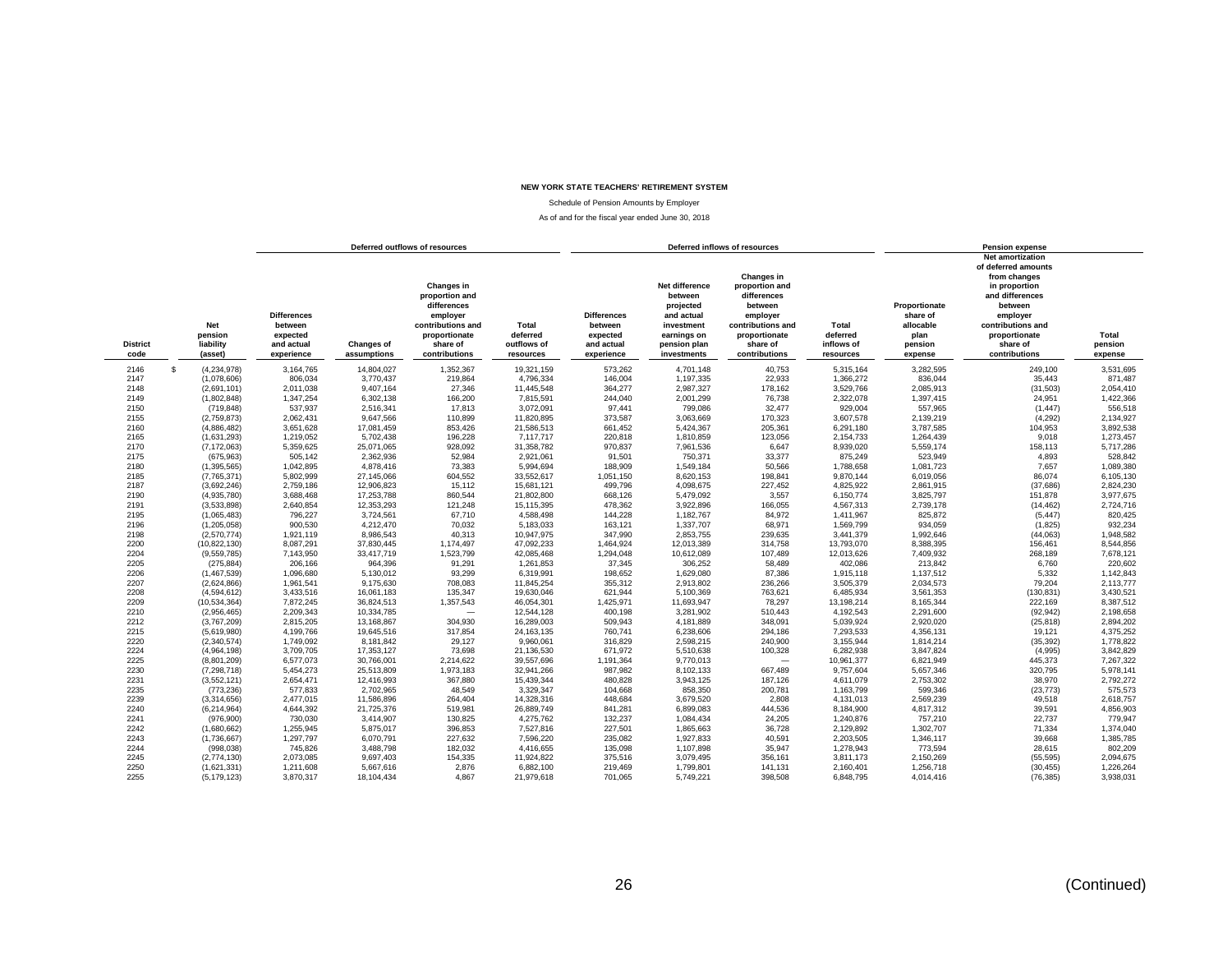#### Schedule of Pension Amounts by Employer

|                         |                                        |                                                                       |                                  | Deferred outflows of resources                                                                                             |                                               |                                                                       |                                                                                                                  | Deferred inflows of resources                                                                                                                |                                              |                                                                      | <b>Pension expense</b>                                                                                                                                                                |                             |
|-------------------------|----------------------------------------|-----------------------------------------------------------------------|----------------------------------|----------------------------------------------------------------------------------------------------------------------------|-----------------------------------------------|-----------------------------------------------------------------------|------------------------------------------------------------------------------------------------------------------|----------------------------------------------------------------------------------------------------------------------------------------------|----------------------------------------------|----------------------------------------------------------------------|---------------------------------------------------------------------------------------------------------------------------------------------------------------------------------------|-----------------------------|
| <b>District</b><br>code | Net<br>pension<br>liability<br>(asset) | <b>Differences</b><br>between<br>expected<br>and actual<br>experience | <b>Changes of</b><br>assumptions | Changes in<br>proportion and<br>differences<br>employer<br>contributions and<br>proportionate<br>share of<br>contributions | Total<br>deferred<br>outflows of<br>resources | <b>Differences</b><br>between<br>expected<br>and actual<br>experience | Net difference<br>between<br>projected<br>and actual<br>investment<br>earnings on<br>pension plan<br>investments | <b>Changes</b> in<br>proportion and<br>differences<br>between<br>employer<br>contributions and<br>proportionate<br>share of<br>contributions | Total<br>deferred<br>inflows of<br>resources | Proportionate<br>share of<br>allocable<br>plan<br>pension<br>expense | Net amortization<br>of deferred amounts<br>from changes<br>in proportion<br>and differences<br>between<br>employer<br>contributions and<br>proportionate<br>share of<br>contributions | Total<br>pension<br>expense |
| 2260                    | \$<br>(3,555,560)                      | 2,657,041                                                             | 12,429,013                       | 553,893                                                                                                                    | 15,639,947                                    | 481,294                                                               | 3,946,942                                                                                                        | 14,631                                                                                                                                       | 4,442,867                                    | 2,755,968                                                            | 100,637                                                                                                                                                                               | 2,856,605                   |
| 2266                    | (2,951,476)                            | 2,205,614                                                             | 10,317,346                       | 132,909                                                                                                                    | 12,655,869                                    | 399,523                                                               | 3,276,363                                                                                                        | 74,383                                                                                                                                       | 3,750,270                                    | 2,287,734                                                            | 9,530                                                                                                                                                                                 | 2,297,263                   |
| 2268                    | (1,602,540)                            | 1,197,565                                                             | 5,601,927                        | 426,029                                                                                                                    | 7,225,521                                     | 216,926                                                               | 1,778,941                                                                                                        | 133,700                                                                                                                                      | 2,129,566                                    | 1,242,152                                                            | 60,021                                                                                                                                                                                | 1,302,173                   |
| 2270                    | (2,846,175)                            | 2,126,924                                                             | 9,949,251                        | 20,028                                                                                                                     | 12,096,203                                    | 385,269                                                               | 3,159,472                                                                                                        | 221,557                                                                                                                                      | 3,766,298                                    | 2,206,113                                                            | (43, 134)                                                                                                                                                                             | 2,162,979                   |
| 2271                    | (1,915,371)                            | 1,431,341                                                             | 6,695,479                        | 101,845                                                                                                                    | 8,228,666                                     | 259,272                                                               | 2,126,208                                                                                                        | 21,888                                                                                                                                       | 2,407,368                                    | 1,484,633                                                            | 11,931                                                                                                                                                                                | 1,496,564                   |
| 2272                    | (2,959,174)                            | 2,211,367                                                             | 10,344,254                       | 329,681                                                                                                                    | 12,885,302                                    | 400,565                                                               | 3,284,908                                                                                                        | 42,953                                                                                                                                       | 3,728,426                                    | 2,293,700                                                            | 48,482                                                                                                                                                                                | 2,342,182                   |
| 2275                    | (5,547,221)                            | 4,145,393                                                             | 19,391,175                       | 512,765                                                                                                                    | 24,049,334                                    | 750,892                                                               | 6,157,837                                                                                                        | 102,295                                                                                                                                      | 7,011,025                                    | 4,299,734                                                            | 93,962                                                                                                                                                                                | 4,393,696                   |
| 2280                    | (1,814,979)                            | 1,356,319                                                             | 6,344,542                        | 86,885                                                                                                                     | 7,787,746                                     | 245,682                                                               | 2,014,765                                                                                                        | 149,837                                                                                                                                      | 2,410,284                                    | 1,406,817                                                            | (17, 273)                                                                                                                                                                             | 1,389,545                   |
| 2281                    | (1, 121, 429)                          | 838,035                                                               | 3,920,129                        | 15,447                                                                                                                     | 4,773,610                                     | 151,801                                                               | 1,244,871                                                                                                        | 63,705                                                                                                                                       | 1,460,377                                    | 869,236                                                              | (8,079)                                                                                                                                                                               | 861,157                     |
| 2282                    | (4,847,410)                            | 3,622,431                                                             | 16,944,880                       | 1,220,291                                                                                                                  | 21,787,602                                    | 656,164                                                               | 5,380,995                                                                                                        |                                                                                                                                              | 6,037,158                                    | 3,757,301                                                            | 226,711                                                                                                                                                                               | 3,984,012                   |
| 2285                    | (6,963,923)                            | 5,204,083                                                             | 24,343,479                       | 509,769                                                                                                                    | 30,057,331                                    | 942,662                                                               | 7,730,485                                                                                                        | 269,105                                                                                                                                      | 8,942,252                                    | 5,397,841                                                            | 41,578                                                                                                                                                                                | 5,439,419                   |
| 2286                    | (3,814,397)                            | 2,850,468                                                             | 13,333,821                       | 412,076                                                                                                                    | 16,596,365                                    | 516,331                                                               | 4,234,271                                                                                                        | $\overline{\phantom{0}}$                                                                                                                     | 4,750,602                                    | 2,956,596                                                            | 84,386                                                                                                                                                                                | 3,040,982                   |
| 2288                    | (2, 234, 942)                          | 1,670,154                                                             | 7,812,590                        | 288,614                                                                                                                    | 9,771,358                                     | 302,530                                                               | 2,480,956                                                                                                        | $\qquad \qquad -$                                                                                                                            | 2,783,487                                    | 1,732,337                                                            | 58,379                                                                                                                                                                                | 1,790,716                   |
| 2289                    | (7,050,717)                            | 5,268,944                                                             | 24,646,883                       | 898,999                                                                                                                    | 30,814,826                                    | 954,411                                                               | 7,826,833                                                                                                        | $\overline{\phantom{0}}$                                                                                                                     | 8,781,245                                    | 5,465,117                                                            | 190,261                                                                                                                                                                               | 5,655,377                   |
| 2290                    | (4,010,732)                            | 2,997,188                                                             | 14,020,139                       | $\overline{\phantom{0}}$                                                                                                   | 17,017,326                                    | 542,908                                                               | 4,452,218                                                                                                        | 439,407                                                                                                                                      | 5,434,532                                    | 3,108,778                                                            | (84, 588)                                                                                                                                                                             | 3,024,190                   |
| 2295                    | (1.852.144)                            | 1.384.092                                                             | 6.474.457                        | 28.674                                                                                                                     | 7,887,223                                     | 250,713                                                               | 2,056,021                                                                                                        | 275,423                                                                                                                                      | 2,582,157                                    | 1,435,624                                                            | (40, 877)                                                                                                                                                                             | 1,394,747                   |
| 2300                    | (3,910,415)                            | 2,922,222                                                             | 13,669,468                       | 1,599,722                                                                                                                  | 18,191,412                                    | 529,328                                                               | 4,340,859                                                                                                        | $\overline{\phantom{0}}$                                                                                                                     | 4,870,187                                    | 3,031,022                                                            | 318,912                                                                                                                                                                               | 3,349,934                   |
| 2305                    | (949, 498)                             | 709,552                                                               | 3,319,119                        | 46,322                                                                                                                     | 4,074,993                                     | 128,528                                                               | 1,054,015                                                                                                        | 81,180                                                                                                                                       | 1,263,723                                    | 735,970                                                              | (10, 196)                                                                                                                                                                             | 725,774                     |
| 2310                    | (10,515,171)                           | 7,857,902                                                             | 36,757,420                       | 1,331,202                                                                                                                  | 45,946,524                                    | 1,423,373                                                             | 11,672,641                                                                                                       |                                                                                                                                              | 13,096,013                                   | 8,150,466                                                            | 248,436                                                                                                                                                                               | 8,398,903                   |
| 2315                    | (1,802,933)                            | 1,347,317                                                             | 6,302,433                        | 119,623                                                                                                                    | 7,769,374                                     | 244,052                                                               | 2,001,393                                                                                                        | 297,498                                                                                                                                      | 2,542,943                                    | 1,397,480                                                            | (22, 168)                                                                                                                                                                             | 1,375,312                   |
| 2317                    | (1,678,091)                            | 1,254,024                                                             | 5,866,030                        | 62,805                                                                                                                     | 7,182,860                                     | 227,153                                                               | 1,862,809                                                                                                        | 8,036                                                                                                                                        | 2,097,998                                    | 1,300,714                                                            | 9,401                                                                                                                                                                                 | 1,310,115                   |
| 2320                    | (7,004,519)                            | 5,234,421                                                             | 24,485,391                       | 878,425                                                                                                                    | 30,598,236                                    | 948,158                                                               | 7,775,550                                                                                                        | 171,925                                                                                                                                      | 8,895,633                                    | 5,429,308                                                            | 112,319                                                                                                                                                                               | 5,541,627                   |
| 2325                    | (6, 448, 381)                          | 4,818,823                                                             | 22,541,323                       | 65,005                                                                                                                     | 27,425,151                                    | 872,877                                                               | 7,158,194                                                                                                        | 439,534                                                                                                                                      | 8,470,605                                    | 4,998,237                                                            | (72, 705)                                                                                                                                                                             | 4,925,532                   |
| 2328                    | (1,428,602)                            | 1,067,583                                                             | 4,993,902                        | 167,636                                                                                                                    | 6,229,120                                     | 193,381                                                               | 1,585,857                                                                                                        | 85,680                                                                                                                                       | 1,864,918                                    | 1,107,331                                                            | 14,024                                                                                                                                                                                | 1,121,355                   |
| 2330                    | (3,639,841)                            | 2,720,024                                                             | 12,723,632                       | 287,055                                                                                                                    | 15,730,710                                    | 492,702                                                               | 4,040,501                                                                                                        | 195,092                                                                                                                                      | 4,728,295                                    | 2,821,295                                                            | 8,246                                                                                                                                                                                 | 2,829,541                   |
| 2335                    | (4, 177, 766)                          | 3,122,011                                                             | 14,604,032                       | 155,178                                                                                                                    | 17,881,221                                    | 565,518                                                               | 4,637,638                                                                                                        | 273,799                                                                                                                                      | 5,476,955                                    | 3,238,249                                                            | (36,091)                                                                                                                                                                              | 3,202,158                   |
| 2338                    | (5,750,936)                            | 4,297,628                                                             | 20,103,295                       | 160,600                                                                                                                    | 24,561,523                                    | 778,468                                                               | 6,383,977                                                                                                        | 182,446                                                                                                                                      | 7,344,891                                    | 4,457,637                                                            | (12, 540)                                                                                                                                                                             | 4,445,097                   |
| 2339                    | (1,706,816)                            | 1,275,490                                                             | 5,966,440                        | 105,910                                                                                                                    | 7,347,840                                     | 231,041                                                               | 1,894,695                                                                                                        | 332,157                                                                                                                                      | 2,457,894                                    | 1,322,978                                                            | (41, 823)                                                                                                                                                                             | 1,281,155                   |
| 2340                    | (1,926,904)                            | 1,439,960                                                             | 6,735,795                        | 2,229                                                                                                                      | 8,177,984                                     | 260,833                                                               | 2,139,011                                                                                                        | 218,443                                                                                                                                      | 2,618,286                                    | 1,493,573                                                            | (45, 344)                                                                                                                                                                             | 1,448,228                   |
| 2345                    | (2,457,232)                            | 1,836,270                                                             | 8,589,639                        | 46,070                                                                                                                     | 10,471,979                                    | 332,620                                                               | 2,727,715                                                                                                        | 229,676                                                                                                                                      | 3,290,011                                    | 1,904,638                                                            | (32, 328)                                                                                                                                                                             | 1,872,310                   |
| 2350                    | (6,585,757)                            | 4,921,483                                                             | 23,021,543                       | 629,823                                                                                                                    | 28,572,850                                    | 891,473                                                               | 7,310,693                                                                                                        | 660,738                                                                                                                                      | 8,862,903                                    | 5,104,719                                                            | (31, 763)                                                                                                                                                                             | 5,072,957                   |
| 2355                    | (4,654,155)                            | 3,478,012                                                             | 16,269,324                       | 476,735                                                                                                                    | 20,224,071                                    | 630,004                                                               | 5,166,466                                                                                                        | 292,959                                                                                                                                      | 6,089,430                                    | 3,607,505                                                            | 23,764                                                                                                                                                                                | 3,631,269                   |
| 2360                    | (3,428,592)                            | 2,562,159                                                             | 11,985,178                       | 51,942                                                                                                                     | 14,599,280                                    | 464,107                                                               | 3,805,998                                                                                                        | 199,229                                                                                                                                      | 4,469,334                                    | 2,657,553                                                            | (30, 295)                                                                                                                                                                             | 2,627,258                   |
| 2361                    | (1,474,407)                            | 1,101,812                                                             | 5,154,019                        | 93,389                                                                                                                     | 6,349,220                                     | 199,581                                                               | 1,636,704                                                                                                        | 148,802                                                                                                                                      | 1,985,087                                    | 1,142,835                                                            | (8, 502)                                                                                                                                                                              | 1,134,332                   |
| 2362                    | (1,723,616)                            | 1,288,044                                                             | 6,025,168                        | 37,992                                                                                                                     | 7,351,204                                     | 233,315                                                               | 1,913,345                                                                                                        | 232,597                                                                                                                                      | 2,379,257                                    | 1,336,001                                                            | (30, 951)                                                                                                                                                                             | 1,305,050                   |
| 2363                    | (1,060,506)                            | 792,508                                                               | 3,707,166                        | 95,966                                                                                                                     | 4,595,640                                     | 143,554                                                               | 1,177,243                                                                                                        | 13,416                                                                                                                                       | 1,334,213                                    | 822,014                                                              | 18,471                                                                                                                                                                                | 840,486                     |
| 2364                    | (2,092,939)                            | 1,564,037                                                             | 7,316,197                        | 125,754                                                                                                                    | 9,005,987                                     | 283,308                                                               | 2,323,322                                                                                                        | 341,454                                                                                                                                      | 2,948,085                                    | 1,622,269                                                            | (32, 279)                                                                                                                                                                             | 1,589,990                   |
| 2365                    | (10, 438, 085)                         | 7,800,297                                                             | 36,487,956                       | 408,345                                                                                                                    | 44,696,598                                    | 1,412,938                                                             | 11,587,070                                                                                                       | 1,477,809                                                                                                                                    | 14,477,817                                   | 8,090,716                                                            | (183, 056)                                                                                                                                                                            | 7,907,660                   |
| 2370                    | (1,719,989)                            | 1,285,334                                                             | 6,012,490                        | 20,937                                                                                                                     | 7,318,761                                     | 232,824                                                               | 1,909,319                                                                                                        | 115,713                                                                                                                                      | 2,257,856                                    | 1,333,189                                                            | (15, 877)                                                                                                                                                                             | 1,317,312                   |
| 2375                    | (1,419,250)                            | 1,060,594                                                             | 4,961,210                        | 57,134                                                                                                                     | 6,078,938                                     | 192,115                                                               | 1,575,476                                                                                                        | 135,963                                                                                                                                      | 1,903,554                                    | 1,100,082                                                            | (17, 373)                                                                                                                                                                             | 1,082,709                   |
| 2377                    | (2,017,987)                            | 1,508,025                                                             | 7,054,188                        | 443,688                                                                                                                    | 9,005,901                                     | 273,162                                                               | 2,240,119                                                                                                        | 244,637                                                                                                                                      | 2,757,918                                    | 1,564,172                                                            | 48,261                                                                                                                                                                                | 1,612,433                   |
| 2378<br>2379            | (10, 487, 417)                         | 7,837,162                                                             | 36,660,403                       | 382,931<br>220,919                                                                                                         | 44,880,496                                    | 1,419,616                                                             | 11,641,832                                                                                                       | 541,500                                                                                                                                      | 13,602,947                                   | 8,128,954                                                            | (61, 705)                                                                                                                                                                             | 8,067,249                   |
|                         | (10,690,204)                           | 7,988,704                                                             | 37,369,278                       |                                                                                                                            | 45,578,900                                    | 1,447,066                                                             | 11,866,941                                                                                                       | 842,687                                                                                                                                      | 14,156,694                                   | 8,286,138                                                            | (113, 775)                                                                                                                                                                            | 8,172,363                   |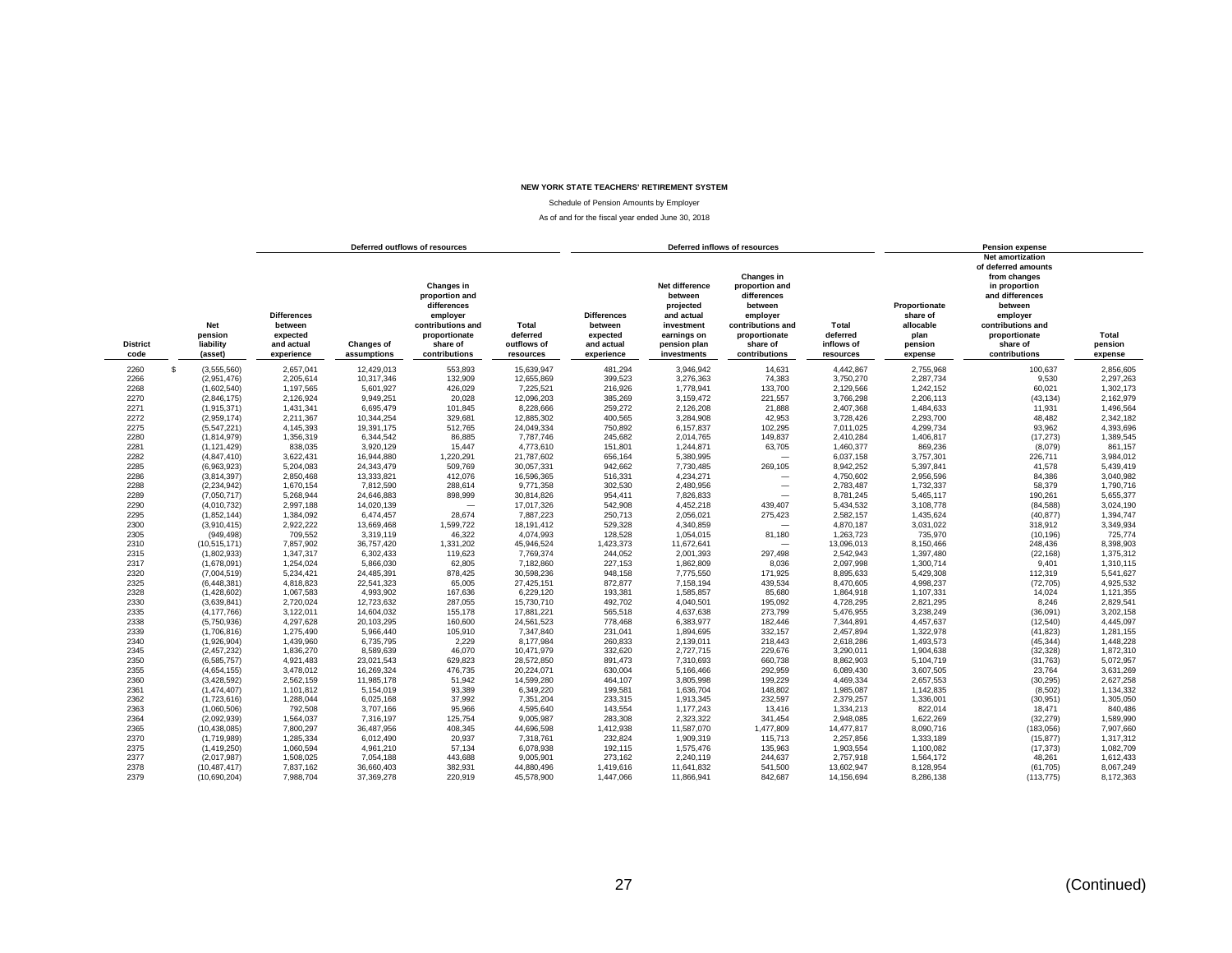#### Schedule of Pension Amounts by Employer

|                         |                                               |                                                                       |                                  | Deferred outflows of resources                                                                                                    |                                               |                                                                       |                                                                                                                  | Deferred inflows of resources                                                                                                                |                                              |                                                                      | <b>Pension expense</b>                                                                                                                                                                |                             |
|-------------------------|-----------------------------------------------|-----------------------------------------------------------------------|----------------------------------|-----------------------------------------------------------------------------------------------------------------------------------|-----------------------------------------------|-----------------------------------------------------------------------|------------------------------------------------------------------------------------------------------------------|----------------------------------------------------------------------------------------------------------------------------------------------|----------------------------------------------|----------------------------------------------------------------------|---------------------------------------------------------------------------------------------------------------------------------------------------------------------------------------|-----------------------------|
| <b>District</b><br>code | <b>Net</b><br>pension<br>liability<br>(asset) | <b>Differences</b><br>between<br>expected<br>and actual<br>experience | <b>Changes of</b><br>assumptions | <b>Changes in</b><br>proportion and<br>differences<br>employer<br>contributions and<br>proportionate<br>share of<br>contributions | Total<br>deferred<br>outflows of<br>resources | <b>Differences</b><br>between<br>expected<br>and actual<br>experience | Net difference<br>between<br>projected<br>and actual<br>investment<br>earnings on<br>pension plan<br>investments | <b>Changes</b> in<br>proportion and<br>differences<br>between<br>employer<br>contributions and<br>proportionate<br>share of<br>contributions | Total<br>deferred<br>inflows of<br>resources | Proportionate<br>share of<br>allocable<br>plan<br>pension<br>expense | Net amortization<br>of deferred amounts<br>from changes<br>in proportion<br>and differences<br>between<br>employer<br>contributions and<br>proportionate<br>share of<br>contributions | Total<br>pension<br>expense |
| 2380                    | \$<br>(4,269,439)                             | 3,190,518                                                             | 14,924,492                       | 360,738                                                                                                                           | 18,475,748                                    | 577,927                                                               | 4,739,403                                                                                                        | 268,125                                                                                                                                      | 5,585,455                                    | 3,309,307                                                            | 37,015                                                                                                                                                                                | 3,346,322                   |
| 2381                    | (2,308,158)                                   | 1,724,868                                                             | 8,068,528                        | 95,824                                                                                                                            | 9,889,220                                     | 312,441                                                               | 2,562,232                                                                                                        | 523,348                                                                                                                                      | 3,398,021                                    | 1,789,088                                                            | (85, 114)                                                                                                                                                                             | 1,703,974                   |
| 2383                    | (7,542,367)                                   | 5,636,350                                                             | 26,365,520                       | 443,476                                                                                                                           | 32,445,346                                    | 1,020,963                                                             | 8,372,602                                                                                                        | 188,840                                                                                                                                      | 9,582,405                                    | 5,846,201                                                            | 71,824                                                                                                                                                                                | 5,918,025                   |
| 2384                    | (4,810,881)                                   | 3,595,132                                                             | 16,817,185                       | 80,048                                                                                                                            | 20,492,365                                    | 651,219                                                               | 5,340,444                                                                                                        | 915,341                                                                                                                                      | 6,907,004                                    | 3,728,986                                                            | (183, 770)                                                                                                                                                                            | 3,545,216                   |
| 2385                    | (3, 121, 162)                                 | 2,332,419                                                             | 10,910,509                       | 604,455                                                                                                                           | 13,847,384                                    | 422,492                                                               | 3,464,728                                                                                                        | 171,844                                                                                                                                      | 4,059,064                                    | 2,419,260                                                            | 71,032                                                                                                                                                                                | 2,490,292                   |
| 2389                    | (2,838,874)                                   | 2,121,467                                                             | 9,923,726                        | 449,291                                                                                                                           | 12,494,484                                    | 384,281                                                               | 3,151,366                                                                                                        | 170,130                                                                                                                                      | 3,705,776                                    | 2,200,454                                                            | 44,795                                                                                                                                                                                | 2,245,249                   |
| 2390                    | (5,723,336)                                   | 4,277,003                                                             | 20,006,816                       | 1,333,310                                                                                                                         | 25,617,129                                    | 774,732                                                               | 6,353,340                                                                                                        | 286,902                                                                                                                                      | 7,414,973                                    | 4,436,244                                                            | 190,436                                                                                                                                                                               | 4,626,680                   |
| 2391                    | (2,891,630)                                   | 2,160,892                                                             | 10,108,145                       | 318,429                                                                                                                           | 12,587,466                                    | 391,422                                                               | 3,209,930                                                                                                        | $\overline{\phantom{0}}$                                                                                                                     | 3,601,352                                    | 2,241,346                                                            | 67,362                                                                                                                                                                                | 2,308,708                   |
| 2394                    | (2,024,464)                                   | 1,512,865                                                             | 7,076,829                        | 171,894                                                                                                                           | 8,761,589                                     | 274,039                                                               | 2,247,309                                                                                                        | 104,357                                                                                                                                      | 2,625,705                                    | 1,569,192                                                            | 11,440                                                                                                                                                                                | 1,580,632                   |
| 2395                    | (1,700,423)                                   | 1,270,712                                                             | 5,944,094                        | 22,606                                                                                                                            | 7,237,413                                     | 230,176                                                               | 1,887,599                                                                                                        | 70,055                                                                                                                                       | 2,187,830                                    | 1,318,023                                                            | (7,696)                                                                                                                                                                               | 1,310,327                   |
| 2396                    | (1,302,459)                                   | 973,317                                                               | 4,552,950                        | 138,270                                                                                                                           | 5,664,537                                     | 176,306                                                               | 1,445,829                                                                                                        | 314,886                                                                                                                                      | 1,937,021                                    | 1,009,556                                                            | (35, 548)                                                                                                                                                                             | 974,008                     |
| 2400                    | (9,893,363)                                   | 7,393,230                                                             | 34,583,794                       | 928,330                                                                                                                           | 42,905,354                                    | 1,339,202                                                             | 10,982,386                                                                                                       | 357,320                                                                                                                                      | 12,678,909                                   | 7,668,494                                                            | 134,264                                                                                                                                                                               | 7,802,758                   |
| 2401                    | (2, 382, 197)                                 | 1,780,197                                                             | 8,327,343                        | 306,539                                                                                                                           | 10,414,079                                    | 322,463                                                               | 2,644,421                                                                                                        | 215,496                                                                                                                                      | 3,182,380                                    | 1,846,477                                                            | 31,537                                                                                                                                                                                | 1,878,014                   |
| 2402                    | (5,721,685)                                   | 4,275,769                                                             | 20,001,044                       | 518,778                                                                                                                           | 24,795,591                                    | 774,509                                                               | 6,351,507                                                                                                        | 231,513                                                                                                                                      | 7,357,528                                    | 4,434,964                                                            | 39,116                                                                                                                                                                                | 4,474,080                   |
| 2403                    | (2,758,444)                                   | 2,061,363                                                             | 9,642,572                        | 90,960                                                                                                                            | 11,794,894                                    | 373,393                                                               | 3,062,083                                                                                                        | 283,754                                                                                                                                      | 3,719,231                                    | 2,138,111                                                            | (31, 699)                                                                                                                                                                             | 2,106,412                   |
| 2405                    | (3.584.929)                                   | 2.678.988                                                             | 12.531.678                       | 58,525                                                                                                                            | 15,269,191                                    | 485.269                                                               | 3.979.544                                                                                                        | 268,148                                                                                                                                      | 4,732,961                                    | 2,778,732                                                            | (51, 045)                                                                                                                                                                             | 2,727,687                   |
| 2406                    | (4,996,067)                                   | 3,733,521                                                             | 17,464,533                       | 82,202                                                                                                                            | 21,280,255                                    | 676,286                                                               | 5,546,015                                                                                                        | 640,531                                                                                                                                      | 6,862,833                                    | 3,872,527                                                            | (114, 449)                                                                                                                                                                            | 3,758,077                   |
| 2408                    | (5, 150, 232)                                 | 3,848,727                                                             | 18,003,438                       | 136,714                                                                                                                           | 21,988,879                                    | 697,155                                                               | 5,717,149                                                                                                        | 338,592                                                                                                                                      | 6,752,896                                    | 3,992,022                                                            | (31, 496)                                                                                                                                                                             | 3,960,526                   |
| 2409                    | (1,094,946)                                   | 818,244                                                               | 3,827,553                        | 172,225                                                                                                                           | 4,818,022                                     | 148,216                                                               | 1,215,473                                                                                                        | 215,226                                                                                                                                      | 1,578,915                                    | 848,709                                                              | (415)                                                                                                                                                                                 | 848,294                     |
| 2410                    | (6,618,132)                                   | 4,945,676                                                             | 23, 134, 712                     | 316,354                                                                                                                           | 28,396,743                                    | 895,855                                                               | 7,346,630                                                                                                        | 109,408                                                                                                                                      | 8,351,894                                    | 5,129,813                                                            | 43,549                                                                                                                                                                                | 5,173,362                   |
| 2415                    | (7,677,537)                                   | 5,737,362                                                             | 26,838,031                       | 1,120,524                                                                                                                         | 33,695,916                                    | 1,039,260                                                             | 8,522,652                                                                                                        | 620,643                                                                                                                                      | 10,182,554                                   | 5,950,974                                                            | 75,169                                                                                                                                                                                | 6,026,143                   |
| 2420                    | (3,891,185)                                   | 2,907,851                                                             | 13,602,244                       | 68,508                                                                                                                            | 16,578,603                                    | 526,725                                                               | 4,319,512                                                                                                        | 271,051                                                                                                                                      | 5,117,288                                    | 3,016,116                                                            | (39, 500)                                                                                                                                                                             | 2,976,616                   |
| 2425                    | (7,208,437)                                   | 5,386,807                                                             | 25,198,215                       | 1,738,444                                                                                                                         | 32,323,466                                    | 975,761                                                               | 8,001,914                                                                                                        | 17,102                                                                                                                                       | 8,994,777                                    | 5,587,367                                                            | 333,325                                                                                                                                                                               | 5,920,692                   |
| 2426                    | (2,089,892)                                   | 1,561,760                                                             | 7,305,545                        | 247,539                                                                                                                           | 9,114,844                                     | 282,896                                                               | 2,319,940                                                                                                        | 48,740                                                                                                                                       | 2,651,576                                    | 1,619,907                                                            | 47,610                                                                                                                                                                                | 1,667,516                   |
| 2428                    | (4, 122, 969)                                 | 3,081,061                                                             | 14,412,481                       | 136,855                                                                                                                           | 17,630,397                                    | 558,100                                                               | 4,576,809                                                                                                        | 320,215                                                                                                                                      | 5,455,125                                    | 3,195,775                                                            | (29,076)                                                                                                                                                                              | 3,166,699                   |
| 2430                    | (6,077,187)                                   | 4,541,433                                                             | 21,243,757                       | 201,243                                                                                                                           | 25,986,433                                    | 822,631                                                               | 6,746,141                                                                                                        | 569,359                                                                                                                                      | 8,138,131                                    | 4,710,519                                                            | (56, 218)                                                                                                                                                                             | 4,654,301                   |
| 2435                    | (1,603,649)                                   | 1,198,394                                                             | 5,605,807                        | 235,430                                                                                                                           | 7,039,631                                     | 217,076                                                               | 1,780,173                                                                                                        | 145,442                                                                                                                                      | 2,142,691                                    | 1,243,013                                                            | 10,949                                                                                                                                                                                | 1,253,961                   |
| 2440                    | (2,629,071)                                   | 1,964,683                                                             | 9,190,327                        | 412,071                                                                                                                           | 11,567,082                                    | 355,881                                                               | 2,918,469                                                                                                        | 62,108                                                                                                                                       | 3,336,458                                    | 2,037,832                                                            | 75,575                                                                                                                                                                                | 2,113,407                   |
| 2441                    | (1,559,147)                                   | 1,165,138                                                             | 5,450,243                        | 36,181                                                                                                                            | 6,651,562                                     | 211,052                                                               | 1,730,772                                                                                                        | 93,305                                                                                                                                       | 2,035,130                                    | 1,208,519                                                            | (9, 559)                                                                                                                                                                              | 1,198,960                   |
| 2445                    | (7,741,782)                                   | 5,785,371                                                             | 27,062,606                       | 439,740                                                                                                                           | 33,287,717                                    | 1,047,956                                                             | 8,593,967                                                                                                        | 451,296                                                                                                                                      | 10,093,220                                   | 6,000,771                                                            | 22,154                                                                                                                                                                                | 6,022,925                   |
| 2450                    | (3,074,673)                                   | 2,297,678                                                             | 10,747,998                       | 3,765                                                                                                                             | 13,049,441                                    | 416,199                                                               | 3,413,121                                                                                                        | 279,740                                                                                                                                      | 4,109,060                                    | 2,383,225                                                            | (54, 302)                                                                                                                                                                             | 2,328,922                   |
| 2455                    | (3,889,780)                                   | 2,906,801                                                             | 13,597,333                       | 154,495                                                                                                                           | 16,658,629                                    | 526,535                                                               | 4,317,952                                                                                                        | 449,072                                                                                                                                      | 5,293,559                                    | 3,015,027                                                            | (45, 489)                                                                                                                                                                             | 2,969,538                   |
| 2458                    | (3,809,749)                                   | 2,846,995                                                             | 13,317,572                       | 349,331                                                                                                                           | 16,513,898                                    | 515,702                                                               | 4,229,112                                                                                                        | 169,163                                                                                                                                      | 4,913,976                                    | 2,952,994                                                            | 46,897                                                                                                                                                                                | 2,999,891                   |
| 2460                    | (1,381,300)                                   | 1,032,234                                                             | 4,828,548                        | 118,497                                                                                                                           | 5,979,279                                     | 186,978                                                               | 1,533,348                                                                                                        | 104,530                                                                                                                                      | 1,824,855                                    | 1,070,666                                                            | (1,504)                                                                                                                                                                               | 1,069,162                   |
| 2464                    | (1,224,360)                                   | 914,955                                                               | 4,279,943                        | 86,610                                                                                                                            | 5,281,508                                     | 165,734                                                               | 1,359,133                                                                                                        | 5,816                                                                                                                                        | 1,530,684                                    | 949,020                                                              | 15,157                                                                                                                                                                                | 964,177                     |
| 2465                    | (636, 683)                                    | 475,788                                                               | 2,225,626                        | 137,320                                                                                                                           | 2,838,735                                     | 86,184                                                                | 706,767                                                                                                          | 7,009                                                                                                                                        | 799,960                                      | 493,503                                                              | 24,217                                                                                                                                                                                | 517,720                     |
| 2466                    | (1,559,380)                                   | 1,165,312                                                             | 5,451,056                        | 81,415                                                                                                                            | 6,697,783                                     | 211,083                                                               | 1,731,031                                                                                                        | 288,947                                                                                                                                      | 2,231,061                                    | 1,208,699                                                            | (48, 021)                                                                                                                                                                             | 1,160,678                   |
| 2467                    | (2, 188, 346)                                 | 1,635,334                                                             | 7,649,707                        | 110,356                                                                                                                           | 9,395,396                                     | 296,223                                                               | 2,429,231                                                                                                        | 124,354                                                                                                                                      | 2,849,808                                    | 1,696,220                                                            | (7, 185)                                                                                                                                                                              | 1,689,036                   |
| 2468                    | (1,727,179)                                   | 1,290,707                                                             | 6,037,625                        | 306,478                                                                                                                           | 7,634,810                                     | 233,797                                                               | 1,917,301                                                                                                        | $\overline{\phantom{0}}$                                                                                                                     | 2,151,098                                    | 1,338,763                                                            | 56,999                                                                                                                                                                                | 1,395,761                   |
| 2469                    | (4,815,351)                                   | 3,598,473                                                             | 16,832,810                       | 308,851                                                                                                                           | 20,740,134                                    | 651,824                                                               | 5,345,406                                                                                                        | 11,001                                                                                                                                       | 6,008,231                                    | 3,732,450                                                            | 62,784                                                                                                                                                                                | 3,795,235                   |
| 2470                    | (4,274,474)                                   | 3,194,280                                                             | 14,942,091                       | 543,924                                                                                                                           | 18,680,294                                    | 578,609                                                               | 4,744,992                                                                                                        | 146,160                                                                                                                                      | 5,469,760                                    | 3,313,209                                                            | 59,718                                                                                                                                                                                | 3,372,927                   |
| 2471                    | (4,651,668)                                   | 3,476,154                                                             | 16,260,633                       | 563,517                                                                                                                           | 20,300,304                                    | 629,667                                                               | 5,163,706                                                                                                        | 3,603                                                                                                                                        | 5,796,976                                    | 3,605,578                                                            | 102,412                                                                                                                                                                               | 3,707,990                   |
| 2475                    | (7,033,163)                                   | 5,255,826                                                             | 24,585,519                       | 998,704                                                                                                                           | 30,840,049                                    | 952.035                                                               | 7,807,347                                                                                                        | 238,713                                                                                                                                      | 8,998,095                                    | 5,451,510                                                            | 135,605                                                                                                                                                                               | 5,587,115                   |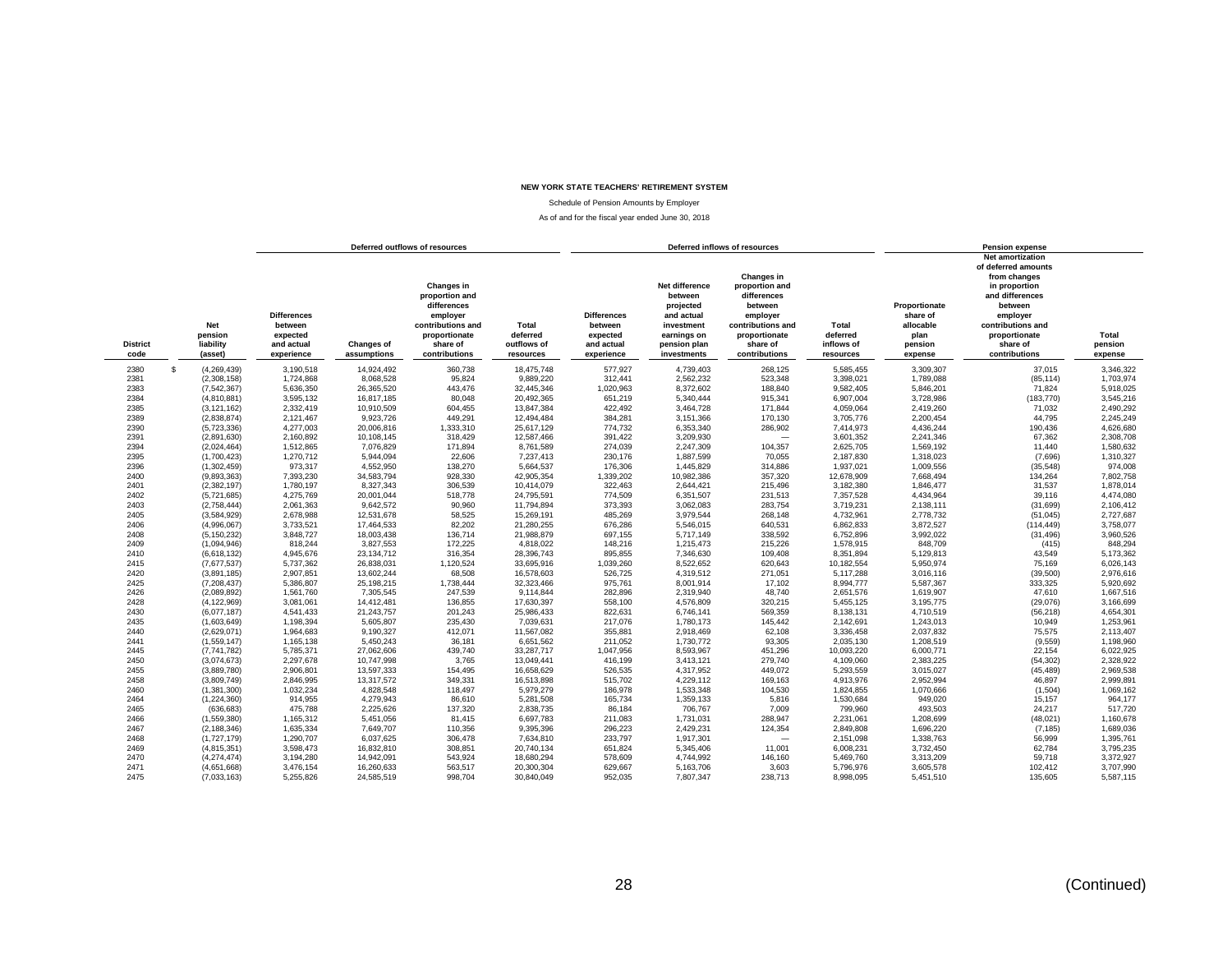#### Schedule of Pension Amounts by Employer

|                         |                                               |                                                                       |                                  | Deferred outflows of resources                                                                                                    |                                               |                                                                       |                                                                                                                  | Deferred inflows of resources                                                                                                                |                                              |                                                                      | <b>Pension expense</b>                                                                                                                                                                |                             |
|-------------------------|-----------------------------------------------|-----------------------------------------------------------------------|----------------------------------|-----------------------------------------------------------------------------------------------------------------------------------|-----------------------------------------------|-----------------------------------------------------------------------|------------------------------------------------------------------------------------------------------------------|----------------------------------------------------------------------------------------------------------------------------------------------|----------------------------------------------|----------------------------------------------------------------------|---------------------------------------------------------------------------------------------------------------------------------------------------------------------------------------|-----------------------------|
| <b>District</b><br>code | <b>Net</b><br>pension<br>liability<br>(asset) | <b>Differences</b><br>between<br>expected<br>and actual<br>experience | <b>Changes of</b><br>assumptions | <b>Changes in</b><br>proportion and<br>differences<br>employer<br>contributions and<br>proportionate<br>share of<br>contributions | Total<br>deferred<br>outflows of<br>resources | <b>Differences</b><br>between<br>expected<br>and actual<br>experience | Net difference<br>between<br>projected<br>and actual<br>investment<br>earnings on<br>pension plan<br>investments | <b>Changes</b> in<br>proportion and<br>differences<br>between<br>employer<br>contributions and<br>proportionate<br>share of<br>contributions | Total<br>deferred<br>inflows of<br>resources | Proportionate<br>share of<br>allocable<br>plan<br>pension<br>expense | Net amortization<br>of deferred amounts<br>from changes<br>in proportion<br>and differences<br>between<br>employer<br>contributions and<br>proportionate<br>share of<br>contributions | Total<br>pension<br>expense |
| 2480                    | \$<br>(2, 284, 809)                           | 1,707,419                                                             | 7,986,906                        | 301,397                                                                                                                           | 9,995,722                                     | 309,280                                                               | 2,536,312                                                                                                        | 39,012                                                                                                                                       | 2,884,604                                    | 1,770,990                                                            | 47,472                                                                                                                                                                                | 1,818,462                   |
| 2485                    | (4,997,793)                                   | 3,734,810                                                             | 17,470,565                       | 15,804                                                                                                                            | 21,221,179                                    | 676,520                                                               | 5,547,931                                                                                                        | 1,210,874                                                                                                                                    | 7,435,325                                    | 3,873,864                                                            | (252, 830)                                                                                                                                                                            | 3,621,034                   |
| 2490                    | (7, 182, 986)                                 | 5,367,787                                                             | 25,109,247                       | 199,308                                                                                                                           | 30,676,342                                    | 972,316                                                               | 7,973,661                                                                                                        | 129,647                                                                                                                                      | 9,075,623                                    | 5,567,640                                                            | 25,291                                                                                                                                                                                | 5,592,931                   |
| 2495                    | (958, 044)                                    | 715,938                                                               | 3,348,991                        | 17,147                                                                                                                            | 4,082,076                                     | 129,684                                                               | 1,063,501                                                                                                        | 238,867                                                                                                                                      | 1,432,052                                    | 742,594                                                              | (42, 378)                                                                                                                                                                             | 700,216                     |
| 2497                    | (2,329,521)                                   | 1,740,832                                                             | 8,143,205                        | 273,742                                                                                                                           | 10,157,779                                    | 315,333                                                               | 2,585,946                                                                                                        | 37,072                                                                                                                                       | 2,938,351                                    | 1,805,647                                                            | 44,466                                                                                                                                                                                | 1,850,113                   |
| 2498                    | (2,080,695)                                   | 1,554,887                                                             | 7,273,396                        | 58,616                                                                                                                            | 8,886,898                                     | 281,651                                                               | 2,309,730                                                                                                        | 73,958                                                                                                                                       | 2,665,339                                    | 1,612,778                                                            | (57)                                                                                                                                                                                  | 1,612,722                   |
| 2500                    | (5,773,048)                                   | 4,314,152                                                             | 20,180,590                       | 183,902                                                                                                                           | 24,678,644                                    | 781,461                                                               | 6,408,523                                                                                                        | 279,342                                                                                                                                      | 7,469,326                                    | 4,474,776                                                            | (18, 399)                                                                                                                                                                             | 4,456,377                   |
| 2504                    | (3,655,405)                                   | 2,731,655                                                             | 12,778,039                       | 96,545                                                                                                                            | 15,606,238                                    | 494,809                                                               | 4,057,778                                                                                                        | 998,016                                                                                                                                      | 5,550,603                                    | 2,833,359                                                            | (164, 365)                                                                                                                                                                            | 2,668,995                   |
| 2505                    | (4,869,159)                                   | 3,638,683                                                             | 17,020,904                       | 481,882                                                                                                                           | 21,141,469                                    | 659,107                                                               | 5,405,137                                                                                                        | 62,909                                                                                                                                       | 6,127,154                                    | 3,774,158                                                            | 81,539                                                                                                                                                                                | 3,855,697                   |
| 2507                    | (930, 738)                                    | 695,533                                                               | 3,253,540                        | 27,322                                                                                                                            | 3,976,394                                     | 125,988                                                               | 1,033,190                                                                                                        | 38,091                                                                                                                                       | 1,197,270                                    | 721,429                                                              | (2, 837)                                                                                                                                                                              | 718,592                     |
| 2508                    | (2,580,010)                                   | 1,928,021                                                             | 9,018,828                        | 357,952                                                                                                                           | 11,304,800                                    | 349,240                                                               | 2,864,008                                                                                                        | 6,918                                                                                                                                        | 3,220,166                                    | 1,999,804                                                            | 66,775                                                                                                                                                                                | 2,066,579                   |
| 2509                    | (4,725,195)                                   | 3,531,100                                                             | 16,517,656                       | 344,540                                                                                                                           | 20,393,296                                    | 639,620                                                               | 5,245,326                                                                                                        | 97,301                                                                                                                                       | 5,982,247                                    | 3,662,569                                                            | 42,997                                                                                                                                                                                | 3,705,566                   |
| 2510                    | (1,925,362)                                   | 1,438,808                                                             | 6,730,404                        | 258,630                                                                                                                           | 8,427,841                                     | 260,624                                                               | 2,137,299                                                                                                        | 51,568                                                                                                                                       | 2,449,491                                    | 1,492,377                                                            | 46,313                                                                                                                                                                                | 1,538,690                   |
| 2512                    | (13, 727, 635)                                | 10,258,551                                                            | 47,987,090                       | 2,720,563                                                                                                                         | 60,966,204                                    | 1,858,224                                                             | 15,238,720                                                                                                       | 747,893                                                                                                                                      | 17,844,837                                   | 10,640,496                                                           | 432,037                                                                                                                                                                               | 11,072,532                  |
| 2514                    | (1,278,921)                                   | 955,727                                                               | 4,470,667                        | 191,296                                                                                                                           | 5,617,690                                     | 173,119                                                               | 1,419,699                                                                                                        | 2,062                                                                                                                                        | 1,594,881                                    | 991,311                                                              | 37,472                                                                                                                                                                                | 1,028,783                   |
| 2515                    | (1, 147, 377)                                 | 857,426                                                               | 4.010.836                        | 225,548                                                                                                                           | 5,093,809                                     | 155,313                                                               | 1.273.676                                                                                                        | 132,922                                                                                                                                      | 1,561,911                                    | 889.349                                                              | 24.633                                                                                                                                                                                | 913,983                     |
| 2520                    | (2,648,902)                                   | 1,979,503                                                             | 9,259,649                        | 101,994                                                                                                                           | 11,341,146                                    | 358,565                                                               | 2,940,483                                                                                                        | 90,724                                                                                                                                       | 3,389,772                                    | 2,053,203                                                            | 2,486                                                                                                                                                                                 | 2,055,689                   |
| 2525                    | (3,761,863)                                   | 2,811,210                                                             | 13, 150, 178                     | 211,614                                                                                                                           | 16,173,002                                    | 509,220                                                               | 4,175,954                                                                                                        | 99,154                                                                                                                                       | 4,784,328                                    | 2,915,876                                                            | 17,643                                                                                                                                                                                | 2,933,519                   |
| 2530                    | (7, 341, 245)                                 | 5,486,053                                                             | 25,662,468                       | 447,595                                                                                                                           | 31,596,117                                    | 993,738                                                               | 8,149,342                                                                                                        | 126,248                                                                                                                                      | 9,269,328                                    | 5,690,309                                                            | 69,818                                                                                                                                                                                | 5,760,127                   |
| 2533                    | (1,745,616)                                   | 1,304,485                                                             | 6,102,073                        | 247,893                                                                                                                           | 7,654,450                                     | 236,293                                                               | 1,937,767                                                                                                        | 142,475                                                                                                                                      | 2,316,534                                    | 1,353,053                                                            | 13,057                                                                                                                                                                                | 1,366,110                   |
| 2535                    | (2, 160, 494)                                 | 1,614,520                                                             | 7,552,345                        | 75,456                                                                                                                            | 9,242,321                                     | 292,453                                                               | 2,398,313                                                                                                        | 64,052                                                                                                                                       | 2,754,818                                    | 1,674,631                                                            | 5,322                                                                                                                                                                                 | 1,679,954                   |
| 2540                    | (5,065,491)                                   | 3,785,401                                                             | 17,707,214                       | 2,579                                                                                                                             | 21,495,194                                    | 685,684                                                               | 5,623,081                                                                                                        | 573,673                                                                                                                                      | 6,882,437                                    | 3,926,338                                                            | (112, 305)                                                                                                                                                                            | 3,814,033                   |
| 2541                    | (3, 105, 973)                                 | 2,321,069                                                             | 10,857,415                       | 233,345                                                                                                                           | 13,411,828                                    | 420,436                                                               | 3,447,867                                                                                                        | 194,991                                                                                                                                      | 4,063,294                                    | 2,407,487                                                            | 2,999                                                                                                                                                                                 | 2,410,486                   |
| 2542                    | (1,855,922)                                   | 1,386,915                                                             | 6,487,665                        | 175,526                                                                                                                           | 8,050,107                                     | 251,224                                                               | 2,060,215                                                                                                        | 47,669                                                                                                                                       | 2,359,108                                    | 1,438,553                                                            | 31,150                                                                                                                                                                                | 1,469,703                   |
| 2545                    | (953, 916)                                    | 712,854                                                               | 3,334,564                        | 82,670                                                                                                                            | 4,130,088                                     | 129,126                                                               | 1,058,920                                                                                                        | 30,517                                                                                                                                       | 1,218,563                                    | 739,395                                                              | 9,995                                                                                                                                                                                 | 749,390                     |
| 2547                    | (7,007,769)                                   | 5,236,849                                                             | 24,496,750                       | 205,827                                                                                                                           | 29,939,426                                    | 948,598                                                               | 7,779,157                                                                                                        | 1,012,628                                                                                                                                    | 9,740,383                                    | 5,431,827                                                            | (166, 647)                                                                                                                                                                            | 5,265,180                   |
| 2550                    | (836, 895)                                    | 625,405                                                               | 2,925,497                        | 138,770                                                                                                                           | 3,689,672                                     | 113,285                                                               | 929,017                                                                                                          | 117,688                                                                                                                                      | 1,159,990                                    | 648,690                                                              | 11,300                                                                                                                                                                                | 659,989                     |
| 2551                    | (1, 275, 419)                                 | 953,110                                                               | 4,458,427                        | 132,273                                                                                                                           | 5,543,811                                     | 172,645                                                               | 1,415,812                                                                                                        | 239,917                                                                                                                                      | 1,828,375                                    | 988,597                                                              | (12, 402)                                                                                                                                                                             | 976,194                     |
| 2555                    | (1,281,993)                                   | 958,023                                                               | 4,481,405                        | 162,495                                                                                                                           | 5,601,922                                     | 173,535                                                               | 1,423,109                                                                                                        | 5,343                                                                                                                                        | 1,601,987                                    | 993,692                                                              | 27,561                                                                                                                                                                                | 1,021,252                   |
| 2557                    | (10,700,896)                                  | 7,996,693                                                             | 37,406,652                       | 282,761                                                                                                                           | 45,686,107                                    | 1,448,513                                                             | 11,878,810                                                                                                       | 584,784                                                                                                                                      | 13,912,107                                   | 8,294,425                                                            | (43, 038)                                                                                                                                                                             | 8,251,387                   |
| 2559                    | (1,074,258)                                   | 802,785                                                               | 3,755,238                        | 191,749                                                                                                                           | 4,749,772                                     | 145,416                                                               | 1,192,509                                                                                                        | 93,124                                                                                                                                       | 1,431,049                                    | 832,674                                                              | 11,719                                                                                                                                                                                | 844,392                     |
| 2560                    | (1,300,149)                                   | 971,591                                                               | 4,544,874                        | 97,531                                                                                                                            | 5,613,995                                     | 175,993                                                               | 1,443,264                                                                                                        | 60,476                                                                                                                                       | 1,679,734                                    | 1,007,765                                                            | 9,636                                                                                                                                                                                 | 1,017,401                   |
| 2561                    | (4,268,901)                                   | 3,190,115                                                             | 14,922,610                       | 175,148                                                                                                                           | 18,287,873                                    | 577,854                                                               | 4,738,805                                                                                                        | 208,532                                                                                                                                      | 5,525,192                                    | 3,308,889                                                            | (3,837)                                                                                                                                                                               | 3,305,053                   |
| 2562                    | (5,072,762)                                   | 3,790,834                                                             | 17,732,632                       | 66,997                                                                                                                            | 21,590,464                                    | 686,668                                                               | 5,631,153                                                                                                        | 444,859                                                                                                                                      | 6,762,680                                    | 3,931,974                                                            | (67, 309)                                                                                                                                                                             | 3,864,665                   |
| 2563                    | (5,523,139)                                   | 4,127,397                                                             | 19,306,994                       |                                                                                                                                   | 23,434,391                                    | 747,633                                                               | 6,131,105                                                                                                        | 695,674                                                                                                                                      | 7,574,411                                    | 4,281,068                                                            | (141, 858)                                                                                                                                                                            | 4,139,210                   |
| 2564                    | (7, 224, 457)                                 | 5,398,779                                                             | 25,254,218                       | 41,089                                                                                                                            | 30,694,086                                    | 977,929                                                               | 8,019,698                                                                                                        | 1,358,044                                                                                                                                    | 10,355,671                                   | 5,599,785                                                            | (231, 077)                                                                                                                                                                            | 5,368,708                   |
| 2565                    | (4, 182, 987)                                 | 3,125,913                                                             | 14,622,284                       | 701,855                                                                                                                           | 18,450,051                                    | 566,225                                                               | 4,643,434                                                                                                        | 228,630                                                                                                                                      | 5,438,289                                    | 3,242,296                                                            | 115,551                                                                                                                                                                               | 3,357,847                   |
| 2570                    | (2,947,026)                                   | 2,202,289                                                             | 10,301,790                       | 118,993                                                                                                                           | 12,623,073                                    | 398,920                                                               | 3,271,424                                                                                                        | 236,026                                                                                                                                      | 3,906,371                                    | 2,284,284                                                            | (29, 186)                                                                                                                                                                             | 2,255,098                   |
| 2573                    | (3,057,730)                                   | 2,285,017                                                             | 10,688,772                       | 1,470                                                                                                                             | 12,975,259                                    | 413,906                                                               | 3,394,313                                                                                                        | 142,492                                                                                                                                      | 3,950,711                                    | 2,370,092                                                            | (28,010)                                                                                                                                                                              | 2,342,082                   |
| 2574                    | (1,013,628)                                   | 757,476                                                               | 3,543,295                        | 109,089                                                                                                                           | 4,409,860                                     | 137,208                                                               | 1,125,204                                                                                                        | $\overline{\phantom{0}}$                                                                                                                     | 1,262,413                                    | 785,678                                                              | 20,865                                                                                                                                                                                | 806,543                     |
| 2575                    | (10,671,117)                                  | 7,974,440                                                             | 37,302,555                       | 112,663                                                                                                                           | 45,389,658                                    | 1,444,482                                                             | 11,845,753                                                                                                       | 2,580,109                                                                                                                                    | 15,870,344                                   | 8,271,343                                                            | (462, 760)                                                                                                                                                                            | 7,808,582                   |
| 2576                    | (2, 169, 888)                                 | 1,621,540                                                             | 7,585,183                        |                                                                                                                                   | 9,206,723                                     | 293,724                                                               | 2,408,741                                                                                                        | 290,386                                                                                                                                      | 2,992,852                                    | 1,681,913                                                            | (56, 909)                                                                                                                                                                             | 1,625,004                   |
| 2580                    | (5,792,024)                                   | 4,328,333                                                             | 20,246,924                       | 40.684                                                                                                                            | 24,615,941                                    | 784.030                                                               | 6,429,588                                                                                                        | 451.704                                                                                                                                      | 7,665,322                                    | 4,489,485                                                            | (83, 574)                                                                                                                                                                             | 4,405,911                   |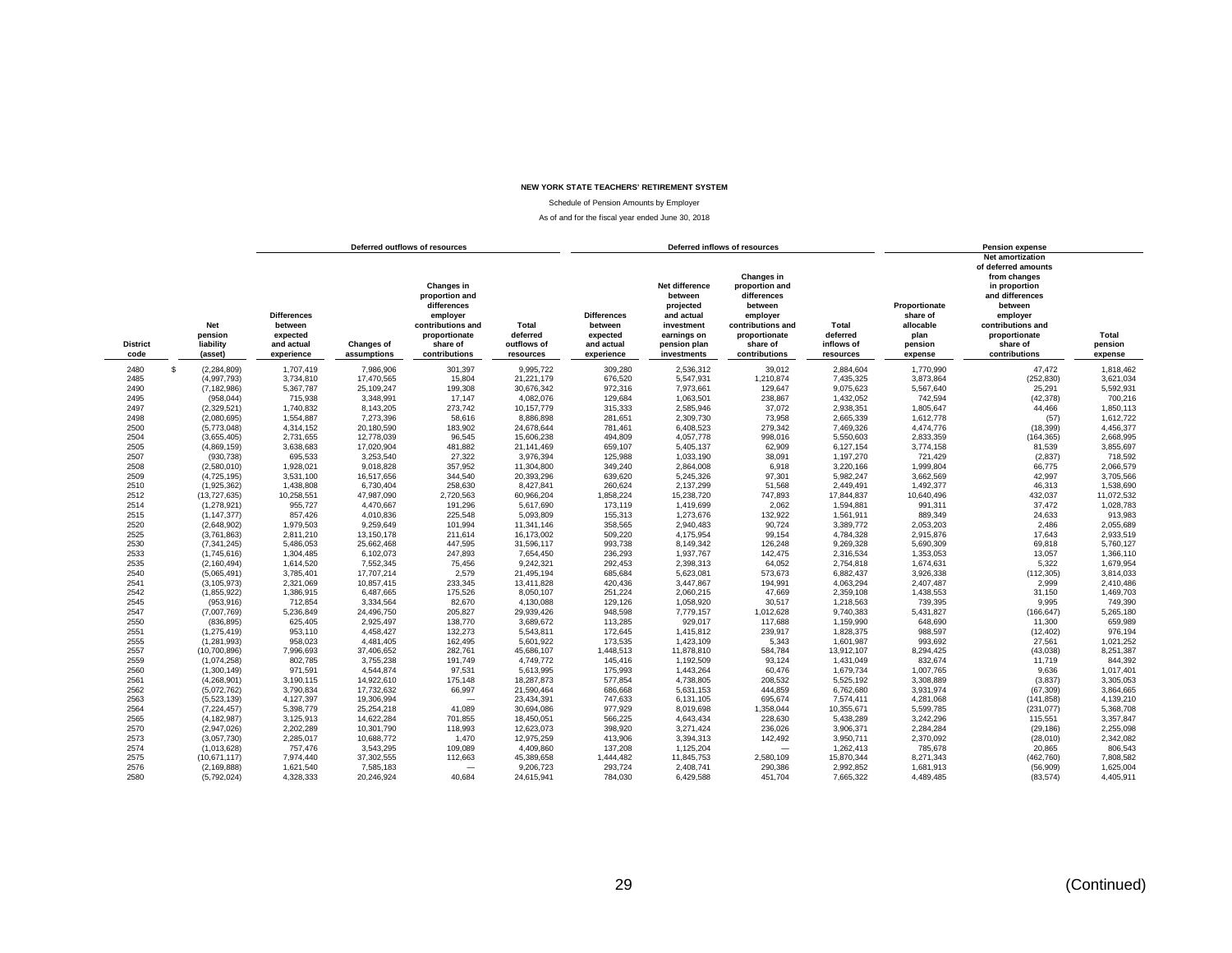#### Schedule of Pension Amounts by Employer

|                         |                                        |                                                                       |                                  | Deferred outflows of resources                                                                                             |                                               |                                                                       |                                                                                                                  | Deferred inflows of resources                                                                                                         |                                              |                                                                      | <b>Pension expense</b>                                                                                                                                                                |                             |
|-------------------------|----------------------------------------|-----------------------------------------------------------------------|----------------------------------|----------------------------------------------------------------------------------------------------------------------------|-----------------------------------------------|-----------------------------------------------------------------------|------------------------------------------------------------------------------------------------------------------|---------------------------------------------------------------------------------------------------------------------------------------|----------------------------------------------|----------------------------------------------------------------------|---------------------------------------------------------------------------------------------------------------------------------------------------------------------------------------|-----------------------------|
| <b>District</b><br>code | Net<br>pension<br>liability<br>(asset) | <b>Differences</b><br>between<br>expected<br>and actual<br>experience | <b>Changes of</b><br>assumptions | Changes in<br>proportion and<br>differences<br>employer<br>contributions and<br>proportionate<br>share of<br>contributions | Total<br>deferred<br>outflows of<br>resources | <b>Differences</b><br>between<br>expected<br>and actual<br>experience | Net difference<br>between<br>projected<br>and actual<br>investment<br>earnings on<br>pension plan<br>investments | Changes in<br>proportion and<br>differences<br>between<br>employer<br>contributions and<br>proportionate<br>share of<br>contributions | Total<br>deferred<br>inflows of<br>resources | Proportionate<br>share of<br>allocable<br>plan<br>pension<br>expense | Net amortization<br>of deferred amounts<br>from changes<br>in proportion<br>and differences<br>between<br>employer<br>contributions and<br>proportionate<br>share of<br>contributions | Total<br>pension<br>expense |
| 2582                    | \$<br>(1,280,724)                      | 957,075                                                               | 4,476,972                        | 297,632                                                                                                                    | 5,731,679                                     | 173,364                                                               | 1,421,702                                                                                                        | $\overline{\phantom{0}}$                                                                                                              | 1,595,065                                    | 992,709                                                              | 59,398                                                                                                                                                                                | 1,052,106                   |
| 2584                    | (3,365,656)                            | 2,515,128                                                             | 11,765,177                       | 41,563                                                                                                                     | 14,321,868                                    | 455,588                                                               | 3,736,135                                                                                                        | 145,777                                                                                                                               | 4,337,500                                    | 2,608,771                                                            | (26, 419)                                                                                                                                                                             | 2,582,352                   |
| 2585                    | (11,526,035)                           | 8,613,313                                                             | 40,291,055                       | 1,055,191                                                                                                                  | 49,959,558                                    | 1,560,207                                                             | 12,794,777                                                                                                       | 95,823                                                                                                                                | 14,450,807                                   | 8,934,003                                                            | 189,769                                                                                                                                                                               | 9,123,772                   |
| 2590                    | (3,777,650)                            | 2,823,007                                                             | 13,205,364                       | 42,492                                                                                                                     | 16,070,864                                    | 511,357                                                               | 4,193,479                                                                                                        | 361,791                                                                                                                               | 5,066,626                                    | 2,928,113                                                            | (68, 434)                                                                                                                                                                             | 2,859,679                   |
| 2593                    | (9, 294, 224)                          | 6,945,499                                                             | 32,489,410                       | 38,512                                                                                                                     | 39,473,420                                    | 1,258,101                                                             | 10,317,297                                                                                                       | 1,556,879                                                                                                                             | 13, 132, 277                                 | 7,204,092                                                            | (308, 391)                                                                                                                                                                            | 6,895,702                   |
| 2595                    | (788, 705)                             | 589,393                                                               | 2,757,040                        | 24,926                                                                                                                     | 3,371,358                                     | 106,762                                                               | 875,522                                                                                                          | 62,668                                                                                                                                | 1,044,952                                    | 611,337                                                              | (9, 543)                                                                                                                                                                              | 601,793                     |
| 2600                    | (1,465,121)                            | 1,094,873                                                             | 5,121,560                        | 48,099                                                                                                                     | 6,264,532                                     | 198,324                                                               | 1,626,396                                                                                                        | 437,914                                                                                                                               | 2,262,635                                    | 1,135,638                                                            | (68, 965)                                                                                                                                                                             | 1,066,672                   |
| 2605                    | (686, 534)                             | 513,041                                                               | 2,399,887                        | 54,818                                                                                                                     | 2,967,746                                     | 92,932                                                                | 762,105                                                                                                          | 71,838                                                                                                                                | 926,875                                      | 532,143                                                              | (3,019)                                                                                                                                                                               | 529,123                     |
| 2610                    | (9,683,046)                            | 7,236,062                                                             | 33,848,599                       | $\overline{\phantom{0}}$                                                                                                   | 41,084,662                                    | 1,310,733                                                             | 10,748,919                                                                                                       | 1,056,239                                                                                                                             | 13,115,891                                   | 7,505,474                                                            | (209, 483)                                                                                                                                                                            | 7,295,992                   |
| 2611                    | (2,578,006)                            | 1,926,523                                                             | 9,011,823                        | 525,111                                                                                                                    | 11,463,458                                    | 348,969                                                               | 2,861,783                                                                                                        | 485,162                                                                                                                               | 3,695,914                                    | 1,998,251                                                            | 34,215                                                                                                                                                                                | 2,032,466                   |
| 2612                    | (3,005,503)                            | 2,245,988                                                             | 10,506,204                       | 195,476                                                                                                                    | 12,947,669                                    | 406,836                                                               | 3,336,337                                                                                                        | 56,917                                                                                                                                | 3,800,090                                    | 2,329,610                                                            | 19,560                                                                                                                                                                                | 2,349,170                   |
| 2613                    | (2,959,590)                            | 2,211,677                                                             | 10,345,707                       | $\overline{\phantom{0}}$                                                                                                   | 12,557,385                                    | 400,621                                                               | 3,285,370                                                                                                        | 312,663                                                                                                                               | 3,998,654                                    | 2,294,022                                                            | (62, 226)                                                                                                                                                                             | 2,231,796                   |
| 2614                    | (3,803,273)                            | 2,842,155                                                             | 13,294,934                       | 290,494                                                                                                                    | 16,427,583                                    | 514,825                                                               | 4,221,923                                                                                                        | 9,742                                                                                                                                 | 4,746,490                                    | 2,947,974                                                            | 49,245                                                                                                                                                                                | 2,997,219                   |
| 2615                    | (10, 443, 149)                         | 7,804,081                                                             | 36,505,658                       |                                                                                                                            | 44,309,739                                    | 1,413,624                                                             | 11,592,691                                                                                                       | 726,765                                                                                                                               | 13,733,079                                   | 8,094,642                                                            | (139, 300)                                                                                                                                                                            | 7,955,341                   |
| 2616                    | (3,636,304)                            | 2,717,381                                                             | 12,711,268                       | 435,088                                                                                                                    | 15,863,738                                    | 492,224                                                               | 4,036,575                                                                                                        | 23,401                                                                                                                                | 4,552,199                                    | 2,818,554                                                            | 74,256                                                                                                                                                                                | 2,892,810                   |
| 2617                    | (3.791.884)                            | 2.833.644                                                             | 13.255.122                       | 741.299                                                                                                                    | 16.830.065                                    | 513,284                                                               | 4.209.280                                                                                                        |                                                                                                                                       | 4,722,563                                    | 2,939,146                                                            | 136,466                                                                                                                                                                               | 3,075,612                   |
| 2618                    | (1,021,795)                            | 763,580                                                               | 3,571,846                        | 24,887                                                                                                                     | 4,360,312                                     | 138,314                                                               | 1,134,271                                                                                                        | 154,440                                                                                                                               | 1,427,025                                    | 792,009                                                              | (25, 149)                                                                                                                                                                             | 766,860                     |
| 2619                    | (2, 153, 009)                          | 1,608,927                                                             | 7,526,181                        | 167,458                                                                                                                    | 9,302,565                                     | 291,439                                                               | 2,390,005                                                                                                        | 114,383                                                                                                                               | 2,795,827                                    | 1,668,830                                                            | 3,478                                                                                                                                                                                 | 1,672,308                   |
| 2620                    | (712, 271)                             | 532,274                                                               | 2,489,853                        | 115,766                                                                                                                    | 3,137,893                                     | 96,416                                                                | 790,675                                                                                                          | 24,392                                                                                                                                | 911,482                                      | 552,092                                                              | 15,136                                                                                                                                                                                | 567,227                     |
| 2625                    | (1,226,817)                            | 916,790                                                               | 4,288,529                        | 186,475                                                                                                                    | 5,391,794                                     | 166,066                                                               | 1,361,860                                                                                                        | $\overline{\phantom{0}}$                                                                                                              | 1,527,926                                    | 950,924                                                              | 36,650                                                                                                                                                                                | 987,574                     |
| 2626                    | (884, 524)                             | 660,998                                                               | 3,091,992                        | 197,104                                                                                                                    | 3,950,094                                     | 119,732                                                               | 981,889                                                                                                          | 53,391                                                                                                                                | 1,155,012                                    | 685,608                                                              | 28,014                                                                                                                                                                                | 713,622                     |
| 2630                    | (972, 089)                             | 726,434                                                               | 3,398,088                        | 342,589                                                                                                                    | 4,467,112                                     | 131,586                                                               | 1,079,093                                                                                                        | 35,476                                                                                                                                | 1,246,154                                    | 753,481                                                              | 61,180                                                                                                                                                                                | 814,661                     |
| 2632                    | (1,879,931)                            | 1,404,857                                                             | 6,571,591                        | 688,303                                                                                                                    | 8,664,751                                     | 254,474                                                               | 2,086,866                                                                                                        | 132,289                                                                                                                               | 2,473,629                                    | 1,457,163                                                            | 89,127                                                                                                                                                                                | 1,546,290                   |
| 2633                    | (7, 147, 171)                          | 5,341,023                                                             | 24,984,052                       | 251,761                                                                                                                    | 30,576,836                                    | 967,468                                                               | 7,933,904                                                                                                        | 455,470                                                                                                                               | 9,356,842                                    | 5,539,879                                                            | (36, 058)                                                                                                                                                                             | 5,503,822                   |
| 2635                    | (904, 416)                             | 675,863                                                               | 3,161,526                        | 216,295                                                                                                                    | 4,053,684                                     | 122,425                                                               | 1,003,970                                                                                                        | 104,768                                                                                                                               | 1,231,163                                    | 701,026                                                              | 16,307                                                                                                                                                                                | 717,333                     |
| 2640                    | (2,313,620)                            | 1,728,950                                                             | 8,087,621                        | 804,239                                                                                                                    | 10,620,810                                    | 313,180                                                               | 2,568,295                                                                                                        | 63,509                                                                                                                                | 2,944,984                                    | 1,793,322                                                            | 156,032                                                                                                                                                                               | 1,949,354                   |
| 2641                    | (1,360,463)                            | 1,016,663                                                             | 4,755,712                        | 156,843                                                                                                                    | 5,929,218                                     | 184,157                                                               | 1,510,218                                                                                                        | $\overline{\phantom{0}}$                                                                                                              | 1,694,375                                    | 1,054,515                                                            | 33,211                                                                                                                                                                                | 1,087,726                   |
| 2642                    | (5,602,708)                            | 4,186,858                                                             | 19,585,140                       | 828,564                                                                                                                    | 24,600,563                                    | 758,403                                                               | 6,219,433                                                                                                        | $\overline{\phantom{0}}$                                                                                                              | 6,977,836                                    | 4,342,743                                                            | 150,949                                                                                                                                                                               | 4,493,692                   |
| 2643                    | (5,238,766)                            | 3,914,888                                                             | 18,312,924                       | 623,129                                                                                                                    | 22,850,941                                    | 709,139                                                               | 5,815,429                                                                                                        | 218,904                                                                                                                               | 6,743,472                                    | 4,060,646                                                            | 105,929                                                                                                                                                                               | 4,166,575                   |
| 2644                    | (4,839,906)                            | 3,616,823                                                             | 16,918,648                       | 440,435                                                                                                                    | 20,975,906                                    | 655,148                                                               | 5,372,665                                                                                                        | 101,368                                                                                                                               | 6,129,181                                    | 3,751,484                                                            | 76,148                                                                                                                                                                                | 3,827,632                   |
| 2645                    | (6, 180, 604)                          | 4,618,715                                                             | 21,605,264                       | 117,333                                                                                                                    | 26,341,313                                    | 836,630                                                               | 6,860,941                                                                                                        | 1,101,641                                                                                                                             | 8,799,211                                    | 4,790,679                                                            | (188, 631)                                                                                                                                                                            | 4,602,048                   |
| 2648                    | (1, 161, 358)                          | 867,874                                                               | 4,059,710                        | 173,379                                                                                                                    | 5,100,962                                     | 157,206                                                               | 1,289,196                                                                                                        | 13,546                                                                                                                                | 1,459,948                                    | 900,186                                                              | 29,399                                                                                                                                                                                | 929,586                     |
| 2649                    | (2,456,972)                            | 1,836,075                                                             | 8,588,729                        | 141,380                                                                                                                    | 10,566,185                                    | 332,585                                                               | 2,727,426                                                                                                        | 36,598                                                                                                                                | 3,096,609                                    | 1,904,436                                                            | 18,808                                                                                                                                                                                | 1,923,244                   |
| 2650                    | (570, 562)                             | 426,376                                                               | 1,994,487                        | 143,645                                                                                                                    | 2,564,509                                     | 77,233                                                                | 633,367                                                                                                          | 240,794                                                                                                                               | 951,394                                      | 442,251                                                              | (10, 543)                                                                                                                                                                             | 431,708                     |
| 2651                    | (8,855,285)                            | 6,617,483                                                             | 30,955,031                       | 641,789                                                                                                                    | 38,214,303                                    | 1,198,684                                                             | 9,830,041                                                                                                        | 1,297,799                                                                                                                             | 12,326,524                                   | 6,863,864                                                            | (188, 651)                                                                                                                                                                            | 6,675,214                   |
| 2652                    | (998, 365)                             | 746,070                                                               | 3,489,939                        | 111,669                                                                                                                    | 4,347,678                                     | 135,142                                                               | 1,108,261                                                                                                        | 3,846                                                                                                                                 | 1,247,249                                    | 773,847                                                              | 21,927                                                                                                                                                                                | 795,774                     |
| 2653                    | (1,479,852)                            | 1,105,882                                                             | 5,173,054                        | 4,350                                                                                                                      | 6,283,286                                     | 200,318                                                               | 1,642,749                                                                                                        | 183,953                                                                                                                               | 2,027,020                                    | 1,147,056                                                            | (35, 650)                                                                                                                                                                             | 1,111,405                   |
| 2654                    | (9,282,622)                            | 6,936,829                                                             | 32,448,855                       | 336,133                                                                                                                    | 39,721,817                                    | 1,256,530                                                             | 10,304,418                                                                                                       | 574,041                                                                                                                               | 12,134,989                                   | 7,195,100                                                            | (41, 387)                                                                                                                                                                             | 7,153,713                   |
| 2655                    | (5, 187, 769)                          | 3,876,778                                                             | 18, 134, 657                     | 5,957                                                                                                                      | 22,017,392                                    | 702,236                                                               | 5,758,819                                                                                                        | 492,303                                                                                                                               | 6,953,358                                    | 4,021,118                                                            | (89, 813)                                                                                                                                                                             | 3,931,305                   |
| 2656                    | (4,843,440)                            | 3,619,464                                                             | 16,931,001                       | 349,358                                                                                                                    | 20,899,823                                    | 655,626                                                               | 5,376,588                                                                                                        | $\overline{\phantom{0}}$                                                                                                              | 6,032,214                                    | 3,754,223                                                            | 66,710                                                                                                                                                                                | 3,820,934                   |
| 3032                    | (698, 233)                             | 521,784                                                               | 2,440,784                        | 17,747                                                                                                                     | 2,980,315                                     | 94,515                                                                | 775,092                                                                                                          | 102,500                                                                                                                               | 972,108                                      | 541,211                                                              | (14, 381)                                                                                                                                                                             | 526,831                     |
| 3041                    | (290, 441)                             | 217,044                                                               | 1,015,282                        | 9,651                                                                                                                      | 1,241,976                                     | 39,315                                                                | 322,412                                                                                                          | 33,686                                                                                                                                | 395,413                                      | 225,125                                                              | (4, 518)                                                                                                                                                                              | 220,607                     |
| 3042                    | (807, 669)                             | 603.565                                                               | 2,823,334                        | 100.595                                                                                                                    | 3,527,494                                     | 109.329                                                               | 896,574                                                                                                          |                                                                                                                                       | 1,005,904                                    | 626,037                                                              | 19.208                                                                                                                                                                                | 645,244                     |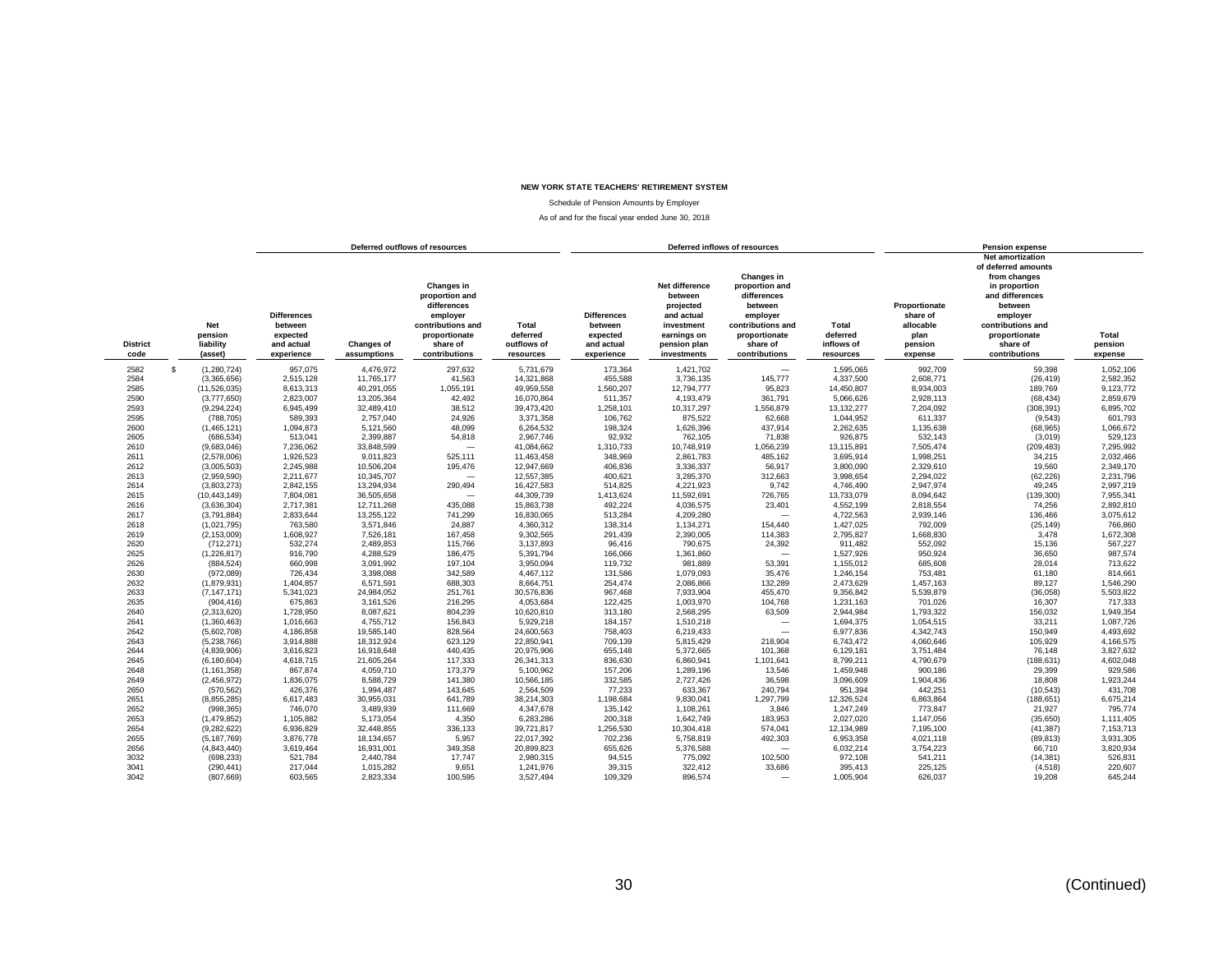#### Schedule of Pension Amounts by Employer

|                         |                                        |                                                                       |                                  | Deferred outflows of resources                                                                                             |                                               |                                                                       |                                                                                                                  | Deferred inflows of resources                                                                                                                |                                              |                                                                      | <b>Pension expense</b>                                                                                                                                                                |                             |
|-------------------------|----------------------------------------|-----------------------------------------------------------------------|----------------------------------|----------------------------------------------------------------------------------------------------------------------------|-----------------------------------------------|-----------------------------------------------------------------------|------------------------------------------------------------------------------------------------------------------|----------------------------------------------------------------------------------------------------------------------------------------------|----------------------------------------------|----------------------------------------------------------------------|---------------------------------------------------------------------------------------------------------------------------------------------------------------------------------------|-----------------------------|
| <b>District</b><br>code | Net<br>pension<br>liability<br>(asset) | <b>Differences</b><br>between<br>expected<br>and actual<br>experience | <b>Changes of</b><br>assumptions | Changes in<br>proportion and<br>differences<br>employer<br>contributions and<br>proportionate<br>share of<br>contributions | Total<br>deferred<br>outflows of<br>resources | <b>Differences</b><br>between<br>expected<br>and actual<br>experience | Net difference<br>between<br>projected<br>and actual<br>investment<br>earnings on<br>pension plan<br>investments | <b>Changes</b> in<br>proportion and<br>differences<br>between<br>employer<br>contributions and<br>proportionate<br>share of<br>contributions | Total<br>deferred<br>inflows of<br>resources | Proportionate<br>share of<br>allocable<br>plan<br>pension<br>expense | Net amortization<br>of deferred amounts<br>from changes<br>in proportion<br>and differences<br>between<br>employer<br>contributions and<br>proportionate<br>share of<br>contributions | Total<br>pension<br>expense |
| 3043                    | $$\mathbb{S}$$<br>(830, 882)           | 620,911                                                               | 2,904,476                        | 76,454                                                                                                                     | 3,601,841                                     | 112,471                                                               | 922,342                                                                                                          | 31,230                                                                                                                                       | 1,066,043                                    | 644,029                                                              | 5,968                                                                                                                                                                                 | 649,997                     |
| 3044                    | (552, 648)                             | 412,989                                                               | 1,931,866                        | 155,507                                                                                                                    | 2,500,362                                     | 74,808                                                                | 613,481                                                                                                          | 73,741                                                                                                                                       | 762,030                                      | 428,365                                                              | 18,300                                                                                                                                                                                | 446,666                     |
| 3048                    | (264, 857)                             | 197,925                                                               | 925,847                          | 56,300                                                                                                                     | 1,180,073                                     | 35,852                                                                | 294,011                                                                                                          | 54,798                                                                                                                                       | 384,661                                      | 205,294                                                              | 303                                                                                                                                                                                   | 205,598                     |
| 3077                    | (688, 799)                             | 514,734                                                               | 2,407,804                        | 72,062                                                                                                                     | 2,994,600                                     | 93,238                                                                | 764,619                                                                                                          | 12,380                                                                                                                                       | 870,238                                      | 533,898                                                              | 12,960                                                                                                                                                                                | 546,858                     |
| 3078                    | (298, 121)                             | 222,783                                                               | 1,042,128                        | 33,757                                                                                                                     | 1,298,667                                     | 40,355                                                                | 330,937                                                                                                          | 24,071                                                                                                                                       | 395,363                                      | 231,078                                                              | 1,877                                                                                                                                                                                 | 232,955                     |
| 3079                    | (179, 247)                             | 133,950                                                               | 626,586                          | 70,023                                                                                                                     | 830,560                                       | 24,264                                                                | 198.978                                                                                                          | 3,613                                                                                                                                        | 226,854                                      | 138,937                                                              | 11,293                                                                                                                                                                                | 150,230                     |
| 3081                    | (333, 478)                             | 249,206                                                               | 1,165,725                        | 66,327                                                                                                                     | 1,481,258                                     | 45,141                                                                | 370,186                                                                                                          | 9,625                                                                                                                                        | 424,952                                      | 258,484                                                              | 11,552                                                                                                                                                                                | 270,036                     |
| 3082                    | (607, 931)                             | 454,302                                                               | 2,125,118                        | 104,240                                                                                                                    | 2,683,661                                     | 82,292                                                                | 674,850                                                                                                          | 32,840                                                                                                                                       | 789,982                                      | 471,217                                                              | 12,647                                                                                                                                                                                | 483,864                     |
| 3101                    | (316, 824)                             | 236,760                                                               | 1,107,509                        | 22,217                                                                                                                     | 1,366,486                                     | 42,887                                                                | 351,699                                                                                                          | 113,363                                                                                                                                      | 507,949                                      | 245,575                                                              | (16, 551)                                                                                                                                                                             | 229,025                     |
| 3105                    | (298, 299)                             | 222,916                                                               | 1,042,749                        | 42,913                                                                                                                     | 1,308,578                                     | 40,379                                                                | 331,134                                                                                                          | 9,733                                                                                                                                        | 381,246                                      | 231,216                                                              | 5,707                                                                                                                                                                                 | 236,923                     |
| 3106                    | (536, 026)                             | 400,568                                                               | 1,873,761                        | 301                                                                                                                        | 2,274,630                                     | 72,558                                                                | 595,029                                                                                                          | 125,182                                                                                                                                      | 792,770                                      | 415,482                                                              | (26, 594)                                                                                                                                                                             | 388,887                     |
| 3107                    | (475, 082)                             | 355,025                                                               | 1,660,723                        | 64,564                                                                                                                     | 2,080,311                                     | 64,309                                                                | 527,377                                                                                                          | 29,373                                                                                                                                       | 621,059                                      | 368,243                                                              | 10,018                                                                                                                                                                                | 378,261                     |
| 3126                    | (560.121)                              | 418.574                                                               | 1.957.990                        | 582.603                                                                                                                    | 2,959,167                                     | 75,820                                                                | 621.777                                                                                                          | 103,106                                                                                                                                      | 800.703                                      | 434,158                                                              | 92,749                                                                                                                                                                                | 526,907                     |
| 3128                    | (494, 321)                             | 369,402                                                               | 1,727,975                        | 132,871                                                                                                                    | 2,230,248                                     | 66,913                                                                | 548,734                                                                                                          | 57,024                                                                                                                                       | 672,671                                      | 383,155                                                              | 13,542                                                                                                                                                                                | 396,697                     |
| 3178                    | (870, 321)                             | 650,384                                                               | 3,042,343                        | 77,374                                                                                                                     | 3,770,101                                     | 117,810                                                               | 966,123                                                                                                          | 11,604                                                                                                                                       | 1,095,536                                    | 674,599                                                              | 15,868                                                                                                                                                                                | 690,467                     |
| 3179                    | (614, 340)                             | 459,091                                                               | 2,147,520                        | 514                                                                                                                        | 2,607,125                                     | 83,159                                                                | 681,964                                                                                                          | 77,097                                                                                                                                       | 842,220                                      | 476,184                                                              | (13, 138)                                                                                                                                                                             | 463,046                     |
| 3201                    | (343, 846)                             | 256,953                                                               | 1,201,966                        | 58,894                                                                                                                     | 1,517,812                                     | 46,544                                                                | 381,695                                                                                                          | 17,902                                                                                                                                       | 446,141                                      | 266,520                                                              | 10,176                                                                                                                                                                                | 276,696                     |
| 3202                    | (608, 071)                             | 454,407                                                               | 2,125,607                        | 23,976                                                                                                                     | 2,603,990                                     | 82,311                                                                | 675,005                                                                                                          | 33,354                                                                                                                                       | 790,670                                      | 471,325                                                              | (3,662)                                                                                                                                                                               | 467,663                     |
| 3204                    | (620, 785)                             | 463,907                                                               | 2,170,050                        | 82,753                                                                                                                     | 2,716,711                                     | 84,032                                                                | 689.118                                                                                                          | 75,408                                                                                                                                       | 848,558                                      | 481,180                                                              | 4.511                                                                                                                                                                                 | 485,691                     |
| 3206                    | (711, 012)                             | 531,334                                                               | 2,485,453                        | 6,689                                                                                                                      | 3,023,476                                     | 96,245                                                                | 789,277                                                                                                          | 101,028                                                                                                                                      | 986,551                                      | 551,116                                                              | (17, 731)                                                                                                                                                                             | 533,385                     |
| 3208                    | (301, 713)                             | 225,468                                                               | 1,054,684                        | 50,111                                                                                                                     | 1,330,263                                     | 40,841                                                                | 334,924                                                                                                          | 29,845                                                                                                                                       | 405,610                                      | 233,862                                                              | 4,761                                                                                                                                                                                 | 238,623                     |
| 3226                    | (809, 345)                             | 604,817                                                               | 2,829,192                        | 193,110                                                                                                                    | 3,627,119                                     | 109,556                                                               | 898,435                                                                                                          | 26,807                                                                                                                                       | 1,034,798                                    | 627,336                                                              | 34,101                                                                                                                                                                                | 661,437                     |
| 3229                    | (509, 423)                             | 380,688                                                               | 1,780,767                        | 39,057                                                                                                                     | 2,200,511                                     | 68,957                                                                | 565,498                                                                                                          | 82,617                                                                                                                                       | 717,072                                      | 394,861                                                              | (12, 549)                                                                                                                                                                             | 382,312                     |
| 3231                    | (756, 723)                             | 565,493                                                               | 2,645,242                        | 57,447                                                                                                                     | 3,268,181                                     | 102,433                                                               | 840,020                                                                                                          | 75,007                                                                                                                                       | 1,017,459                                    | 586,547                                                              | 235                                                                                                                                                                                   | 586,782                     |
| 3232                    | (374, 467)                             | 279,836                                                               | 1,309,009                        | $\overline{\phantom{0}}$                                                                                                   | 1,588,846                                     | 50,689                                                                | 415,687                                                                                                          | 50,882                                                                                                                                       | 517,258                                      | 290,255                                                              | (9,707)                                                                                                                                                                               | 280,549                     |
| 3276                    | (731, 533)                             | 546,669                                                               | 2,557,187                        | 29,429                                                                                                                     | 3,133,285                                     | 99,023                                                                | 812,057                                                                                                          | 86,251                                                                                                                                       | 997,331                                      | 567,022                                                              | (9, 151)                                                                                                                                                                              | 557,871                     |
| 3277                    | (849, 285)                             | 634,664                                                               | 2,968,810                        | $\overline{\phantom{0}}$                                                                                                   | 3,603,474                                     | 114,962                                                               | 942,771                                                                                                          | 126,134                                                                                                                                      | 1,183,867                                    | 658,294                                                              | (23, 941)                                                                                                                                                                             | 634,352                     |
| 3278                    | (583, 495)                             | 436,041                                                               | 2,039,698                        | 23,053                                                                                                                     | 2,498,792                                     | 78,984                                                                | 647,724                                                                                                          | 34,030                                                                                                                                       | 760,738                                      | 452,276                                                              | (1,526)                                                                                                                                                                               | 450,750                     |
| 3280                    | (680, 130)                             | 508,256                                                               | 2,377,502                        | 84,168                                                                                                                     | 2,969,925                                     | 92,065                                                                | 754,996                                                                                                          | 18,338                                                                                                                                       | 865,400                                      | 527,179                                                              | 13,396                                                                                                                                                                                | 540,576                     |
| 3281                    | (712, 027)                             | 532,092                                                               | 2,489,002                        | 113,985                                                                                                                    | 3,135,080                                     | 96,383                                                                | 790,404                                                                                                          | 194,306                                                                                                                                      | 1,081,093                                    | 551,903                                                              | (10, 878)                                                                                                                                                                             | 541,025                     |
| 3284                    | (755, 157)                             | 564,323                                                               | 2,639,769                        | 26,350                                                                                                                     | 3,230,441                                     | 102,221                                                               | 838,282                                                                                                          | 100,167                                                                                                                                      | 1,040,670                                    | 585,333                                                              | (17,960)                                                                                                                                                                              | 567,374                     |
| 3303                    | (773, 394)                             | 577,951                                                               | 2,703,519                        | 133.431                                                                                                                    | 3,414,901                                     | 104,689                                                               | 858.526                                                                                                          | 12,508                                                                                                                                       | 975,724                                      | 599,469                                                              | 26,553                                                                                                                                                                                | 626,022                     |
| 3304                    | (393, 462)                             | 294,031                                                               | 1,375,408                        | 48,655                                                                                                                     | 1,718,094                                     | 53,260                                                                | 436,773                                                                                                          | 17,798                                                                                                                                       | 507,832                                      | 304,978                                                              | 4,976                                                                                                                                                                                 | 309,954                     |
| 3305                    | (513, 387)                             | 383,650                                                               | 1,794,625                        | 27,726                                                                                                                     | 2,206,001                                     | 69,494                                                                | 569,899                                                                                                          | 13,177                                                                                                                                       | 652,569                                      | 397,934                                                              | 3,156                                                                                                                                                                                 | 401,090                     |
| 3306                    | (511, 253)                             | 382,056                                                               | 1,787,166                        | 34,322                                                                                                                     | 2,203,543                                     | 69,205                                                                | 567,530                                                                                                          | 55,905                                                                                                                                       | 692,641                                      | 396,280                                                              | (5, 549)                                                                                                                                                                              | 390,732                     |
| 3307                    | (205, 911)                             | 153,875                                                               | 719,793                          | 60,684                                                                                                                     | 934,352                                       | 27,873                                                                | 228,576                                                                                                          | 21,967                                                                                                                                       | 278,416                                      | 159,604                                                              | 9,204                                                                                                                                                                                 | 168,809                     |
| 3308                    | (413, 789)                             | 309,221                                                               | 1,446,464                        | 1,802                                                                                                                      | 1,757,487                                     | 56,012                                                                | 459,337                                                                                                          | 68,048                                                                                                                                       | 583,397                                      | 320,734                                                              | (13, 021)                                                                                                                                                                             | 307,713                     |
| 3309                    | (722, 927)                             | 540,238                                                               | 2,527,104                        | 2,280                                                                                                                      | 3,069,622                                     | 97,858                                                                | 802,504                                                                                                          | 82,394                                                                                                                                       | 982,756                                      | 560,352                                                              | (15,058)                                                                                                                                                                              | 545,294                     |
| 3326                    | (619, 058)                             | 462,617                                                               | 2,164,014                        | 79,286                                                                                                                     | 2,705,916                                     | 83,798                                                                | 687,202                                                                                                          | 2,208                                                                                                                                        | 773,207                                      | 479,841                                                              | 14,659                                                                                                                                                                                | 494,501                     |
| 3327                    | (823, 227)                             | 615,191                                                               | 2,877,719                        | 119,700                                                                                                                    | 3,612,610                                     | 111,435                                                               | 913,845                                                                                                          | $\overline{\phantom{0}}$                                                                                                                     | 1,025,280                                    | 638,096                                                              | 26,077                                                                                                                                                                                | 664,172                     |
| 3328                    | (419,990)                              | 313,855                                                               | 1,468,142                        | 293,147                                                                                                                    | 2,075,144                                     | 56,851                                                                | 466,221                                                                                                          | $\overline{\phantom{0}}$                                                                                                                     | 523,073                                      | 325,541                                                              | 58,438                                                                                                                                                                                | 383,978                     |
| 3329                    | (546, 374)                             | 408,301                                                               | 1,909,936                        | 71,944                                                                                                                     | 2,390,181                                     | 73,959                                                                | 606,517                                                                                                          | $\overline{\phantom{0}}$                                                                                                                     | 680,476                                      | 423,503                                                              | 12,544                                                                                                                                                                                | 436,047                     |
| 3330                    | (848, 139)                             | 633,808                                                               | 2,964,804                        | 90.818                                                                                                                     | 3,689,430                                     | 114,807                                                               | 941.499                                                                                                          | 41.035                                                                                                                                       | 1,097,342                                    | 657,406                                                              | 11,583                                                                                                                                                                                | 668,989                     |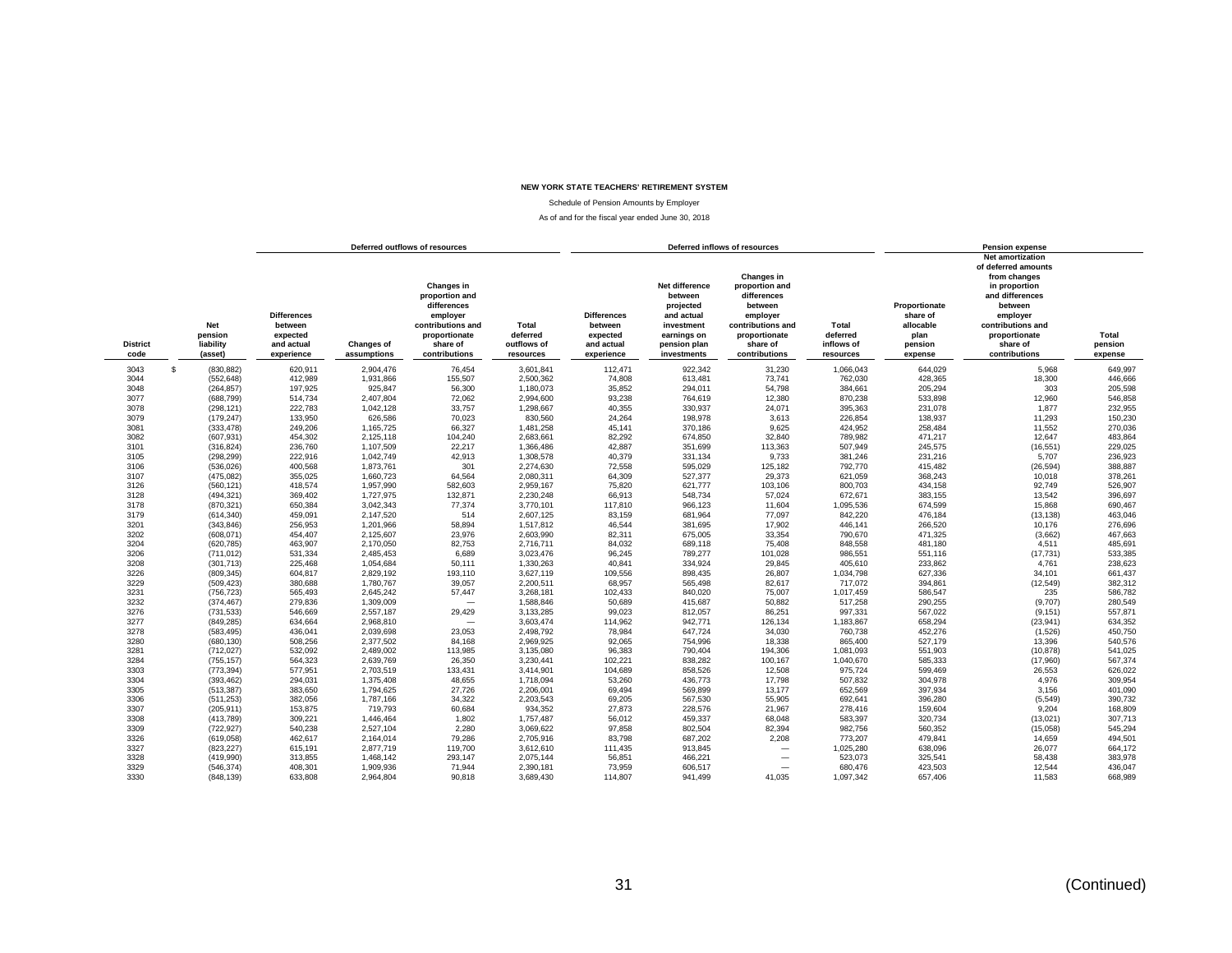#### Schedule of Pension Amounts by Employer

|                         |                                        |                                                                       |                                  | Deferred outflows of resources                                                                                             |                                                      |                                                                       |                                                                                                                  | Deferred inflows of resources                                                                                                                |                                              |                                                                      | <b>Pension expense</b>                                                                                                                                                                |                             |
|-------------------------|----------------------------------------|-----------------------------------------------------------------------|----------------------------------|----------------------------------------------------------------------------------------------------------------------------|------------------------------------------------------|-----------------------------------------------------------------------|------------------------------------------------------------------------------------------------------------------|----------------------------------------------------------------------------------------------------------------------------------------------|----------------------------------------------|----------------------------------------------------------------------|---------------------------------------------------------------------------------------------------------------------------------------------------------------------------------------|-----------------------------|
| <b>District</b><br>code | Net<br>pension<br>liability<br>(asset) | <b>Differences</b><br>between<br>expected<br>and actual<br>experience | <b>Changes of</b><br>assumptions | Changes in<br>proportion and<br>differences<br>employer<br>contributions and<br>proportionate<br>share of<br>contributions | <b>Total</b><br>deferred<br>outflows of<br>resources | <b>Differences</b><br>between<br>expected<br>and actual<br>experience | Net difference<br>between<br>projected<br>and actual<br>investment<br>earnings on<br>pension plan<br>investments | <b>Changes</b> in<br>proportion and<br>differences<br>between<br>employer<br>contributions and<br>proportionate<br>share of<br>contributions | Total<br>deferred<br>inflows of<br>resources | Proportionate<br>share of<br>allocable<br>plan<br>pension<br>expense | Net amortization<br>of deferred amounts<br>from changes<br>in proportion<br>and differences<br>between<br>employer<br>contributions and<br>proportionate<br>share of<br>contributions | Total<br>pension<br>expense |
| 3331                    | \$<br>(1,005,376)                      | 751,309                                                               | 3,514,449                        | 12,258                                                                                                                     | 4,278,017                                            | 136,091                                                               | 1,116,044                                                                                                        | 216,495                                                                                                                                      | 1,468,631                                    | 779,282                                                              | (43, 281)                                                                                                                                                                             | 736,001                     |
| 3332                    | (434, 677)                             | 324,831                                                               | 1,519,482                        | 28,348                                                                                                                     | 1,872,661                                            | 58,840                                                                | 482,525                                                                                                          | 31,484                                                                                                                                       | 572,849                                      | 336,925                                                              | 266                                                                                                                                                                                   | 337,191                     |
| 3452                    | (1,056,162)                            | 789,261                                                               | 3,691,979                        | 97,804                                                                                                                     | 4,579,045                                            | 142,966                                                               | 1,172,420                                                                                                        | 190,599                                                                                                                                      | 1,505,985                                    | 818,647                                                              | (17, 410)                                                                                                                                                                             | 801,237                     |
| 3453                    | (358, 878)                             | 268,187                                                               | 1,254,515                        | 24,186                                                                                                                     | 1,546,888                                            | 48,579                                                                | 398,382                                                                                                          | 41,323                                                                                                                                       | 488,284                                      | 278,172                                                              | (2, 208)                                                                                                                                                                              | 275,964                     |
| 3458                    | (762, 869)                             | 570,085                                                               | 2,666,726                        | 84,983                                                                                                                     | 3,321,795                                            | 103,265                                                               | 846,842                                                                                                          | 41,618                                                                                                                                       | 991,725                                      | 591,311                                                              | 12,311                                                                                                                                                                                | 603,622                     |
| 3460                    | (1, 144, 591)                          | 855,343                                                               | 4,001,095                        | 111,338                                                                                                                    | 4,967,776                                            | 154,936                                                               | 1,270,583                                                                                                        | 38,891                                                                                                                                       | 1,464,410                                    | 887,189                                                              | 15,756                                                                                                                                                                                | 902,946                     |
| 3464                    | (304, 800)                             | 227,775                                                               | 1,065,477                        | 8,066                                                                                                                      | 1,301,317                                            | 41,259                                                                | 338,352                                                                                                          | 11,194                                                                                                                                       | 390,804                                      | 236,255                                                              | (288)                                                                                                                                                                                 | 235,967                     |
| 3465                    | (221,000)                              | 165,152                                                               | 772,540                          | 9,182                                                                                                                      | 946,874                                              | 29,915                                                                | 245,327                                                                                                          | 48,245                                                                                                                                       | 323,488                                      | 171,300                                                              | (8,993)                                                                                                                                                                               | 162,308                     |
| 3466                    | (592, 366)                             | 442,670                                                               | 2,070,708                        | 17,828                                                                                                                     | 2,531,207                                            | 80,185                                                                | 657,571                                                                                                          | 76,376                                                                                                                                       | 814,133                                      | 459,152                                                              | (10, 200)                                                                                                                                                                             | 448,952                     |
| 3467                    | (298, 959)                             | 223,409                                                               | 1,045,056                        | 19,602                                                                                                                     | 1,288,068                                            | 40,468                                                                | 331,867                                                                                                          | 66,083                                                                                                                                       | 438,417                                      | 231,727                                                              | (9,990)                                                                                                                                                                               | 221,738                     |
| 3468                    | (65,079)                               | 48,633                                                                | 227,492                          | 11,714                                                                                                                     | 287,839                                              | 8,809                                                                 | 72,242                                                                                                           | 17,826                                                                                                                                       | 98,877                                       | 50,443                                                               | (372)                                                                                                                                                                                 | 50,071                      |
| 3470                    | (283, 123)                             | 211,575                                                               | 989,699                          | 15,018                                                                                                                     | 1,216,293                                            | 38,325                                                                | 314,288                                                                                                          | 84,945                                                                                                                                       | 437,557                                      | 219,453                                                              | (13, 328)                                                                                                                                                                             | 206,125                     |
| 3471                    | (248, 898)                             | 186,000                                                               | 870,062                          | 28,509                                                                                                                     | 1,084,571                                            | 33,692                                                                | 276,296                                                                                                          | 50,207                                                                                                                                       | 360,194                                      | 192,925                                                              | (2, 574)                                                                                                                                                                              | 190,351                     |
| 3472                    | (225, 531)                             | 168,538                                                               | 788,379                          | 28,793                                                                                                                     | 985,709                                              | 30,529                                                                | 250,357                                                                                                          | 20,623                                                                                                                                       | 301,508                                      | 174,813                                                              | 1,611                                                                                                                                                                                 | 176,423                     |
| 3526                    | (551, 037)                             | 411,785                                                               | 1,926,236                        | 85,898                                                                                                                     | 2,423,919                                            | 74,590                                                                | 611,693                                                                                                          | 49,356                                                                                                                                       | 735,639                                      | 427,117                                                              | 5,835                                                                                                                                                                                 | 432,952                     |
| 3527                    | (463.781)                              | 346,580                                                               | 1.621.218                        | 59.171                                                                                                                     | 2.026.969                                            | 62.779                                                                | 514.832                                                                                                          | 22,660                                                                                                                                       | 600.271                                      | 359,483                                                              | 9.433                                                                                                                                                                                 | 368,916                     |
| 3528                    | (407, 118)                             | 304,236                                                               | 1,423,143                        | 153,053                                                                                                                    | 1,880,431                                            | 55,109                                                                | 451,932                                                                                                          | 43,960                                                                                                                                       | 551,001                                      | 315,563                                                              | 17,420                                                                                                                                                                                | 332,983                     |
| 3531                    | (664, 983)                             | 496,936                                                               | 2,324,552                        | 33,737                                                                                                                     | 2,855,226                                            | 90,015                                                                | 738,182                                                                                                          | 224,756                                                                                                                                      | 1,052,952                                    | 515,438                                                              | (42, 542)                                                                                                                                                                             | 472,896                     |
| 3552                    | (206, 613)                             | 154,400                                                               | 722,247                          | 111,275                                                                                                                    | 987,922                                              | 27,968                                                                | 229,356                                                                                                          | 51,926                                                                                                                                       | 309,250                                      | 160,149                                                              | 12,138                                                                                                                                                                                | 172,287                     |
| 3559                    | (483, 459)                             | 361,285                                                               | 1,690,008                        | 189,933                                                                                                                    | 2,241,226                                            | 65,443                                                                | 536,677                                                                                                          | 40,273                                                                                                                                       | 642,393                                      | 374,737                                                              | 25,820                                                                                                                                                                                | 400,557                     |
| 3560                    | (637,958)                              | 476,741                                                               | 2,230,083                        | 54,764                                                                                                                     | 2,761,587                                            | 86,356                                                                | 708,182                                                                                                          | 73,978                                                                                                                                       | 868,517                                      | 494,491                                                              | (4, 396)                                                                                                                                                                              | 490,095                     |
| 3561                    | (676, 441)                             | 505,499                                                               | 2,364,605                        | 227,131                                                                                                                    | 3,097,235                                            | 91,566                                                                | 750,901                                                                                                          | 38,753                                                                                                                                       | 881,219                                      | 524,320                                                              | 31,933                                                                                                                                                                                | 556,253                     |
| 3576                    | (276, 786)                             | 206,840                                                               | 967,550                          | 50,655                                                                                                                     | 1,225,045                                            | 37,467                                                                | 307,254                                                                                                          | 27,407                                                                                                                                       | 372,127                                      | 214,541                                                              | 4,162                                                                                                                                                                                 | 218,703                     |
| 3577                    | (628, 133)                             | 469,399                                                               | 2,195,736                        | 25,368                                                                                                                     | 2,690,503                                            | 85,026                                                                | 697,275                                                                                                          | 77,385                                                                                                                                       | 859,687                                      | 486,875                                                              | (11,060)                                                                                                                                                                              | 475,815                     |
| 3579                    | (313, 527)                             | 234,296                                                               | 1,095,982                        | 129,538                                                                                                                    | 1,459,815                                            | 42,440                                                                | 348,039                                                                                                          | 26,962                                                                                                                                       | 417,441                                      | 243,019                                                              | 17,384                                                                                                                                                                                | 260,403                     |
| 3585                    | (716, 937)                             | 535,761                                                               | 2,506,164                        | 76,952                                                                                                                     | 3,118,877                                            | 97,047                                                                | 795,854                                                                                                          | 92,879                                                                                                                                       | 985,780                                      | 555,708                                                              | (6, 505)                                                                                                                                                                              | 549,203                     |
| 3586                    | (794, 397)                             | 593,647                                                               | 2,776,939                        | 134,719                                                                                                                    | 3,505,304                                            | 107,533                                                               | 881.841                                                                                                          | 168,711                                                                                                                                      | 1,158,085                                    | 615,749                                                              | (6,997)                                                                                                                                                                               | 608,752                     |
| 3589                    | (605, 911)                             | 452,793                                                               | 2,118,057                        | 108,083                                                                                                                    | 2,678,933                                            | 82,018                                                                | 672,608                                                                                                          | 69,261                                                                                                                                       | 823,887                                      | 469,651                                                              | 7,709                                                                                                                                                                                 | 477,360                     |
| 3591                    | (285, 388)                             | 213,268                                                               | 997,618                          | 68,721                                                                                                                     | 1,279,607                                            | 38,631                                                                | 316,802                                                                                                          | 12,202                                                                                                                                       | 367,636                                      | 221,208                                                              | 12,072                                                                                                                                                                                | 233,280                     |
| 3592                    | (657, 720)                             | 491,509                                                               | 2,299,161                        | 49,750                                                                                                                     | 2,840,419                                            | 89,031                                                                | 730,119                                                                                                          | 34,564                                                                                                                                       | 853,714                                      | 509,808                                                              | 938                                                                                                                                                                                   | 510,746                     |
| 3593                    | (1, 196, 575)                          | 894,191                                                               | 4,182,813                        | 132,871                                                                                                                    | 5,209,875                                            | 161,973                                                               | 1,328,289                                                                                                        | 25,226                                                                                                                                       | 1,515,487                                    | 927,483                                                              | 17,864                                                                                                                                                                                | 945,347                     |
| 3594                    | (290, 810)                             | 217,320                                                               | 1,016,571                        | 36,977                                                                                                                     | 1,270,868                                            | 39,365                                                                | 322,821                                                                                                          | 17,923                                                                                                                                       | 380,109                                      | 225,411                                                              | 3,024                                                                                                                                                                                 | 228,435                     |
| 3626                    | (1,323,633)                            | 989,140                                                               | 4,626,965                        | 98,153                                                                                                                     | 5,714,258                                            | 179,172                                                               | 1,469,333                                                                                                        | 5,117                                                                                                                                        | 1,653,623                                    | 1,025,968                                                            | 17,082                                                                                                                                                                                | 1,043,050                   |
| 3629                    | (822, 581)                             | 614,708                                                               | 2,875,459                        | 140,816                                                                                                                    | 3,630,983                                            | 111,348                                                               | 913,127                                                                                                          | 87,826                                                                                                                                       | 1,112,301                                    | 637,595                                                              | 3,497                                                                                                                                                                                 | 641,092                     |
| 3630                    | (1,339,112)                            | 1,000,708                                                             | 4,681,075                        | 231,481                                                                                                                    | 5,913,264                                            | 181,267                                                               | 1,486,516                                                                                                        | 60,366                                                                                                                                       | 1,728,150                                    | 1,037,966                                                            | 30,895                                                                                                                                                                                | 1,068,861                   |
| 3631                    | (1, 122, 916)                          | 839,146                                                               | 3,925,328                        | 86,476                                                                                                                     | 4,850,950                                            | 152,002                                                               | 1,246,522                                                                                                        | 30,916                                                                                                                                       | 1,429,441                                    | 870,389                                                              | 8,688                                                                                                                                                                                 | 879,077                     |
| 3632                    | (2,004,750)                            | 1,498,134                                                             | 7,007,917                        | 130,862                                                                                                                    | 8,636,912                                            | 271,370                                                               | 2,225,425                                                                                                        | 26,305                                                                                                                                       | 2,523,101                                    | 1,553,912                                                            | 18,292                                                                                                                                                                                | 1,572,204                   |
| 3635                    | (1,346,858)                            | 1,006,496                                                             | 4,708,152                        | 229,443                                                                                                                    | 5,944,091                                            | 182,316                                                               | 1,495,115                                                                                                        | 11,374                                                                                                                                       | 1,688,804                                    | 1,043,970                                                            | 41,692                                                                                                                                                                                | 1,085,662                   |
| 3636                    | (1, 108, 818)                          | 828,611                                                               | 3,876,047                        | 198,831                                                                                                                    | 4,903,488                                            | 150,094                                                               | 1,230,872                                                                                                        | 2,816                                                                                                                                        | 1,383,782                                    | 859,461                                                              | 36,117                                                                                                                                                                                | 895,579                     |
| 3658                    | (1, 130, 790)                          | 845,030                                                               | 3,952,854                        | 20,556                                                                                                                     | 4,818,440                                            | 153,068                                                               | 1,255,263                                                                                                        | 116,328                                                                                                                                      | 1,524,659                                    | 876,492                                                              | (18,000)                                                                                                                                                                              | 858,492                     |
| 3679                    | (1, 212, 589)                          | 906,158                                                               | 4,238,796                        | 19,869                                                                                                                     | 5,164,823                                            | 164,141                                                               | 1,346,067                                                                                                        | 95,176                                                                                                                                       | 1,605,383                                    | 939,896                                                              | (11, 884)                                                                                                                                                                             | 928,012                     |
| 3702                    | (701, 605)                             | 524,304                                                               | 2,452,570                        | 3,742                                                                                                                      | 2,980,615                                            | 94,972                                                                | 778,835                                                                                                          | 169,301                                                                                                                                      | 1,043,108                                    | 543,825                                                              | (29, 947)                                                                                                                                                                             | 513,878                     |
| 3709                    | (538, 530)                             | 402.439                                                               | 1,882,514                        | 23.237                                                                                                                     | 2,308,190                                            | 72.897                                                                | 597.809                                                                                                          | 88,055                                                                                                                                       | 758.761                                      | 417,422                                                              | (14, 806)                                                                                                                                                                             | 402,617                     |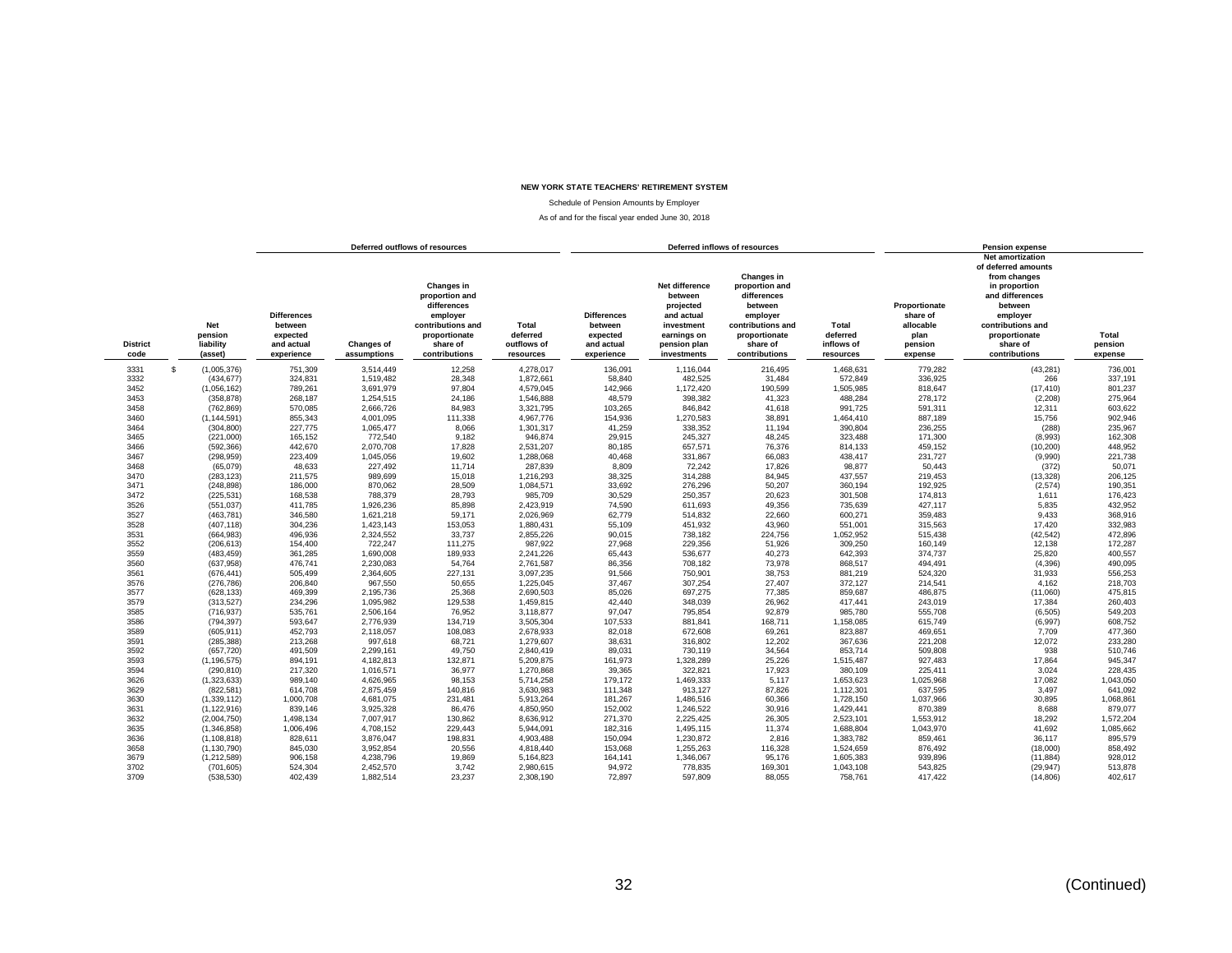#### Schedule of Pension Amounts by Employer

|                         |                |                                        |                                                                       |                                  | Deferred outflows of resources                                                                                             |                                                      |                                                                       |                                                                                                                  | Deferred inflows of resources                                                                                                         |                                              |                                                                      | <b>Pension expense</b>                                                                                                                                                                |                             |
|-------------------------|----------------|----------------------------------------|-----------------------------------------------------------------------|----------------------------------|----------------------------------------------------------------------------------------------------------------------------|------------------------------------------------------|-----------------------------------------------------------------------|------------------------------------------------------------------------------------------------------------------|---------------------------------------------------------------------------------------------------------------------------------------|----------------------------------------------|----------------------------------------------------------------------|---------------------------------------------------------------------------------------------------------------------------------------------------------------------------------------|-----------------------------|
| <b>District</b><br>code |                | Net<br>pension<br>liability<br>(asset) | <b>Differences</b><br>between<br>expected<br>and actual<br>experience | <b>Changes of</b><br>assumptions | Changes in<br>proportion and<br>differences<br>employer<br>contributions and<br>proportionate<br>share of<br>contributions | <b>Total</b><br>deferred<br>outflows of<br>resources | <b>Differences</b><br>between<br>expected<br>and actual<br>experience | Net difference<br>between<br>projected<br>and actual<br>investment<br>earnings on<br>pension plan<br>investments | Changes in<br>proportion and<br>differences<br>between<br>employer<br>contributions and<br>proportionate<br>share of<br>contributions | Total<br>deferred<br>inflows of<br>resources | Proportionate<br>share of<br>allocable<br>plan<br>pension<br>expense | Net amortization<br>of deferred amounts<br>from changes<br>in proportion<br>and differences<br>between<br>employer<br>contributions and<br>proportionate<br>share of<br>contributions | Total<br>pension<br>expense |
| 3805                    | $$\mathbb{S}$$ | (419, 354)                             | 313,380                                                               | 1,465,918                        | 30,991                                                                                                                     | 1,810,290                                            | 56,765                                                                | 465,515                                                                                                          | 17,754                                                                                                                                | 540,034                                      | 325,048                                                              | 3,083                                                                                                                                                                                 | 328,131                     |
| 3821                    |                | (661, 658)                             | 494,452                                                               | 2,312,930                        | 304                                                                                                                        | 2,807,686                                            | 89,565                                                                | 734,491                                                                                                          | 279,661                                                                                                                               | 1,103,717                                    | 512,861                                                              | (52, 217)                                                                                                                                                                             | 460,645                     |
| 3822                    |                | (244, 806)                             | 182,942                                                               | 855,759                          | 27,744                                                                                                                     | 1,066,444                                            | 33,138                                                                | 271,754                                                                                                          | 124,560                                                                                                                               | 429,452                                      | 189,753                                                              | (18,051)                                                                                                                                                                              | 171,702                     |
| 3854                    |                | (1,344,821)                            | 1,004,974                                                             | 4,701,032                        | 227,341                                                                                                                    | 5,933,348                                            | 182,040                                                               | 1,492,854                                                                                                        | 320,047                                                                                                                               | 1,994,941                                    | 1,042,391                                                            | (20, 253)                                                                                                                                                                             | 1,022,138                   |
| 3855                    |                | (743, 575)                             | 555,667                                                               | 2,599,281                        | 31,254                                                                                                                     | 3,186,202                                            | 100,653                                                               | 825,424                                                                                                          | 54,665                                                                                                                                | 980,743                                      | 576,356                                                              | (5, 834)                                                                                                                                                                              | 570,522                     |
| 3856                    |                | (138, 775)                             | 103,705                                                               | 485,109                          | 20,686                                                                                                                     | 609,501                                              | 18,785                                                                | 154,051                                                                                                          | 6,121                                                                                                                                 | 178,957                                      | 107,567                                                              | 2.748                                                                                                                                                                                 | 110,315                     |
| 3927                    |                | (826, 614)                             | 617,722                                                               | 2,889,559                        | 51,058                                                                                                                     | 3,558,339                                            | 111,894                                                               | 917,605                                                                                                          | 117,504                                                                                                                               | 1,147,003                                    | 640,721                                                              | (13, 614)                                                                                                                                                                             | 627,107                     |
| 3928                    |                | (412, 504)                             | 308,261                                                               | 1,441,973                        | 103,337                                                                                                                    | 1,853,571                                            | 55,838                                                                | 457,911                                                                                                          | 154,710                                                                                                                               | 668,459                                      | 319,738                                                              | (1,605)                                                                                                                                                                               | 318,133                     |
| 3929                    |                | (770, 606)                             | 575,868                                                               | 2,693,774                        | 55,147                                                                                                                     | 3,324,789                                            | 104,312                                                               | 855,432                                                                                                          | 103,269                                                                                                                               | 1,063,012                                    | 597,308                                                              | (10, 469)                                                                                                                                                                             | 586,839                     |
| 3930                    |                | (689, 407)                             | 515,188                                                               | 2,409,930                        | 37,768                                                                                                                     | 2,962,886                                            | 93,321                                                                | 765,294                                                                                                          | 59,692                                                                                                                                | 918,307                                      | 534,370                                                              | (2, 122)                                                                                                                                                                              | 532,248                     |
| 3931                    |                | (925, 797)                             | 691,841                                                               | 3,236,268                        |                                                                                                                            | 3,928,109                                            | 125,319                                                               | 1,027,705                                                                                                        | 156,833                                                                                                                               | 1,309,858                                    | 717,599                                                              | (30, 239)                                                                                                                                                                             | 687,360                     |
| 3932                    |                | (683, 225)                             | 510,569                                                               | 2,388,321                        | 23,492                                                                                                                     | 2,922,382                                            | 92,484                                                                | 758,432                                                                                                          | 80,739                                                                                                                                | 931,655                                      | 529,578                                                              | (8,868)                                                                                                                                                                               | 520,711                     |
| 3934                    |                | (127, 494)                             | 95,276                                                                | 445,676                          | 47,953                                                                                                                     | 588,905                                              | 17,258                                                                | 141,528                                                                                                          | 552                                                                                                                                   | 159,338                                      | 98,823                                                               | 10,065                                                                                                                                                                                | 108,888                     |
| 3979                    |                | (453, 628)                             | 338,992                                                               | 1,585,726                        | 81,166                                                                                                                     | 2,005,884                                            | 61,405                                                                | 503,561                                                                                                          | $\overline{\phantom{m}}$                                                                                                              | 564,966                                      | 351,614                                                              | 15,267                                                                                                                                                                                | 366,880                     |
| 3980                    |                | (409, 868)                             | 306,291                                                               | 1,432,759                        | 104,623                                                                                                                    | 1,843,673                                            | 55,481                                                                | 454,985                                                                                                          | 1,640                                                                                                                                 | 512,107                                      | 317,695                                                              | 18,775                                                                                                                                                                                | 336,470                     |
| 3981                    |                | (310, 790)                             | 232,251                                                               | 1,086,415                        | 69,913                                                                                                                     | 1,388,578                                            | 42,070                                                                | 345,001                                                                                                          | 75,707                                                                                                                                | 462,777                                      | 240,898                                                              | (2, 772)                                                                                                                                                                              | 238,126                     |
| 3982                    |                | (154, 397)                             | 115,380                                                               | 539,718                          | 16,342                                                                                                                     | 671,440                                              | 20,900                                                                | 171,392                                                                                                          | 17,135                                                                                                                                | 209,427                                      | 119,675                                                              | 515                                                                                                                                                                                   | 120,190                     |
| 3983                    |                | (324, 697)                             | 242,643                                                               | 1,135,028                        | 117,319                                                                                                                    | 1,494,991                                            | 43,952                                                                | 360,438                                                                                                          | 4,044                                                                                                                                 | 408,435                                      | 251,677                                                              | 25,340                                                                                                                                                                                | 277,018                     |
| 3986                    |                | (349, 820)                             | 261,418                                                               | 1,222,851                        | 82,765                                                                                                                     | 1,567,034                                            | 47,353                                                                | 388,327                                                                                                          | 28,378                                                                                                                                | 464,058                                      | 271,151                                                              | 12,129                                                                                                                                                                                | 283,279                     |
| 3987                    |                | (236, 421)                             | 176,676                                                               | 826,448                          | 145,016                                                                                                                    | 1,148,139                                            | 32,003                                                                | 262,446                                                                                                          | 45,992                                                                                                                                | 340,441                                      | 183,254                                                              | 14,001                                                                                                                                                                                | 197,255                     |
| 3988                    |                | (316, 198)                             | 236,292                                                               | 1,105,318                        | 106,052                                                                                                                    | 1,447,662                                            | 42,802                                                                | 351,003                                                                                                          | 16,167                                                                                                                                | 409,972                                      | 245,089                                                              | 19,164                                                                                                                                                                                | 264,254                     |
| 3989                    |                | (234, 567)                             | 175,290                                                               | 819,966                          | 44,490                                                                                                                     | 1,039,746                                            | 31,752                                                                | 260,387                                                                                                          | 13,584                                                                                                                                | 305,724                                      | 181,817                                                              | 5,768                                                                                                                                                                                 | 187,585                     |
| 3990                    |                | (338, 215)                             | 252,745                                                               | 1,182,283                        | 78,492                                                                                                                     | 1,513,521                                            | 45,782                                                                | 375,444                                                                                                          | 8,123                                                                                                                                 | 429,350                                      | 262,155                                                              | 14,559                                                                                                                                                                                | 276,715                     |
| 3991                    |                | (417, 413)                             | 311,929                                                               | 1,459,133                        | 14,359                                                                                                                     | 1,785,421                                            | 56,503                                                                | 463,360                                                                                                          | 99,356                                                                                                                                | 619,219                                      | 323,543                                                              | (13, 579)                                                                                                                                                                             | 309,964                     |
| 3992                    |                | (351, 386)                             | 262,588                                                               | 1,228,326                        | 42,164                                                                                                                     | 1,533,078                                            | 47,565                                                                | 390,066                                                                                                          | 36,466                                                                                                                                | 474,096                                      | 272,365                                                              | (661)                                                                                                                                                                                 | 271,704                     |
| 3994                    |                | (674, 176)                             | 503,806                                                               | 2,356,686                        | 35,539                                                                                                                     | 2,896,030                                            | 91,259                                                                | 748,386                                                                                                          | 110,523                                                                                                                               | 950,168                                      | 522,564                                                              | (11, 150)                                                                                                                                                                             | 511,414                     |
| 3995                    |                | (330, 250)                             | 246,794                                                               | 1,154,442                        | 33,464                                                                                                                     | 1,434,699                                            | 44,704                                                                | 366,603                                                                                                          | 40,976                                                                                                                                | 452,283                                      | 255,982                                                              | (1, 306)                                                                                                                                                                              | 254,677                     |
| 3996                    |                | (264, 620)                             | 197,749                                                               | 925,021                          | 35,111                                                                                                                     | 1,157,881                                            | 35,820                                                                | 293,749                                                                                                          | 11,143                                                                                                                                | 340,711                                      | 205,111                                                              | 3,682                                                                                                                                                                                 | 208,793                     |
| 3997                    |                | (295, 129)                             | 220,547                                                               | 1,031,669                        | 66,727                                                                                                                     | 1,318,943                                            | 39,950                                                                | 327,616                                                                                                          | 33,087                                                                                                                                | 400,652                                      | 228,759                                                              | 7,122                                                                                                                                                                                 | 235,881                     |
| 3998                    |                | (288, 350)                             | 215,481                                                               | 1,007,971                        | 13,901                                                                                                                     | 1,237,353                                            | 39,032                                                                | 320,090                                                                                                          | 44,018                                                                                                                                | 403,140                                      | 223,504                                                              | (5,805)                                                                                                                                                                               | 217,700                     |
| 3999                    |                | (317,768)                              | 237,465                                                               | 1,110,807                        |                                                                                                                            | 1,348,272                                            | 43,014                                                                | 352,746                                                                                                          | 87,759                                                                                                                                | 483,520                                      | 246,307                                                              | (18, 534)                                                                                                                                                                             | 227,772                     |
| 4004                    |                | (154, 491)                             | 115,450                                                               | 540,048                          | 40,353                                                                                                                     | 695,851                                              | 20,913                                                                | 171.497                                                                                                          | $\overline{\phantom{0}}$                                                                                                              | 192.410                                      | 119,749                                                              | 7,999                                                                                                                                                                                 | 127,747                     |
| 4007                    |                | (229, 465)                             | 171,477                                                               | 802,131                          | 16,024                                                                                                                     | 989,632                                              | 31,061                                                                | 254,724                                                                                                          | 3,835                                                                                                                                 | 289,620                                      | 177,862                                                              | 2,179                                                                                                                                                                                 | 180,041                     |
| 4008                    |                | (82, 114)                              | 61,363                                                                | 287,043                          | 13,547                                                                                                                     | 361,954                                              | 11,115                                                                | 91,153                                                                                                           | 2,960                                                                                                                                 | 105,228                                      | 63,648                                                               | 2,663                                                                                                                                                                                 | 66,311                      |
| 4009                    |                | (1,376,965)                            | 1,028,995                                                             | 4,813,397                        | 84,385                                                                                                                     | 5,926,777                                            | 186,391                                                               | 1,528,536                                                                                                        | 107,850                                                                                                                               | 1,822,777                                    | 1,067,306                                                            | (329)                                                                                                                                                                                 | 1,066,978                   |
| 4010                    |                | (126, 991)                             | 94,899                                                                | 443,917                          | 24,144                                                                                                                     | 562,960                                              | 17,190                                                                | 140,970                                                                                                          | 27,868                                                                                                                                | 186,027                                      | 98,433                                                               | (1,001)                                                                                                                                                                               | 97,432                      |
| 4014                    |                | (629, 200)                             | 470,196                                                               | 2,199,465                        | 54,636                                                                                                                     | 2,724,297                                            | 85,171                                                                | 698,459                                                                                                          | 66,582                                                                                                                                | 850,213                                      | 487,702                                                              | (5,896)                                                                                                                                                                               | 481,806                     |
| 4015                    |                | (402, 726)                             | 300,954                                                               | 1,407,791                        | 18,566                                                                                                                     | 1,727,311                                            | 54,514                                                                | 447,056                                                                                                          | 87,375                                                                                                                                | 588,946                                      | 312,159                                                              | (11, 595)                                                                                                                                                                             | 300,564                     |
| 4020                    |                | (757, 679)                             | 566,207                                                               | 2,648,586                        | 56,467                                                                                                                     | 3,271,260                                            | 102,562                                                               | 841,082                                                                                                          | 32,054                                                                                                                                | 975,698                                      | 587,288                                                              | 3,426                                                                                                                                                                                 | 590,714                     |
| 4021                    |                | (1,071,611)                            | 800,806                                                               | 3,745,984                        | 1,558                                                                                                                      | 4,548,348                                            | 145,057                                                               | 1,189,570                                                                                                        | 122,646                                                                                                                               | 1,457,274                                    | 830,622                                                              | (26, 278)                                                                                                                                                                             | 804,344                     |
| 4022                    |                | (782, 161)                             | 584,503                                                               | 2,734,167                        | 13,076                                                                                                                     | 3,331,746                                            | 105,876                                                               | 868,259                                                                                                          | 70,267                                                                                                                                | 1,044,402                                    | 606,265                                                              | (12, 469)                                                                                                                                                                             | 593,796                     |
| 4027                    |                | (786, 129)                             | 587,468                                                               | 2,748,037                        | 82,666                                                                                                                     | 3,418,172                                            | 106,413                                                               | 872,663                                                                                                          | 102,449                                                                                                                               | 1,081,526                                    | 609,341                                                              | 536                                                                                                                                                                                   | 609,877                     |
| 4028                    |                | (141, 760)                             | 105,936                                                               | 495,543                          | 17,403                                                                                                                     | 618,882                                              | 19,189                                                                | 157,364                                                                                                          | 18,959                                                                                                                                | 195,512                                      | 109,880                                                              | (66)                                                                                                                                                                                  | 109,814                     |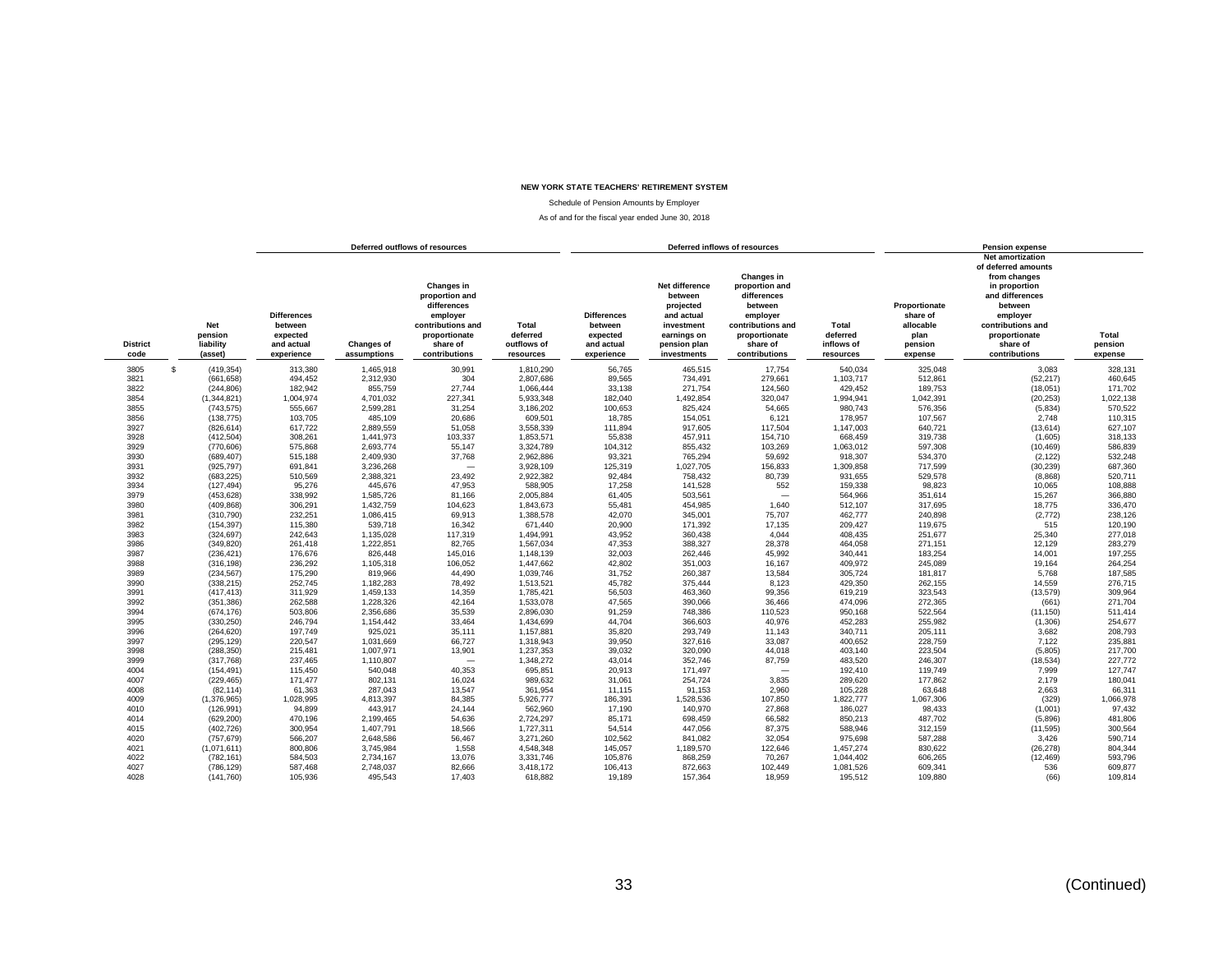#### Schedule of Pension Amounts by Employer

|                         |                                        |                                                                       |                                  | Deferred outflows of resources                                                                                                    |                                               |                                                                       |                                                                                                                  | Deferred inflows of resources                                                                                                                |                                              |                                                                      | <b>Pension expense</b>                                                                                                                                                                |                             |
|-------------------------|----------------------------------------|-----------------------------------------------------------------------|----------------------------------|-----------------------------------------------------------------------------------------------------------------------------------|-----------------------------------------------|-----------------------------------------------------------------------|------------------------------------------------------------------------------------------------------------------|----------------------------------------------------------------------------------------------------------------------------------------------|----------------------------------------------|----------------------------------------------------------------------|---------------------------------------------------------------------------------------------------------------------------------------------------------------------------------------|-----------------------------|
| <b>District</b><br>code | Net<br>pension<br>liability<br>(asset) | <b>Differences</b><br>between<br>expected<br>and actual<br>experience | <b>Changes of</b><br>assumptions | <b>Changes in</b><br>proportion and<br>differences<br>employer<br>contributions and<br>proportionate<br>share of<br>contributions | Total<br>deferred<br>outflows of<br>resources | <b>Differences</b><br>between<br>expected<br>and actual<br>experience | Net difference<br>between<br>projected<br>and actual<br>investment<br>earnings on<br>pension plan<br>investments | <b>Changes</b> in<br>proportion and<br>differences<br>between<br>employer<br>contributions and<br>proportionate<br>share of<br>contributions | Total<br>deferred<br>inflows of<br>resources | Proportionate<br>share of<br>allocable<br>plan<br>pension<br>expense | Net amortization<br>of deferred amounts<br>from changes<br>in proportion<br>and differences<br>between<br>employer<br>contributions and<br>proportionate<br>share of<br>contributions | Total<br>pension<br>expense |
| 4029                    | \$<br>(866, 717)                       | 647,690                                                               | 3,029,744                        | 28,933                                                                                                                            | 3,706,367                                     | 117,322                                                               | 962,122                                                                                                          | 67,909                                                                                                                                       | 1,147,353                                    | 671,805                                                              | (6,682)                                                                                                                                                                               | 665,124                     |
| 4030                    | (509, 111)                             | 380,455                                                               | 1,779,678                        | 14,077                                                                                                                            | 2,174,211                                     | 68,915                                                                | 565,152                                                                                                          | 13,898                                                                                                                                       | 647,966                                      | 394,620                                                              | (501)                                                                                                                                                                                 | 394,119                     |
| 4031                    | (465,099)                              | 347,565                                                               | 1,625,826                        | 81,924                                                                                                                            | 2,055,315                                     | 62,958                                                                | 516,295                                                                                                          | 70,793                                                                                                                                       | 650,045                                      | 360,505                                                              | 3,332                                                                                                                                                                                 | 363,837                     |
| 4034                    | (404, 866)                             | 302,553                                                               | 1,415,272                        | 43,761                                                                                                                            | 1,761,586                                     | 54,804                                                                | 449,432                                                                                                          | 77,988                                                                                                                                       | 582,224                                      | 313,818                                                              | (5,625)                                                                                                                                                                               | 308,192                     |
| 4036                    | (613,965)                              | 458,811                                                               | 2,146,210                        | 298,460                                                                                                                           | 2,903,481                                     | 83,109                                                                | 681,548                                                                                                          | 56,758                                                                                                                                       | 821,414                                      | 475,893                                                              | 48,543                                                                                                                                                                                | 524,436                     |
| 4101                    | (441, 527)                             | 329,949                                                               | 1,543,425                        | 92,210                                                                                                                            | 1,965,584                                     | 59,767                                                                | 490,128                                                                                                          | 163,156                                                                                                                                      | 713,051                                      | 342,234                                                              | (8,748)                                                                                                                                                                               | 333,486                     |
| 4104                    | (361, 980)                             | 270,504                                                               | 1,265,356                        | 7,703                                                                                                                             | 1,543,564                                     | 48,999                                                                | 401,825                                                                                                          | 25,771                                                                                                                                       | 476,595                                      | 280,576                                                              | (2,651)                                                                                                                                                                               | 277,925                     |
| 4124                    | (36,037)                               | 26,930                                                                | 125,973                          | 9,635                                                                                                                             | 162,538                                       | 4,878                                                                 | 40,004                                                                                                           | 10,430                                                                                                                                       | 55,312                                       | 27,933                                                               | 419                                                                                                                                                                                   | 28,352                      |
| 4126                    | (1,230,402)                            | 919.469                                                               | 4,301,062                        | 143,342                                                                                                                           | 5,363,873                                     | 166,552                                                               | 1,365,840                                                                                                        | $\overline{\phantom{0}}$                                                                                                                     | 1,532,392                                    | 953,703                                                              | 30,770                                                                                                                                                                                | 984,473                     |
| 4128                    | (782, 299)                             | 584,606                                                               | 2,734,648                        | 63,863                                                                                                                            | 3,383,117                                     | 105,895                                                               | 868,411                                                                                                          | 87,350                                                                                                                                       | 1,061,657                                    | 606,372                                                              | (7, 410)                                                                                                                                                                              | 598,962                     |
| 4130                    | (660, 131)                             | 493,310                                                               | 2,307,590                        | 175,687                                                                                                                           | 2,976,587                                     | 89,358                                                                | 732,795                                                                                                          | 5,425                                                                                                                                        | 827,578                                      | 511,677                                                              | 31,093                                                                                                                                                                                | 542,771                     |
| 4132                    | (302, 860)                             | 226,325                                                               | 1,058,694                        | 83,391                                                                                                                            | 1,368,410                                     | 40,996                                                                | 336,198                                                                                                          | 38,340                                                                                                                                       | 415,534                                      | 234,751                                                              | 6,000                                                                                                                                                                                 | 240,751                     |
| 4134                    | (306, 676)                             | 229,176                                                               | 1,072,033                        | 30,788                                                                                                                            | 1,331,998                                     | 41,513                                                                | 340,433                                                                                                          | 7,893                                                                                                                                        | 389,839                                      | 237,709                                                              | 3,476                                                                                                                                                                                 | 241,185                     |
| 4135                    | (247, 689)                             | 185,096                                                               | 865,837                          | 108,433                                                                                                                           | 1,159,366                                     | 33,528                                                                | 274,954                                                                                                          | 23,591                                                                                                                                       | 332,073                                      | 191,988                                                              | 19,713                                                                                                                                                                                | 211,701                     |
| 4137                    | (353, 505)                             | 264,171                                                               | 1,235,731                        | 8,161                                                                                                                             | 1,508,064                                     | 47,852                                                                | 392,417                                                                                                          | 21,554                                                                                                                                       | 461,823                                      | 274,007                                                              | (2, 110)                                                                                                                                                                              | 271,897                     |
| 4142                    | (1, 116, 371)                          | 834,255                                                               | 3.902.449                        | 25,202                                                                                                                            | 4,761,906                                     | 151,116                                                               | 1,239,257                                                                                                        | 54,087                                                                                                                                       | 1.444.460                                    | 865,316                                                              | (5,203)                                                                                                                                                                               | 860,113                     |
| 4143                    | (869, 947)                             | 650,104                                                               | 3,041,034                        | 123,901                                                                                                                           | 3,815,039                                     | 117,759                                                               | 965,707                                                                                                          | 51,251                                                                                                                                       | 1,134,717                                    | 674,309                                                              | 9,836                                                                                                                                                                                 | 684,145                     |
| 4144                    | (541, 801)                             | 404,884                                                               | 1,893,951                        | 62,099                                                                                                                            | 2,360,934                                     | 73,340                                                                | 601,441                                                                                                          | 78,053                                                                                                                                       | 752,834                                      | 419,958                                                              | (5,808)                                                                                                                                                                               | 414,151                     |
| 4149                    | (307,780)                              | 230,002                                                               | 1,075,893                        | 21,293                                                                                                                            | 1,327,188                                     | 41,662                                                                | 341,659                                                                                                          | 15,488                                                                                                                                       | 398,809                                      | 238,565                                                              | 1,610                                                                                                                                                                                 | 240,175                     |
| 4151                    | (769, 340)                             | 574,922                                                               | 2,689,349                        | 145,410                                                                                                                           | 3,409,680                                     | 104,141                                                               | 854,026                                                                                                          | 2,554                                                                                                                                        | 960,721                                      | 596,327                                                              | 26,512                                                                                                                                                                                | 622,839                     |
| 4152                    | (716, 577)                             | 535,493                                                               | 2,504,908                        | 5,347                                                                                                                             | 3,045,748                                     | 96,999                                                                | 795,456                                                                                                          | 20,130                                                                                                                                       | 912,584                                      | 555,430                                                              | (2,531)                                                                                                                                                                               | 552,899                     |
| 4153                    | (801, 460)                             | 598,925                                                               | 2,801,628                        | 36,851                                                                                                                            | 3,437,404                                     | 108,489                                                               | 889,682                                                                                                          | 28,148                                                                                                                                       | 1,026,318                                    | 621,224                                                              | 3,843                                                                                                                                                                                 | 625,067                     |
| 4154                    | (442, 327)                             | 330,548                                                               | 1,546,224                        | 34,517                                                                                                                            | 1,911,289                                     | 59,875                                                                | 491,017                                                                                                          | 103,239                                                                                                                                      | 654,131                                      | 342,855                                                              | (11, 593)                                                                                                                                                                             | 331,262                     |
| 4155                    | (609, 294)                             | 455,320                                                               | 2,129,881                        | 11,043                                                                                                                            | 2,596,243                                     | 82,476                                                                | 676,362                                                                                                          | 52,391                                                                                                                                       | 811,230                                      | 472,273                                                              | (9,727)                                                                                                                                                                               | 462,546                     |
| 4178                    | (586, 878)                             | 438,569                                                               | 2,051,524                        | 122,428                                                                                                                           | 2,612,521                                     | 79,442                                                                | 651,479                                                                                                          | 33,227                                                                                                                                       | 764,148                                      | 454,898                                                              | 16,992                                                                                                                                                                                | 471,890                     |
| 4180                    | (1, 175, 442)                          | 878,399                                                               | 4,108,943                        | 78,816                                                                                                                            | 5,066,157                                     | 159,112                                                               | 1,304,831                                                                                                        | 18,425                                                                                                                                       | 1,482,368                                    | 911,103                                                              | 13,067                                                                                                                                                                                | 924,170                     |
| 4183                    | (758, 665)                             | 566,944                                                               | 2,652,032                        | 45,333                                                                                                                            | 3,264,308                                     | 102,696                                                               | 842,176                                                                                                          | 9.406                                                                                                                                        | 954,277                                      | 588,053                                                              | 6,106                                                                                                                                                                                 | 594,158                     |
| 4184                    | (713, 735)                             | 533,369                                                               | 2,494,974                        | 94,426                                                                                                                            | 3,122,768                                     | 96,614                                                                | 792,301                                                                                                          | 47,183                                                                                                                                       | 936,098                                      | 553,227                                                              | 5,256                                                                                                                                                                                 | 558,483                     |
| 4202                    | (479, 878)                             | 358,609                                                               | 1,677,489                        | 97,900                                                                                                                            | 2,133,999                                     | 64,958                                                                | 532,701                                                                                                          | 3,048                                                                                                                                        | 600,707                                      | 371,961                                                              | 19,591                                                                                                                                                                                | 391,552                     |
| 4203                    | (501, 942)                             | 375,097                                                               | 1,754,616                        | 48,072                                                                                                                            | 2,177,785                                     | 67,945                                                                | 557,194                                                                                                          | 56,026                                                                                                                                       | 681,164                                      | 389,063                                                              | 1,157                                                                                                                                                                                 | 390,219                     |
| 4205                    | (351,065)                              | 262,348                                                               | 1,227,201                        | 20,139                                                                                                                            | 1,509,687                                     | 47,521                                                                | 389,708                                                                                                          | 55,142                                                                                                                                       | 492,371                                      | 272,115                                                              | (6, 347)                                                                                                                                                                              | 265,769                     |
| 4206                    | (334, 962)                             | 250,314                                                               | 1,170,912                        | 49,773                                                                                                                            | 1,471,000                                     | 45,342                                                                | 371,833                                                                                                          | 9,149                                                                                                                                        | 426,324                                      | 259,634                                                              | 8,847                                                                                                                                                                                 | 268,481                     |
| 4208                    | (1,774,166)                            | 1,325,820                                                             | 6,201,874                        | 236,133                                                                                                                           | 7,763,827                                     | 240,158                                                               | 1,969,459                                                                                                        | 62,470                                                                                                                                       | 2,272,087                                    | 1,375,183                                                            | 34,097                                                                                                                                                                                | 1,409,280                   |
| 4258                    | (601, 275)                             | 449,328                                                               | 2,101,849                        | 92,767                                                                                                                            | 2,643,944                                     | 81,391                                                                | 667,461                                                                                                          | 70,160                                                                                                                                       | 819,012                                      | 466,057                                                              | 7,744                                                                                                                                                                                 | 473,801                     |
| 4259                    | (567, 267)                             | 423,914                                                               | 1,982,970                        | 102,390                                                                                                                           | 2,509,273                                     | 76,787                                                                | 629,709                                                                                                          | 16,761                                                                                                                                       | 723,258                                      | 439,697                                                              | 16,312                                                                                                                                                                                | 456,010                     |
| 4260                    | (877, 073)                             | 655,429                                                               | 3,065,944                        | 226,814                                                                                                                           | 3,948,187                                     | 118,724                                                               | 973,617                                                                                                          | 33,023                                                                                                                                       | 1,125,364                                    | 679,832                                                              | 33,348                                                                                                                                                                                | 713,180                     |
| 4301                    | (1,773,371)                            | 1,325,226                                                             | 6,199,094                        | 187,300                                                                                                                           | 7,711,619                                     | 240,050                                                               | 1,968,576                                                                                                        | 96,079                                                                                                                                       | 2,304,706                                    | 1,374,566                                                            | 12,350                                                                                                                                                                                | 1,386,916                   |
| 4351                    | (2,613,013)                            | 1,952,684                                                             | 9,134,196                        | 214,197                                                                                                                           | 11,301,077                                    | 353,707                                                               | 2,900,644                                                                                                        | 140,989                                                                                                                                      | 3,395,340                                    | 2,025,386                                                            | 4,740                                                                                                                                                                                 | 2,030,125                   |
| 4353                    | (1,522,350)                            | 1,137,640                                                             | 5,321,612                        | 196,308                                                                                                                           | 6,655,559                                     | 206,071                                                               | 1,689,924                                                                                                        | 2,164                                                                                                                                        | 1,898,160                                    | 1,179,996                                                            | 34,588                                                                                                                                                                                | 1,214,584                   |
| 4355                    | (2,573,335)                            | 1,923,033                                                             | 8,995,496                        | 60,817                                                                                                                            | 10,979,345                                    | 348,336                                                               | 2,856,598                                                                                                        | 126,823                                                                                                                                      | 3,331,758                                    | 1,994,631                                                            | (14, 819)                                                                                                                                                                             | 1,979,812                   |
| 4356                    | (4, 254, 034)                          | 3,179,005                                                             | 14,870,639                       | 191,816                                                                                                                           | 18,241,460                                    | 575,842                                                               | 4,722,302                                                                                                        | 557,691                                                                                                                                      | 5,855,835                                    | 3,297,365                                                            | (53, 346)                                                                                                                                                                             | 3,244,020                   |
| 4357                    | (1,851,425)                            | 1,383,555                                                             | 6,471,943                        | 392,864                                                                                                                           | 8,248,362                                     | 250,616                                                               | 2,055,222                                                                                                        | 16,532                                                                                                                                       | 2,322,370                                    | 1,435,067                                                            | 65,514                                                                                                                                                                                | 1,500,581                   |
| 4358                    | (1,420,446)                            | 1,061,488                                                             | 4,965,391                        | 102.341                                                                                                                           | 6,129,219                                     | 192.277                                                               | 1,576,803                                                                                                        | 32,568                                                                                                                                       | 1,801,648                                    | 1,101,009                                                            | 9.663                                                                                                                                                                                 | 1,110,672                   |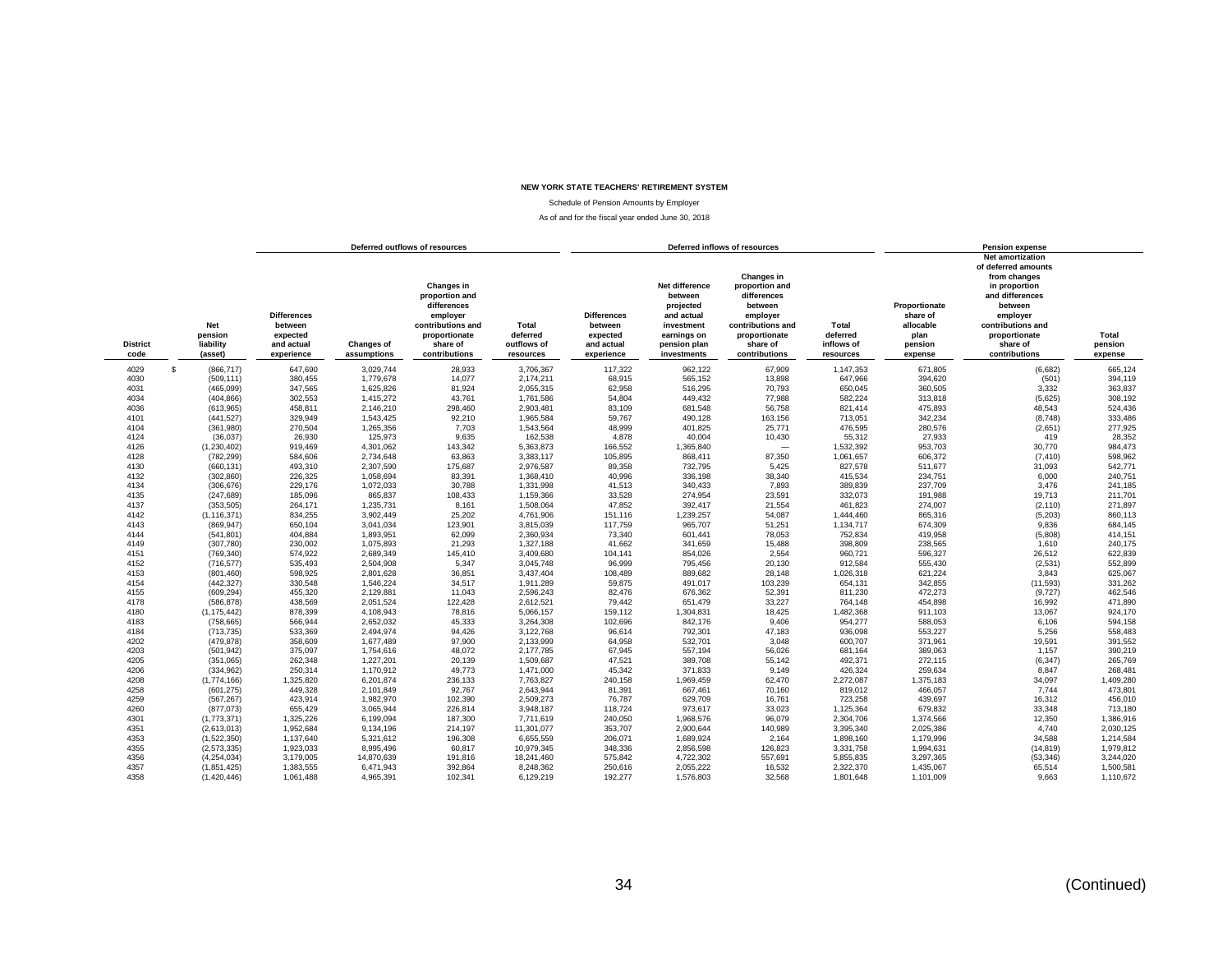#### Schedule of Pension Amounts by Employer

|                         |                |                                               |                                                                       |                                  | Deferred outflows of resources                                                                                                    |                                               |                                                                       |                                                                                                                  | Deferred inflows of resources                                                                                                         |                                              |                                                                      | <b>Pension expense</b>                                                                                                                                                                |                             |
|-------------------------|----------------|-----------------------------------------------|-----------------------------------------------------------------------|----------------------------------|-----------------------------------------------------------------------------------------------------------------------------------|-----------------------------------------------|-----------------------------------------------------------------------|------------------------------------------------------------------------------------------------------------------|---------------------------------------------------------------------------------------------------------------------------------------|----------------------------------------------|----------------------------------------------------------------------|---------------------------------------------------------------------------------------------------------------------------------------------------------------------------------------|-----------------------------|
| <b>District</b><br>code |                | <b>Net</b><br>pension<br>liability<br>(asset) | <b>Differences</b><br>between<br>expected<br>and actual<br>experience | <b>Changes of</b><br>assumptions | <b>Changes in</b><br>proportion and<br>differences<br>employer<br>contributions and<br>proportionate<br>share of<br>contributions | Total<br>deferred<br>outflows of<br>resources | <b>Differences</b><br>between<br>expected<br>and actual<br>experience | Net difference<br>between<br>projected<br>and actual<br>investment<br>earnings on<br>pension plan<br>investments | Changes in<br>proportion and<br>differences<br>between<br>employer<br>contributions and<br>proportionate<br>share of<br>contributions | Total<br>deferred<br>inflows of<br>resources | Proportionate<br>share of<br>allocable<br>plan<br>pension<br>expense | Net amortization<br>of deferred amounts<br>from changes<br>in proportion<br>and differences<br>between<br>employer<br>contributions and<br>proportionate<br>share of<br>contributions | Total<br>pension<br>expense |
| 4360                    | $$\mathbb{S}$$ | (1,527,678)                                   | 1,141,622                                                             | 5,340,238                        | 415,123                                                                                                                           | 6,896,983                                     | 206,792                                                               | 1,695,839                                                                                                        | $\overline{\phantom{0}}$                                                                                                              | 1,902,632                                    | 1,184,126                                                            | 92,871                                                                                                                                                                                | 1,276,997                   |
| 4361                    |                | (2,635,458)                                   | 1,969,456                                                             | 9,212,654                        | $\overline{\phantom{0}}$                                                                                                          | 11,182,110                                    | 356,745                                                               | 2,925,559                                                                                                        | 76,277                                                                                                                                | 3,358,581                                    | 2,042,783                                                            | (14, 733)                                                                                                                                                                             | 2,028,050                   |
| 4363                    |                | (1,551,031)                                   | 1,159,073                                                             | 5,421,872                        | 172,661                                                                                                                           | 6,753,606                                     | 209,953                                                               | 1,721,763                                                                                                        | 103,386                                                                                                                               | 2,035,102                                    | 1,202,228                                                            | 17,987                                                                                                                                                                                | 1,220,215                   |
| 4364                    |                | (1,664,068)                                   | 1,243,544                                                             | 5,817,008                        | 252,582                                                                                                                           | 7,313,134                                     | 225,254                                                               | 1,847,242                                                                                                        | 35,673                                                                                                                                | 2,108,169                                    | 1,289,844                                                            | 39,263                                                                                                                                                                                | 1,329,107                   |
| 4365                    |                | (1,320,509)                                   | 986,806                                                               | 4,616,044                        | 20,334                                                                                                                            | 5,623,184                                     | 178,749                                                               | 1,465,865                                                                                                        | 192,431                                                                                                                               | 1,837,045                                    | 1,023,546                                                            | (30, 500)                                                                                                                                                                             | 993,046                     |
| 4366                    |                | (5,691,729)                                   | 4,253,383                                                             | 19,896,326                       | 335,777                                                                                                                           | 24,485,485                                    | 770,454                                                               | 6,318,252                                                                                                        | 228,959                                                                                                                               | 7,317,665                                    | 4,411,744                                                            | 20,518                                                                                                                                                                                | 4,432,262                   |
| 4367                    |                | (9,464,914)                                   | 7,073,054                                                             | 33,086,085                       | 787,844                                                                                                                           | 40,946,983                                    | 1,281,206                                                             | 10,506,776                                                                                                       | 113,484                                                                                                                               | 11,901,466                                   | 7,336,397                                                            | 111,944                                                                                                                                                                               | 7,448,341                   |
| 4368                    |                | (7, 395, 575)                                 | 5,526,653                                                             | 25,852,385                       | 164,415                                                                                                                           | 31,543,453                                    | 1,001,093                                                             | 8,209,651                                                                                                        | 152,819                                                                                                                               | 9,363,563                                    | 5,732,421                                                            | 1,558                                                                                                                                                                                 | 5,733,978                   |
| 4428                    |                | (439, 301)                                    | 328,286                                                               | 1,535,645                        | 73,018                                                                                                                            | 1,936,949                                     | 59,465                                                                | 487,657                                                                                                          | 112,497                                                                                                                               | 659,620                                      | 340,509                                                              | (2,980)                                                                                                                                                                               | 337,529                     |
| 4430                    |                | (492, 522)                                    | 368,057                                                               | 1,721,686                        | 90,052                                                                                                                            | 2,179,796                                     | 66,670                                                                | 546,737                                                                                                          | 34,952                                                                                                                                | 648,358                                      | 381,761                                                              | 9,282                                                                                                                                                                                 | 391,042                     |
| 4434                    |                | (187, 504)                                    | 140,120                                                               | 655,450                          | 19,756                                                                                                                            | 815,326                                       | 25,381                                                                | 208,144                                                                                                          | 19,672                                                                                                                                | 253,197                                      | 145,337                                                              | 295                                                                                                                                                                                   | 145,632                     |
| 4437                    |                | (722, 115)                                    | 539,631                                                               | 2,524,265                        | 24,115                                                                                                                            | 3,088,011                                     | 97,748                                                                | 801,602                                                                                                          | 2,174                                                                                                                                 | 901,525                                      | 559,722                                                              | 4,116                                                                                                                                                                                 | 563,838                     |
| 4438                    |                | (567, 232)                                    | 423,888                                                               | 1,982,848                        | 60,769                                                                                                                            | 2,467,505                                     | 76,783                                                                | 629,671                                                                                                          | 53,576                                                                                                                                | 760,030                                      | 439,670                                                              | 4,344                                                                                                                                                                                 | 444,014                     |
| 4439                    |                | (683, 668)                                    | 510,899                                                               | 2,389,867                        | 135,065                                                                                                                           | 3,035,831                                     | 92,544                                                                | 758,923                                                                                                          | 74,807                                                                                                                                | 926,274                                      | 529,921                                                              | 7,627                                                                                                                                                                                 | 537,548                     |
| 4504                    |                | (499, 903)                                    | 373,574                                                               | 1,747,490                        | 26,825                                                                                                                            | 2,147,889                                     | 67,669                                                                | 554,931                                                                                                          | 91,694                                                                                                                                | 714,293                                      | 387,483                                                              | (11,050)                                                                                                                                                                              | 376,432                     |
| 4531                    |                | (676.548)                                     | 505,579                                                               | 2,364,980                        | 57,249                                                                                                                            | 2,927,809                                     | 91,580                                                                | 751.020                                                                                                          |                                                                                                                                       | 842,600                                      | 524,403                                                              | 10,446                                                                                                                                                                                | 534,849                     |
| 4532                    |                | (1,045,695)                                   | 781,440                                                               | 3,655,391                        | 67,242                                                                                                                            | 4,504,073                                     | 141,549                                                               | 1,160,801                                                                                                        | 271,902                                                                                                                               | 1,574,253                                    | 810,534                                                              | (34, 386)                                                                                                                                                                             | 776,148                     |
| 4533                    |                | (760, 543)                                    | 568,347                                                               | 2,658,595                        | 80,784                                                                                                                            | 3,307,727                                     | 102,950                                                               | 844,260                                                                                                          | 75,535                                                                                                                                | 1,022,745                                    | 589,508                                                              | 5,787                                                                                                                                                                                 | 595,295                     |
| 4534                    |                | (741, 417)                                    | 554,055                                                               | 2,591,740                        | 30,568                                                                                                                            | 3,176,363                                     | 100,361                                                               | 823,030                                                                                                          | 29,878                                                                                                                                | 953,269                                      | 574,684                                                              | (1, 257)                                                                                                                                                                              | 573,427                     |
| 4557                    |                | (374, 618)                                    | 279,949                                                               | 1,309,535                        | 42,884                                                                                                                            | 1,632,369                                     | 50,710                                                                | 415,854                                                                                                          | 77,988                                                                                                                                | 544,552                                      | 290,372                                                              | (9, 149)                                                                                                                                                                              | 281,223                     |
| 4582                    |                | (783, 746)                                    | 585,687                                                               | 2,739,705                        | 203,812                                                                                                                           | 3,529,204                                     | 106,091                                                               | 870,017                                                                                                          | $\overline{\phantom{0}}$                                                                                                              | 976,108                                      | 607,493                                                              | 37,660                                                                                                                                                                                | 645,153                     |
| 4583                    |                | (625, 410)                                    | 467,364                                                               | 2,186,220                        | 46,438                                                                                                                            | 2,700,022                                     | 84,658                                                                | 694,253                                                                                                          | 151,341                                                                                                                               | 930,252                                      | 484,765                                                              | (16, 261)                                                                                                                                                                             | 468,504                     |
| 4586                    |                | (677, 130)                                    | 506,014                                                               | 2,367,013                        | 150,533                                                                                                                           | 3,023,560                                     | 91,659                                                                | 751,666                                                                                                          | 23,361                                                                                                                                | 866,686                                      | 524,854                                                              | 20,300                                                                                                                                                                                | 545,154                     |
| 4588                    |                | (566, 209)                                    | 423,123                                                               | 1,979,271                        | 203,674                                                                                                                           | 2,606,067                                     | 76,644                                                                | 628,535                                                                                                          | 32,747                                                                                                                                | 737,926                                      | 438,877                                                              | 27,764                                                                                                                                                                                | 466,640                     |
| 4590                    |                | (634, 094)                                    | 473,854                                                               | 2,216,576                        | 141,156                                                                                                                           | 2,831,585                                     | 85,833                                                                | 703,893                                                                                                          | 50,192                                                                                                                                | 839,918                                      | 491,496                                                              | 16,329                                                                                                                                                                                | 507,825                     |
| 4592                    |                | (377, 214)                                    | 281,889                                                               | 1,318,609                        | 4,944                                                                                                                             | 1,605,442                                     | 51,061                                                                | 418,736                                                                                                          | 93,115                                                                                                                                | 562,912                                      | 292,384                                                              | (19, 716)                                                                                                                                                                             | 272,668                     |
| 4593                    |                | (733, 753)                                    | 548,328                                                               | 2,564,949                        | 65,501                                                                                                                            | 3,178,778                                     | 99,324                                                                | 814,522                                                                                                          | 66,556                                                                                                                                | 980,402                                      | 568,743                                                              | (2,588)                                                                                                                                                                               | 566,155                     |
| 4594                    |                | (750, 056)                                    | 560,511                                                               | 2,621,938                        | 434,929                                                                                                                           | 3,617,378                                     | 101,530                                                               | 832,619                                                                                                          | 449,663                                                                                                                               | 1,383,813                                    | 581,380                                                              | (11, 407)                                                                                                                                                                             | 569,973                     |
| 4595                    |                | (792, 637)                                    | 592,331                                                               | 2,770,785                        | 45,595                                                                                                                            | 3,408,711                                     | 107,294                                                               | 879,887                                                                                                          | 106,658                                                                                                                               | 1,093,840                                    | 614,385                                                              | (12, 926)                                                                                                                                                                             | 601,458                     |
| 4596                    |                | (615,986)                                     | 460,322                                                               | 2,153,276                        | 32,400                                                                                                                            | 2,645,998                                     | 83,382                                                                | 683,792                                                                                                          | 25,345                                                                                                                                | 792,519                                      | 477,460                                                              | 2,880                                                                                                                                                                                 | 480,340                     |
| 4597                    |                | (932, 782)                                    | 697,060                                                               | 3,260,684                        | 103,349                                                                                                                           | 4,061,094                                     | 126,265                                                               | 1,035,459                                                                                                        | 78,410                                                                                                                                | 1,240,134                                    | 723,013                                                              | 2,348                                                                                                                                                                                 | 725,362                     |
| 4598                    |                | (850.770)                                     | 635.773                                                               | 2,973,998                        | 4,273                                                                                                                             | 3,614,044                                     | 115.163                                                               | 944.419                                                                                                          | 122,354                                                                                                                               | 1,181,936                                    | 659,444                                                              | (25, 831)                                                                                                                                                                             | 633,613                     |
| 4604                    |                | (1, 100, 652)                                 | 822,508                                                               | 3,847,500                        | 41,971                                                                                                                            | 4,711,979                                     | 148,988                                                               | 1,221,807                                                                                                        | 209,024                                                                                                                               | 1,579,819                                    | 853,132                                                              | (36, 226)                                                                                                                                                                             | 816,906                     |
| 4617                    |                | (443, 073)                                    | 331,105                                                               | 1,548,831                        | 570,013                                                                                                                           | 2,449,949                                     | 59,976                                                                | 491,845                                                                                                          | $\overline{\phantom{m}}$                                                                                                              | 551,821                                      | 343,433                                                              | 124,718                                                                                                                                                                               | 468,151                     |
| 4620                    |                | (770, 330)                                    | 575,661                                                               | 2,692,808                        | 18,187                                                                                                                            | 3,286,657                                     | 104,275                                                               | 855,125                                                                                                          | 76,268                                                                                                                                | 1,035,668                                    | 597,094                                                              | (8, 807)                                                                                                                                                                              | 588,287                     |
| 4651                    |                | (867, 594)                                    | 648,346                                                               | 3,032,810                        | 256,466                                                                                                                           | 3,937,621                                     | 117,441                                                               | 963,095                                                                                                          | 167,306                                                                                                                               | 1,247,842                                    | 672,485                                                              | 5,065                                                                                                                                                                                 | 677,550                     |
| 4653                    |                | (2,964,057)                                   | 2,215,016                                                             | 10,361,324                       | 26,357                                                                                                                            | 12,602,697                                    | 401,226                                                               | 3,290,329                                                                                                        | 413,093                                                                                                                               | 4,104,648                                    | 2,297,485                                                            | (70, 880)                                                                                                                                                                             | 2,226,606                   |
| 4654                    |                | (3,501,313)                                   | 2,616,503                                                             | 12,239,388                       | $\overline{\phantom{0}}$                                                                                                          | 14,855,891                                    | 473,951                                                               | 3,886,725                                                                                                        | 688,691                                                                                                                               | 5,049,366                                    | 2,713,921                                                            | (122, 562)                                                                                                                                                                            | 2,591,359                   |
| 4662                    |                | (659, 589)                                    | 492,906                                                               | 2,305,697                        | 23,608                                                                                                                            | 2,822,211                                     | 89,284                                                                | 732,194                                                                                                          | 44,257                                                                                                                                | 865,736                                      | 511,258                                                              | (3, 373)                                                                                                                                                                              | 507,884                     |
| 4663                    |                | (888,005)                                     | 663,599                                                               | 3,104,159                        | 36,058                                                                                                                            | 3,803,816                                     | 120,204                                                               | 985,753                                                                                                          | 34,644                                                                                                                                | 1,140,600                                    | 688,306                                                              | 729                                                                                                                                                                                   | 689,035                     |
| 4679                    |                | (716, 108)                                    | 535,142                                                               | 2,503,266                        | 280.769                                                                                                                           | 3,319,177                                     | 96,935                                                                | 794,934                                                                                                          | 3,048                                                                                                                                 | 894,917                                      | 555,066                                                              | 57.883                                                                                                                                                                                | 612,949                     |
| 4680                    |                | (546, 277)                                    | 408,229                                                               | 1,909,598                        | 30,253                                                                                                                            | 2,348,079                                     | 73,946                                                                | 606,409                                                                                                          | 50,040                                                                                                                                | 730,396                                      | 423,428                                                              | (1,754)                                                                                                                                                                               | 421,674                     |
| 4701                    |                | (1,047,497)                                   | 782,786                                                               | 3,661,689                        | 207,740                                                                                                                           | 4,652,214                                     | 141,793                                                               | 1,162,801                                                                                                        | 124,609                                                                                                                               | 1,429,203                                    | 811,931                                                              | 27,523                                                                                                                                                                                | 839,454                     |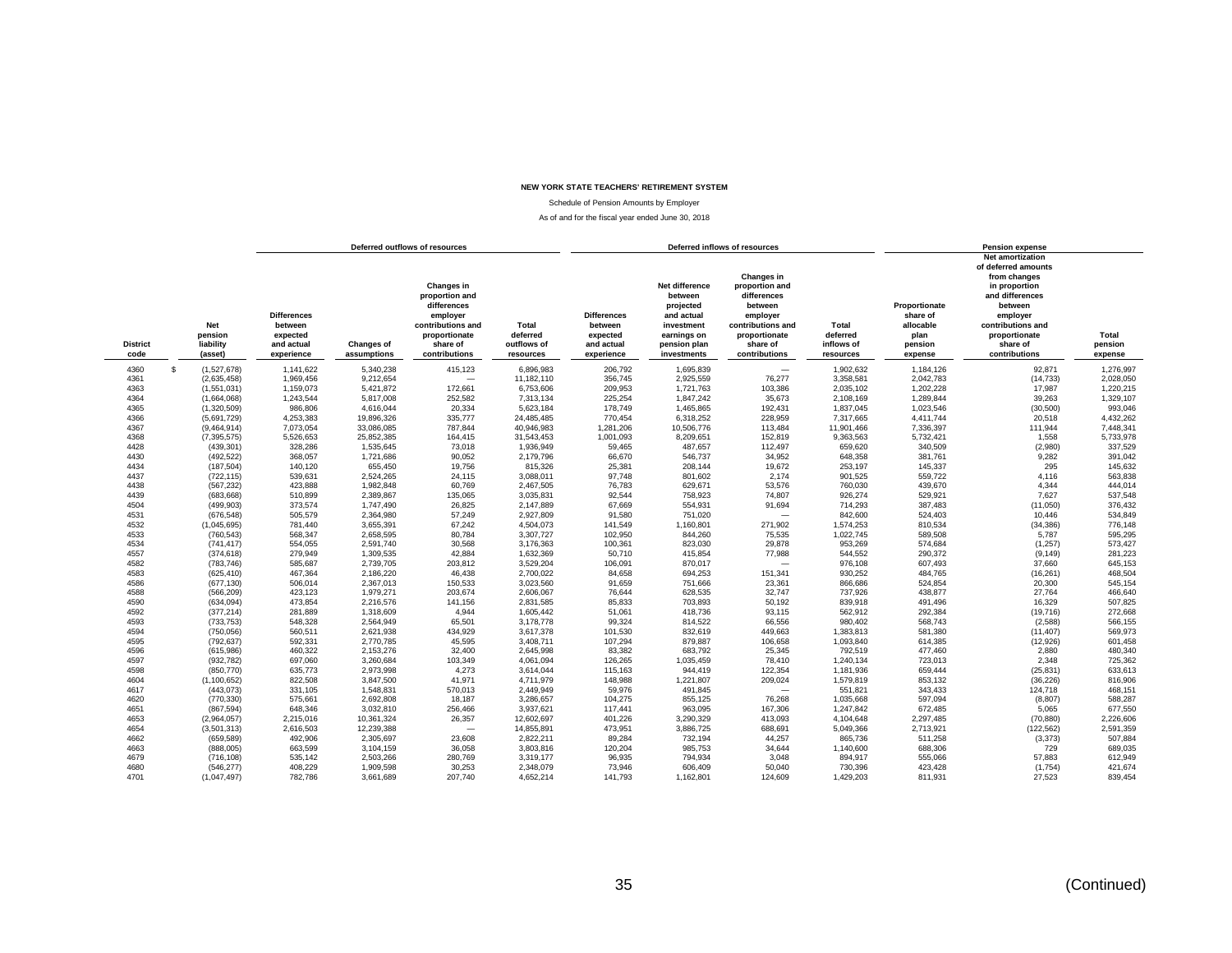#### Schedule of Pension Amounts by Employer

|                         |                                               |                                |                                                                       |                                  | Deferred outflows of resources                                                                                                    |                                                      |                                                                       |                                                                                                                  | Deferred inflows of resources                                                                                                         |                                              |                                                                      | <b>Pension expense</b>                                                                                                                                                                |                             |
|-------------------------|-----------------------------------------------|--------------------------------|-----------------------------------------------------------------------|----------------------------------|-----------------------------------------------------------------------------------------------------------------------------------|------------------------------------------------------|-----------------------------------------------------------------------|------------------------------------------------------------------------------------------------------------------|---------------------------------------------------------------------------------------------------------------------------------------|----------------------------------------------|----------------------------------------------------------------------|---------------------------------------------------------------------------------------------------------------------------------------------------------------------------------------|-----------------------------|
| <b>District</b><br>code | <b>Net</b><br>pension<br>liability<br>(asset) |                                | <b>Differences</b><br>between<br>expected<br>and actual<br>experience | <b>Changes of</b><br>assumptions | <b>Changes in</b><br>proportion and<br>differences<br>employer<br>contributions and<br>proportionate<br>share of<br>contributions | <b>Total</b><br>deferred<br>outflows of<br>resources | <b>Differences</b><br>between<br>expected<br>and actual<br>experience | Net difference<br>between<br>projected<br>and actual<br>investment<br>earnings on<br>pension plan<br>investments | Changes in<br>proportion and<br>differences<br>between<br>employer<br>contributions and<br>proportionate<br>share of<br>contributions | Total<br>deferred<br>inflows of<br>resources | Proportionate<br>share of<br>allocable<br>plan<br>pension<br>expense | Net amortization<br>of deferred amounts<br>from changes<br>in proportion<br>and differences<br>between<br>employer<br>contributions and<br>proportionate<br>share of<br>contributions | Total<br>pension<br>expense |
| 4703                    | $$\mathbb{S}$$                                | (822, 391)                     | 614,566                                                               | 2,874,796                        | 338,905                                                                                                                           | 3,828,267                                            | 111,322                                                               | 912,916                                                                                                          | 5,821                                                                                                                                 | 1,030,059                                    | 637,447                                                              | 62,008                                                                                                                                                                                | 699,456                     |
| 4704                    |                                               | (830, 401)                     | 620,552                                                               | 2,902,797                        | 12,808                                                                                                                            | 3,536,156                                            | 112,406                                                               | 921,809                                                                                                          | 27,670                                                                                                                                | 1,061,884                                    | 643,656                                                              | (3, 492)                                                                                                                                                                              | 640,165                     |
| 4705                    |                                               | (1, 119, 798)                  | 836,816                                                               | 3,914,428                        | 112,981                                                                                                                           | 4,864,225                                            | 151,580                                                               | 1,243,061                                                                                                        | 146,122                                                                                                                               | 1,540,763                                    | 867,972                                                              | (2,697)                                                                                                                                                                               | 865,275                     |
| 4854                    |                                               | (1,068,191)                    | 798,250                                                               | 3,734,028                        | 35,480                                                                                                                            | 4,567,758                                            | 144,594                                                               | 1,185,773                                                                                                        | 171,656                                                                                                                               | 1,502,024                                    | 827,971                                                              | (25, 245)                                                                                                                                                                             | 802,726                     |
| 4855                    |                                               | (331,710)                      | 247,884                                                               | 1,159,543                        | 105,728                                                                                                                           | 1,513,155                                            | 44,901                                                                | 368,223                                                                                                          | $\overline{\phantom{0}}$                                                                                                              | 413,124                                      | 257,113                                                              | 18,716                                                                                                                                                                                | 275,830                     |
| 4857                    |                                               | (2, 190, 356)                  | 1,636,836                                                             | 7,656,732                        | 11,162                                                                                                                            | 9,304,729                                            | 296,495                                                               | 2,431,462                                                                                                        | 555,909                                                                                                                               | 3,283,866                                    | 1,697,778                                                            | (105, 352)                                                                                                                                                                            | 1,592,426                   |
| 4862                    |                                               | (1,911,648)                    | 1,428,559                                                             | 6,682,464                        | 256,295                                                                                                                           | 8,367,317                                            | 258,768                                                               | 2,122,075                                                                                                        | 5,514                                                                                                                                 | 2,386,356                                    | 1,481,747                                                            | 41,956                                                                                                                                                                                | 1,523,703                   |
| 4863                    |                                               | (2,354,788)                    | 1,759,714                                                             | 8,231,530                        | 293,792                                                                                                                           | 10,285,036                                           | 318,753                                                               | 2,613,994                                                                                                        | 134,804                                                                                                                               | 3,067,551                                    | 1,825,232                                                            | 35,700                                                                                                                                                                                | 1,860,932                   |
| 4877                    |                                               | (976, 335)                     | 729,607                                                               | 3,412,931                        | 45,595                                                                                                                            | 4,188,132                                            | 132,160                                                               | 1,083,806                                                                                                        | 133,393                                                                                                                               | 1,349,359                                    | 756,772                                                              | (17, 159)                                                                                                                                                                             | 739,612                     |
| 4879                    |                                               | (718, 209)                     | 536,712                                                               | 2,510,612                        | 94,555                                                                                                                            | 3,141,879                                            | 97,219                                                                | 797,267                                                                                                          | 898                                                                                                                                   | 895,385                                      | 556,695                                                              | 17,988                                                                                                                                                                                | 574,683                     |
| 4883                    |                                               | (25, 497)                      | 19,054                                                                | 89,130                           | 25,549                                                                                                                            | 133,733                                              | 3,451                                                                 | 28,304                                                                                                           | 8,433                                                                                                                                 | 40,188                                       | 19,763                                                               | 3,567                                                                                                                                                                                 | 23,330                      |
| 4884                    |                                               | (310, 624)                     | 232,127                                                               | 1,085,834                        | 6,395                                                                                                                             | 1,324,355                                            | 42,047                                                                | 344,816                                                                                                          | 48,886                                                                                                                                | 435,749                                      | 240,769                                                              | (9, 353)                                                                                                                                                                              | 231,416                     |
| 4885                    |                                               | (828, 722)                     | 619,297                                                               | 2,896,928                        | 130,763                                                                                                                           | 3,646,989                                            | 112,179                                                               | 919,945                                                                                                          | 63,315                                                                                                                                | 1,095,439                                    | 642,355                                                              | 11,553                                                                                                                                                                                | 653,908                     |
| 4890                    |                                               | (1,279,022)                    | 955,803                                                               | 4,471,022                        | 175,048                                                                                                                           | 5,601,873                                            | 173,133                                                               | 1,419,812                                                                                                        | 35,637                                                                                                                                | 1,628,583                                    | 991,389                                                              | 29,199                                                                                                                                                                                | 1,020,588                   |
| 4892                    |                                               |                                | 882,563                                                               | 4,128,421                        | 33,724                                                                                                                            | 5,044,708                                            | 159,867                                                               | 1,311,016                                                                                                        | 60,710                                                                                                                                | 1,531,593                                    | 915,422                                                              | (6,809)                                                                                                                                                                               | 908,614                     |
| 4894                    |                                               | (1, 181, 015)<br>(1, 192, 011) | 890.780                                                               | 4,166,859                        | 205,111                                                                                                                           | 5,262,749                                            | 161,355                                                               | 1,323,223                                                                                                        | 16,105                                                                                                                                | 1,500,682                                    | 923,945                                                              | 40,196                                                                                                                                                                                | 964,141                     |
| 4901                    |                                               | (743, 580)                     | 555,671                                                               | 2,599,301                        | 248,404                                                                                                                           | 3,403,376                                            | 100,654                                                               | 825,431                                                                                                          | 15,479                                                                                                                                | 941,563                                      | 576,360                                                              | 43,597                                                                                                                                                                                | 619,957                     |
|                         |                                               |                                |                                                                       |                                  |                                                                                                                                   | 1,552,021                                            | 43,818                                                                |                                                                                                                  |                                                                                                                                       |                                              | 250,911                                                              |                                                                                                                                                                                       | 252,675                     |
| 4905<br>4906            |                                               | (323, 708)<br>(1,085,123)      | 241,904<br>810,904                                                    | 1,131,571<br>3,793,216           | 178,546<br>92,736                                                                                                                 |                                                      | 146,886                                                               | 359,340<br>1,204,569                                                                                             | 162,557<br>72,656                                                                                                                     | 565,716<br>1,424,112                         |                                                                      | 1,764<br>6,707                                                                                                                                                                        | 847,802                     |
|                         |                                               |                                |                                                                       |                                  |                                                                                                                                   | 4,696,856                                            |                                                                       |                                                                                                                  |                                                                                                                                       |                                              | 841,095                                                              |                                                                                                                                                                                       |                             |
| 4907                    |                                               | (1,714,637)                    | 1,281,334                                                             | 5,993,780                        | 1,772                                                                                                                             | 7,276,887                                            | 232,100                                                               | 1,903,377                                                                                                        | 203,741                                                                                                                               | 2,339,218                                    | 1,329,041                                                            | (34, 846)                                                                                                                                                                             | 1,294,195                   |
| 4908                    |                                               | (471, 720)                     | 352,513                                                               | 1,648,972                        | 18,008                                                                                                                            | 2,019,493                                            | 63,854                                                                | 523,646                                                                                                          | 28,344                                                                                                                                | 615,843                                      | 365,638                                                              | (961)                                                                                                                                                                                 | 364,677                     |
| 4909                    |                                               | (1,230,993)                    | 919,911                                                               | 4,303,126                        | 50,967                                                                                                                            | 5,274,005                                            | 166,632                                                               | 1,366,495                                                                                                        | 54,530                                                                                                                                | 1,587,657                                    | 954,161                                                              | (1,526)                                                                                                                                                                               | 952,635                     |
| 4910                    |                                               | (557,083)                      | 416,304                                                               | 1,947,372                        | 166,004                                                                                                                           | 2,529,679                                            | 75,409                                                                | 618,405                                                                                                          | 67,985                                                                                                                                | 761,799                                      | 431,804                                                              | 13,879                                                                                                                                                                                | 445,683                     |
| 4976                    |                                               | (283, 340)                     | 211,738                                                               | 990,459                          | 25,104                                                                                                                            | 1,227,300                                            | 38,354                                                                | 314,529                                                                                                          | 26,564                                                                                                                                | 379,447                                      | 219,621                                                              | (1, 554)                                                                                                                                                                              | 218,067                     |
| 4978                    |                                               | (320, 383)                     | 239,419                                                               | 1,119,948                        | 4,326                                                                                                                             | 1,363,693                                            | 43,368                                                                | 355,649                                                                                                          | 87,716                                                                                                                                | 486,733                                      | 248,333                                                              | (14, 955)                                                                                                                                                                             | 233,379                     |
| 4979                    |                                               | (450, 444)                     | 336,613                                                               | 1,574,598                        | 38,239                                                                                                                            | 1,949,449                                            | 60,974                                                                | 500,027                                                                                                          | 15,219                                                                                                                                | 576,220                                      | 349,146                                                              | 3,322                                                                                                                                                                                 | 352,468                     |
| 4980                    |                                               | (231, 522)                     | 173,015                                                               | 809,321                          | 50,556                                                                                                                            | 1,032,891                                            | 31,340                                                                | 257,007                                                                                                          | 15,374                                                                                                                                | 303,721                                      | 179,456                                                              | 8,634                                                                                                                                                                                 | 188,090                     |
| 4981                    |                                               | (298, 110)                     | 222,775                                                               | 1,042,090                        |                                                                                                                                   | 1,264,866                                            | 40,353                                                                | 330,925                                                                                                          | 117,358                                                                                                                               | 488,636                                      | 231,070                                                              | (22, 712)                                                                                                                                                                             | 208,358                     |
| 4982                    |                                               | (414, 806)                     | 309,981                                                               | 1,450,020                        | 6,970                                                                                                                             | 1,766,971                                            | 56,150                                                                | 460,467                                                                                                          | 64,785                                                                                                                                | 581,402                                      | 321,523                                                              | (11, 635)                                                                                                                                                                             | 309,887                     |
| 4983                    |                                               | (340, 778)                     | 254,661                                                               | 1,191,243                        | 40,336                                                                                                                            | 1,486,240                                            | 46,129                                                                | 378,290                                                                                                          | 124,955                                                                                                                               | 549,373                                      | 264,142                                                              | (13, 285)                                                                                                                                                                             | 250,857                     |
| 5001                    |                                               | (612, 426)                     | 457,661                                                               | 2,140,830                        | 134,226                                                                                                                           | 2,732,717                                            | 82,900                                                                | 679,839                                                                                                          | 155,695                                                                                                                               | 918,435                                      | 474,701                                                              | (11,768)                                                                                                                                                                              | 462,932                     |
| 5002                    |                                               | (401, 921)                     | 300,352                                                               | 1,404,978                        | 141,902                                                                                                                           | 1,847,233                                            | 54,406                                                                | 446.163                                                                                                          | 213,826                                                                                                                               | 714,394                                      | 311,535                                                              | (7, 494)                                                                                                                                                                              | 304,042                     |
| 5003                    |                                               | (502, 487)                     | 375,505                                                               | 1,756,523                        | 7,315                                                                                                                             | 2,139,343                                            | 68,019                                                                | 557,799                                                                                                          | 67,324                                                                                                                                | 693,142                                      | 389,485                                                              | (13, 702)                                                                                                                                                                             | 375,783                     |
| 5026                    |                                               | (356, 456)                     | 266,377                                                               | 1,246,048                        | 49,869                                                                                                                            | 1,562,293                                            | 48,251                                                                | 395,693                                                                                                          | 15,667                                                                                                                                | 459,611                                      | 276,294                                                              | 7,913                                                                                                                                                                                 | 284,207                     |
| 5027                    |                                               | (708, 482)                     | 529,443                                                               | 2,476,609                        | 252,401                                                                                                                           | 3,258,453                                            | 95,903                                                                | 786,469                                                                                                          | 257,024                                                                                                                               | 1,139,396                                    | 549,155                                                              | (10, 250)                                                                                                                                                                             | 538,905                     |
| 5028                    |                                               | (338, 545)                     | 252,992                                                               | 1,183,435                        | 93,388                                                                                                                            | 1,529,814                                            | 45,827                                                                | 375,810                                                                                                          | 35,912                                                                                                                                | 457,549                                      | 262,411                                                              | 13,801                                                                                                                                                                                | 276,212                     |
| 5076                    |                                               | (931, 170)                     | 695,856                                                               | 3,255,051                        | 125,115                                                                                                                           | 4,076,021                                            | 126,047                                                               | 1,033,670                                                                                                        | 21,688                                                                                                                                | 1,181,404                                    | 721,764                                                              | 22,691                                                                                                                                                                                | 744,455                     |
| 5078                    |                                               | (741, 427)                     | 554,062                                                               | 2,591,772                        | 28,072                                                                                                                            | 3,173,907                                            | 100,362                                                               | 823,040                                                                                                          | 9,373                                                                                                                                 | 932,775                                      | 574,691                                                              | 3,036                                                                                                                                                                                 | 577,727                     |
| 5102                    |                                               | (2, 339, 280)                  | 1,748,125                                                             | 8,177,320                        | 146,471                                                                                                                           | 10,071,916                                           | 316,654                                                               | 2,596,779                                                                                                        | 45,554                                                                                                                                | 2,958,988                                    | 1,813,211                                                            | 19,376                                                                                                                                                                                | 1,832,587                   |
| 5103                    |                                               | (1, 237, 966)                  | 925,122                                                               | 4,327,503                        | 117,594                                                                                                                           | 5,370,220                                            | 167,576                                                               | 1,374,237                                                                                                        | $\overline{\phantom{0}}$                                                                                                              | 1,541,812                                    | 959,566                                                              | 21,382                                                                                                                                                                                | 980,948                     |
| 5107                    |                                               | (853, 398)                     | 637,737                                                               | 2,983,184                        | 2,934                                                                                                                             | 3,623,855                                            | 115,519                                                               | 947,336                                                                                                          | 58,468                                                                                                                                | 1,121,324                                    | 661,481                                                              | (11, 631)                                                                                                                                                                             | 649,850                     |
| 5108                    |                                               | (758,080)                      | 566,507                                                               | 2,649,986                        | 87,595                                                                                                                            | 3,304,088                                            | 102,616                                                               | 841,526                                                                                                          | 114,579                                                                                                                               | 1,058,722                                    | 587,599                                                              | (145)                                                                                                                                                                                 | 587,454                     |
| 5251                    |                                               | (573, 810)                     | 428.804                                                               | 2,005,843                        | 1,669                                                                                                                             | 2,436,316                                            | 77,673                                                                | 636,973                                                                                                          | 143,560                                                                                                                               | 858,206                                      | 444,769                                                              | (25, 941)                                                                                                                                                                             | 418,828                     |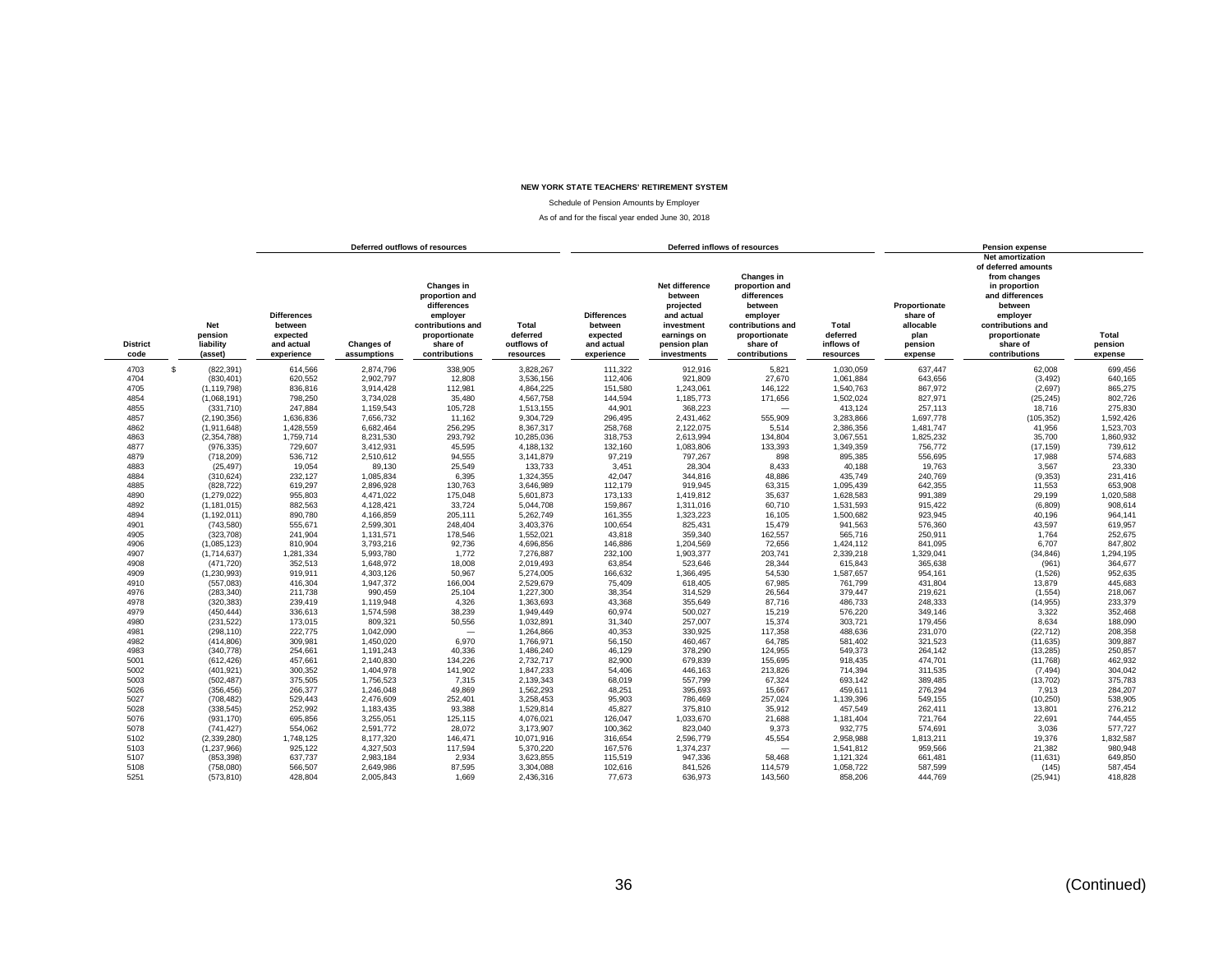#### Schedule of Pension Amounts by Employer

|                         |                                        |                                                                       |                                  | Deferred outflows of resources                                                                                             |                                                      |                                                                       |                                                                                                                  | Deferred inflows of resources                                                                                                                |                                              |                                                                      | <b>Pension expense</b>                                                                                                                                                                |                             |
|-------------------------|----------------------------------------|-----------------------------------------------------------------------|----------------------------------|----------------------------------------------------------------------------------------------------------------------------|------------------------------------------------------|-----------------------------------------------------------------------|------------------------------------------------------------------------------------------------------------------|----------------------------------------------------------------------------------------------------------------------------------------------|----------------------------------------------|----------------------------------------------------------------------|---------------------------------------------------------------------------------------------------------------------------------------------------------------------------------------|-----------------------------|
| <b>District</b><br>code | Net<br>pension<br>liability<br>(asset) | <b>Differences</b><br>between<br>expected<br>and actual<br>experience | <b>Changes of</b><br>assumptions | Changes in<br>proportion and<br>differences<br>employer<br>contributions and<br>proportionate<br>share of<br>contributions | <b>Total</b><br>deferred<br>outflows of<br>resources | <b>Differences</b><br>between<br>expected<br>and actual<br>experience | Net difference<br>between<br>projected<br>and actual<br>investment<br>earnings on<br>pension plan<br>investments | <b>Changes</b> in<br>proportion and<br>differences<br>between<br>employer<br>contributions and<br>proportionate<br>share of<br>contributions | Total<br>deferred<br>inflows of<br>resources | Proportionate<br>share of<br>allocable<br>plan<br>pension<br>expense | Net amortization<br>of deferred amounts<br>from changes<br>in proportion<br>and differences<br>between<br>employer<br>contributions and<br>proportionate<br>share of<br>contributions | Total<br>pension<br>expense |
| 5253                    | \$<br>(778, 377)                       | 581,675                                                               | 2,720,939                        | 17,363                                                                                                                     | 3,319,977                                            | 105,364                                                               | 864,058                                                                                                          | 64,004                                                                                                                                       | 1,033,426                                    | 603,332                                                              | (10, 511)                                                                                                                                                                             | 592,821                     |
| 5276                    | (994, 358)                             | 743,075                                                               | 3,475,932                        | 37,412                                                                                                                     | 4,256,420                                            | 134,600                                                               | 1,103,813                                                                                                        | 82,499                                                                                                                                       | 1,320,911                                    | 770,742                                                              | (11, 236)                                                                                                                                                                             | 759,505                     |
| 5281                    | (347, 885)                             | 259,972                                                               | 1,216,087                        | 138,065                                                                                                                    | 1,614,125                                            | 47,091                                                                | 386.179                                                                                                          | 41,423                                                                                                                                       | 474,694                                      | 269,651                                                              | 22,047                                                                                                                                                                                | 291,698                     |
| 5282                    | (374, 626)                             | 279,955                                                               | 1,309,564                        | 196,110                                                                                                                    | 1,785,629                                            | 50,711                                                                | 415,863                                                                                                          | $\overline{\phantom{0}}$                                                                                                                     | 466,574                                      | 290,378                                                              | 40,448                                                                                                                                                                                | 330,826                     |
| 5301                    | (416, 979)                             | 311,605                                                               | 1,457,615                        | 42,072                                                                                                                     | 1,811,292                                            | 56,444                                                                | 462,878                                                                                                          | 429                                                                                                                                          | 519,751                                      | 323,207                                                              | 8,233                                                                                                                                                                                 | 331,440                     |
| 5303                    | (241, 925)                             | 180,789                                                               | 845,686                          | 55,349                                                                                                                     | 1,081,824                                            | 32,748                                                                | 268,555                                                                                                          | 5,831                                                                                                                                        | 307,134                                      | 187,520                                                              | 8,382                                                                                                                                                                                 | 195,901                     |
| 5305                    | (297, 938)                             | 222,647                                                               | 1,041,490                        | 64,752                                                                                                                     | 1,328,888                                            | 40,330                                                                | 330,734                                                                                                          | $\overline{\phantom{0}}$                                                                                                                     | 371,064                                      | 230,936                                                              | 13,599                                                                                                                                                                                | 244,536                     |
| 5306                    | (500, 297)                             | 373,868                                                               | 1,748,868                        | 78,447                                                                                                                     | 2,201,183                                            | 67,722                                                                | 555,368                                                                                                          | 8,059                                                                                                                                        | 631,149                                      | 387,788                                                              | 14,944                                                                                                                                                                                | 402,732                     |
| 5307                    | (646, 955)                             | 483,464                                                               | 2,261,533                        | 181,466                                                                                                                    | 2,926,464                                            | 87,574                                                                | 718,170                                                                                                          | 40,183                                                                                                                                       | 845,927                                      | 501,465                                                              | 25,338                                                                                                                                                                                | 526,803                     |
| 5308                    | (490, 240)                             | 366,352                                                               | 1,713,710                        | 60,681                                                                                                                     | 2,140,743                                            | 66,361                                                                | 544,204                                                                                                          | 7,415                                                                                                                                        | 617,979                                      | 379,992                                                              | 12,093                                                                                                                                                                                | 392,085                     |
| 5309                    | (214, 851)                             | 160,557                                                               | 751,046                          | 38,546                                                                                                                     | 950,149                                              | 29,083                                                                | 238,501                                                                                                          | 12,912                                                                                                                                       | 280,496                                      | 166,534                                                              | 3,779                                                                                                                                                                                 | 170,314                     |
| 5351                    | (2,980,935)                            | 2,227,629                                                             | 10,420,325                       | 253,920                                                                                                                    | 12,901,873                                           | 403,511                                                               | 3,309,065                                                                                                        | 143,485                                                                                                                                      | 3,856,060                                    | 2,310,568                                                            | 24,774                                                                                                                                                                                | 2,335,342                   |
| 5352                    | (30, 789)                              | 23,008                                                                | 107,627                          | 5,985                                                                                                                      | 136,620                                              | 4,168                                                                 | 34,178                                                                                                           | 4,983                                                                                                                                        | 43,328                                       | 23,865                                                               | 298                                                                                                                                                                                   | 24,162                      |
| 5353                    | (323, 212)                             | 241,534                                                               | 1,129,839                        | 51,059                                                                                                                     | 1,422,432                                            | 43,751                                                                | 358,790                                                                                                          | 4,875                                                                                                                                        | 407,417                                      | 250,527                                                              | 7,927                                                                                                                                                                                 | 258,453                     |
| 5354                    | (1,000,986)                            | 748,029                                                               | 3,499,104                        | $\overline{\phantom{0}}$                                                                                                   | 4,247,134                                            | 135,497                                                               | 1,111,171                                                                                                        | 323,691                                                                                                                                      | 1,570,359                                    | 775,880                                                              | (59, 867)                                                                                                                                                                             | 716,013                     |
| 5355                    | (1, 857, 840)                          | 1,388,349                                                             | 6.494.369                        | 131.753                                                                                                                    | 8,014,471                                            | 251,484                                                               | 2,062,344                                                                                                        | 34,999                                                                                                                                       | 2.348.827                                    | 1,440,040                                                            | 16,115                                                                                                                                                                                | 1,456,154                   |
| 5356                    | (632, 852)                             | 472,925                                                               | 2,212,233                        | 137,751                                                                                                                    | 2,822,910                                            | 85,665                                                                | 702,514                                                                                                          | 99,656                                                                                                                                       | 887,835                                      | 490,533                                                              | 5,695                                                                                                                                                                                 | 496,228                     |
| 5357                    | (2,624,223)                            | 1,961,061                                                             | 9,173,381                        | 642,854                                                                                                                    | 11,777,296                                           | 355,225                                                               | 2,913,088                                                                                                        | $\overline{\phantom{0}}$                                                                                                                     | 3,268,312                                    | 2,034,075                                                            | 114,042                                                                                                                                                                               | 2,148,116                   |
| 5358                    | (5,630,972)                            | 4,207,980                                                             | 19,683,941                       | 119,418                                                                                                                    | 24,011,339                                           | 762,229                                                               | 6,250,808                                                                                                        | 514,233                                                                                                                                      | 7,527,270                                    | 4,364,651                                                            | (83, 882)                                                                                                                                                                             | 4,280,769                   |
| 5359                    | (499, 156)                             | 373,015                                                               | 1,744,877                        | 54,552                                                                                                                     | 2,172,444                                            | 67,568                                                                | 554,101                                                                                                          | 46,845                                                                                                                                       | 668,514                                      | 386,903                                                              | 397                                                                                                                                                                                   | 387,300                     |
| 5360                    | (357, 808)                             | 267,387                                                               | 1,250,773                        | 52,595                                                                                                                     | 1,570,754                                            | 48,434                                                                | 397,194                                                                                                          | 8,920                                                                                                                                        | 454,548                                      | 277,342                                                              | 9,894                                                                                                                                                                                 | 287,236                     |
| 5361                    | (2,643,069)                            | 1,975,144                                                             | 9,239,260                        | 188,566                                                                                                                    | 11,402,970                                           | 357,776                                                               | 2,934,008                                                                                                        | $\overline{\phantom{0}}$                                                                                                                     | 3,291,784                                    | 2,048,682                                                            | 36,234                                                                                                                                                                                | 2,084,916                   |
| 5362                    | (293, 240)                             | 219,136                                                               | 1,025,065                        | 68,196                                                                                                                     | 1,312,396                                            | 39,694                                                                | 325,518                                                                                                          | 71,250                                                                                                                                       | 436,462                                      | 227,294                                                              | 2,929                                                                                                                                                                                 | 230,224                     |
| 5363                    | (2,323,595)                            | 1,736,404                                                             | 8,122,490                        | 213,581                                                                                                                    | 10,072,475                                           | 314,531                                                               | 2,579,368                                                                                                        | 136,756                                                                                                                                      | 3,030,654                                    | 1,801,054                                                            | 7,944                                                                                                                                                                                 | 1,808,997                   |
| 5364                    | (620, 020)                             | 463,336                                                               | 2,167,376                        | 2,714                                                                                                                      | 2,633,425                                            | 83,928                                                                | 688,269                                                                                                          | 150,496                                                                                                                                      | 922,694                                      | 480,587                                                              | (30, 349)                                                                                                                                                                             | 450,238                     |
| 5365                    | (24, 305)                              | 18,163                                                                | 84,963                           | 25,935                                                                                                                     | 129,061                                              | 3,290                                                                 | 26,981                                                                                                           | 2,323                                                                                                                                        | 32,594                                       | 18,839                                                               | 4,428                                                                                                                                                                                 | 23,268                      |
| 5367                    | (626, 358)                             | 468,073                                                               | 2,189,533                        | 143,754                                                                                                                    | 2,801,359                                            | 84,786                                                                | 695,305                                                                                                          | 74,098                                                                                                                                       | 854,190                                      | 485,500                                                              | 17,989                                                                                                                                                                                | 503,489                     |
| 5368                    | (497, 922)                             | 372,093                                                               | 1,740,565                        | 47,551                                                                                                                     | 2,160,209                                            | 67,401                                                                | 552,732                                                                                                          | 23,131                                                                                                                                       | 643,263                                      | 385,947                                                              | 6,534                                                                                                                                                                                 | 392,481                     |
| 5369                    | (154, 144)                             | 115,191                                                               | 538,836                          | 16,116                                                                                                                     | 670,143                                              | 20,866                                                                | 171,112                                                                                                          | 65,618                                                                                                                                       | 257,595                                      | 119,480                                                              | (10, 603)                                                                                                                                                                             | 108,877                     |
| 5371                    | (190, 773)                             | 142,563                                                               | 666,876                          | 28,221                                                                                                                     | 837,660                                              | 25,824                                                                | 211,772                                                                                                          | 39,108                                                                                                                                       | 276,704                                      | 147,871                                                              | (1, 447)                                                                                                                                                                              | 146,424                     |
| 5372                    | (1, 289, 212)                          | 963,417                                                               | 4,506,640                        | 356,174                                                                                                                    | 5,826,231                                            | 174,512                                                               | 1,431,123                                                                                                        | 73,645                                                                                                                                       | 1,679,280                                    | 999,287                                                              | 48,276                                                                                                                                                                                | 1,047,563                   |
| 5375                    | (1,837,944)                            | 1,373,480                                                             | 6,424,819                        | 296,098                                                                                                                    | 8,094,397                                            | 248,791                                                               | 2,040,257                                                                                                        | $\overline{\phantom{0}}$                                                                                                                     | 2,289,048                                    | 1,424,618                                                            | 61,065                                                                                                                                                                                | 1,485,683                   |
| 5376                    | (786, 051)                             | 587,410                                                               | 2,747,764                        | 63,594                                                                                                                     | 3,398,767                                            | 106,403                                                               | 872,576                                                                                                          | 300,061                                                                                                                                      | 1,279,040                                    | 609,280                                                              | (50, 421)                                                                                                                                                                             | 558,859                     |
| 5379                    | (43, 923)                              | 32,823                                                                | 153,538                          | 38,081                                                                                                                     | 224,442                                              | 5,946                                                                 | 48,757                                                                                                           | 59,569                                                                                                                                       | 114,272                                      | 34,045                                                               | (850)                                                                                                                                                                                 | 33,195                      |
| 5380                    | (359, 024)                             | 268,296                                                               | 1,255,024                        | 58,905                                                                                                                     | 1,582,224                                            | 48,599                                                                | 398,544                                                                                                          | 34,273                                                                                                                                       | 481,415                                      | 278,285                                                              | 6,447                                                                                                                                                                                 | 284,732                     |
| 5403                    | (4,226,269)                            | 3,158,257                                                             | 14,773,583                       | 303,771                                                                                                                    | 18,235,611                                           | 572,084                                                               | 4,691,481                                                                                                        | 288,564                                                                                                                                      | 5,552,128                                    | 3,275,845                                                            | (240)                                                                                                                                                                                 | 3,275,604                   |
| 5406                    | (1,749,884)                            | 1,307,674                                                             | 6,116,993                        | 154,846                                                                                                                    | 7,579,513                                            | 236,871                                                               | 1,942,505                                                                                                        | 110,723                                                                                                                                      | 2,290,098                                    | 1,356,361                                                            | 10,309                                                                                                                                                                                | 1,366,670                   |
| 5407                    | (2,788,691)                            | 2,083,966                                                             | 9,748,303                        | 326,299                                                                                                                    | 12,158,569                                           | 377.488                                                               | 3,095,659                                                                                                        | 82,318                                                                                                                                       | 3,555,465                                    | 2,161,556                                                            | 42,280                                                                                                                                                                                | 2,203,836                   |
| 5408                    | (2,965,053)                            | 2,215,760                                                             | 10,364,804                       | 260,242                                                                                                                    | 12,840,806                                           | 401,361                                                               | 3,291,434                                                                                                        | 117,393                                                                                                                                      | 3,810,188                                    | 2,298,257                                                            | 23,921                                                                                                                                                                                | 2,322,178                   |
| 5409                    | (3,464,167)                            | 2,588,744                                                             | 12,109,536                       | 55,706                                                                                                                     | 14,753,985                                           | 468,923                                                               | 3,845,489                                                                                                        | 68,992                                                                                                                                       | 4,383,403                                    | 2,685,128                                                            | (341)                                                                                                                                                                                 | 2,684,786                   |
| 5415                    | (1,927,854)                            | 1,440,670                                                             | 6,739,115                        | 183,885                                                                                                                    | 8,363,670                                            | 260,962                                                               | 2,140,065                                                                                                        | 31,375                                                                                                                                       | 2,432,401                                    | 1,494,309                                                            | 31,782                                                                                                                                                                                | 1,526,091                   |
| 5416                    | (715, 259)                             | 534,507                                                               | 2,500,300                        | 96,232                                                                                                                     | 3,131,039                                            | 96,820                                                                | 793,992                                                                                                          | 17,525                                                                                                                                       | 908,337                                      | 554,408                                                              | 15,435                                                                                                                                                                                | 569,843                     |
| 5418                    | (3,611,408)                            | 2,698,776                                                             | 12,624,239                       | 271,208                                                                                                                    | 15,594,223                                           | 488.854                                                               | 4,008,938                                                                                                        | 101,269                                                                                                                                      | 4.599.060                                    | 2,799,256                                                            | 27.116                                                                                                                                                                                | 2,826,372                   |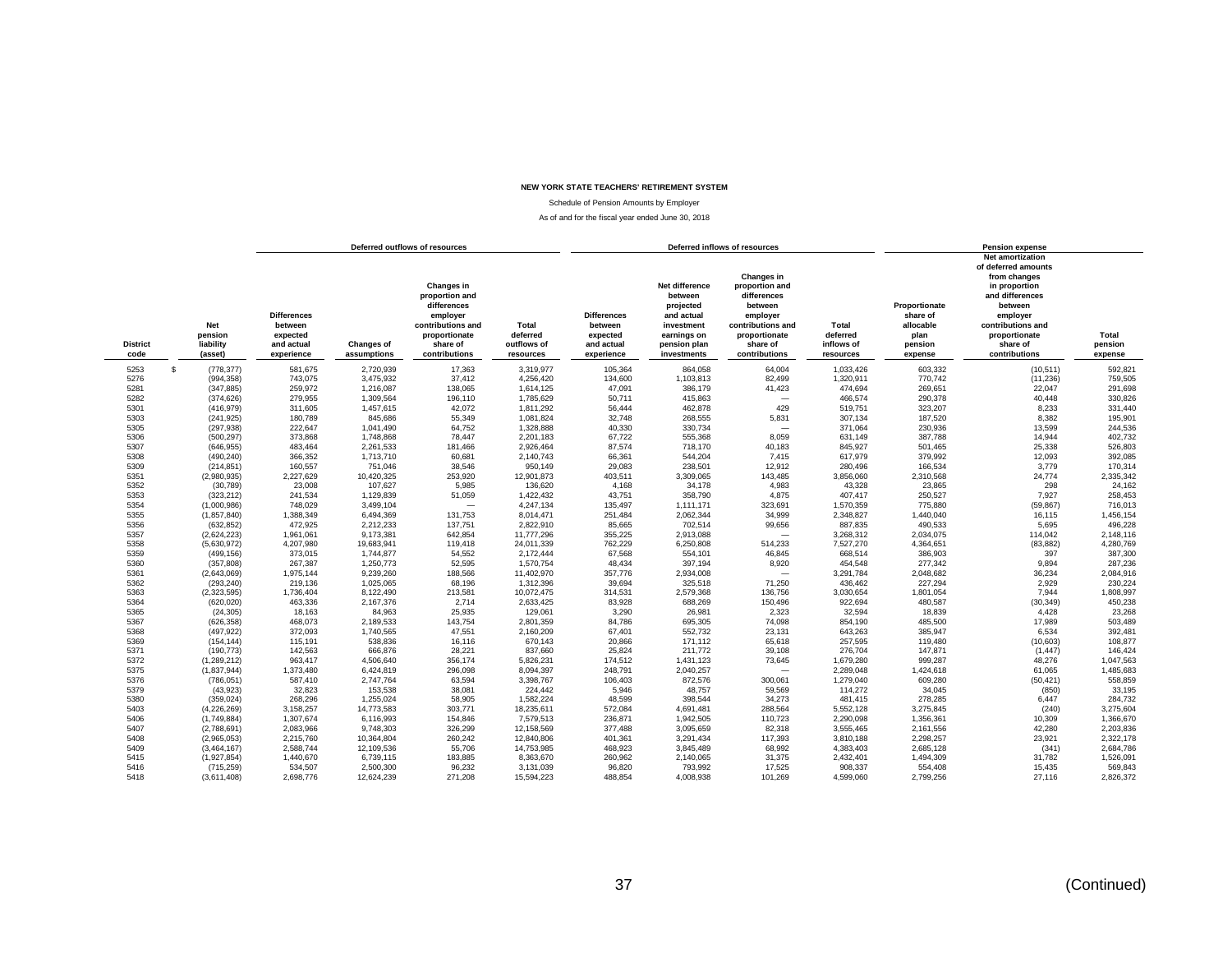#### Schedule of Pension Amounts by Employer

|                         |                                        |                                                                       | Deferred outflows of resources   |                                                                                                                                   |                                               | Deferred inflows of resources                                         |                                                                                                                  |                                                                                                                                              |                                              | <b>Pension expense</b>                                               |                                                                                                                                                                                       |                             |
|-------------------------|----------------------------------------|-----------------------------------------------------------------------|----------------------------------|-----------------------------------------------------------------------------------------------------------------------------------|-----------------------------------------------|-----------------------------------------------------------------------|------------------------------------------------------------------------------------------------------------------|----------------------------------------------------------------------------------------------------------------------------------------------|----------------------------------------------|----------------------------------------------------------------------|---------------------------------------------------------------------------------------------------------------------------------------------------------------------------------------|-----------------------------|
| <b>District</b><br>code | Net<br>pension<br>liability<br>(asset) | <b>Differences</b><br>between<br>expected<br>and actual<br>experience | <b>Changes of</b><br>assumptions | <b>Changes in</b><br>proportion and<br>differences<br>employer<br>contributions and<br>proportionate<br>share of<br>contributions | Total<br>deferred<br>outflows of<br>resources | <b>Differences</b><br>between<br>expected<br>and actual<br>experience | Net difference<br>between<br>projected<br>and actual<br>investment<br>earnings on<br>pension plan<br>investments | <b>Changes</b> in<br>proportion and<br>differences<br>between<br>employer<br>contributions and<br>proportionate<br>share of<br>contributions | Total<br>deferred<br>inflows of<br>resources | Proportionate<br>share of<br>allocable<br>plan<br>pension<br>expense | Net amortization<br>of deferred amounts<br>from changes<br>in proportion<br>and differences<br>between<br>employer<br>contributions and<br>proportionate<br>share of<br>contributions | Total<br>pension<br>expense |
| 5420                    | \$<br>(3,349,164)                      | 2,502,803                                                             | 11,707,526                       | 398,846                                                                                                                           | 14,609,176                                    | 453,355                                                               | 3,717,828                                                                                                        | 45,324                                                                                                                                       | 4,216,507                                    | 2,595,987                                                            | 68,661                                                                                                                                                                                | 2,664,648                   |
| 5427                    | (168, 277)                             | 125,752                                                               | 588,237                          | 7,483                                                                                                                             | 721,472                                       | 22,779                                                                | 186,800                                                                                                          | 4,832                                                                                                                                        | 214,411                                      | 130,434                                                              | 372                                                                                                                                                                                   | 130,805                     |
| 5457                    | (2,790,656)                            | 2,085,435                                                             | 9,755,175                        | 156,368                                                                                                                           | 11,996,978                                    | 377,754                                                               | 3,097,841                                                                                                        | 937,806                                                                                                                                      | 4,413,401                                    | 2,163,080                                                            | (152, 087)                                                                                                                                                                            | 2,010,992                   |
| 5458                    | (2,892,427)                            | 2,161,487                                                             | 10,110,929                       | 269,332                                                                                                                           | 12,541,748                                    | 391,530                                                               | 3,210,814                                                                                                        | 158,603                                                                                                                                      | 3,760,947                                    | 2,241,963                                                            | 29,026                                                                                                                                                                                | 2,270,990                   |
| 5501                    | (1, 127, 897)                          | 842,869                                                               | 3,942,741                        | 200,076                                                                                                                           | 4,985,686                                     | 152,676                                                               | 1,252,052                                                                                                        | 8,279                                                                                                                                        | 1,413,008                                    | 874,250                                                              | 32,817                                                                                                                                                                                | 907,067                     |
| 5504                    | (1,057,786)                            | 790,475                                                               | 3,697,657                        | 285,200                                                                                                                           | 4,773,332                                     | 143,186                                                               | 1,174,223                                                                                                        | $\overline{\phantom{0}}$                                                                                                                     | 1,317,409                                    | 819,906                                                              | 51,983                                                                                                                                                                                | 871,889                     |
| 5505                    | (300, 924)                             | 224,878                                                               | 1,051,927                        | 98,544                                                                                                                            | 1,375,350                                     | 40,734                                                                | 334,049                                                                                                          | 19,620                                                                                                                                       | 394,403                                      | 233,251                                                              | 13,428                                                                                                                                                                                | 246,679                     |
| 5506                    | (509, 992)                             | 381,113                                                               | 1,782,755                        | 64,300                                                                                                                            | 2,228,168                                     | 69,034                                                                | 566,129                                                                                                          | 45,520                                                                                                                                       | 680,684                                      | 395,302                                                              | 441                                                                                                                                                                                   | 395,743                     |
| 5507                    | (561, 072)                             | 419,285                                                               | 1,961,316                        | 131,308                                                                                                                           | 2,511,909                                     | 75,949                                                                | 622,833                                                                                                          | 30,008                                                                                                                                       | 728,790                                      | 434,896                                                              | 16,800                                                                                                                                                                                | 451,695                     |
| 5527                    | (640, 542)                             | 478,672                                                               | 2,239,114                        | 84,065                                                                                                                            | 2,801,850                                     | 86,706                                                                | 711,050                                                                                                          | 38,261                                                                                                                                       | 836,018                                      | 496,494                                                              | 12,533                                                                                                                                                                                | 509,026                     |
| 5528                    | (715,066)                              | 534,363                                                               | 2,499,626                        | 74,503                                                                                                                            | 3,108,493                                     | 96,794                                                                | 793,778                                                                                                          | 133,170                                                                                                                                      | 1,023,742                                    | 554,259                                                              | (15, 254)                                                                                                                                                                             | 539,004                     |
| 5530                    | (943, 038)                             | 704,725                                                               | 3,296,536                        | 49,466                                                                                                                            | 4,050,726                                     | 127,653                                                               | 1,046,844                                                                                                        | 265,243                                                                                                                                      | 1,439,740                                    | 730,963                                                              | (34, 844)                                                                                                                                                                             | 696,118                     |
| 5533                    | (359, 305)                             | 268,505                                                               | 1,256,005                        | 186,841                                                                                                                           | 1,711,352                                     | 48,637                                                                | 398,856                                                                                                          | 17,048                                                                                                                                       | 464,540                                      | 278,502                                                              | 27,603                                                                                                                                                                                | 306,105                     |
| 5534                    | (610, 596)                             | 456,293                                                               | 2,134,432                        | 80,522                                                                                                                            | 2,671,247                                     | 82,652                                                                | 677,808                                                                                                          | 22,582                                                                                                                                       | 783,042                                      | 473,282                                                              | 11,283                                                                                                                                                                                | 484,565                     |
| 5535                    | (1,085,767)                            | 811,385                                                               | 3,795,467                        | 19,182                                                                                                                            | 4,626,034                                     | 146,973                                                               | 1,205,284                                                                                                        | 25,989                                                                                                                                       | 1,378,246                                    | 841,594                                                              | (2,812)                                                                                                                                                                               | 838,782                     |
| 5541                    | (589, 140)                             | 440,259                                                               | 2,059,430                        | 36,228                                                                                                                            | 2,535,917                                     | 79,748                                                                | 653,990                                                                                                          | 65,940                                                                                                                                       | 799,678                                      | 456,651                                                              | (8, 130)                                                                                                                                                                              | 448,520                     |
| 5601                    | (1,656,940)                            | 1,238,218                                                             | 5,792,093                        | 6,044                                                                                                                             | 7,036,355                                     | 224,290                                                               | 1,839,330                                                                                                        | 92,755                                                                                                                                       | 2,156,374                                    | 1,284,319                                                            | (18, 200)                                                                                                                                                                             | 1,266,119                   |
| 5676                    | (443, 994)                             | 331,793                                                               | 1,552,050                        | 11,576                                                                                                                            | 1,895,420                                     | 60,101                                                                | 492,867                                                                                                          | 15,340                                                                                                                                       | 568,308                                      | 344,146                                                              |                                                                                                                                                                                       | 344,147                     |
| 5677                    | (387, 794)                             | 289,795                                                               | 1,355,594                        |                                                                                                                                   | 1,645,389                                     | 52,493                                                                | 430,481                                                                                                          | 78,447                                                                                                                                       | 561,421                                      | 300,585                                                              | (14, 976)                                                                                                                                                                             | 285,608                     |
| 5678                    | (460, 010)                             | 343,761                                                               | 1,608,035                        | 177,940                                                                                                                           | 2,129,737                                     | 62,269                                                                | 510,646                                                                                                          | 131,499                                                                                                                                      | 704,413                                      | 356,560                                                              | 3,955                                                                                                                                                                                 | 360,515                     |
| 5679                    | (903, 689)                             | 675,319                                                               | 3,158,985                        | 105,346                                                                                                                           | 3,939,650                                     | 122,327                                                               | 1,003,163                                                                                                        | 3,152                                                                                                                                        | 1,128,642                                    | 700,463                                                              | 18,956                                                                                                                                                                                | 719,418                     |
| 5680                    | (825, 747)                             | 617,074                                                               | 2,886,528                        | 216,557                                                                                                                           | 3,720,159                                     | 111,776                                                               | 916,642                                                                                                          | 5,477                                                                                                                                        | 1,033,896                                    | 640,049                                                              | 40,796                                                                                                                                                                                | 680,845                     |
| 5681                    | (407, 637)                             | 304,624                                                               | 1,424,959                        | 22,312                                                                                                                            | 1,751,895                                     | 55,179                                                                | 452,508                                                                                                          | 23,679                                                                                                                                       | 531,367                                      | 315,966                                                              | 851                                                                                                                                                                                   | 316,817                     |
| 5682                    | (494, 768)                             | 369,736                                                               | 1,729,539                        | 5,676                                                                                                                             | 2,104,952                                     | 66,974                                                                | 549,230                                                                                                          | 62,741                                                                                                                                       | 678,945                                      | 383,502                                                              | (10, 937)                                                                                                                                                                             | 372,565                     |
| 5683                    | (764, 792)                             | 571,523                                                               | 2,673,450                        | 26,609                                                                                                                            | 3,271,582                                     | 103,525                                                               | 848,977                                                                                                          | 56,890                                                                                                                                       | 1,009,393                                    | 592,802                                                              | (7,006)                                                                                                                                                                               | 585,796                     |
| 5684                    | (318, 322)                             | 237,880                                                               | 1,112,745                        | 21,478                                                                                                                            | 1,372,103                                     | 43,089                                                                | 353,362                                                                                                          | 4,435                                                                                                                                        | 400,886                                      | 246,736                                                              | 4,175                                                                                                                                                                                 | 250,912                     |
| 5685                    | (522, 157)                             | 390,204                                                               | 1,825,282                        | 75,882                                                                                                                            | 2,291,368                                     | 70,681                                                                | 579,634                                                                                                          | 21,055                                                                                                                                       | 671,370                                      | 404,732                                                              | 12,604                                                                                                                                                                                | 417,335                     |
| 5687                    | (936, 910)                             | 700,145                                                               | 3,275,115                        | 15,968                                                                                                                            | 3,991,228                                     | 126,824                                                               | 1,040,042                                                                                                        | 44,910                                                                                                                                       | 1,211,775                                    | 726,213                                                              | (6, 589)                                                                                                                                                                              | 719,624                     |
| 5688                    | (327, 191)                             | 244,507                                                               | 1,143,748                        | 83,023                                                                                                                            | 1,471,279                                     | 44,290                                                                | 363,207                                                                                                          | $\overline{\phantom{0}}$                                                                                                                     | 407,497                                      | 253,611                                                              | 16,279                                                                                                                                                                                | 269,889                     |
| 5691                    | (139, 720)                             | 104,411                                                               | 488,412                          | 8,971                                                                                                                             | 601,794                                       | 18,913                                                                | 155,100                                                                                                          | 29,697                                                                                                                                       | 203,709                                      | 108,299                                                              | (4, 198)                                                                                                                                                                              | 104,101                     |
| 5692                    | (749, 499)                             | 560,094                                                               | 2,619,989                        | 64,513                                                                                                                            | 3,244,596                                     | 101,455                                                               | 832,000                                                                                                          | 24,137                                                                                                                                       | 957,592                                      | 580,948                                                              | 9,894                                                                                                                                                                                 | 590,841                     |
| 5693                    | (224, 280)                             | 167,602                                                               | 784,004                          | 85,364                                                                                                                            | 1,036,971                                     | 30,359                                                                | 248,967                                                                                                          | 6,250                                                                                                                                        | 285,577                                      | 173,842                                                              | 16,051                                                                                                                                                                                | 189,893                     |
| 5694                    | (188, 649)                             | 140,976                                                               | 659,451                          | 71,760                                                                                                                            | 872,187                                       | 25,536                                                                | 209,415                                                                                                          | 2,016                                                                                                                                        | 236,967                                      | 146,225                                                              | 13,278                                                                                                                                                                                | 159,503                     |
| 5695                    | (202, 937)                             | 151,653                                                               | 709,399                          | 21,058                                                                                                                            | 882,110                                       | 27,470                                                                | 225,276                                                                                                          | 22,361                                                                                                                                       | 275,107                                      | 157,300                                                              | (974)                                                                                                                                                                                 | 156,326                     |
| 5801                    | (2,646,255)                            | 1,977,525                                                             | 9,250,397                        | $\overline{\phantom{0}}$                                                                                                          | 11,227,922                                    | 358,207                                                               | 2,937,544                                                                                                        | 332,949                                                                                                                                      | 3,628,700                                    | 2,051,152                                                            | (69, 560)                                                                                                                                                                             | 1,981,591                   |
| 5806                    | (1,537,016)                            | 1,148,600                                                             | 5,372,879                        | 62,641                                                                                                                            | 6,584,120                                     | 208,056                                                               | 1,706,205                                                                                                        | 165,006                                                                                                                                      | 2,079,268                                    | 1,191,364                                                            | (15, 455)                                                                                                                                                                             | 1,175,909                   |
| 5807                    | (522, 530)                             | 390,483                                                               | 1,826,586                        | 485,508                                                                                                                           | 2,702,576                                     | 70,732                                                                | 580,048                                                                                                          | 109,250                                                                                                                                      | 760,030                                      | 405,021                                                              | 93,401                                                                                                                                                                                | 498,422                     |
| 5812                    | (610, 632)                             | 456,320                                                               | 2,134,560                        | 31,466                                                                                                                            | 2,622,346                                     | 82,657                                                                | 677,848                                                                                                          | 48,790                                                                                                                                       | 809,296                                      | 473,310                                                              | (4,809)                                                                                                                                                                               | 468,501                     |
| 5813                    | (740, 190)                             | 553,138                                                               | 2,587,450                        | 162,102                                                                                                                           | 3,302,690                                     | 100,195                                                               | 821,667                                                                                                          | 6,981                                                                                                                                        | 928,844                                      | 573,732                                                              | 32,515                                                                                                                                                                                | 606,247                     |
| 5817                    | (2, 191, 185)                          | 1,637,455                                                             | 7,659,630                        | 302,082                                                                                                                           | 9,599,167                                     | 296,607                                                               | 2,432,383                                                                                                        | 128,965                                                                                                                                      | 2,857,955                                    | 1,698,421                                                            | 20,852                                                                                                                                                                                | 1,719,273                   |
| 5820                    | (622, 692)                             | 465,333                                                               | 2,176,719                        | 706,517                                                                                                                           | 3,348,569                                     | 84,290                                                                | 691,236                                                                                                          | $\overline{\phantom{0}}$                                                                                                                     | 775,526                                      | 482,658                                                              | 137,317                                                                                                                                                                               | 619,975                     |
| 5821                    | (1,068,941)                            | 798,811                                                               | 3,736,651                        | 54,110                                                                                                                            | 4,589,573                                     | 144,696                                                               | 1,186,606                                                                                                        | 151,192                                                                                                                                      | 1,482,494                                    | 828,552                                                              | (22, 479)                                                                                                                                                                             | 806,073                     |
| 5822                    | (1,310,659)                            | 979,445                                                               | 4,581,613                        | 499,010                                                                                                                           | 6,060,068                                     | 177,416                                                               | 1,454,931                                                                                                        | 15,352                                                                                                                                       | 1,647,699                                    | 1,015,911                                                            | 90.784                                                                                                                                                                                | 1,106,696                   |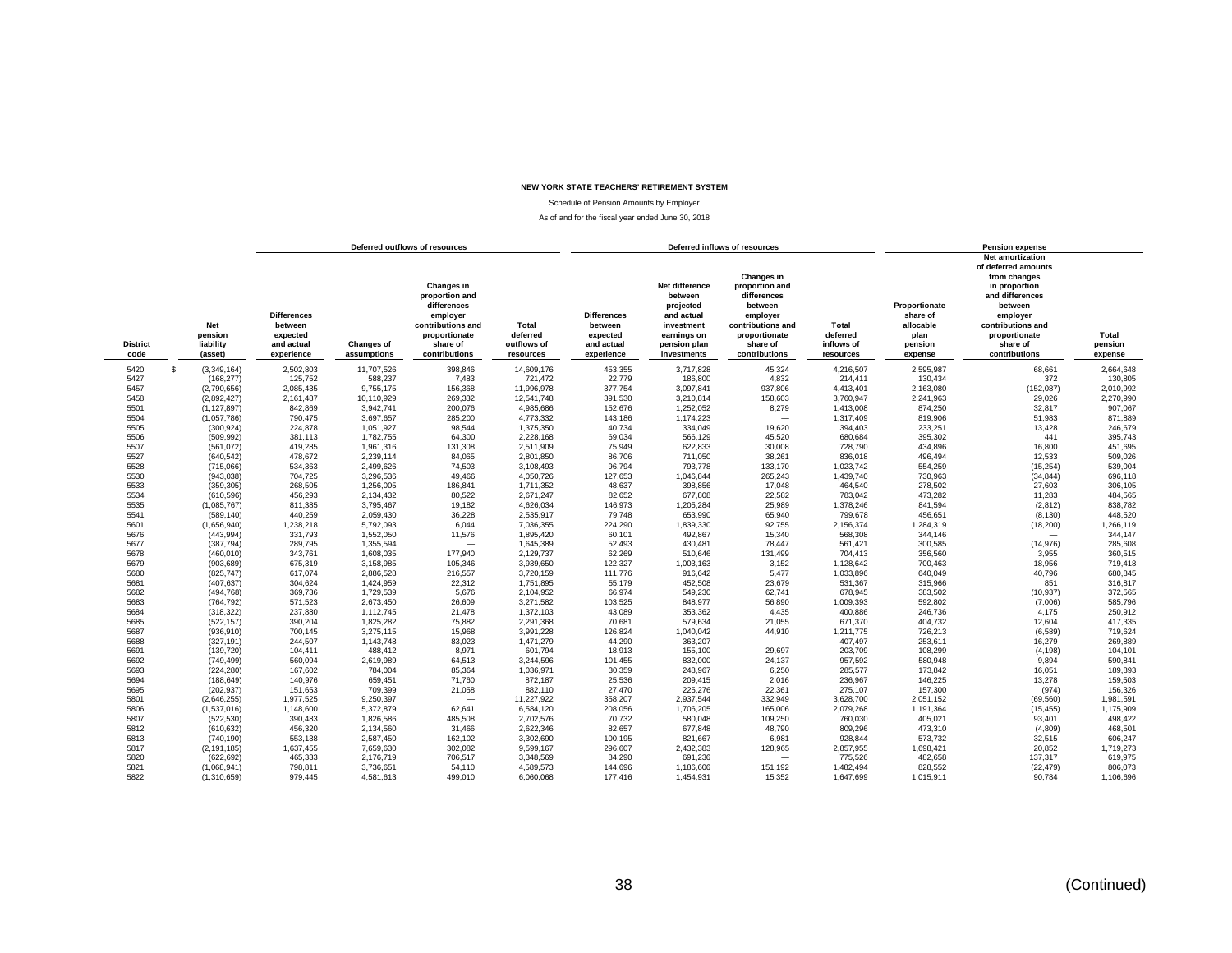#### Schedule of Pension Amounts by Employer

|                         |                                        |                                                                       | Deferred outflows of resources   |                                                                                                                                   |                                               | Deferred inflows of resources                                         |                                                                                                                  |                                                                                                                                              |                                              | <b>Pension expense</b>                                               |                                                                                                                                                                                       |                             |
|-------------------------|----------------------------------------|-----------------------------------------------------------------------|----------------------------------|-----------------------------------------------------------------------------------------------------------------------------------|-----------------------------------------------|-----------------------------------------------------------------------|------------------------------------------------------------------------------------------------------------------|----------------------------------------------------------------------------------------------------------------------------------------------|----------------------------------------------|----------------------------------------------------------------------|---------------------------------------------------------------------------------------------------------------------------------------------------------------------------------------|-----------------------------|
| <b>District</b><br>code | Net<br>pension<br>liability<br>(asset) | <b>Differences</b><br>between<br>expected<br>and actual<br>experience | <b>Changes of</b><br>assumptions | <b>Changes in</b><br>proportion and<br>differences<br>employer<br>contributions and<br>proportionate<br>share of<br>contributions | Total<br>deferred<br>outflows of<br>resources | <b>Differences</b><br>between<br>expected<br>and actual<br>experience | Net difference<br>between<br>projected<br>and actual<br>investment<br>earnings on<br>pension plan<br>investments | <b>Changes</b> in<br>proportion and<br>differences<br>between<br>employer<br>contributions and<br>proportionate<br>share of<br>contributions | Total<br>deferred<br>inflows of<br>resources | Proportionate<br>share of<br>allocable<br>plan<br>pension<br>expense | Net amortization<br>of deferred amounts<br>from changes<br>in proportion<br>and differences<br>between<br>employer<br>contributions and<br>proportionate<br>share of<br>contributions | Total<br>pension<br>expense |
| 5823                    | $\mathbb{S}$<br>(296, 364)             | 221,470                                                               | 1,035,987                        | 109,993                                                                                                                           | 1,367,450                                     | 40,117                                                                | 328,987                                                                                                          | 6,555                                                                                                                                        | 375,659                                      | 229,716                                                              | 19,296                                                                                                                                                                                | 249,012                     |
| 6001                    | (2,886,515)                            | 2,157,069                                                             | 10,090,263                       | 686,636                                                                                                                           | 12,933,968                                    | 390,729                                                               | 3,204,251                                                                                                        | 205,545                                                                                                                                      | 3,800,525                                    | 2,237,381                                                            | 112,162                                                                                                                                                                               | 2,349,543                   |
| 6005                    | (2, 191, 436)                          | 1,637,643                                                             | 7,660,507                        | $\overline{\phantom{0}}$                                                                                                          | 9,298,150                                     | 296,641                                                               | 2,432,661                                                                                                        | 337,887                                                                                                                                      | 3,067,189                                    | 1,698,615                                                            | (69, 173)                                                                                                                                                                             | 1,629,442                   |
| 6008                    | (2, 191, 206)                          | 1,637,471                                                             | 7,659,703                        | 117,163                                                                                                                           | 9,414,336                                     | 296,610                                                               | 2,432,406                                                                                                        | 656,423                                                                                                                                      | 3,385,438                                    | 1,698,437                                                            | (82, 639)                                                                                                                                                                             | 1,615,798                   |
| 6011                    | (1,043,444)                            | 779,757                                                               | 3,647,520                        | 50,950                                                                                                                            | 4,478,228                                     | 141,244                                                               | 1,158,302                                                                                                        | 123,210                                                                                                                                      | 1,422,757                                    | 808,789                                                              | (17, 411)                                                                                                                                                                             | 791,378                     |
| 6018                    | (1,094,144)                            | 817,645                                                               | 3,824,753                        | 187,297                                                                                                                           | 4,829,695                                     | 148,107                                                               | 1,214,584                                                                                                        | 215,055                                                                                                                                      | 1,577,747                                    | 848,088                                                              | (2, 403)                                                                                                                                                                              | 845,685                     |
| 6022                    | (1,062,309)                            | 793,855                                                               | 3,713,467                        | 391,379                                                                                                                           | 4,898,701                                     | 143,798                                                               | 1,179,244                                                                                                        | 76,327                                                                                                                                       | 1,399,369                                    | 823,412                                                              | 53,194                                                                                                                                                                                | 876,606                     |
| 6026                    | (2,050,911)                            | 1,532,629                                                             | 7,169,279                        | 237,116                                                                                                                           | 8,939,025                                     | 277,619                                                               | 2,276,667                                                                                                        | 157,873                                                                                                                                      | 2,712,159                                    | 1,589,692                                                            | 20,969                                                                                                                                                                                | 1,610,661                   |
| 6027                    | (3,021,162)                            | 2,257,690                                                             | 10,560,942                       | 566,186                                                                                                                           | 13,384,818                                    | 408,956                                                               | 3,353,720                                                                                                        | 27,908                                                                                                                                       | 3,790,583                                    | 2,341,748                                                            | 99,291                                                                                                                                                                                | 2,441,039                   |
| 6028                    | (2,531,029)                            | 1,891,417                                                             | 8,847,606                        | 144,253                                                                                                                           | 10,883,276                                    | 342,609                                                               | 2,809,635                                                                                                        | 316,446                                                                                                                                      | 3,468,690                                    | 1,961,838                                                            | (24, 219)                                                                                                                                                                             | 1,937,619                   |
| 6036                    | (511, 011)                             | 381,874                                                               | 1,786,319                        | 316,682                                                                                                                           | 2,484,875                                     | 69,172                                                                | 567,261                                                                                                          | 9,332                                                                                                                                        | 645,766                                      | 396,092                                                              | 65,967                                                                                                                                                                                | 462,059                     |
| 6040                    | (724, 695)                             | 541,559                                                               | 2,533,285                        | 138,244                                                                                                                           | 3,213,087                                     | 98,097                                                                | 804,467                                                                                                          | 517                                                                                                                                          | 903,081                                      | 561,722                                                              | 24,689                                                                                                                                                                                | 586,411                     |
| 6041                    | (1, 107, 133)                          | 827,351                                                               | 3.870.155                        | 55,262                                                                                                                            | 4,752,768                                     | 149,866                                                               | 1,229,002                                                                                                        | 211,332                                                                                                                                      | 1.590.199                                    | 858.155                                                              | (36, 358)                                                                                                                                                                             | 821,797                     |
| 6042                    | (1,006,790)                            | 752,366                                                               | 3,519,393                        | 14,415                                                                                                                            | 4,286,174                                     | 136,283                                                               | 1,117,614                                                                                                        | 202,006                                                                                                                                      | 1,455,902                                    | 780,378                                                              | (34,084)                                                                                                                                                                              | 746,295                     |
| 6044                    | (1,543,717)                            | 1,153,607                                                             | 5,396,304                        | 610,052                                                                                                                           | 7,159,963                                     | 208,963                                                               | 1,713,643                                                                                                        | 174,388                                                                                                                                      | 2,096,994                                    | 1,196,558                                                            | 94,121                                                                                                                                                                                | 1,290,679                   |
| 6048                    | (1, 304, 789)                          | 975,058                                                               | 4,561,092                        | 156,709                                                                                                                           | 5,692,859                                     | 176,621                                                               | 1,448,415                                                                                                        | 85,449                                                                                                                                       | 1,710,485                                    | 1,011,361                                                            | 11,675                                                                                                                                                                                | 1,023,036                   |
| 6050                    | (1,571,962)                            | 1,174,715                                                             | 5,495,040                        | 239,387                                                                                                                           | 6,909,142                                     | 212,787                                                               | 1,744,998                                                                                                        | 401,191                                                                                                                                      | 2,358,976                                    | 1,218,452                                                            | (13, 729)                                                                                                                                                                             | 1,204,722                   |
| 6051                    | (3,486,337)                            | 2,605,312                                                             | 12,187,035                       | 40,831                                                                                                                            | 14,833,178                                    | 471,924                                                               | 3,870,100                                                                                                        | 562,268                                                                                                                                      | 4,904,291                                    | 2,702,312                                                            | (114, 340)                                                                                                                                                                            | 2,587,973                   |
| 6052                    | (2,392,527)                            | 1,787,916                                                             | 8,363,451                        | 260,527                                                                                                                           | 10,411,894                                    | 323,861                                                               | 2,655,887                                                                                                        | 351,440                                                                                                                                      | 3,331,189                                    | 1,854,483                                                            | (26, 141)                                                                                                                                                                             | 1,828,342                   |
| 6056                    | (10,028,903)                           | 7,494,519                                                             | 35,057,596                       | 815,936                                                                                                                           | 43,368,051                                    | 1,357,550                                                             | 11,132,847                                                                                                       | 610,640                                                                                                                                      | 13,101,036                                   | 7,773,553                                                            | 62,246                                                                                                                                                                                | 7,835,800                   |
| 6057                    | (2,044,352)                            | 1,527,728                                                             | 7,146,353                        | $\qquad \qquad -$                                                                                                                 | 8,674,081                                     | 276,731                                                               | 2,269,387                                                                                                        | 461,051                                                                                                                                      | 3,007,169                                    | 1,584,608                                                            | (87, 255)                                                                                                                                                                             | 1,497,353                   |
| 6061                    | (3,776,856)                            | 2,822,414                                                             | 13,202,590                       | $\overline{\phantom{0}}$                                                                                                          | 16,025,004                                    | 511,249                                                               | 4,192,598                                                                                                        | 459,362                                                                                                                                      | 5,163,209                                    | 2,927,498                                                            | (94, 235)                                                                                                                                                                             | 2,833,263                   |
| 6065                    | (4,336,894)                            | 3,240,926                                                             | 15,160,291                       | 214,905                                                                                                                           | 18,616,122                                    | 587,058                                                               | 4,814,283                                                                                                        | 399,333                                                                                                                                      | 5,800,674                                    | 3,361,592                                                            | (39, 241)                                                                                                                                                                             | 3,322,350                   |
| 6067                    | (2,226,265)                            | 1,663,670                                                             | 7,782,256                        | 161,894                                                                                                                           | 9,607,820                                     | 301,356                                                               | 2,471,324                                                                                                        | 182,772                                                                                                                                      | 2,955,451                                    | 1,725,611                                                            | (3,933)                                                                                                                                                                               | 1,721,678                   |
| 6068                    | (1,710,364)                            | 1,278,141                                                             | 5,978,845                        | $\overline{\phantom{0}}$                                                                                                          | 7,256,986                                     | 231,521                                                               | 1,898,634                                                                                                        | 829,084                                                                                                                                      | 2,959,239                                    | 1,325,729                                                            | (143,005)                                                                                                                                                                             | 1,182,723                   |
| 6074                    | (2,497,472)                            | 1,866,341                                                             | 8,730,303                        | 256,577                                                                                                                           | 10,853,221                                    | 338,067                                                               | 2,772,384                                                                                                        | 131,701                                                                                                                                      | 3,242,152                                    | 1,935,828                                                            | 30,609                                                                                                                                                                                | 1,966,437                   |
| 6075                    | (1,829,932)                            | 1,367,493                                                             | 6,396,811                        | 506.545                                                                                                                           | 8,270,850                                     | 247,706                                                               | 2,031,363                                                                                                        | $\overline{\phantom{0}}$                                                                                                                     | 2,279,070                                    | 1,418,407                                                            | 90,032                                                                                                                                                                                | 1,508,440                   |
| 6078                    | (4,836,199)                            | 3,614,052                                                             | 16,905,687                       | 20,580                                                                                                                            | 20,540,320                                    | 654,646                                                               | 5,368,549                                                                                                        | 635,639                                                                                                                                      | 6,658,834                                    | 3,748,610                                                            | (118, 782)                                                                                                                                                                            | 3,629,828                   |
| 6079                    | (2, 153, 611)                          | 1,609,376                                                             | 7,528,284                        | 118,915                                                                                                                           | 9,256,576                                     | 291,521                                                               | 2,390,673                                                                                                        | 40,147                                                                                                                                       | 2,722,340                                    | 1,669,296                                                            | 12,555                                                                                                                                                                                | 1,681,851                   |
| 6091                    | (9,513,181)                            | 7,109,123                                                             | 33,254,807                       | 456,054                                                                                                                           | 40,819,984                                    | 1,287,740                                                             | 10,560,355                                                                                                       | 450,127                                                                                                                                      | 12,298,222                                   | 7,373,809                                                            | (20, 906)                                                                                                                                                                             | 7,352,903                   |
| 6093                    | (4,685,831)                            | 3,501,684                                                             | 16,380,054                       | 1,644,800                                                                                                                         | 21,526,537                                    | 634,292                                                               | 5,201,630                                                                                                        | $\overline{\phantom{0}}$                                                                                                                     | 5,835,921                                    | 3,632,058                                                            | 307,295                                                                                                                                                                               | 3,939,353                   |
| 6094                    | (3,020,225)                            | 2,256,990                                                             | 10.557.668                       | 38,590                                                                                                                            | 12,853,248                                    | 408,829                                                               | 3,352,680                                                                                                        | 322,651                                                                                                                                      | 4,084,160                                    | 2,341,022                                                            | (61, 427)                                                                                                                                                                             | 2,279,595                   |
| 6095                    | (1, 172, 261)                          | 876,021                                                               | 4,097,822                        | 360,732                                                                                                                           | 5,334,576                                     | 158,682                                                               | 1,301,299                                                                                                        |                                                                                                                                              | 1,459,981                                    | 908,637                                                              | 66,791                                                                                                                                                                                | 975,428                     |
| 6097                    | (1,005,063)                            | 751,075                                                               | 3,513,353                        | $\equiv$                                                                                                                          | 4,264,428                                     | 136,049                                                               | 1,115,696                                                                                                        | 174,057                                                                                                                                      | 1,425,802                                    | 779,039                                                              | (36, 668)                                                                                                                                                                             | 742,371                     |
| 6099                    | (1,246,977)                            | 931,856                                                               | 4,359,002                        | 693,413                                                                                                                           | 5,984,270                                     | 168,795                                                               | 1,384,239                                                                                                        | 164,482                                                                                                                                      | 1,717,517                                    | 966,550                                                              | 112,737                                                                                                                                                                               | 1,079,287                   |
| 6104                    | (2,013,277)                            | 1,504,505                                                             | 7,037,723                        | 187,346                                                                                                                           | 8,729,574                                     | 272,525                                                               | 2,234,890                                                                                                        | 247,610                                                                                                                                      | 2,755,026                                    | 1,560,521                                                            | (9,616)                                                                                                                                                                               | 1,550,905                   |
| 6105                    | (3,358,852)                            | 2,510,043                                                             | 11,741,390                       | 74,925                                                                                                                            | 14,326,358                                    | 454,667                                                               | 3,728,581                                                                                                        | 776,754                                                                                                                                      | 4,960,002                                    | 2,603,496                                                            | (141, 600)                                                                                                                                                                            | 2,461,896                   |
| 6109                    | (3, 154, 827)                          | 2,357,577                                                             | 11,028,192                       | 1,214,935                                                                                                                         | 14,600,704                                    | 427,049                                                               | 3,502,099                                                                                                        | 102,573                                                                                                                                      | 4,031,721                                    | 2,445,354                                                            | 229,537                                                                                                                                                                               | 2,674,891                   |
| 6507                    | (98, 652)                              | 73,722                                                                | 344,854                          | 58,822                                                                                                                            | 477,398                                       | 13,354                                                                | 109,511                                                                                                          | 19,054                                                                                                                                       | 141,919                                      | 76,467                                                               | 6,403                                                                                                                                                                                 | 82,870                      |
| 6511                    | (48, 923)                              | 36,560                                                                | 171,019                          | 38,022                                                                                                                            | 245,601                                       | 6,622                                                                 | 54,309                                                                                                           | 3,723                                                                                                                                        | 64,654                                       | 37,921                                                               | 6,571                                                                                                                                                                                 | 44,493                      |
| 7000                    | (14,668,660)                           | 10,961,771                                                            | 51,276,589                       | 393.174                                                                                                                           | 62,631,534                                    | 1,985,604                                                             | 16,283,330                                                                                                       | 3,722,005                                                                                                                                    | 21,990,939                                   | 11,369,898                                                           | (766, 153)                                                                                                                                                                            | 10,603,745                  |
| 7500                    | (123, 071)                             | 91,970                                                                | 430,214                          | 72,735                                                                                                                            | 594,919                                       | 16,659                                                                | 136,618                                                                                                          | 3,657                                                                                                                                        | 156,934                                      | 95,394                                                               | 12,969                                                                                                                                                                                | 108,363                     |
| 7501                    | (253, 994)                             | 189,808                                                               | 887,876                          | 224,557                                                                                                                           | 1,302,241                                     | 34.382                                                                | 281,953                                                                                                          |                                                                                                                                              | 316.334                                      | 196,875                                                              | 42,076                                                                                                                                                                                | 238,950                     |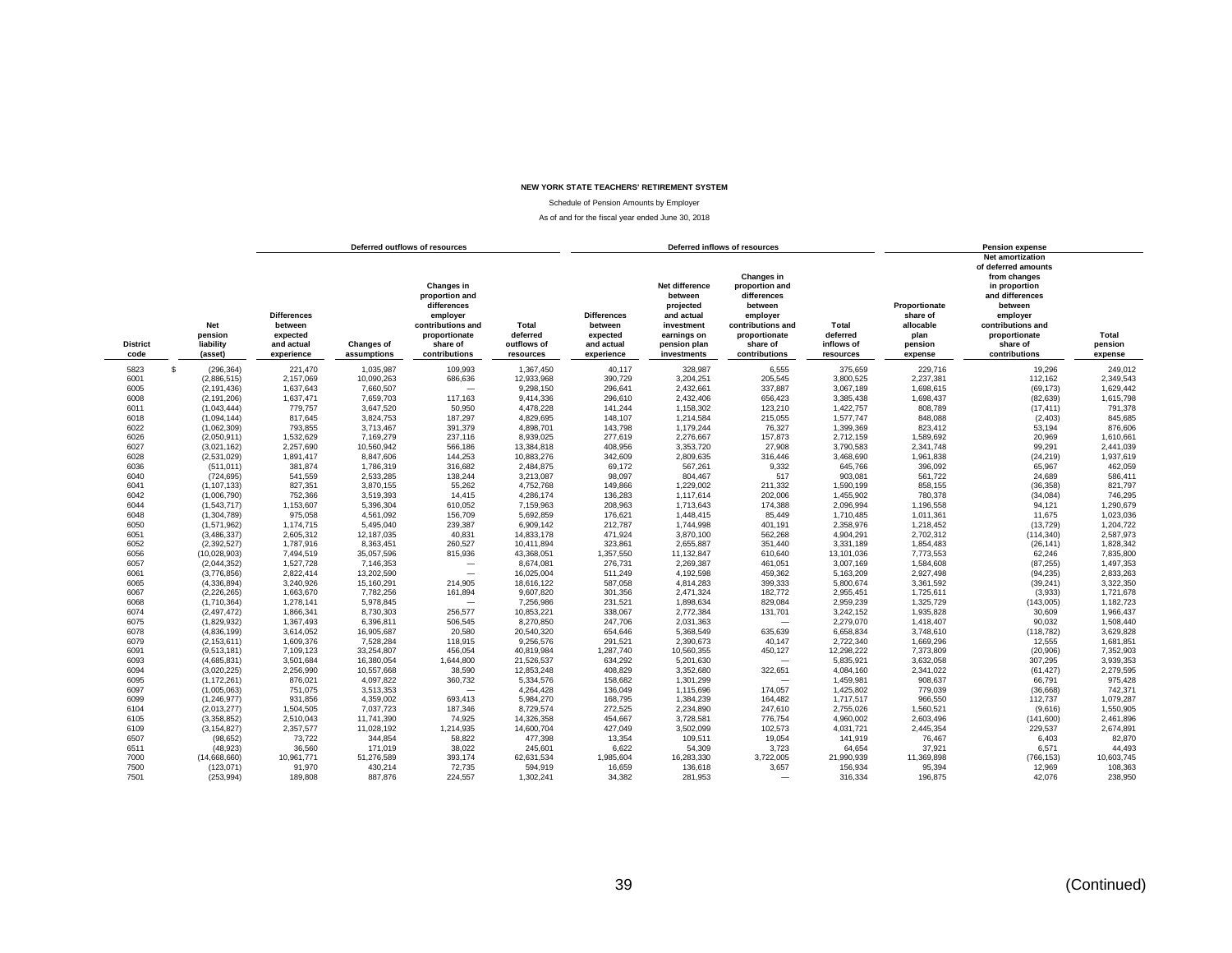#### Schedule of Pension Amounts by Employer

|                         |                                        |                                                                       | Deferred outflows of resources   |                                                                                                                                   |                                               | Deferred inflows of resources                                         |                                                                                                                  |                                                                                                                                              |                                              | <b>Pension expense</b>                                               |                                                                                                                                                                                       |                             |
|-------------------------|----------------------------------------|-----------------------------------------------------------------------|----------------------------------|-----------------------------------------------------------------------------------------------------------------------------------|-----------------------------------------------|-----------------------------------------------------------------------|------------------------------------------------------------------------------------------------------------------|----------------------------------------------------------------------------------------------------------------------------------------------|----------------------------------------------|----------------------------------------------------------------------|---------------------------------------------------------------------------------------------------------------------------------------------------------------------------------------|-----------------------------|
| <b>District</b><br>code | Net<br>pension<br>liability<br>(asset) | <b>Differences</b><br>between<br>expected<br>and actual<br>experience | <b>Changes of</b><br>assumptions | <b>Changes in</b><br>proportion and<br>differences<br>employer<br>contributions and<br>proportionate<br>share of<br>contributions | Total<br>deferred<br>outflows of<br>resources | <b>Differences</b><br>between<br>expected<br>and actual<br>experience | Net difference<br>between<br>projected<br>and actual<br>investment<br>earnings on<br>pension plan<br>investments | <b>Changes</b> in<br>proportion and<br>differences<br>between<br>employer<br>contributions and<br>proportionate<br>share of<br>contributions | Total<br>deferred<br>inflows of<br>resources | Proportionate<br>share of<br>allocable<br>plan<br>pension<br>expense | Net amortization<br>of deferred amounts<br>from changes<br>in proportion<br>and differences<br>between<br>employer<br>contributions and<br>proportionate<br>share of<br>contributions | Total<br>pension<br>expense |
| 7502                    | \$<br>(43, 922)                        | 32,823                                                                | 153,538                          | 5,187                                                                                                                             | 191,547                                       | 5,946                                                                 | 48,757                                                                                                           | 49,431                                                                                                                                       | 104,134                                      | 34,045                                                               | (9,901)                                                                                                                                                                               | 24,144                      |
| 8000                    | (1,760,115)                            | 1,315,320                                                             | 6,152,756                        | 469,699                                                                                                                           | 7,937,775                                     | 238,256                                                               | 1,953,862                                                                                                        | 31,502                                                                                                                                       | 2,223,619                                    | 1,364,291                                                            | 83,371                                                                                                                                                                                | 1,447,663                   |
| 8102                    | (383, 248)                             | 286,398                                                               | 1,339,704                        | 59,905                                                                                                                            | 1,686,007                                     | 51,878                                                                | 425,435                                                                                                          | 110,896                                                                                                                                      | 588,209                                      | 297,062                                                              | (12,063)                                                                                                                                                                              | 284,999                     |
| 8105                    | (392, 854)                             | 293,576                                                               | 1,373,281                        | 339,651                                                                                                                           | 2,006,508                                     | 53,178                                                                | 436,097                                                                                                          |                                                                                                                                              | 489,276                                      | 304,507                                                              | 69,224                                                                                                                                                                                | 373,730                     |
| 8110                    | (828, 178)                             | 618,891                                                               | 2,895,026                        |                                                                                                                                   | 3,513,917                                     | 112,105                                                               | 919,341                                                                                                          | 254,085                                                                                                                                      | 1,285,531                                    | 641,933                                                              | (51, 788)                                                                                                                                                                             | 590,145                     |
| 8112                    | (151, 428)                             | 113,161                                                               | 529,341                          | 148,737                                                                                                                           | 791,239                                       | 20,498                                                                | 168,097                                                                                                          | $\overline{\phantom{0}}$                                                                                                                     | 188,595                                      | 117,374                                                              | 28,579                                                                                                                                                                                | 145,953                     |
| 8113                    | (197, 330)                             | 147,463                                                               | 689,798                          | 2,234                                                                                                                             | 839,495                                       | 26,711                                                                | 219,051                                                                                                          | 29,572                                                                                                                                       | 275,335                                      | 152,953                                                              | (5, 457)                                                                                                                                                                              | 147,496                     |
| 8115                    | (203, 135)                             | 151,801                                                               | 710,090                          | 106,897                                                                                                                           | 968,789                                       | 27,497                                                                | 225,495                                                                                                          | 13,438                                                                                                                                       | 266,431                                      | 157,453                                                              | 18,632                                                                                                                                                                                | 176,085                     |
| 8120                    | (707, 829)                             | 528,955                                                               | 2,474,328                        | $\overline{\phantom{0}}$                                                                                                          | 3,003,283                                     | 95,814                                                                | 785.744                                                                                                          | 371,410                                                                                                                                      | 1,252,969                                    | 548,649                                                              | (74, 641)                                                                                                                                                                             | 474,008                     |
| 8124                    | (1,699,188)                            | 1,269,789                                                             | 5,939,776                        | 209,133                                                                                                                           | 7,418,698                                     | 230,008                                                               | 1,886,228                                                                                                        | 125,777                                                                                                                                      | 2,242,013                                    | 1,317,066                                                            | 12,216                                                                                                                                                                                | 1,329,281                   |
| 8129                    | (518, 033)                             | 387,122                                                               | 1,810,867                        | 196,385                                                                                                                           | 2,394,374                                     | 70,123                                                                | 575,057                                                                                                          | 137                                                                                                                                          | 645,317                                      | 401,535                                                              | 40,601                                                                                                                                                                                | 442,136                     |
| 8130                    | (2, 397, 743)                          | 1,791,814                                                             | 8,381,686                        | 1,633,739                                                                                                                         | 11,807,239                                    | 324,567                                                               | 2,661,678                                                                                                        | 1,129,384                                                                                                                                    | 4,115,629                                    | 1,858,527                                                            | 68,342                                                                                                                                                                                | 1,926,869                   |
| 8131                    | (345, 624)                             | 258,282                                                               | 1,208,181                        | 31                                                                                                                                | 1,466,494                                     | 46,785                                                                | 383,668                                                                                                          | 42,067                                                                                                                                       | 472,520                                      | 267,898                                                              | (8,611)                                                                                                                                                                               | 259,287                     |
| 8133                    | (466, 288)                             | 348,453                                                               | 1,629,983                        | 151,474                                                                                                                           | 2,129,910                                     | 63,118                                                                | 517,615                                                                                                          | 41,997                                                                                                                                       | 622,731                                      | 361,427                                                              | 17,660                                                                                                                                                                                | 379,087                     |
| 8134                    | (205, 335)                             | 153,445                                                               | 717,780                          | 125,719                                                                                                                           | 996,944                                       | 27,795                                                                | 227,937                                                                                                          | $\overline{\phantom{m}}$                                                                                                                     | 255,732                                      | 159,158                                                              | 24,540                                                                                                                                                                                | 183,698                     |
| 8135                    | (1, 136, 266)                          | 849.122                                                               | 3.971.995                        | 354,808                                                                                                                           | 5,175,925                                     | 153,809                                                               | 1,261,342                                                                                                        | $\overline{\phantom{0}}$                                                                                                                     | 1,415,151                                    | 880,737                                                              | 64,450                                                                                                                                                                                | 945,187                     |
| 8140                    | (267, 110)                             | 199,609                                                               | 933,725                          | 90,226                                                                                                                            | 1,223,560                                     | 36,157                                                                | 296,513                                                                                                          | 51,234                                                                                                                                       | 383,903                                      | 207,041                                                              | 9,489                                                                                                                                                                                 | 216,530                     |
| 8142                    | (545, 565)                             | 407,697                                                               | 1,907,109                        | 134,337                                                                                                                           | 2,449,143                                     | 73,850                                                                | 605,619                                                                                                          | 98,215                                                                                                                                       | 777,684                                      | 422,876                                                              | 6,293                                                                                                                                                                                 | 429,169                     |
| 8145                    | (442, 834)                             | 330,926                                                               | 1,547,994                        | 139,517                                                                                                                           | 2,018,438                                     | 59,944                                                                | 491,579                                                                                                          | 39,882                                                                                                                                       | 591,405                                      | 343,247                                                              | 22,150                                                                                                                                                                                | 365,397                     |
| 8146                    | (1, 190, 405)                          | 889,580                                                               | 4,161,246                        | 354,352                                                                                                                           | 5,405,177                                     | 161,138                                                               | 1,321,440                                                                                                        | 66,787                                                                                                                                       | 1,549,365                                    | 922,701                                                              | 48,214                                                                                                                                                                                | 970,915                     |
| 8149                    | (173, 034)                             | 129,307                                                               | 604,867                          | 111,553                                                                                                                           | 845,727                                       | 23,423                                                                | 192,081                                                                                                          | 73,842                                                                                                                                       | 289,345                                      | 134,121                                                              | 11,456                                                                                                                                                                                | 145,577                     |
| 8150                    | (2, 447, 474)                          | 1,828,978                                                             | 8,555,529                        | 625,368                                                                                                                           | 11,009,874                                    | 331,299                                                               | 2,716,883                                                                                                        | 449,220                                                                                                                                      | 3,497,402                                    | 1,897,074                                                            | 63,380                                                                                                                                                                                | 1,960,455                   |
| 8151                    | (1, 138, 745)                          | 850,975                                                               | 3,980,661                        | 256,048                                                                                                                           | 5,087,685                                     | 154,145                                                               | 1,264,094                                                                                                        | 77,284                                                                                                                                       | 1,495,522                                    | 882,658                                                              | 25,074                                                                                                                                                                                | 907,733                     |
| 8153                    | (358, 963)                             | 268,250                                                               | 1,254,812                        | 473,087                                                                                                                           | 1,996,149                                     | 48,591                                                                | 398,477                                                                                                          | 168,739                                                                                                                                      | 615,806                                      | 278,238                                                              | 73,769                                                                                                                                                                                | 352,007                     |
| 8155                    | (674, 324)                             | 503,917                                                               | 2,357,206                        | 147,400                                                                                                                           | 3,008,523                                     | 91,279                                                                | 748,551                                                                                                          | 120,666                                                                                                                                      | 960,496                                      | 522,679                                                              | (2, 458)                                                                                                                                                                              | 520,220                     |
| 8160                    | (761, 806)                             | 569,291                                                               | 2,663,011                        | 225,601                                                                                                                           | 3,457,903                                     | 103,121                                                               | 845,662                                                                                                          | 516,334                                                                                                                                      | 1,465,118                                    | 590,487                                                              | (48, 267)                                                                                                                                                                             | 542,220                     |
| 8162                    | (222, 449)                             | 166,235                                                               | 777,606                          | 93,911                                                                                                                            | 1,037,752                                     | 30,112                                                                | 246,936                                                                                                          | 92,240                                                                                                                                       | 369,287                                      | 172,424                                                              | 1,589                                                                                                                                                                                 | 174,012                     |
| 8166                    | (3, 180, 073)                          | 2,376,443                                                             | 11,116,443                       | 74,467                                                                                                                            | 13,567,353                                    | 430,467                                                               | 3,530,124                                                                                                        | 216,721                                                                                                                                      | 4,177,311                                    | 2,464,923                                                            | (23, 675)                                                                                                                                                                             | 2,441,247                   |
| 8167                    | (130, 500)                             | 97,522                                                                | 456,184                          | 64,070                                                                                                                            | 617,776                                       | 17,665                                                                | 144,865                                                                                                          | 15,135                                                                                                                                       | 177,665                                      | 101,153                                                              | 8,610                                                                                                                                                                                 | 109,763                     |
| 8168                    | (232, 778)                             | 173,953                                                               | 813,712                          | 25,041                                                                                                                            | 1,012,707                                     | 31,510                                                                | 258,401                                                                                                          | 66,286                                                                                                                                       | 356,197                                      | 180,430                                                              | (10, 186)                                                                                                                                                                             | 170,243                     |
| 8169                    | (224, 609)                             | 167,849                                                               | 785,157                          | 100,433                                                                                                                           | 1,053,439                                     | 30,404                                                                | 249,334                                                                                                          | 14,340                                                                                                                                       | 294,077                                      | 174,098                                                              | 14,096                                                                                                                                                                                | 188,194                     |
| 8170                    | (1,454,438)                            | 1,086,890                                                             | 5,084,215                        | 16,825                                                                                                                            | 6,187,929                                     | 196,878                                                               | 1,614,537                                                                                                        | 1,245,200                                                                                                                                    | 3,056,615                                    | 1,127,357                                                            | (213, 896)                                                                                                                                                                            | 913,461                     |
| 8400                    | (491, 823)                             | 367,535                                                               | 1,719,244                        | 80,845                                                                                                                            | 2,167,624                                     | 66,575                                                                | 545,961                                                                                                          | 182,371                                                                                                                                      | 794,907                                      | 381,219                                                              | (28, 761)                                                                                                                                                                             | 352,458                     |
| 8402                    | (326, 795)                             | 244,211                                                               | 1,142,364                        | 56,405                                                                                                                            | 1,442,980                                     | 44,236                                                                | 362,768                                                                                                          | 355,696                                                                                                                                      | 762,700                                      | 253,304                                                              | (54, 355)                                                                                                                                                                             | 198,949                     |
| 8403                    | (316, 324)                             | 236,387                                                               | 1,105,762                        |                                                                                                                                   | 1,342,148                                     | 42,819                                                                | 351,144                                                                                                          | 275,681                                                                                                                                      | 669,644                                      | 245,188                                                              | (50, 411)                                                                                                                                                                             | 194,777                     |
| 8406                    | (188, 253)                             | 140,680                                                               | 658,068                          | 14,129                                                                                                                            | 812,878                                       | 25,483                                                                | 208,975                                                                                                          | 76,036                                                                                                                                       | 310,494                                      | 145,918                                                              | (12, 971)                                                                                                                                                                             | 132,947                     |
| 8407                    | (1,302,676)                            | 973,479                                                               | 4,553,706                        | 14,206                                                                                                                            | 5,541,391                                     | 176,335                                                               | 1,446,069                                                                                                        | 982,121                                                                                                                                      | 2,604,525                                    | 1,009,723                                                            | (179, 144)                                                                                                                                                                            | 830,579                     |
| 8409                    | (673, 563)                             | 503,348                                                               | 2,354,545                        | 642                                                                                                                               | 2,858,535                                     | 91,176                                                                | 747,706                                                                                                          | 316,418                                                                                                                                      | 1,155,301                                    | 522,089                                                              | (62, 163)                                                                                                                                                                             | 459,926                     |
| 8410                    | (333, 779)                             | 249,430                                                               | 1,166,777                        | 60,011                                                                                                                            | 1,476,217                                     | 45,182                                                                | 370,520                                                                                                          | 404,593                                                                                                                                      | 820,294                                      | 258,717                                                              | (58, 431)                                                                                                                                                                             | 200,286                     |
| 8412                    | (539, 144)                             | 402,898                                                               | 1,884,661                        | 106,766                                                                                                                           | 2,394,325                                     | 72,981                                                                | 598,491                                                                                                          | 140,140                                                                                                                                      | 811,611                                      | 417,898                                                              | (10, 024)                                                                                                                                                                             | 407,875                     |
| 8415                    | (633, 329)                             | 473,282                                                               | 2,213,901                        |                                                                                                                                   | 2,687,183                                     | 85,730                                                                | 703,044                                                                                                          | 645,798                                                                                                                                      | 1,434,571                                    | 490,903                                                              | (117, 448)                                                                                                                                                                            | 373,455                     |
| 8416                    | (259, 483)                             | 193,910                                                               | 907,064                          | 154,028                                                                                                                           | 1,255,003                                     | 35,125                                                                | 288,046                                                                                                          | 183,746                                                                                                                                      | 506,917                                      | 201,129                                                              | (9,528)                                                                                                                                                                               | 191,602                     |
| 8419                    | (344, 482)                             | 257,428                                                               | 1,204,190                        | 16.616                                                                                                                            | 1,478,234                                     | 46.630                                                                | 382,401                                                                                                          | 332,593                                                                                                                                      | 761,624                                      | 267,013                                                              | (52, 369)                                                                                                                                                                             | 214,644                     |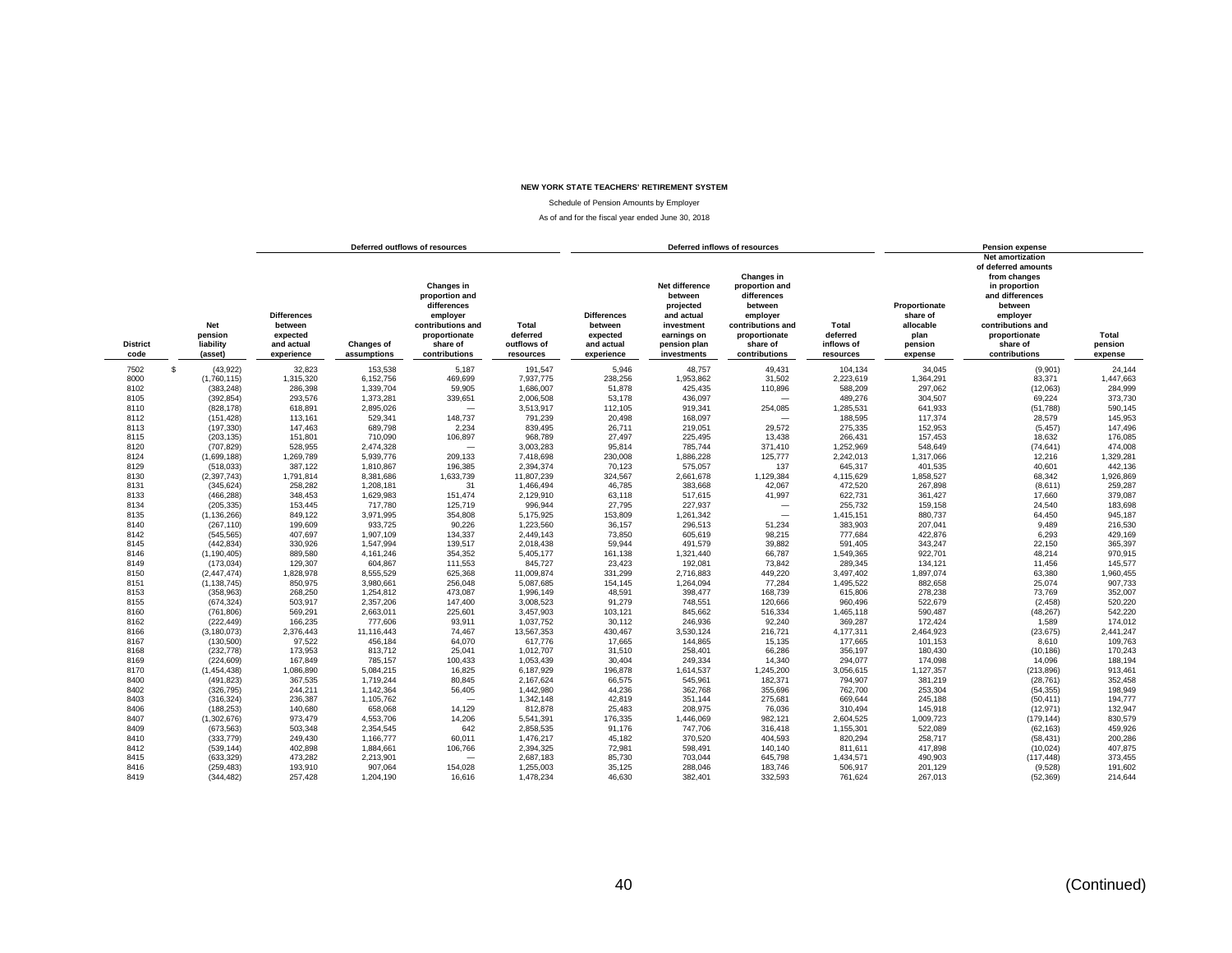Schedule of Pension Amounts by Employer

#### As of and for the fiscal year ended June 30, 2018

| Deferred outflows of resources |  |                                        |                                                                       | Deferred inflows of resources    |                                                                                                                                       |                                               |                                                                       | <b>Pension expense</b>                                                                                           |                                                                                                                                       |                                                     |                                                                      |                                                                                                                                                                                              |                             |
|--------------------------------|--|----------------------------------------|-----------------------------------------------------------------------|----------------------------------|---------------------------------------------------------------------------------------------------------------------------------------|-----------------------------------------------|-----------------------------------------------------------------------|------------------------------------------------------------------------------------------------------------------|---------------------------------------------------------------------------------------------------------------------------------------|-----------------------------------------------------|----------------------------------------------------------------------|----------------------------------------------------------------------------------------------------------------------------------------------------------------------------------------------|-----------------------------|
| <b>District</b><br>code        |  | Net<br>pension<br>liability<br>(asset) | <b>Differences</b><br>between<br>expected<br>and actual<br>experience | <b>Changes of</b><br>assumptions | Changes in<br>proportion and<br>differences<br>between<br>employer<br>contributions and<br>proportionate<br>share of<br>contributions | Total<br>deferred<br>outflows of<br>resources | <b>Differences</b><br>between<br>expected<br>and actual<br>experience | Net difference<br>between<br>projected<br>and actual<br>investment<br>earnings on<br>pension plan<br>investments | Changes in<br>proportion and<br>differences<br>between<br>employer<br>contributions and<br>proportionate<br>share of<br>contributions | <b>Total</b><br>deferred<br>inflows of<br>resources | Proportionate<br>share of<br>allocable<br>plan<br>pension<br>expense | <b>Net amortization</b><br>of deferred amounts<br>from changes<br>in proportion<br>and differences<br>between<br>employer<br>contributions and<br>proportionate<br>share of<br>contributions | Total<br>pension<br>expense |
| 8420<br><b>S</b>               |  | (363, 871)                             | 271,918                                                               | 1,271,968                        | 287,081                                                                                                                               | 1,830,967                                     | 49,255                                                                | 403,925                                                                                                          | 182,648                                                                                                                               | 635,827                                             | 282,042                                                              | 14,817                                                                                                                                                                                       | 296,859                     |
| 8421                           |  | (299, 163)                             | 223,562                                                               | 1,045,772                        | 32,281                                                                                                                                | 1,301,615                                     | 40,496                                                                | 332,094                                                                                                          | 218,565                                                                                                                               | 591,155                                             | 231,886                                                              | (30, 721)                                                                                                                                                                                    | 201,164                     |
| 8422                           |  | (28, 438)                              | 21,252                                                                | 99,410                           | 760,351                                                                                                                               | 881,012                                       | 3,849                                                                 | 31,568                                                                                                           | 110,415                                                                                                                               | 145,833                                             | 22,043                                                               | 101,853                                                                                                                                                                                      | 123,895                     |
| 8423                           |  | (186, 520)                             | 139,385                                                               | 652,009                          | 52,170                                                                                                                                | 843,564                                       | 25,248                                                                | 207,051                                                                                                          | 63,412                                                                                                                                | 295,711                                             | 144,574                                                              | (6, 119)                                                                                                                                                                                     | 138,455                     |
| 8424                           |  | (136,078)                              | 101,690                                                               | 475,681                          | 1,768                                                                                                                                 | 579,139                                       | 18,420                                                                | 151,057                                                                                                          | 69,114                                                                                                                                | 238,590                                             | 105,476                                                              | (13, 460)                                                                                                                                                                                    | 92,015                      |
| 8425                           |  | (240, 939)                             | 180,052                                                               | 842,240                          | 14,345                                                                                                                                | 1,036,637                                     | 32,614                                                                | 267,461                                                                                                          | 106,234                                                                                                                               | 406,309                                             | 186,756                                                              | (18, 767)                                                                                                                                                                                    | 167,988                     |
| 8426                           |  | (179, 240)                             | 133,945                                                               | 626,562                          | 35,597                                                                                                                                | 796,104                                       | 24,263                                                                | 198,970                                                                                                          | 95,276                                                                                                                                | 318,509                                             | 138,932                                                              | (11, 470)                                                                                                                                                                                    | 127,462                     |
| 8427                           |  | (75, 744)                              | 56,603                                                                | 264,773                          | 29,584                                                                                                                                | 350,960                                       | 10,253                                                                | 84,081                                                                                                           | 1,409                                                                                                                                 | 95,743                                              | 58,710                                                               | 5,368                                                                                                                                                                                        | 64,078                      |
| 8428                           |  | (413, 298)                             | 308,854                                                               | 1,444,746                        | $\overline{\phantom{m}}$                                                                                                              | 1,753,600                                     | 55,946                                                                | 458,792                                                                                                          | 117,745                                                                                                                               | 632,482                                             | 320,353                                                              | (22, 331)                                                                                                                                                                                    | 298,023                     |
| 8429                           |  | (253,980)                              | 189,797                                                               | 887,825                          | 68,014                                                                                                                                | 1,145,636                                     | 34,380                                                                | 281,937                                                                                                          | 342,998                                                                                                                               | 659,315                                             | 196,863                                                              | (47, 577)                                                                                                                                                                                    | 149,287                     |
| 8430                           |  | (236, 150)                             | 176,473                                                               | 825,500                          |                                                                                                                                       | 1,001,974                                     | 31,966                                                                | 262,145                                                                                                          | 252,212                                                                                                                               | 546,323                                             | 183,044                                                              | (48, 575)                                                                                                                                                                                    | 134,469                     |
| 8431                           |  | (226, 048)                             | 168,924                                                               | 790,185                          |                                                                                                                                       | 959,109                                       | 30,599                                                                | 250,930                                                                                                          | 347,851                                                                                                                               | 629,379                                             | 175,213                                                              | (68, 676)                                                                                                                                                                                    | 106,537                     |
| 8432                           |  | (245, 407)                             | 183,390                                                               | 857,857                          |                                                                                                                                       | 1,041,248                                     | 33,219                                                                | 272,420                                                                                                          | 618,542                                                                                                                               | 924,181                                             | 190,218                                                              | (131, 305)                                                                                                                                                                                   | 58,914                      |
| 8433                           |  | (85, 229)                              | 63,691                                                                | 297,930                          |                                                                                                                                       | 361,621                                       | 11,537                                                                | 94,610                                                                                                           | 278,721                                                                                                                               | 384,869                                             | 66,062                                                               | (46, 740)                                                                                                                                                                                    | 19,322                      |
| 8434                           |  | (99, 801)                              | 74,580                                                                | 348,869                          |                                                                                                                                       | 423,449                                       | 13,509                                                                | 110,786                                                                                                          | 328,631                                                                                                                               | 452,927                                             | 77,357                                                               | (54, 712)                                                                                                                                                                                    | 22,645                      |
| 8435                           |  | (98, 244)                              | 73,417                                                                | 343,427                          |                                                                                                                                       | 416,844                                       | 13,299                                                                | 109,058                                                                                                          | 328,290                                                                                                                               | 450,646                                             | 76,150                                                               | (53, 818)                                                                                                                                                                                    | 22,332                      |
| 8436                           |  | (354, 581)                             | 264,975                                                               | 1,239,492                        |                                                                                                                                       | 1,504,467                                     | 47,997                                                                | 393,611                                                                                                          | 1,184,859                                                                                                                             | 1,626,468                                           | 274,841                                                              | (194, 239)                                                                                                                                                                                   | 80,602                      |
| <b>Closed districts</b>        |  |                                        |                                                                       |                                  | 995,711                                                                                                                               | 995,711                                       |                                                                       | $\overline{\phantom{0}}$                                                                                         | 16,061                                                                                                                                | 16,061                                              |                                                                      | 192,649                                                                                                                                                                                      | 192,649                     |

See accompanying notes to schedule of employer allocations and schedule of pension amounts by employer.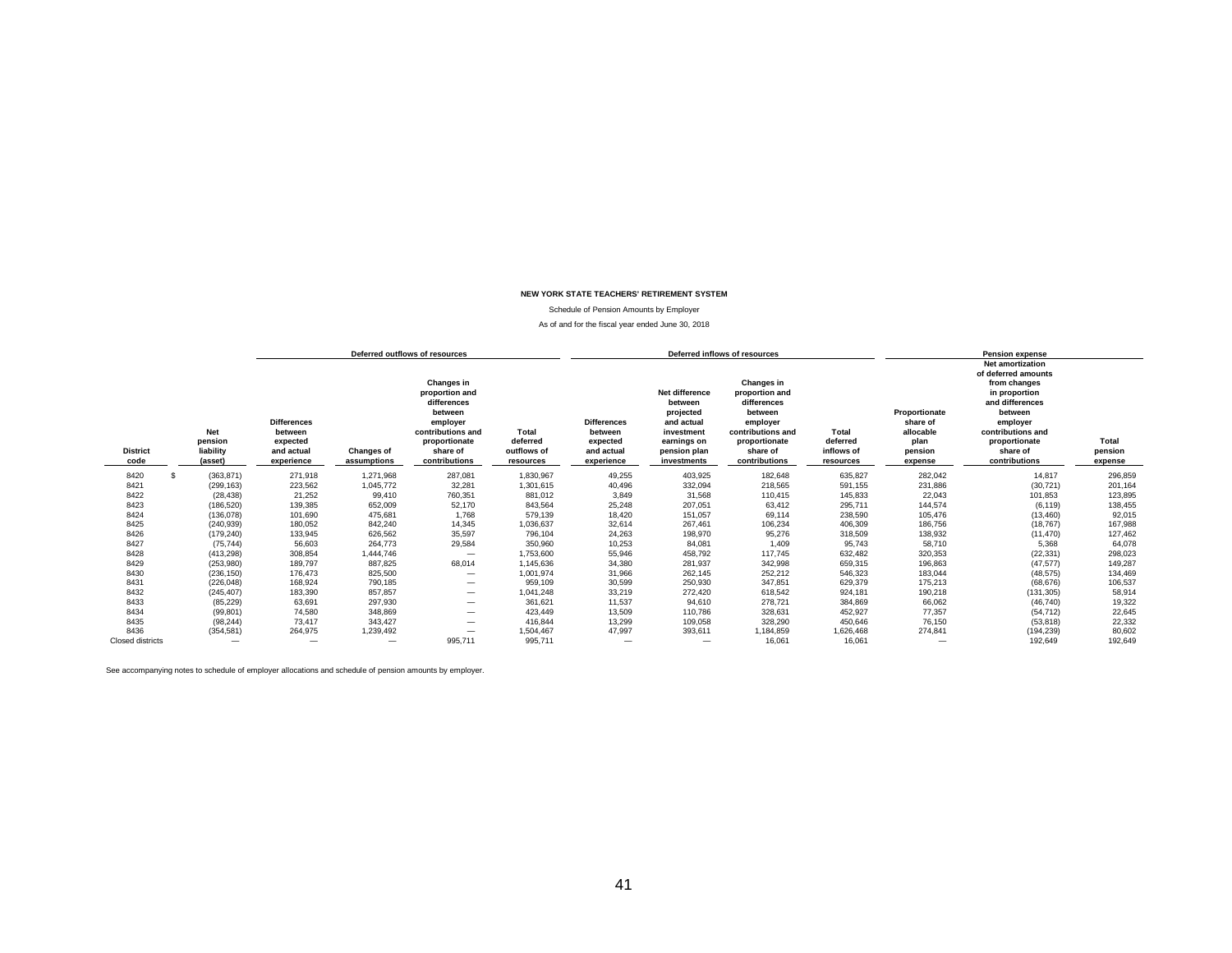Notes to Schedule of Employer Allocations and Schedule of Pension Amounts by Employer

June 30, 2018

### **(1) Plan Description**

The New York State Teachers' Retirement System (NYSTRS or the System) was created and exists pursuant to Article 11 of the New York State Education Law. The System is the administrator of a cost-sharing, multiple-employer public employee retirement system (PERS), administered by a 10-member Board to provide pension benefits for teachers employed by participating employers in the State of New York, excluding New York City. For additional Plan information please refer to the NYSTRS Comprehensive Annual Financial Report which can be found on the System's website located at www.nystrs.org.

### *(a) Benefits*

The benefits provided to members of the System are established by New York State law and may be amended only by the Legislature with the Governor's approval. Benefit provisions vary depending on date of membership and are subdivided into the following six classes:

*(i) Tier 1*

Members who last joined prior to July 1, 1973 are covered by the provisions of Article 11 of the Education Law.

*(ii) Tier 2*

Members who last joined on or after July 1, 1973 and prior to July 27, 1976 are covered by the provisions of Article 11 of the Education Law and Article 11 of the Retirement and Social Security Law (RSSL).

*(iii) Tier 3*

Members who last joined on or after July 27, 1976 and prior to September 1, 1983 are covered by the provisions of Article 14 and Article 15 of the RSSL.

*(iv) Tier 4*

Members who last joined on or after September 1, 1983 and prior to January 1, 2010 are covered by the provisions of Article 15 of the RSSL.

*(v) Tier 5*

Members who joined on or after January 1, 2010 and prior to April 1, 2012 are covered by the provisions of Article 15 of the RSSL.

*(vi) Tier 6*

Members who joined on or after April 1, 2012 are covered by the provisions of Article 15 of the RSSL.

### *(b) Service Retirements*

Tier 1 members are eligible, beginning at age 55, for a service retirement allowance of approximately 2% per year of credited service times final average salary.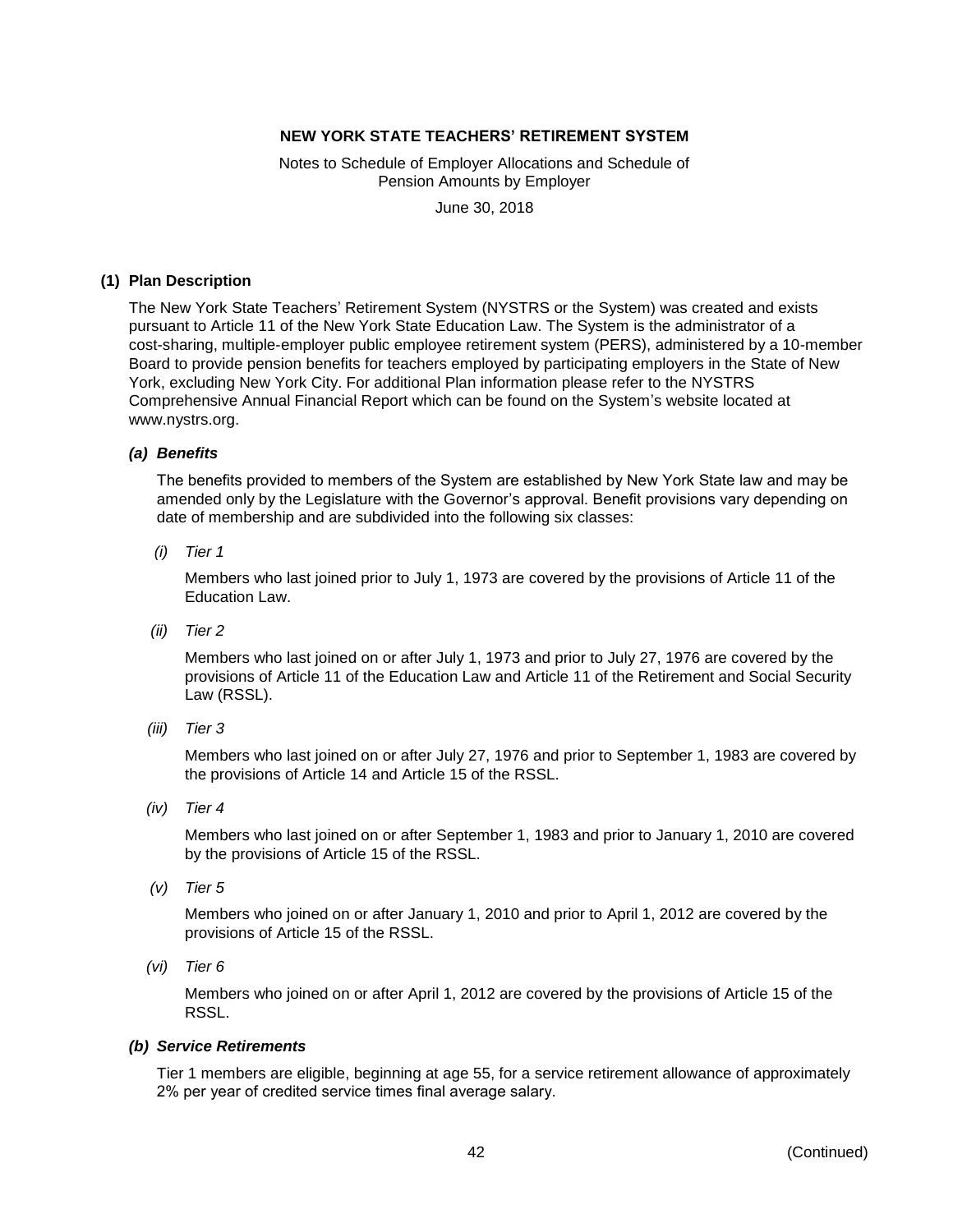Notes to Schedule of Employer Allocations and Schedule of Pension Amounts by Employer

June 30, 2018

Under Article 19 of the RSSL, eligible Tiers 1 and 2 members can receive additional service credit of one-twelfth of a year for each year of retirement credit as of the date of retirement or death up to a maximum of two additional years.

Tiers 2 through 5 are eligible for the same but with the following limitations: (1) Tiers 2 through 4 members receive an unreduced benefit for retirement at age 62 or retirement at ages 55 through 61 with 30 years of service or a reduced benefit for retirement at ages 55 through 61 with less than 30 years of service. (2) Tier 5 members receive an unreduced benefit for retirement at age 62 or retirement at ages 57 through 61 with 30 years of service. They receive a reduced benefit for retirement at ages 55 and 56 regardless of service credit, or ages 57 through 61 with less than 30 years of service.

Tier 6 members are eligible for a service retirement allowance of 1.75% per year of credited service for the first 20 years of service plus 2% per year for years of service in excess of 20 years times final average salary. Tier 6 members receive an unreduced benefit for retirement at age 63. They receive a reduced benefit at ages 55 through 62 regardless of service credit.

### *(c) Vested Benefits*

Retirement benefits vest after 5 years of credited service except for Tiers 5 and 6 where 10 years of credited service are required. Benefits are payable at age 55 or greater with the limitations noted for service retirements above.

### *(d) Disability Retirement*

Members are eligible for disability retirement benefits after 10 years of credited New York State service except for Tier 3 where disability retirement is permissible after 5 years of credited New York State service pursuant to the provisions of Article 14 of the RSSL. The Tier 3 benefit is integrated with Social Security.

### *(e) Death Benefits*

Death benefits are paid to the beneficiary of active members who die in service. The benefit is based on final salary and the number of years of credited service.

### *(f) Prior Service*

After 2 years of membership, members of all tiers may claim and receive credit for prior New York State public or teaching service. Only Tiers 1 and 2 members may, under certain conditions, claim out of state service.

### *(g) Tier Reinstatement*

In accordance with Chapter 640 of the Laws of 1998, any active member who had a prior membership may elect to be reinstated to their original date and Tier of membership.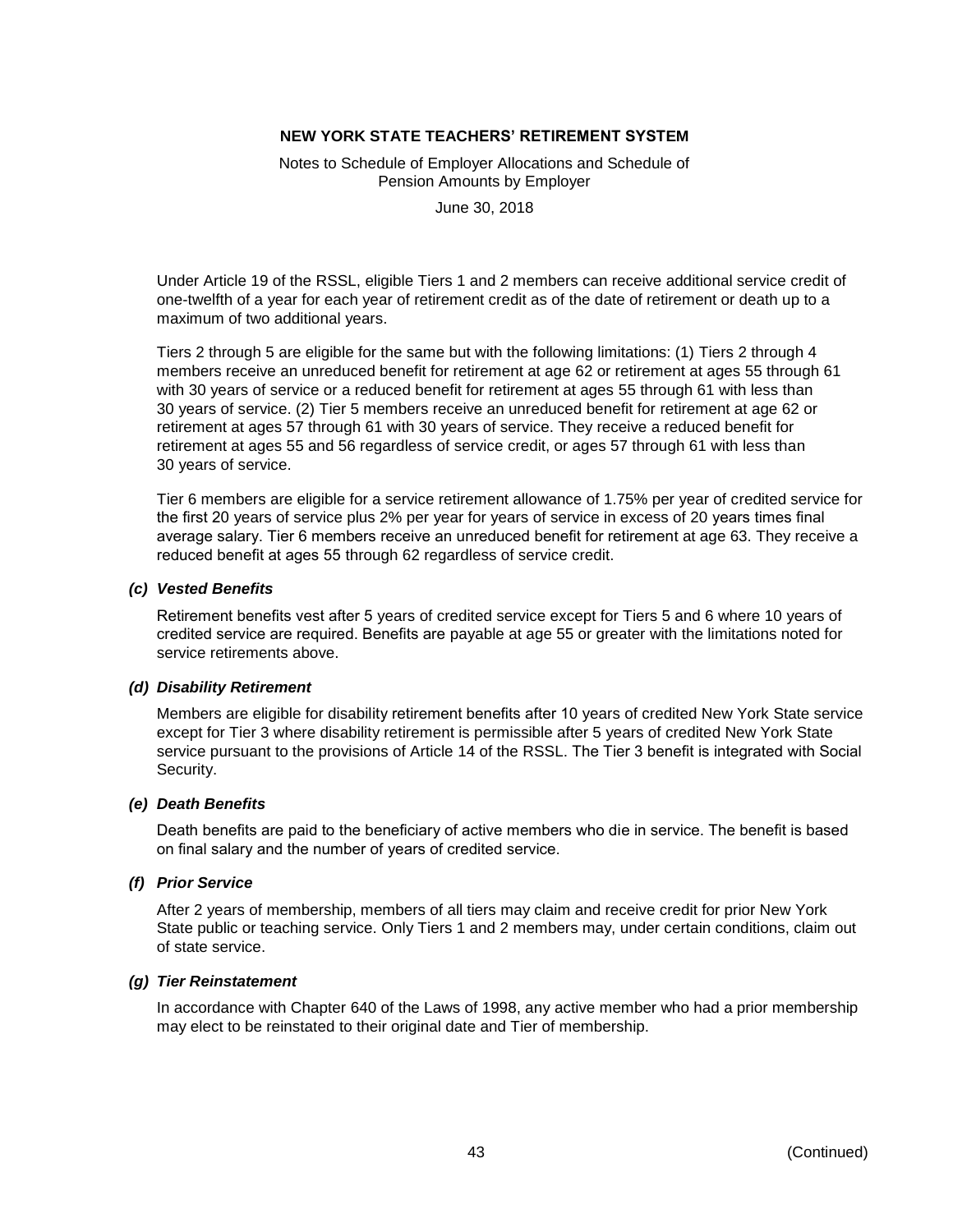Notes to Schedule of Employer Allocations and Schedule of Pension Amounts by Employer

June 30, 2018

### *(h) Permanent Cost of Living Adjustment (COLA)*

Section 532-a of the Education Law provides a permanent cost-of-living benefit to both current and future retired members. This benefit will be paid commencing September of each year to retired members who have attained age 62 and have been retired for 5 years or attained age 55 and have been retired for 10 years. Disability retirees must have been retired for 5 years, regardless of age, to be eligible. The annual COLA percentage is equal to 50% of the increase in the consumer price index, not to exceed 3% nor be lower than 1%. It is applied to the first eighteen thousand dollars of the annual benefit. The applicable percentage payable beginning September 2018 is 1.2%.

Members who retired prior to July 1, 1970 are eligible for a minimum benefit of seventeen thousand five hundred dollars for 35 years of credited full-time New York State service. Certain members who retire pursuant to the provisions of Article 14 of the RSSL are eligible for automatic cost-of-living supplementation based on the increase in the consumer price index with a maximum per annum increase of 3.0%.

### **(2) Contributions**

### *(a) Employer Contributions*

Pursuant to Article 11 of the New York State Education Law, employers are required to contribute at an actuarially determined rate adopted annually by the Retirement Board. The actuarially determined contribution rate applied to 2017–18 salaries is 9.80%. A reconciliation of total required employer contributions presented in the Schedule of the School Districts' Contributions and additions from employer contributions per the System's Statement of Changes in Fiduciary Net Position for fiscal year June 30, 2018 is as follows:

| Total required employer contributions    | \$1,596,310,607 |
|------------------------------------------|-----------------|
| Miscellaneous billing adjustments        | 828,817         |
| Additions from employer<br>contributions | 1,597,139,424   |

### *(b) Member Contributions*

Tier 3 and Tier 4 members are required by law to contribute 3% of salary to the System. Effective October 2000, contributions were eliminated for Tiers 3 and 4 members with 10 or more years of service or membership. Effective January 1, 2010, Tier 5 members are required by law to contribute 3.5% of salary throughout their active membership. Effective April 1, 2012, Tier 6 members are required by law to contribute between 3% and 6% of salary throughout their active membership in accordance with a schedule based upon salary earned. Pursuant to Article 14 and Article 15 of the RSSL, those member contributions are used to help fund the benefits provided by the System. However, if a member dies or leaves covered employment with less than 5 years of credited service for Tiers 3 and 4, or 10 years of credited service for Tiers 5 and 6, the member contributions with interest calculated at 5% per annum are refunded to the employee or designated beneficiary. Eligible Tier 1 and Tier 2 members may make member contributions under certain conditions pursuant to the provisions of Article 11 of the Education Law and Article 11 of the RSSL. Upon termination of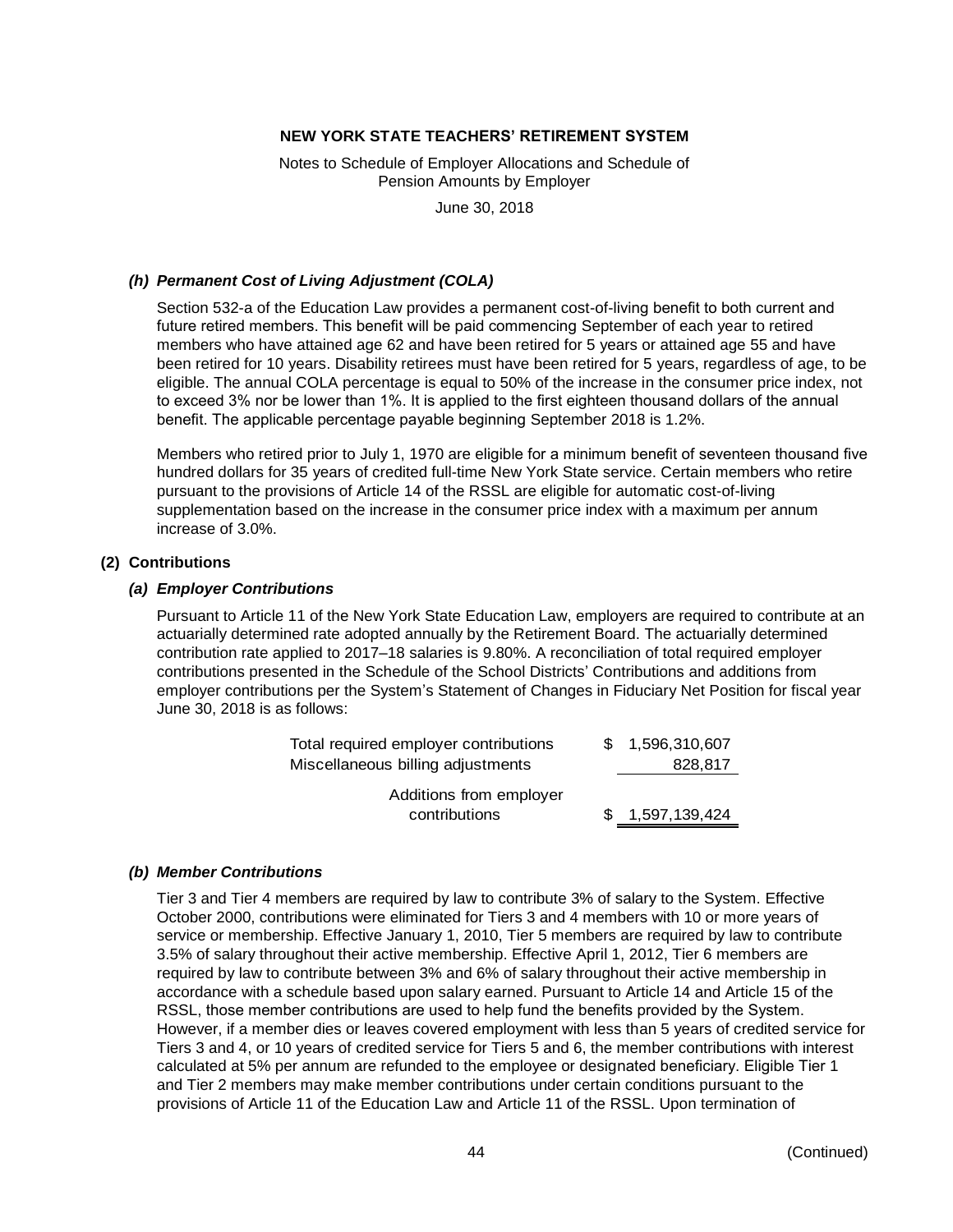Notes to Schedule of Employer Allocations and Schedule of Pension Amounts by Employer

June 30, 2018

membership, such accumulated member contributions are refunded. At retirement, such accumulated member contributions can be withdrawn or are paid as a life annuity.

### **(3) Basis of Presentation**

The Schedule of Employer Allocations and Schedule of Pension Amounts by Employer (collectively, the Schedules) present amounts that are elements of the financial statements of the System or of its participating employers. Accordingly, they do not purport to be a complete presentation of the financial position or changes in financial position of either the System or its participating employers. The amounts presented in the Schedules were prepared in accordance with U.S. generally accepted accounting principles. Such preparation requires management of the System to make a number of estimates and assumptions relating to the reported amounts. Due to the inherent nature of these estimates, actual results could differ from those estimates.

### **(4) Employer Allocation Percentages**

The employer allocation percentages presented in the Schedule of Employer Allocations and applied to amounts presented in the Schedule of Pension Amounts by Employer are based on the ratio of each employer's actuarially determined contribution to the System's total actuarially determined employer contribution for the fiscal year ended June 30, 2018. The employer allocation percentages have been rounded for presentation purposes. Therefore, use of these percentages to recalculate individual employer amounts presented in the Schedule of Pension Amounts by Employer may result in immaterial differences due to this rounding.

### **(5) Summary of Significant Accounting Policies**

The System's financial statements from which the System's fiduciary net position is determined are prepared using the accrual basis of accounting. Plan member contributions are recognized in the period in which the contributions are due. Employer contributions are recognized when due and the employer has a legal requirement to provide the contributions. Benefits and refunds are recognized when due and payable in accordance with the terms of the plan. Plan investments are reported at fair value. For detailed information on how investments are valued, please refer to the System's annual report.

### **(6) Collective Net Pension Liability (Asset) and Actuarial Information**

The components of the collective net pension liability (asset) of the participating school districts at June 30, 2018 are as follows:

| Total pension liability                                                  | \$118,107,253,288 |
|--------------------------------------------------------------------------|-------------------|
| System fiduciary net position                                            | 119,915,517,622   |
| School districts' net pension liability (asset)                          | \$(1,808,264,334) |
| System fiduciary net position as a percentage of total pension liability | 101.53 %          |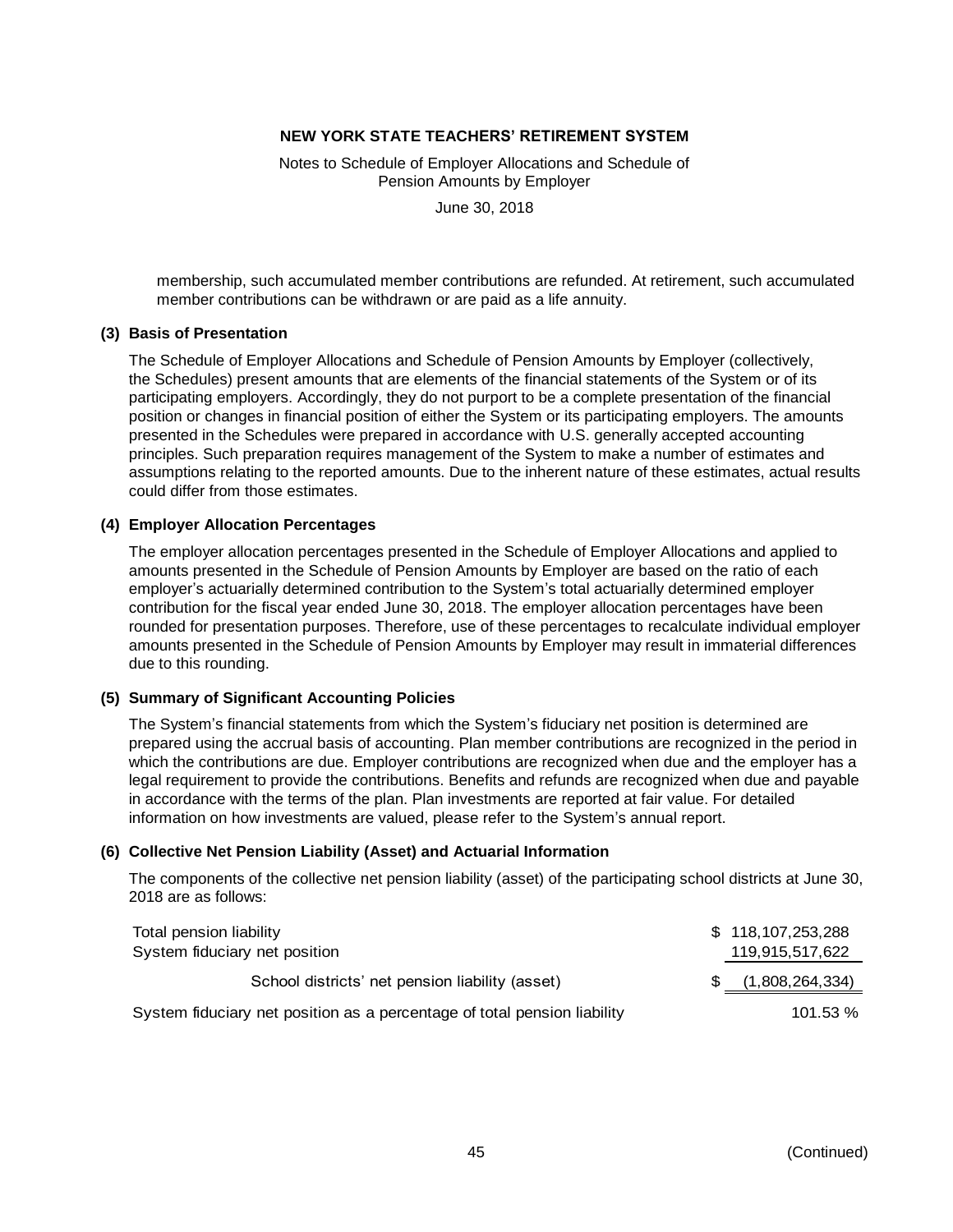Notes to Schedule of Employer Allocations and Schedule of Pension Amounts by Employer

June 30, 2018

### *(a) Actuarial Methods and Assumptions*

The total pension liability for the June 30, 2018 measurement date was determined by an actuarial valuation as of June 30, 2017, with update procedures used to roll forward the total pension liability to June 30, 2018, using the following actuarial methods and assumptions:

Actuarial cost method **Entry age normal** Inflation 2.25%

Projected salary increases and the Rates of increase differ based on service. They have been calculated based upon recent NYSTRS member experience.

|                 | soon, it is not included experience. |        |  |
|-----------------|--------------------------------------|--------|--|
|                 | <b>Service</b>                       | Rate   |  |
|                 | 5                                    | 4.72 % |  |
|                 | 15                                   | 3.46   |  |
|                 | 25                                   | 2.37   |  |
|                 | 35                                   | 1.90   |  |
| Projected COLAs | 1.5% compounded annually             |        |  |

Investment rate of return **Investment rate of return 1.25%** compounded annually, net of pension plan investment expense, including inflation.

Annuitant mortality rates are based on plan member experience, with adjustments for mortality improvements based on Society of Actuaries Scale MP2014, applied on a generational basis. Active member mortality rates are based on plan member experience.

The actuarial assumptions were based on the results of an actuarial experience study for the period of July 1, 2009 and June 30, 2014.

The long-term expected rate of return on pension plan investments was determined in accordance with Actuarial Standard of Practice (ASOP) No. 27, *Selection of Economic Assumptions for Measuring Pension Obligations*. ASOP No. 27 provides guidance on the selection of an appropriate assumed investment rate of return. Consideration was given to expected future real rates of return (expected returns, net of pension plan investment expense and inflation) for each major asset class as well as historical investment data and plan performance.

The Long Term Expected Real Rates of Return are presented by asset allocation classification, which differs from the financial statement presentation. Best estimates of arithmetic real rates of return for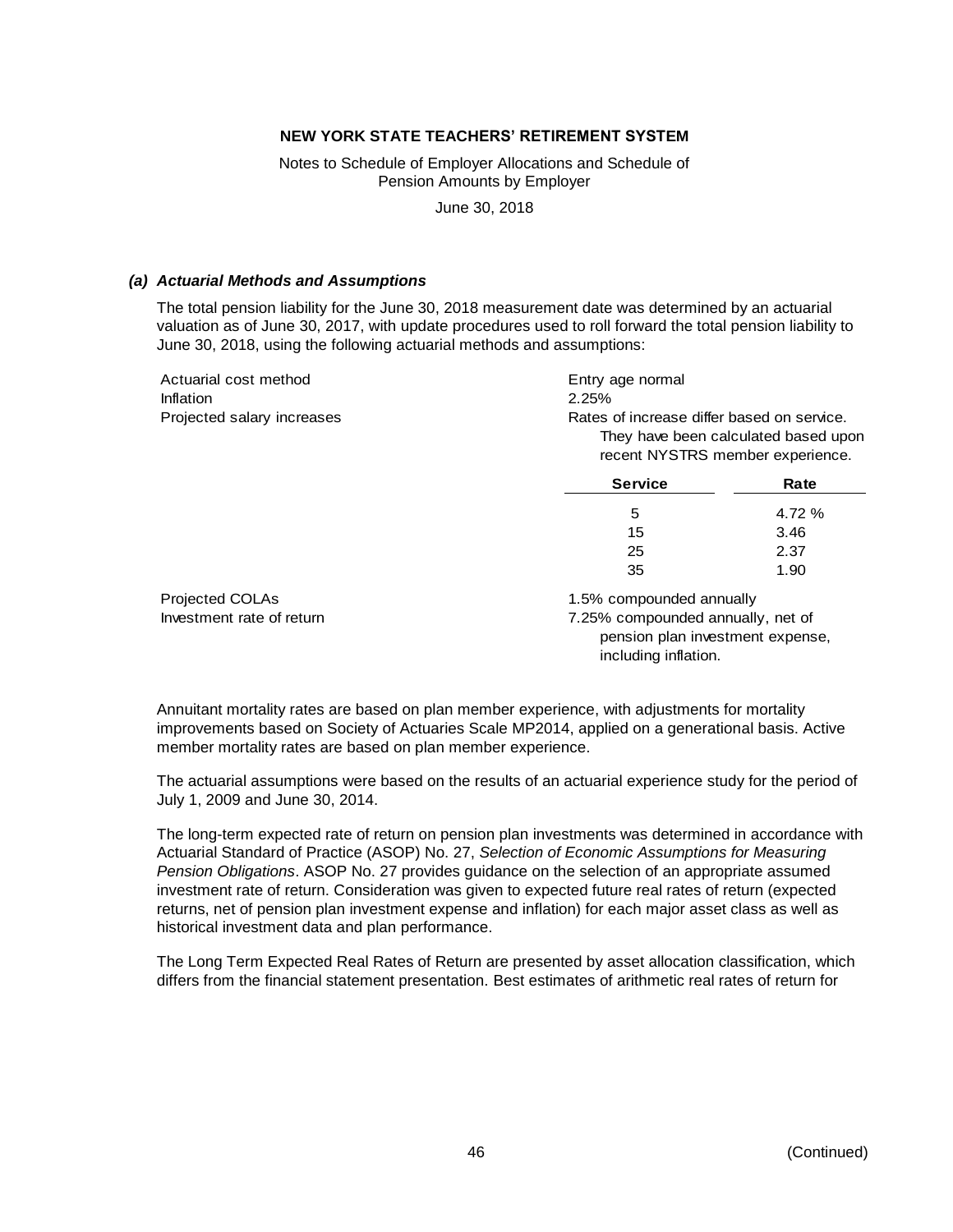Notes to Schedule of Employer Allocations and Schedule of Pension Amounts by Employer

June 30, 2018

each major asset class included in the System's target asset allocation as of the measurement date of June 30, 2018 are summarized in the following table:

|                                    | <b>Target</b><br>allocation | Long-term<br>expected real<br>rate of return* |
|------------------------------------|-----------------------------|-----------------------------------------------|
| Asset class:                       |                             |                                               |
| Domestic equities                  | $33\%$                      | $5.8 \%$                                      |
| International equities             | 16                          | 7.3                                           |
| Global equities                    | 4                           | 6.7                                           |
| Real estate equities               | 11                          | 4.9                                           |
| Private equities                   | 8                           | 8.9                                           |
| Domestic fixed income securities   | 16                          | 1.3                                           |
| Global fixed income securities     | 2                           | 0.9                                           |
| Private debt                       |                             | 6.8                                           |
| Real estate debt                   | 7                           | 2.8                                           |
| High-yield fixed income securities |                             | 3.5                                           |
| Short-term                         |                             | 0.3                                           |
| Total                              | 100 %                       |                                               |

\* Real rates of return are net of a long-term inflation assumption of 2.3% for 2018.

### *(b) Discount Rate*

The discount rate used to measure the total pension liability as of June 30, 2018 was 7.25%. The projection of cash flows used to determine the discount rate assumed that contributions from plan members will be made at the current member contribution rates and that contributions from school districts will be made at statutorily required rates, actuarially determined. Based on those assumptions, the System's fiduciary net position was projected to be available to make all projected future benefit payments of current plan members. Therefore, the long-term expected rate of return on pension plan investments was applied to all periods of projected benefit payments to determine the total pension liability.

### *(c) Sensitivity of the Collective Net Pension Liability (Asset) to Changes in the Discount Rate*

The following presents the collective net pension liability (asset) of the NYSTRS participating school districts calculated using the discount rate of 7.25% for June 30, 2018, as well as what the school districts' net pension liability (asset) would be if it were calculated using a discount rate that is 1-percentage-point lower (6.25%) or 1-percentage-point higher (8.25%) than the current rate:

| 1% Decrease<br>$(6.25\%)$ |  | <b>Current discount rate</b><br>$(7.25\%)$ | 1% Increase<br>(8.25%) |  |
|---------------------------|--|--------------------------------------------|------------------------|--|
| 12.423.071.269            |  | $(1,808,264,334)$ \$                       | (13,730,168,756)       |  |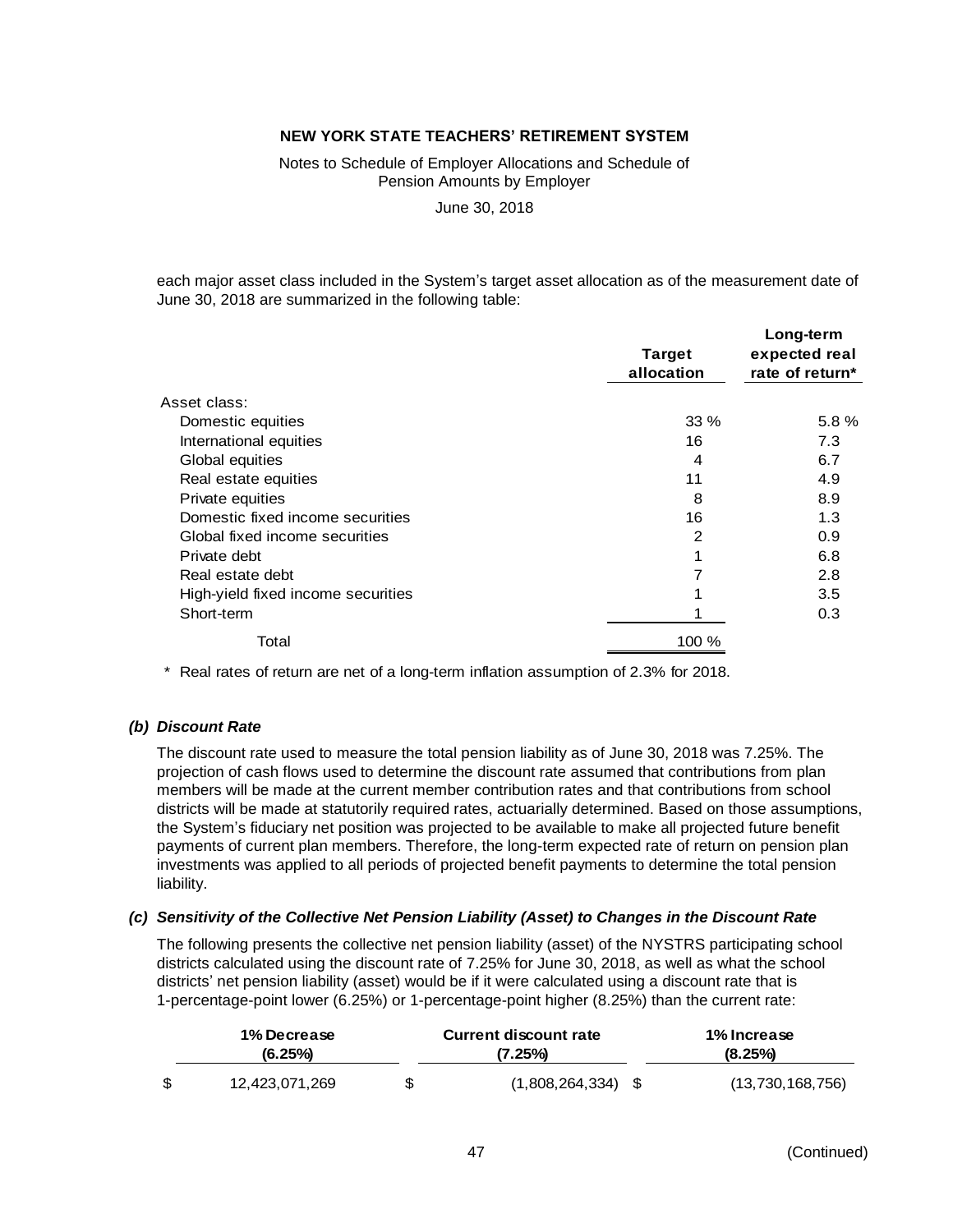Notes to Schedule of Employer Allocations and Schedule of Pension Amounts by Employer

June 30, 2018

### **(7) Collective Deferred Outflows of Resources and Deferred Inflows of Resources**

Annual changes to the net pension liability (asset) resulting from differences between expected and actual experience with regard to economic and demographic factors and from changes of assumptions about future economic or demographic factors or other inputs are deferred and amortized over a closed period equal to the average of the expected service lives of all members and beneficiaries that are provided with pension benefits determined for the period during which the changes occurred. Differences between projected and actual earnings on pension plan investments are amortized over a closed 5-year period. The following presents a summary of changes in the collective deferred outflows of resources and deferred inflows of resources (excluding employer-specific amounts) for the year ended June 30, 2018:

| Deferred outflows<br>of resources                        | <b>Measurement</b><br>period<br>July 1-June 30 | Amortization<br>period | <b>Beginning</b><br>balance<br>on prior<br>measurement<br>period deferrals | <b>Current</b><br>measurement<br>period<br>additions | Amortization<br>of amounts<br>recognized in<br>current period<br>pension expense | End of year<br>balance         |
|----------------------------------------------------------|------------------------------------------------|------------------------|----------------------------------------------------------------------------|------------------------------------------------------|----------------------------------------------------------------------------------|--------------------------------|
| Changes of assumptions                                   | 2016<br>2017                                   | 7.2<br>7.1             | 5,117,250,169 \$<br>\$<br>2,616,907,915                                    |                                                      | \$<br>$(984,086,571)$ \$<br>(429,001,298)                                        | 4,133,163,598<br>2,187,906,617 |
| Total                                                    |                                                |                        | 7,734,158,084                                                              |                                                      | (1,413,087,869)                                                                  | 6,321,070,215                  |
| Differences between<br>expected and actual<br>experience | 2017<br>2018                                   | 7.1<br>7.1             | 625,374,937                                                                | 964,257,877                                          | (102, 520, 481)<br>(135, 810, 969)                                               | 522,854,456<br>828,446,908     |
| Total                                                    |                                                |                        | 625,374,937                                                                | 964,257,877                                          | (238, 331, 450)                                                                  | 1,351,301,364                  |
|                                                          | Total deferred outflows of resources           |                        | 8,359,533,021<br>\$<br>\$                                                  | 964,257,877                                          | $$$ (1,651,419,319) \$ 7,672,371,579                                             |                                |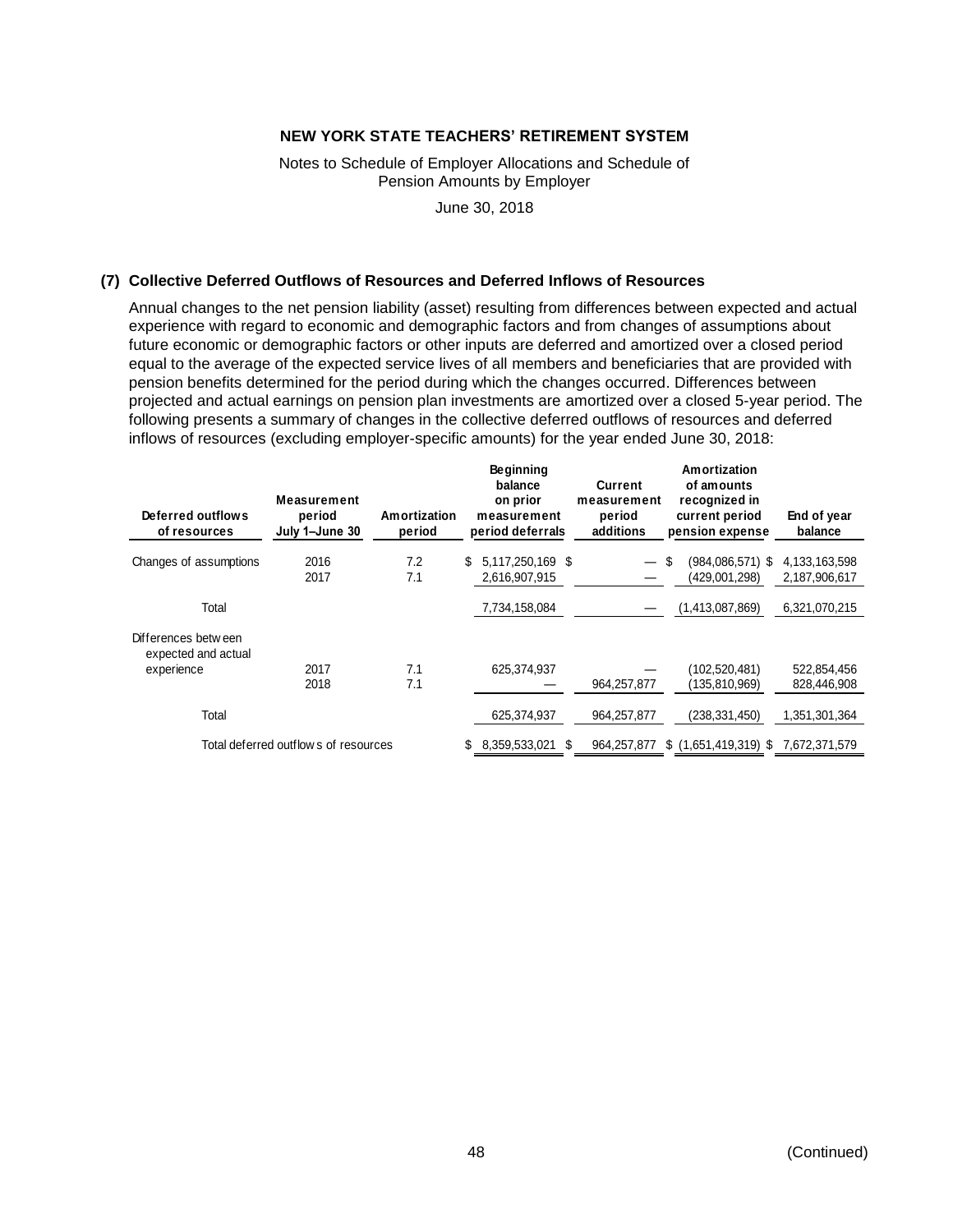### Notes to Schedule of Employer Allocations and Schedule of Pension Amounts by Employer

June 30, 2018

| Deferred inflows<br>of resources | Measurement<br>period<br>July 1-June 30 | Amortization<br>period | Beginning<br>balance<br>on prior<br>measurement<br>period deferrals | <b>Current</b><br>measurement<br>period<br>additions | Amortization<br>of amounts<br>recognized in<br>current period<br>pension expense | End of year<br>balance |
|----------------------------------|-----------------------------------------|------------------------|---------------------------------------------------------------------|------------------------------------------------------|----------------------------------------------------------------------------------|------------------------|
| Net difference between           | 2014                                    | 5                      | 1,870,325,495 \$<br>\$                                              |                                                      | $$$ (1,870,325,495) \$                                                           |                        |
| projected and actual             | 2015                                    | 5                      | (1, 163, 825, 433)                                                  |                                                      | 581,912,718                                                                      | (581, 912, 715)        |
| investment earnings on           | 2016                                    | 5                      | (3,302,383,699)                                                     |                                                      | 1,100,794,567                                                                    | (2,201,589,132)        |
| pension plan investments         | 2017                                    | 5                      | 4,386,137,285                                                       |                                                      | (1,096,534,321)                                                                  | 3,289,602,964          |
|                                  | 2018                                    | 5                      |                                                                     | 1,876,512,579                                        | (375,302,516)                                                                    | 1,501,210,063          |
| Total                            |                                         |                        | 1,790,253,648                                                       | 1,876,512,579                                        | (1,659,455,047)                                                                  | 2,007,311,180          |
| Differences between              | 2014                                    | 9.6                    | 106,069,842                                                         |                                                      | (18,941,044)                                                                     | 87,128,798             |
| expected and actual              | 2015                                    | 9.4                    | 109,646,487                                                         |                                                      | (17, 132, 263)                                                                   | 92,514,224             |
| experience                       | 2016                                    | 7.2                    | 80,637,599                                                          |                                                      | (15,507,230)                                                                     | 65,130,369             |
| Total                            |                                         |                        | 296,353,928                                                         |                                                      | (51,580,537)                                                                     | 244,773,391            |
|                                  | Total deferred inflows of resources     |                        | 2,086,607,576<br>\$.<br>\$                                          |                                                      | 1,876,512,579 \$ (1,711,035,584) \$                                              | 2,252,084,571          |
|                                  |                                         |                        |                                                                     |                                                      |                                                                                  |                        |

The collective deferred outflows of resources and deferred inflows of resources (excluding employer-specific amounts) reported in the chart above will be amortized in the collective proportionate share of pension expense as follows:

| Year ended June 30: |                 |
|---------------------|-----------------|
| 2019                | \$1,810,709,227 |
| 2020                | 1,228,796,510   |
| 2021                | 128,001,944     |
| 2022                | 1,224,536,267   |
| 2023                | 832,551,728     |
| Thereafter          | 195,691,332     |
| Total               | \$5,420,287,008 |

Deferred outflows of resources and deferred inflows of resources resulting from changes in an individual employer's proportion are amortized over a closed period equal to the average of the expected service lives of all members and beneficiaries that are provided with pension benefits determined for the period during which the changes occurred. Because these deferred amounts and their amortization are specific to individual employers and offset on a collective basis, they are not included in the tables above.